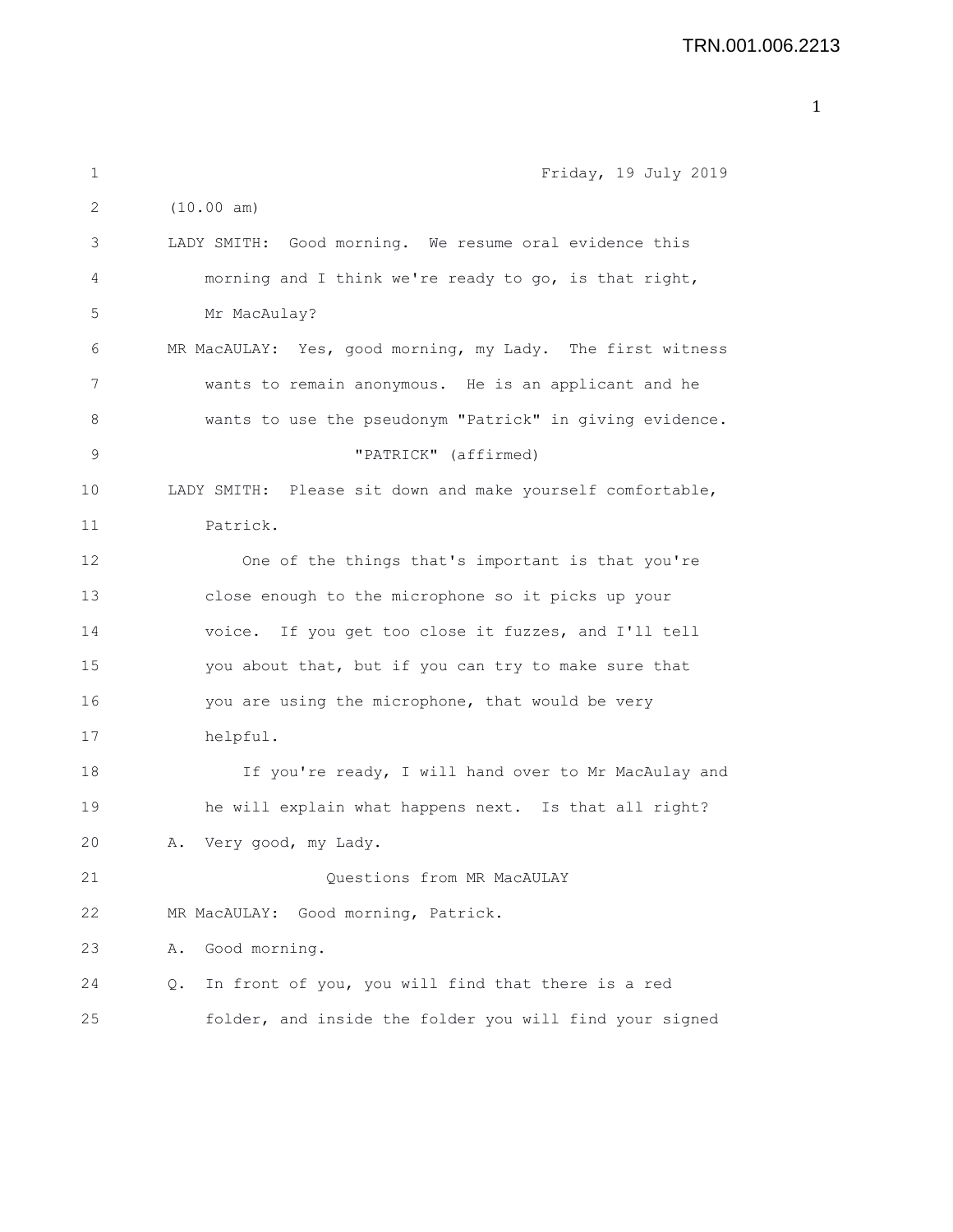```
1 statement. I want to give the reference of the
2 statement for the purposes of the transcript and that's
3 WIT.001.002.5335.
4 If you could turn to the last page, can I ask you to
5 confirm that you have signed the statement?
6 A. I have signed the statement. That is my signature.
7 Q. Do you say in the final paragraph:
8 "I have no objection to my witness statement being
9 published as part of the evidence to the inquiry"?
10 A. No, no objection.
11 Q. Do you go on to say:
12 "I believe the facts stated in this witness
13 statement are true"?
14 A. Yes, I do.
15 Q. Patrick, I will be asking you questions based on your
16 statement. The statement itself is before you, but
17 it'll also come in front of you on the screen, and
18 sometimes witnesses find it more helpful to read it off
19 the screen.
20 When I ask you questions, it may be the case, and it
21 sometimes happens, that witnesses remember things they
22 had not remembered when they gave their statement and if
23 that's the case, feel free to tell us. The other side
24 of that coin is if I ask you a question and you can't
25 remember, just say, "I can't remember".
```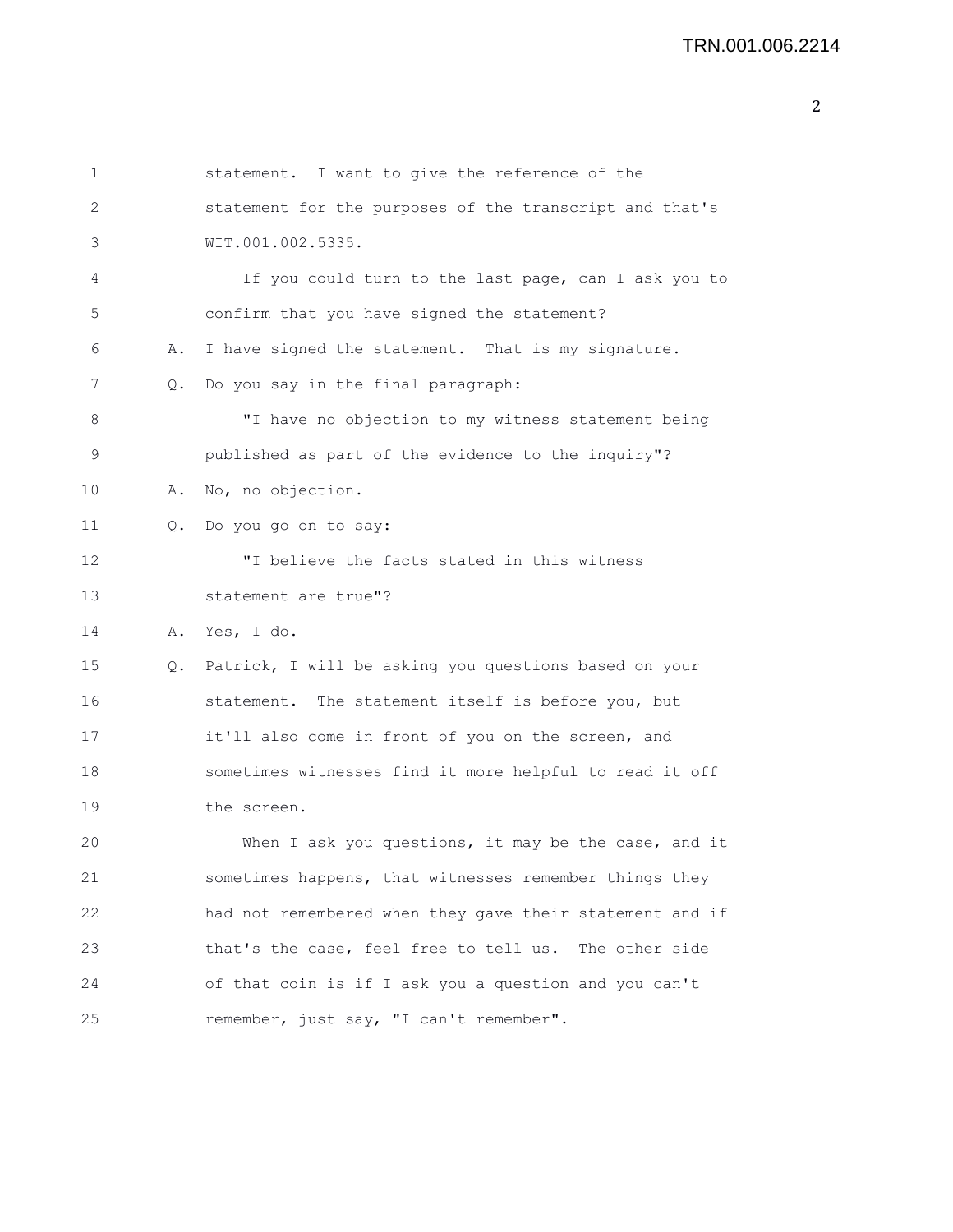1 A. Very good.

| 2           | Q. | I don't need your date of birth, I just require to have  |
|-------------|----|----------------------------------------------------------|
| 3           |    | the year of your birth so I can get a time frame for     |
| 4           |    | your evidence. Can you confirm that you were born in     |
| 5           |    | 1948?                                                    |
| 6           | Α. | Yes.                                                     |
| 7           | Q. | In the early part of your statement, Patrick, you        |
| 8           |    | provide us with some information about your family       |
| $\mathsf 9$ |    | background and in particular, certainly in the earlier   |
| 10          |    | years of your life, you lived abroad with your family;   |
| 11          |    | is that correct?                                         |
| 12          | Α. | That's correct, yes.                                     |
| 13          | Q. | I think you tell us you had a younger brother.           |
| 14          | Α. | I did, yes.                                              |
| 15          | Q. | How much younger was he to you?                          |
| 16          | Α. | He was two years younger than me.                        |
| 17          | Q. | I think before you came to school in this country and    |
| 18          |    | you came to Carlekemp and Fort Augustus -- and I'll look |
| 19          |    | at that in a moment -- while you were abroad you did     |
| 20          |    | attend an elementary school; is that right?              |
| 21          | Α. | Yes, that's correct.                                     |
| 22          | Q. | I think that was in Aden.                                |
| 23          | Α. | That was in Aden, yes.                                   |
| 24          | Q. | And it was a school run by nuns?                         |
| 25          | Α. | Yes, it was a convent. There were also some monks, but   |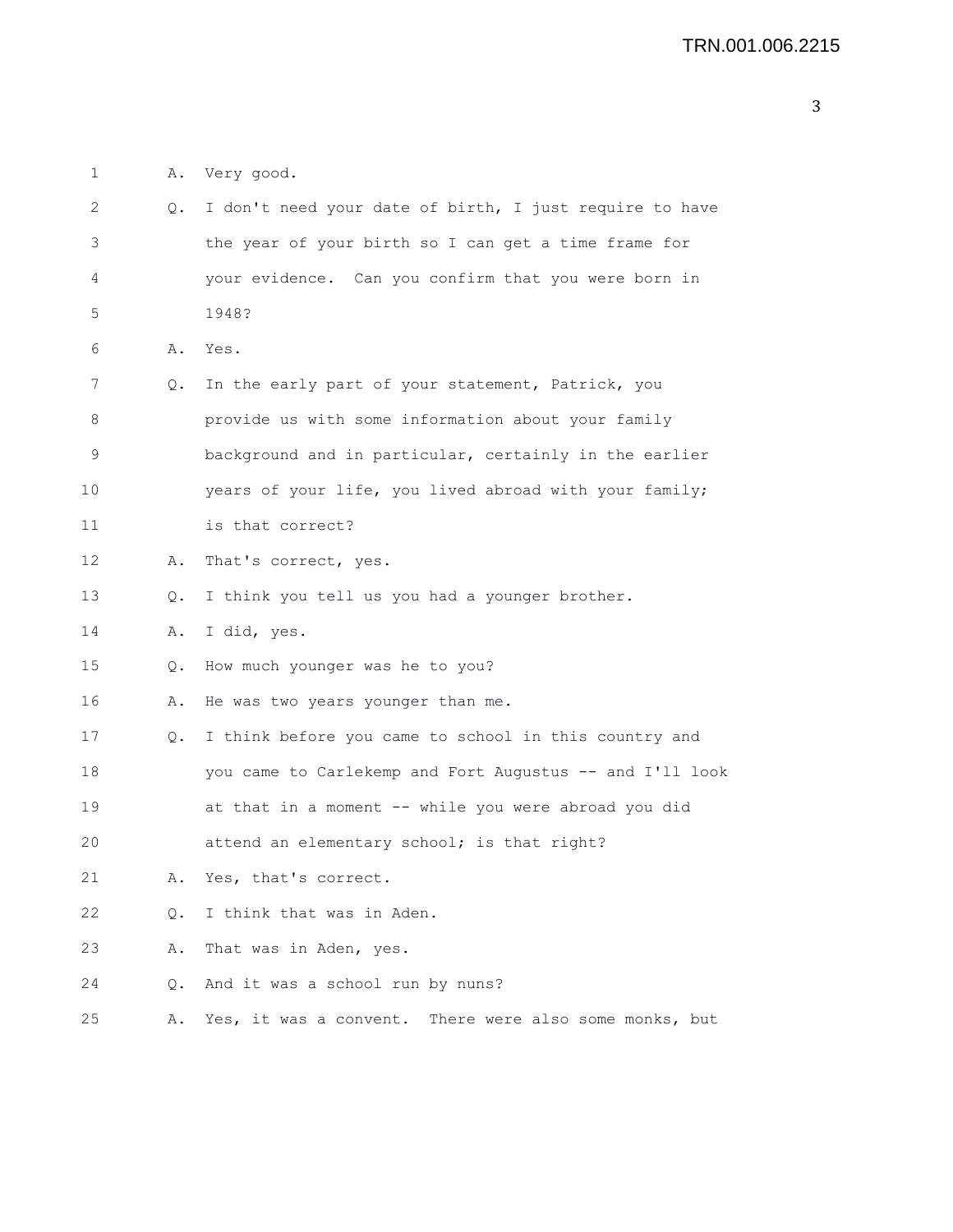| 1  |       | it was mostly a convent with nuns.                      |
|----|-------|---------------------------------------------------------|
| 2  | Q.    | How long did you spend at that particular school?       |
| 3  | Α.    | It wouldn't have been long. A year, a year and a half,  |
| 4  |       | two years maximum.                                      |
| 5  | Q.    | What sort of experience was that?                       |
| 6  | Α.    | Excellent.                                              |
| 7  | Q.    | Are you able to provide us with some background as to   |
| 8  |       | how it came to be that you went to Carlekemp Priory     |
| 9  |       | School in North Berwick?                                |
| 10 | Α.    | My mother was Roman Catholic, my father was Protestant, |
| 11 |       | and my mother insisted that my brother and I be raised  |
| 12 |       | in the Catholic faith, which my father accepted.        |
| 13 |       | Essentially, the reason why we both found ourselves at  |
| 14 |       | Carlekemp was that in the early to mid-1950s, there was |
| 15 |       | a lot of trouble in the Middle East, where my parents   |
| 16 |       | were stationed, and they wanted us to have the best     |
| 17 |       | Catholic education, so they booked us into Carlekemp.   |
| 18 |       | 1955. And I was very young.<br>I went there in          |
| 19 | Q.    | I can confirm that because we have in fact<br>Yes.      |
| 20 |       | recovered records relating to the time you went to      |
| 21 |       | Carlekemp, and I think it was close to your birthday.   |
| 22 | Α.    | That was my birthday. I believe it was                  |
| 23 | $Q$ . | I've led you into disclosing your date of birth.        |
| 24 | Α.    | Sorry.                                                  |
| 25 | Q.    | Don't worry, it won't appear anywhere. In any event, it |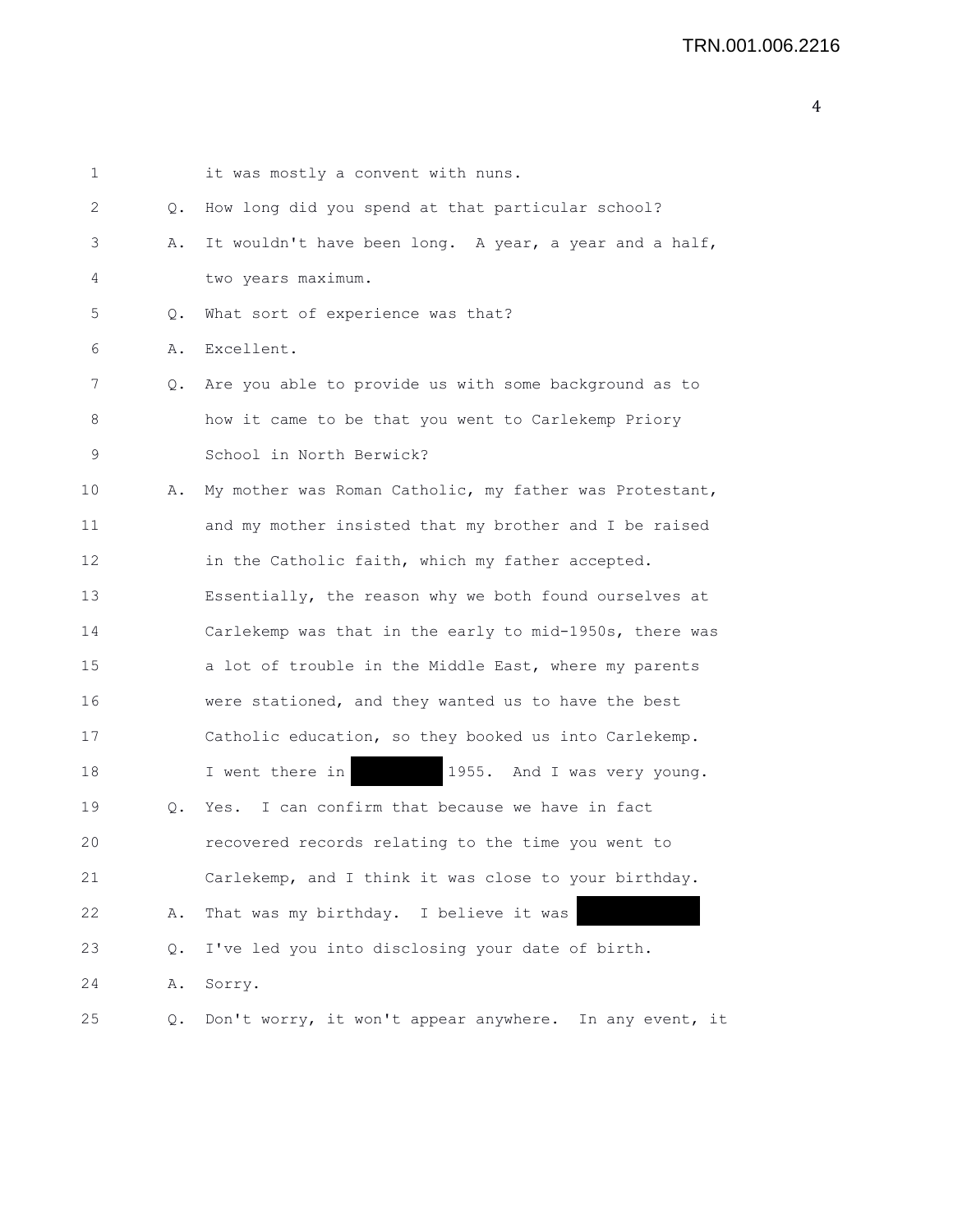| 1           |    | was in the autumn of $1955$ --                           |
|-------------|----|----------------------------------------------------------|
| 2           | Α. | Right.                                                   |
| 3           | Q. | -- when you were aged 7; is that correct?                |
| 4           | Α. | That's correct, yes.                                     |
| 5           | Q. | And I think, according to the records at least, you left |
| 6           |    | 1962 when you were about 13?<br>inl                      |
| 7           | Α. | Carlekemp, yes.                                          |
| 8           | Q. | Because you then went at the beginning of that school    |
| $\mathsf 9$ |    | year to Fort Augustus?                                   |
| 10          | Α. | Correct.                                                 |
| 11          | Q. | And you left Fort Augustus at the end of the school year |
| 12          |    | of 1965 --                                               |
| 13          |    | A. Correct.                                              |
| 14          | Q. | -- when you were aged about 16 or so?                    |
| 15          | Α. | Yes.                                                     |
| 16          | Q. | When you went to Carlekemp, I think at that time your    |
| 17          |    | younger brother didn't go with you --                    |
| 18          | Α. | No.                                                      |
| 19          |    | Q. -- because you were 7 and he'd only be 5.             |
| 20          | Α. | That's correct, yes.                                     |
| 21          | Q. | Were you taken to Carlekemp by your parents?             |
| 22          | Α. | Yes.                                                     |
| 23          | Q. | When you went with your parents, did you meet one of the |
| 24          |    | monks?                                                   |
| 25          | Α. | <b>SNR</b><br>Yes, the                                   |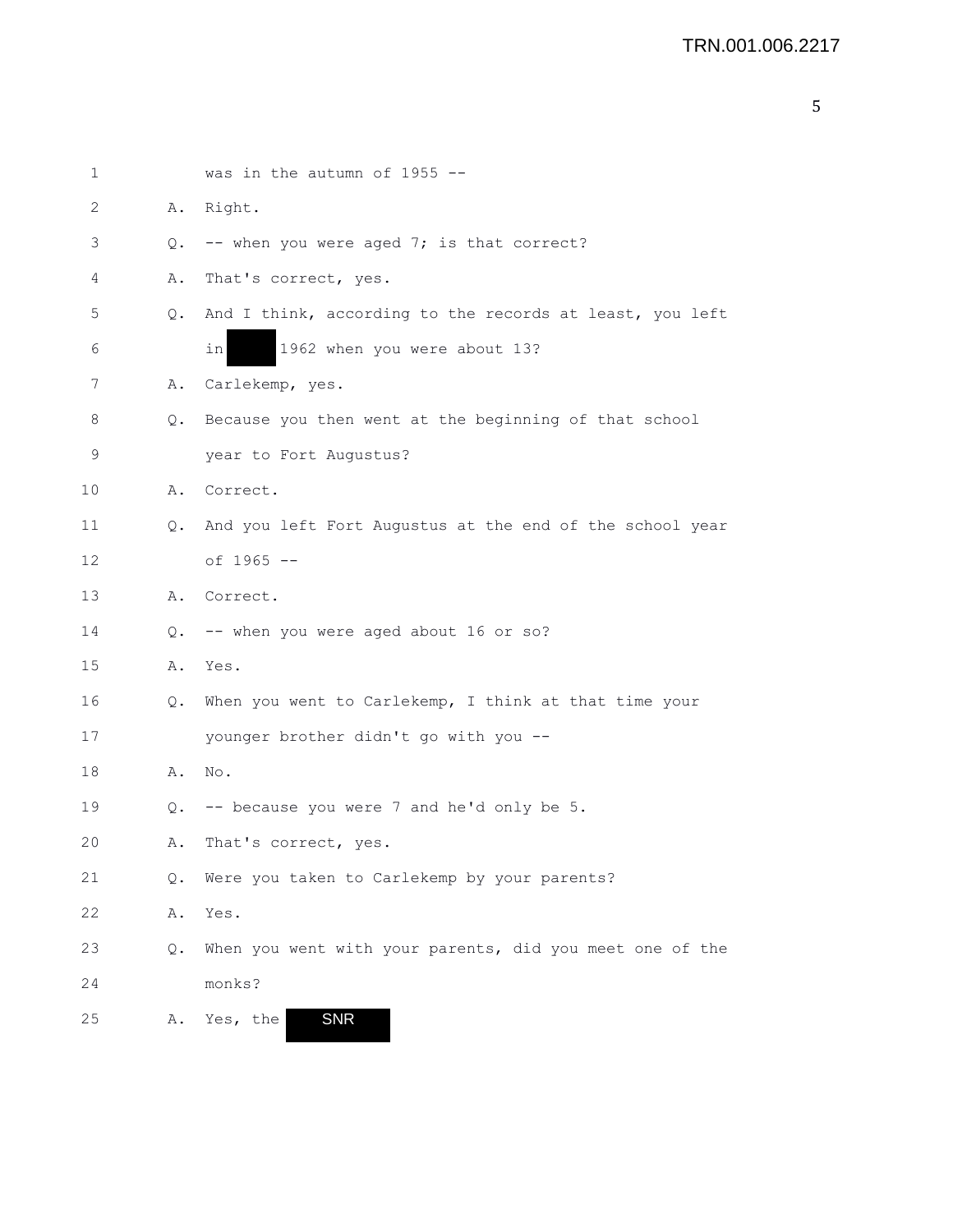| 1  | Q.        | <b>SNR</b><br>at that time?<br>Who was the                |
|----|-----------|-----------------------------------------------------------|
| 2  | Α.        | <b>MEX</b>                                                |
| 3  | Q.        | <b>SNR</b><br>I think in your time he died and another    |
| 4  |           |                                                           |
| 5  | Α.        | That's right. I can't remember if it was the second       |
| 6  |           | year I was there that he died, I believe, 1956.           |
| 7  | $\circ$ . | And the $-$                                               |
| 8  | Α.        | I don't recall exactly.                                   |
| 9  | $Q$ .     | <b>SNR</b><br><b>MFD</b><br>The other<br>I think, was a   |
| 10 | Α.        | MEX<br>He replaced<br>yes.                                |
| 11 | Q.        | One of the things you tell us is when your parents were   |
| 12 |           | there with you, the atmosphere was quite happy; is that   |
| 13 |           | correct?                                                  |
| 14 | Α.        | They came especially to take us into the school<br>Yes.   |
| 15 |           | <b>MEX</b><br>and they met Father<br>and they were quite  |
| 16 |           | MEX<br>impressed with Father<br>, thought he was          |
| 17 |           | a gentleman, and, after going into the school, they       |
| 18 |           | returned to Aden. I didn't see them again until the       |
| 19 |           | following summer because we spent the holidays --         |
| 20 |           | I spent the holidays with my grandparents in Alloa.       |
| 21 | $\circ$ . | In Scotland?                                              |
| 22 | Α.        | In Scotland, yes.                                         |
| 23 | Q.        | What you tell us in paragraph 14 is that $-$ - it'll come |
| 24 |           | on the screen as well --                                  |
| 25 | Α.        | No, the screen is blank.                                  |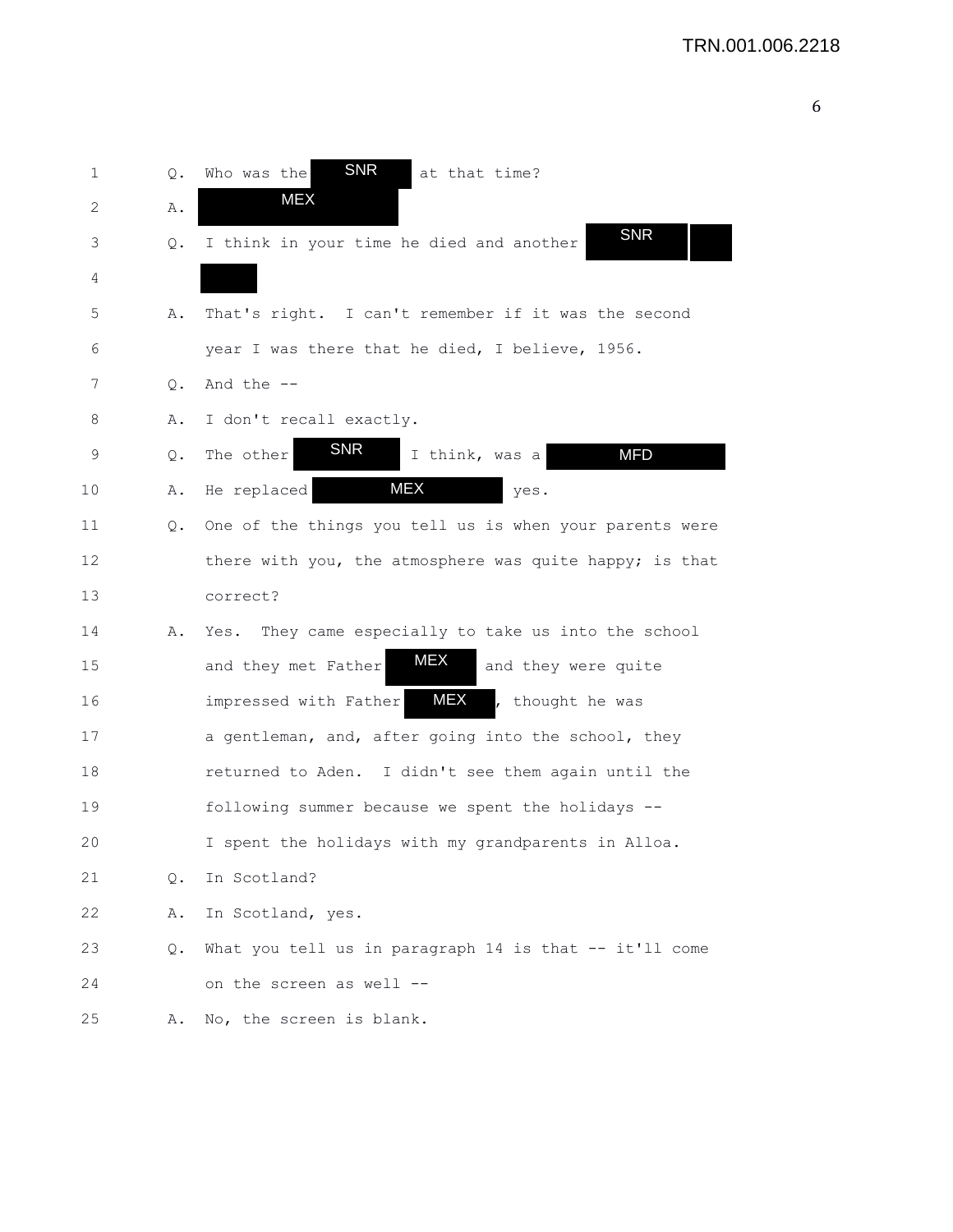1 Q. The technology should catch up with you. 2 A. Okay. 3 Q. I myself am reading from the screen so -- 4 LADY SMITH: Patrick, do let me know if there is a problem 5 with your screen. 6 A. I just have a blank screen. 7 LADY SMITH: There is nothing on your screen at all? 8 A. No, it's just black. 9 MR MacAULAY: I'd quite like to have that sorted. 10 LADY SMITH: Yes, because we may get to a stage where we 11 want you to look at other things that are not in your 12 red file. I'm going to rise, this will have to be 13 sorted out. I'm sorry to mess you about, Patrick, but 14 it's going to be unhelpful to you when you're giving 15 your evidence if that screen is not working. 16 (10.16 am) 17 (A short break) 18 (10.20 am) 19 LADY SMITH: Patrick, I'm sorry for that interruption, but 20 I'm told your screen is all right now. 21 I was wanting to take you to paragraph 14 now on the 22 screen: 23 "We were shown around the school. I was used to 24 Franciscan methods back home, but this was completely 25 different. This place was so austere. The jollity of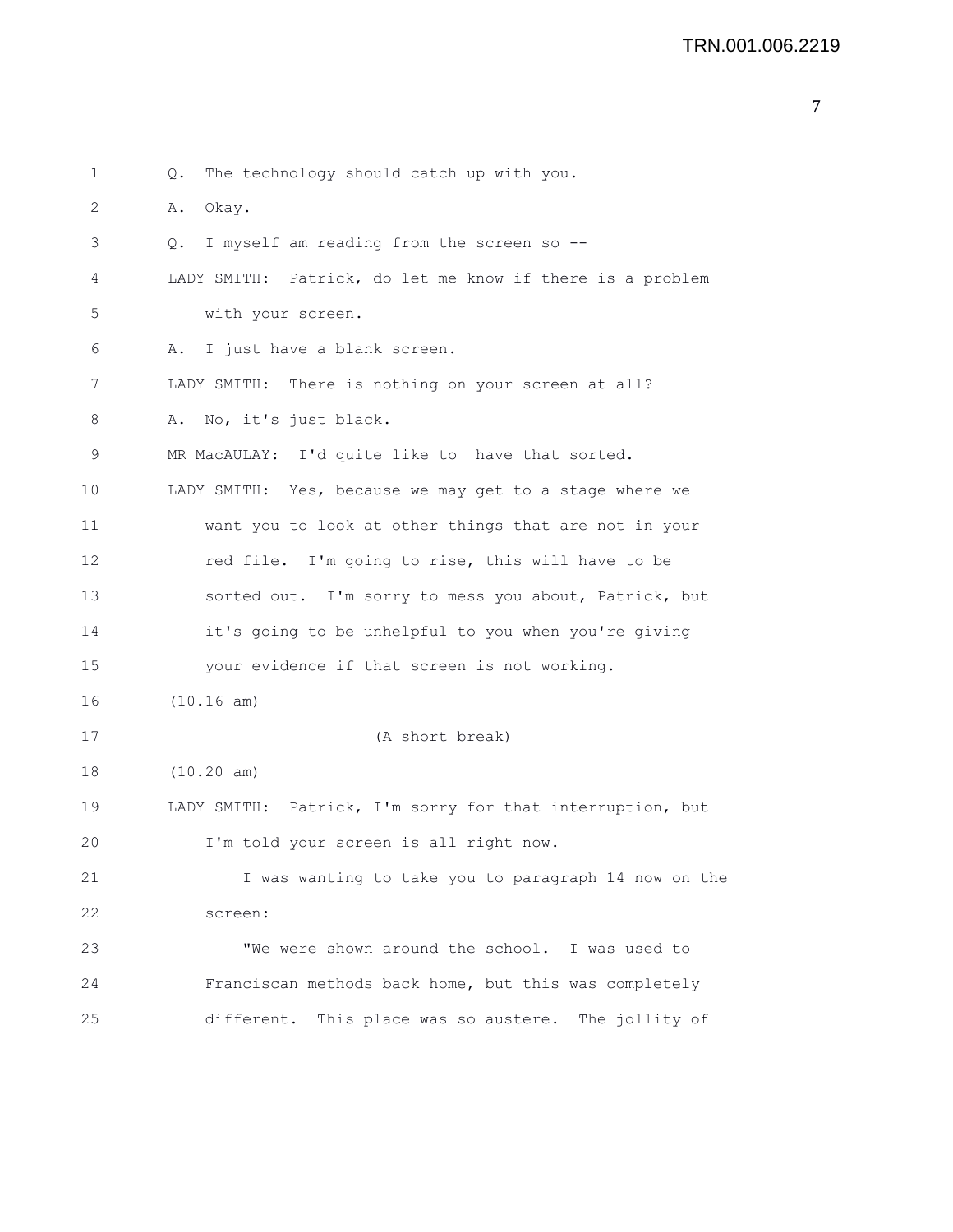| 1  |       | the staff whilst parents were present all disappeared."     |
|----|-------|-------------------------------------------------------------|
| 2  |       | Can you explain what you mean by that?                      |
| 3  | Α.    | I think it's pretty obvious that the school staff were      |
| 4  |       | doing their PR episode for the parents when the children    |
| 5  |       | went into the school. But why I say it was austere was      |
| 6  |       | because I went to a convent with white fathers and nuns     |
| 7  |       | in white, all Italians, who have -- I think it's pretty     |
| 8  |       | well-known, Italians have affinity with small children,     |
| 9  |       | they were always very warm and loving.                      |
| 10 |       | I would go into this place and it's sort of mock            |
| 11 |       | baronial mansion in North Berwick, and all these monks      |
| 12 |       | in black habits. As I say, once the parents had left,       |
| 13 |       | the seriousness of the staff really hit you, the            |
| 14 |       | earnestness. Not at all the lightness that I was            |
| 15 |       | accustomed to in the convent in Aden. That's what           |
| 16 |       | I tried to explain when making the statement.               |
| 17 | Q.    | You were very young.                                        |
| 18 | Α.    | Yes.                                                        |
| 19 | $Q$ . | Were you one of the youngest in the school?                 |
| 20 |       | A. I was the youngest in the school, yes. Most of my        |
| 21 |       | peers, at least in the first form, were a year or two       |
| 22 |       | older than me. They were 8, 9.                              |
| 23 |       | LADY SMITH: Patrick, tell me this: was that period, so that |
| 24 |       | would be through from the autumn of 1955 through to         |
| 25 |       | spring 1956, your first experience of living through        |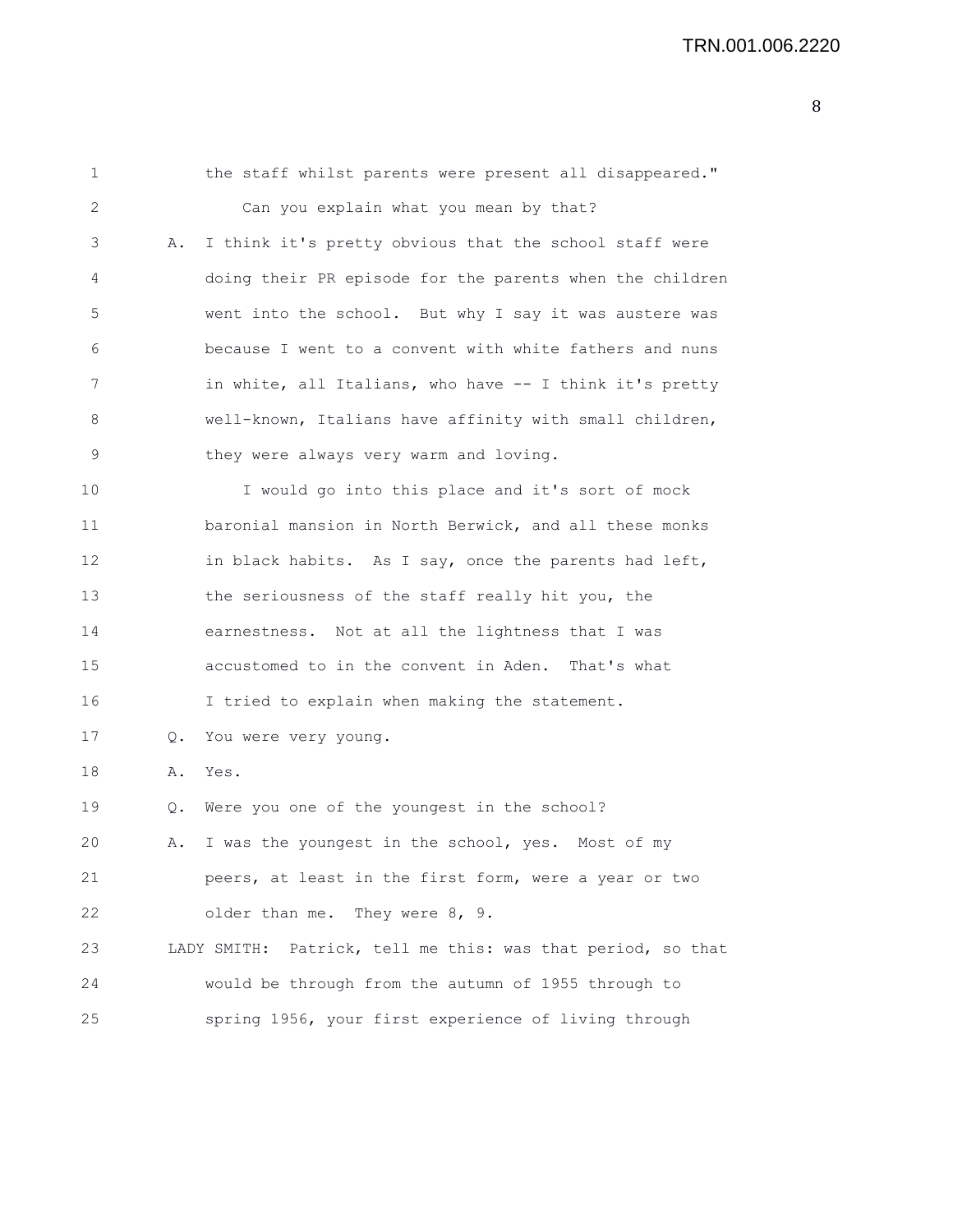1 a Scottish winter as well? 2 A. Yes. 3 LADY SMITH: So you came from the sun and bright light of 4 Aden to a Scottish winter where monks were dressed in 5 black? 6 A. Exactly, my Lady. Aden is a really hot environment and 7 I was sort of parachuted into Scotland, where even 8 in the autumn -- my grandparents were obliged to send me 9 blankets and pullovers and special string vests which 10 you used to wear in those days to keep me warm because 11 I was always very, very cold. So I think it got ... 12 They were a bit frustrated. I think the teachers were 13 a bit frustrated at this because I never stopped griping 14 about how cold I was. 15 That wasn't the only thing, you know. I couldn't 16 tie a tie, I couldn't tie shoelaces. There were lots of 17 things where I was miles behind. At least they were 18 decent enough at that stage on my entry into the school 19 to let me wear slip-on shoes. I was exempted from 20 wearing a tie for the first term and I was allowed to 21 wear roll-neck pullovers. 22 MR MacAULAY: So there was some consideration? 23 A. From that point of view, there was some consideration 24 and they allowed me to have special blanket on my bed 25 and stuff like that.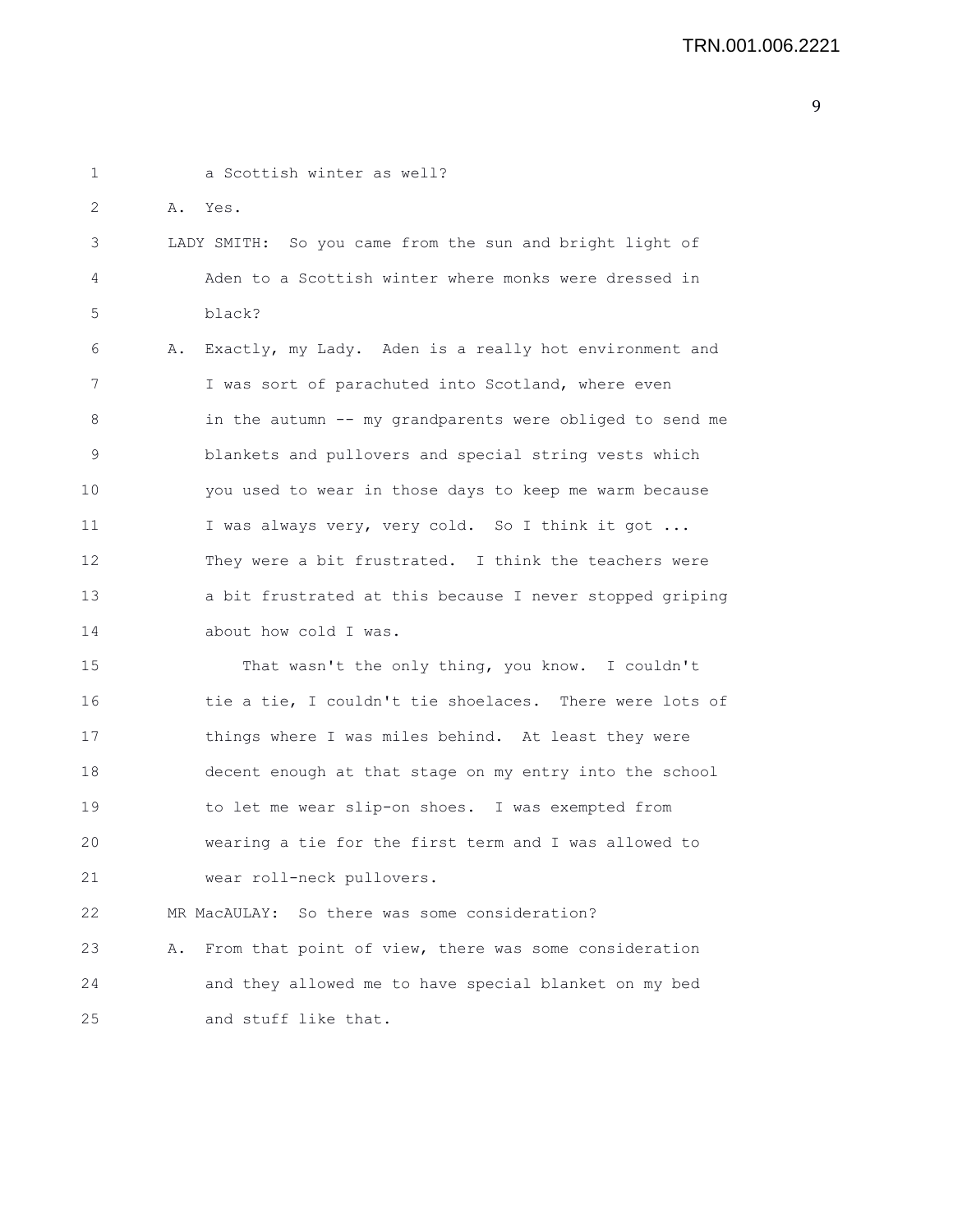| 1  | Q. | Can I then focus on who the monks were when you were        |
|----|----|-------------------------------------------------------------|
| 2  |    | there, beginning with the earlier period and perhaps        |
| 3  |    | moving beyond that. Can you remember who the monks          |
| 4  |    | were?                                                       |
| 5  | Α. | <b>MEX</b><br>who we've already<br>There was Father<br>Yes. |
| 6  |    | <b>SNR</b><br>mentioned,<br>And then there was              |
| 7  |    | <b>MEZ</b><br><b>MEW</b><br>Aidan Duggan and<br>and at      |
| 8  |    | a later stage,<br><b>MFC</b>                                |
| 9  | Q. | MFC<br>We'll come to look at your involvement with          |
| 10 |    | MFC<br>in a moment. According to records that have          |
| 11 |    | been made available to the inquiry, the suggestion          |
| 12 |    | <b>MFC</b><br>is that<br>was at Carlekemp from about        |
| 13 |    | 1958 to 1961, so that would cross over with your period     |
| 14 |    | there.                                                      |
| 15 | Α. | That's right. He definitely wasn't there when I went        |
| 16 |    | I'm not sure that I've mentioned all of them,<br>in.        |
| 17 |    | actually.                                                   |
| 18 | Q. | You may have mentioned, I think, most of them in fact.      |
| 19 | Α. | MEZ<br><b>MEX</b>                                           |
| 20 | Q. | And of course you mentioned already that when               |
| 21 |    | <b>MFD</b><br>MEX<br>died,                                  |
| 22 | Α. | Exactly, yes.                                               |
| 23 | Q. | If we look at your statement at paragraph 9, so we're       |
| 24 |    | going back a little bit -- I will pick this up and          |
| 25 |    | I will return to it shortly, but in that particular         |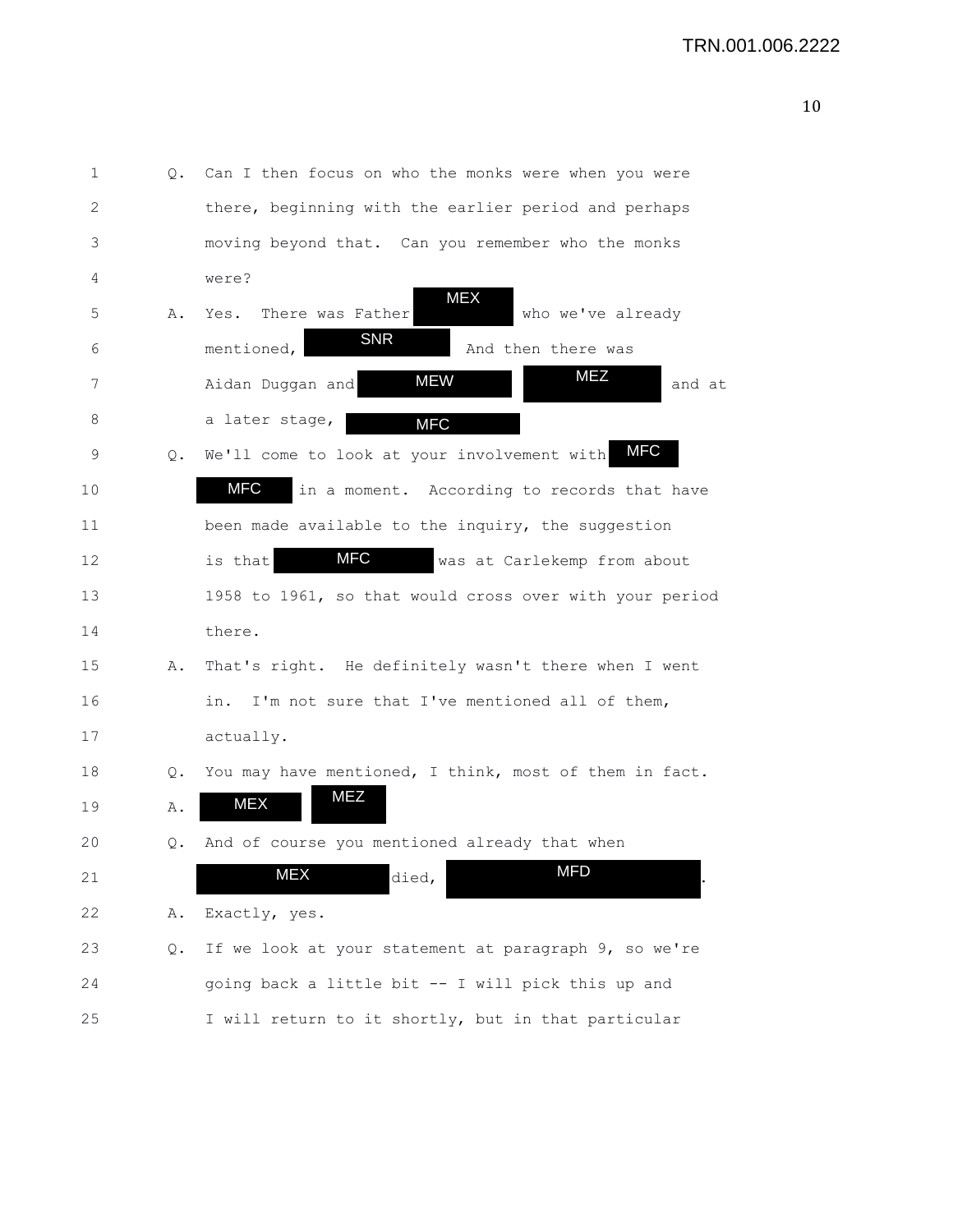| 1  |    | paragraph, I can tell you are talking about Father       |
|----|----|----------------------------------------------------------|
| 2  |    | <b>MEW</b>                                               |
| 3  | Α. | That's right, whose brother was in the Franciscan order, |
| 4  |    | yes.                                                     |
| 5  | Q. | And you say in the third line:                           |
| 6  |    | <b>MEW</b><br>was the<br>but was                         |
| 7  |    | a brute of a man."                                       |
| 8  | Α. | Yes.                                                     |
| 9  | Q. | When you are using that description, what are you        |
| 10 |    | seeking to convey to us?                                 |
| 11 | Α. | He was extremely liberal with his hands. I mean, he      |
| 12 |    | would have been quite at home in a boxing ring.<br>That  |
| 13 |    | was my first ever experience of adult violence, you      |
| 14 |    | MEW<br>know, being thumped on the head by                |
| 15 | Q. | In what situations could this happen?                    |
| 16 | Α. | This could be anything from loitering to not paying      |
| 17 |    | attention in class, especially at prep. We used to have  |
| 18 |    | these, what we called, prep sessions, where in the       |
| 19 |    | evening there was a study period of about half an hour   |
| 20 |    | or 45 minutes, where we were supposed to prepare -- do   |
| 21 |    | the homework of the day.                                 |
| 22 |    | Depending on how attentive you were to your studies,     |
| 23 |    | and what have you, he would nicely come up behind you    |
| 24 |    | and give you the most appalling whack on the head with   |
| 25 |    | his hand. That was really the first thing of brutality   |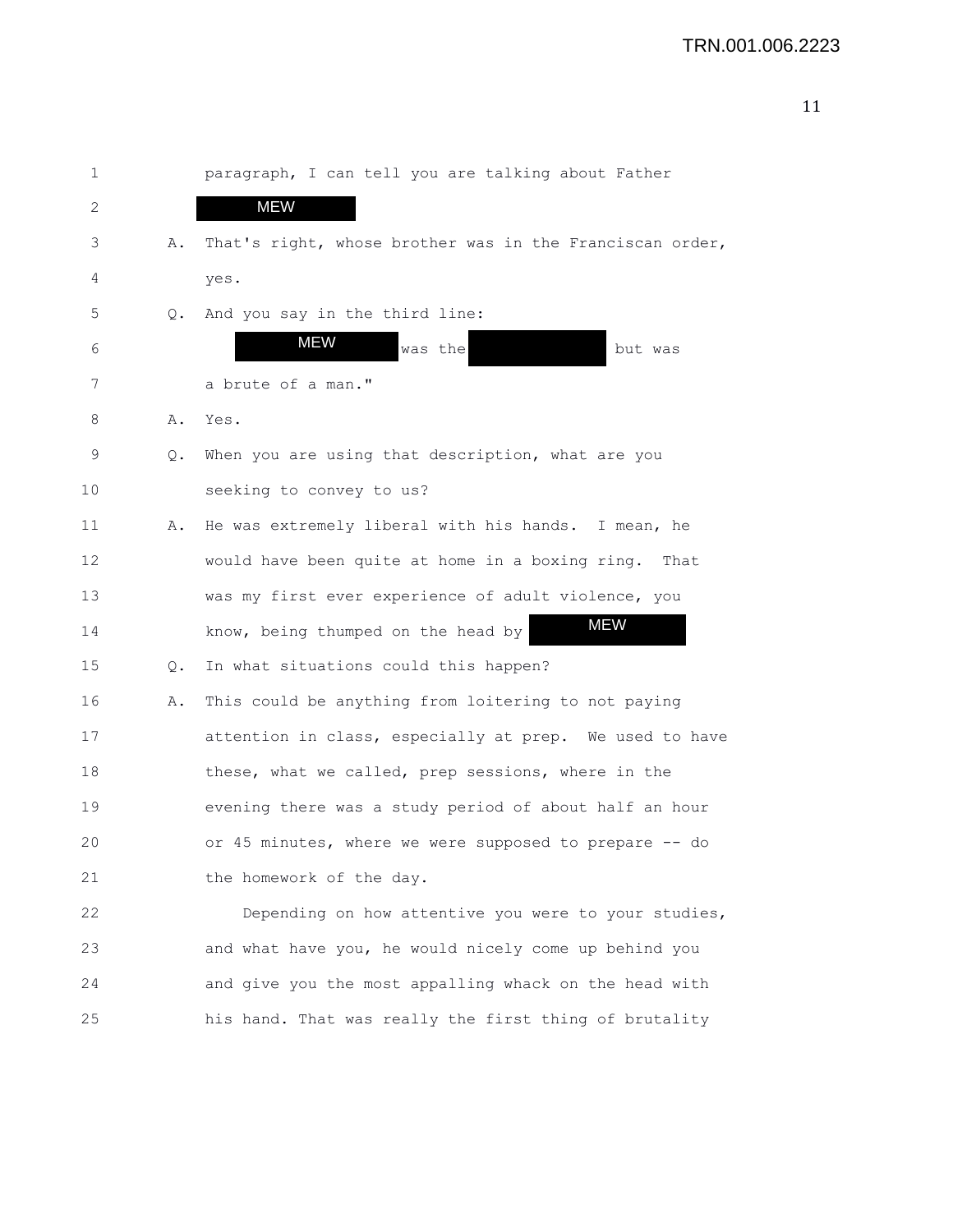| 1  |           | that I experienced at the school.                                            |
|----|-----------|------------------------------------------------------------------------------|
| 2  | Q.        | How often did this sort of --                                                |
| 3  | Α.        | Often. Often. I confess I was not a good student and                         |
| 4  |           | I was not attentive, so I was hit quite a few times.                         |
| 5  | $\circ$ . | <b>MEW</b><br>Here we're focusing on<br>at the moment?                       |
| 6  | Α.        | Whereas with the Franciscans, it was how they<br>Yes.                        |
| 7  |           | handled children -- getting whacked by this guy,                             |
| 8  |           | I mean  Incredible.                                                          |
| 9  | Q.        | Did this happen from the very outset when you were there                     |
| 10 |           | at 7 years of age?                                                           |
| 11 | Α.        | Yes. This man created an atmosphere of fear in the                           |
| 12 |           | whole of the school. I can't say for all of the levels                       |
| 13 |           | of school, but certainly in our first year at school                         |
| 14 |           | we were all terrified of this guy, who we called                             |
| 15 |           | MEW<br><b>MEW</b><br>$\vert$ ,<br>"Watch it,<br>coming", this sort of thing. |
| 16 |           | <b>MEW</b><br>I don't know.<br>How he got the surname<br>I think             |
| 17 |           | it's something to do with his name,<br>or<br><b>MEW</b>                      |
| 18 |           | MEW<br>whatever, but we called him<br>It was not a term of                   |
| 19 |           | endearment.                                                                  |
| 20 | Q.        | Apart from what you've been describing and the being hit                     |
| 21 |           | on the head, I think you --                                                  |
| 22 |           | A. Yes, never elsewhere. Never elsewhere: around the ears,                   |
| 23 |           | the back of the head.                                                        |
| 24 | Q.        | Would you be crying?                                                         |
| 25 | Α.        | Yes, frequently.                                                             |
|    |           |                                                                              |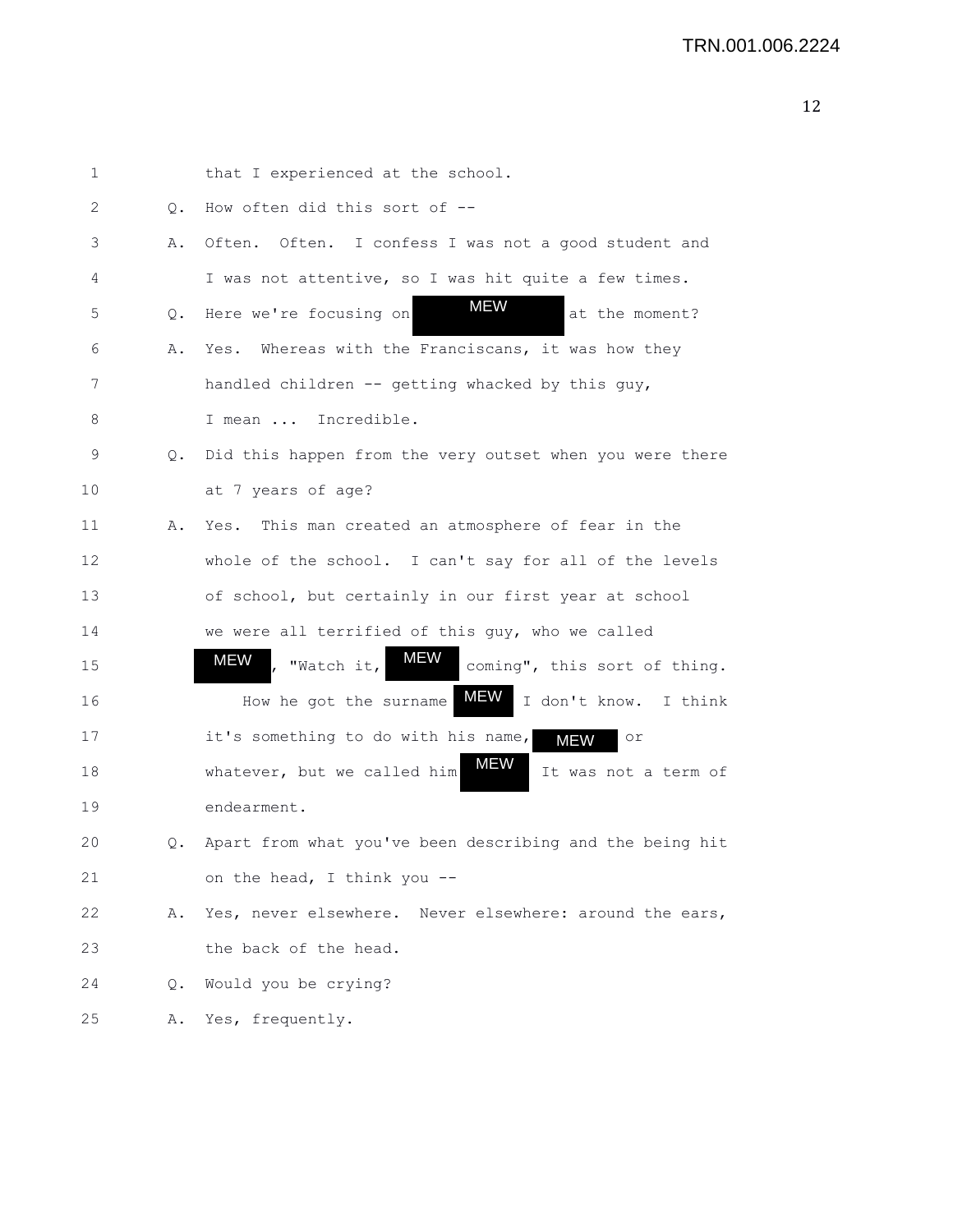```
1 Q. Did you see this happening to other boys?
2 A. Yes.
3 Q. Would they be upset?
4 A. Yes, very much so.
5 Q. You mentioned the prep arrangements. I'll put a couple
 6 of photographs on the screen for you, just to perhaps
7 bring back some memories for you. You're happy with
8 that, are you?
9 A. Of course, yes.
10 Q. If I can put one on, first of all: INQ.001.004.1985.
11 (Pause)
12 That's the building?
13 A. That's Carlekemp, yes.
14 Q. If we move on to the next photograph at
15 WIT.003.001.4732, does that photograph bring any
16 memories back to you?
17 A. Yes, it does.
18 Q. Is that where you did your prep?
19 A. Oh, goodness. Well, I recognise ... This is much
20 later, maybe three years after I joined Carlekemp.
21 I don't know what the date of this photograph is.
22 Q. We don't have a date for this photograph.
23 A. But it's quite possible that the boy right down at the
24 bottom right-hand corner is yours truly.
25 I recognise ...
```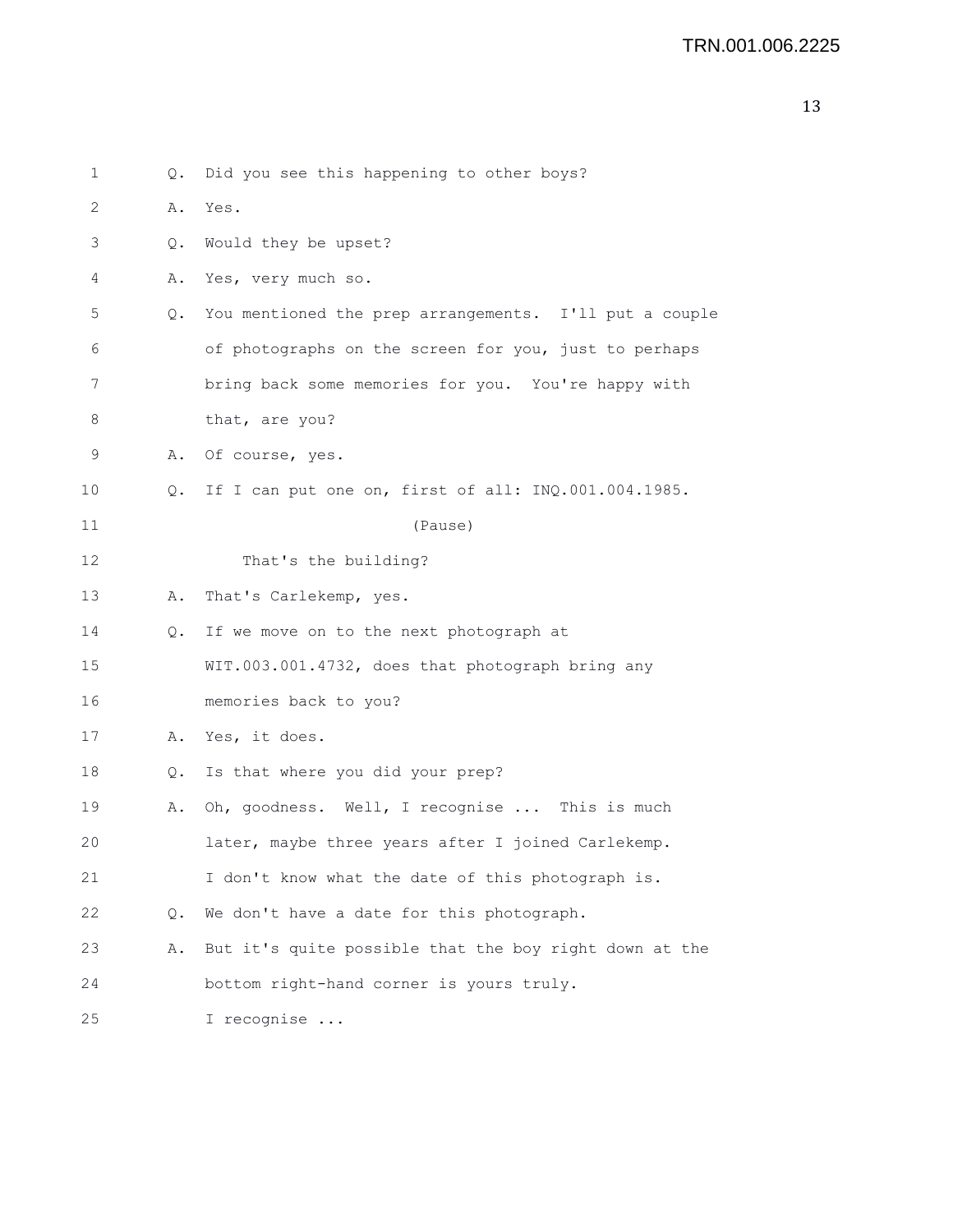| 1  | Q. | We've blanked out some faces to protect people's        |
|----|----|---------------------------------------------------------|
| 2  |    | identities. Do you recognise the monk?                  |
| 3  | Α. | The monk at the door -- that's the door of the chapel   |
| 4  |    | <b>MFA</b><br>and the monk at the door of the chapel is |
| 5  |    | MFA                                                     |
| 6  | Q. | He was the monk who came --                             |
| 7  | Α. | He was the monk that was there, but later. He came      |
| 8  |    | even -- I believe, if I remember correctly, he came     |
| 9  |    | <b>MFC</b><br>after<br>But they were all monks<br>even. |
| 10 |    | from Fort Augustus. They sort of shuttled between       |
| 11 |    | Carlekemp and Fort Augustus.                            |
| 12 | Q. | We see from that picture that the monk is wearing       |
| 13 |    | a black robe.                                           |
| 14 | Α. | He's wearing a black habit, yes, with a hoodie, as they |
| 15 |    | call them now.                                          |
| 16 | Q. | <b>MEW</b><br>Can we just leave<br>aside for the moment |
| 17 |    | and just look at some aspects of the routine and the    |
| 18 |    | set-up.                                                 |
| 19 | Α. | Sorry, this is a prep lesson that we have here -- well, |
| 20 |    | it's not a lesson, but a prep period that we see there, |
| 21 |    | MFA<br>with Father<br>acting as sort of invigilator.    |
| 22 | Q. | And this is the whole school?                           |
| 23 | Α. | Yes, this is the whole school sitting there, the senior |
| 24 |    | boys and juniors. Everybody in the whole school.        |
| 25 |    | I think we would be about 70 in all.                    |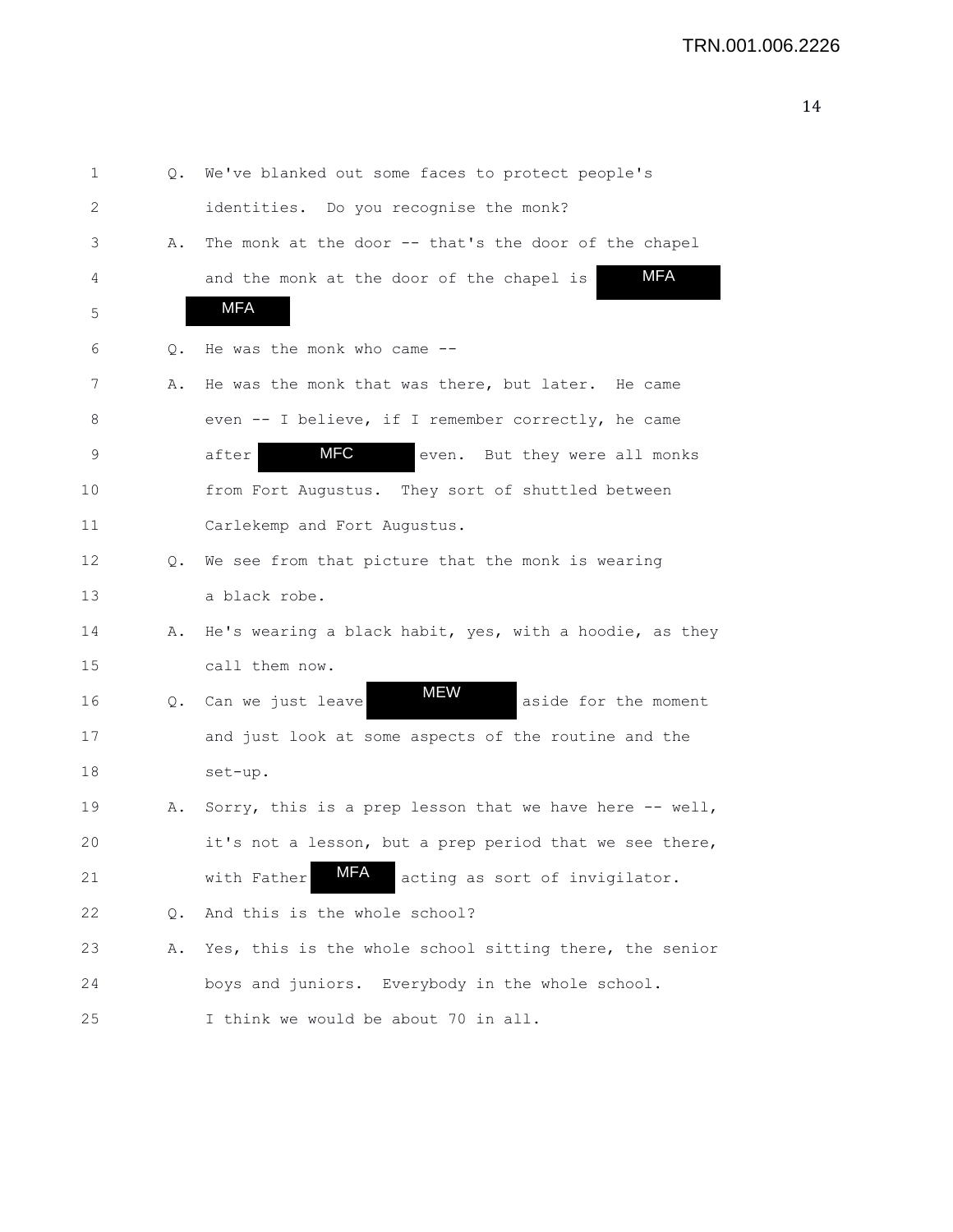| 1  | Q. | Then looking at some other aspects of the set-up at      |
|----|----|----------------------------------------------------------|
| 2  |    | Carlekemp, let's look at the sleeping arrangements.      |
| 3  |    | When you went there as a 7-year-old, what was the        |
| 4  |    | set-up?                                                  |
| 5  | Α. | There was a series of dormitories, each with             |
| 6  |    | I don't recall, but depending on the dormitory it could  |
| 7  |    | be six, seven, eight beds. Each dormitory had a name,    |
| 8  |    | which I don't remember. I remember some of them.<br>They |
| 9  |    | were named after monks that were martyred, Benedictine   |
| 10 |    | monks that were martyred in Tudor times.                 |
| 11 | Q. | Would you have boys in your dormitory of approximately   |
| 12 |    | the same age as yourself?                                |
| 13 | Α. | That's right. The junior entry boys, those that went     |
| 14 |    | in that first year, we were all together in one          |
| 15 |    | dormitory. Then, as we went through the school, we went  |
| 16 |    | through different dormitories.                           |
| 17 | Q. | When you were at the bottom end, was it a matron who was |
| 18 |    | looking after the dormitory?                             |
| 19 | Α. | That's right, exactly. Matron had her study cum studio   |
| 20 |    | bedroom next to the small boys' dormitory.               |
| 21 |    | Q. As you moved through the ranks, so to speak, was it   |
| 22 |    | a monk who would be in charge of the dormitory?          |
| 23 | Α. | That's right.                                            |
| 24 | Q. | Did you find that the school was very sport-orientated?  |
| 25 | Α. | To me, that was a good aspect of the school --<br>Yes.   |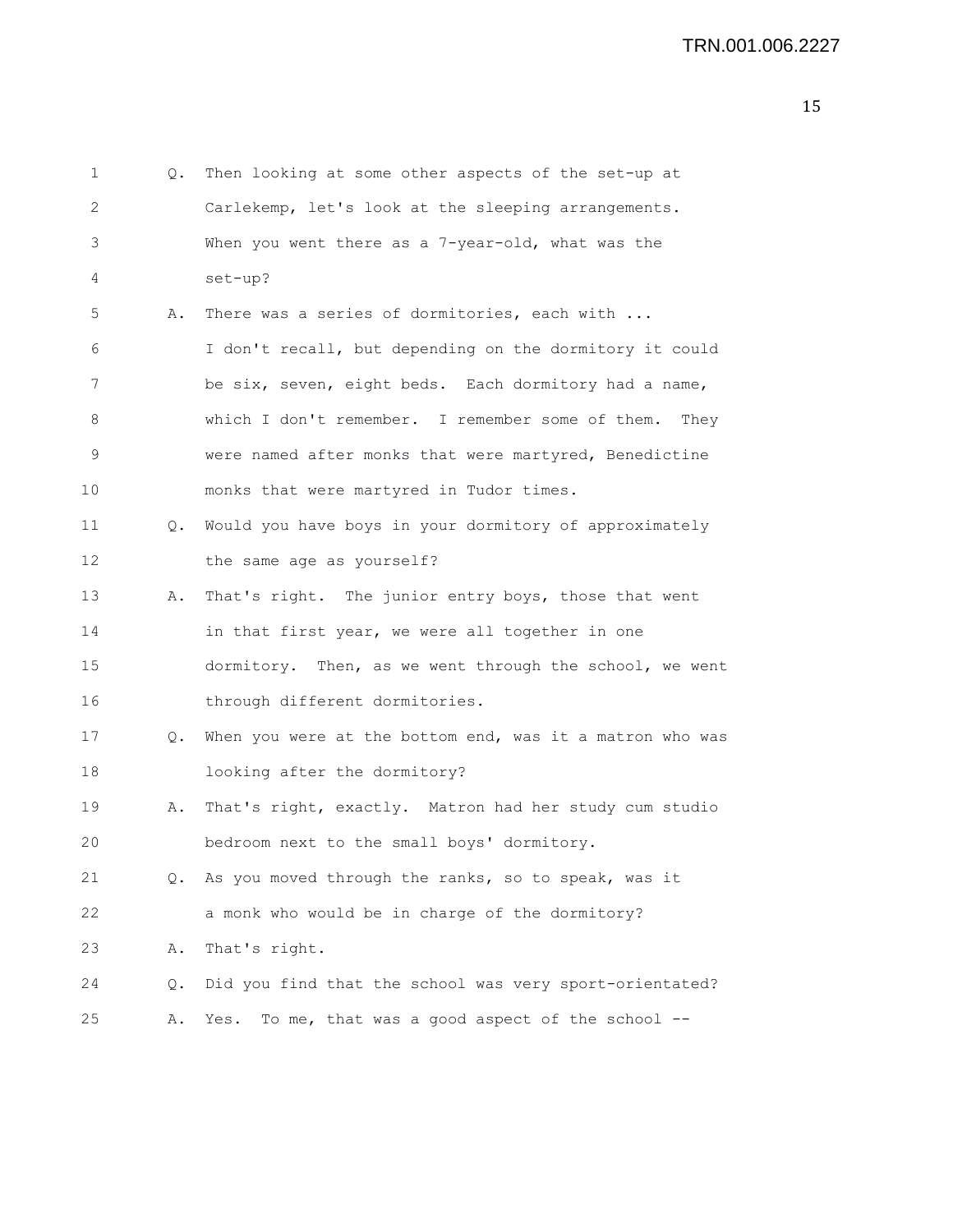1 apart from the cold. I was very shocked the first day 2 when we had to go out on the rugger field with a very 3 slim rugger tunic and short pants and what have you, and 4 I think it must have been about minus 5 or so. It was 5 extremely cold on the rugger pitch. The master came and 6 bawled me out because I was always going on about how 7 cold we were and there we were, standing in this bitter 8 wind, but I got used to it. 9 I think the sports programme at school has served me 10 very well, served me much better than the scholastic 11 side of things. 12 Q. If I can look at the scholastic side. When you started 13 out as a 7-year-old, I think you tell us in your 14 statement that there was a female teacher in charge of 15 your class; is that right? 16 A. Yes, Ms Gilhooley. 17 Q. How did you get on with that? 18 A. She was excellent. Looking back at it now, I think she 19 was perhaps the only professional teacher of the whole 20 cadre of the school. 21 0. Did she deal with the lowest class? 22 A. She dealt with the lowest classes, yes. 23 Q. Did she stay there for long during your time? 24 A. No, I think she left in the second or third year I was

25 there and was replaced by another lady, who also stayed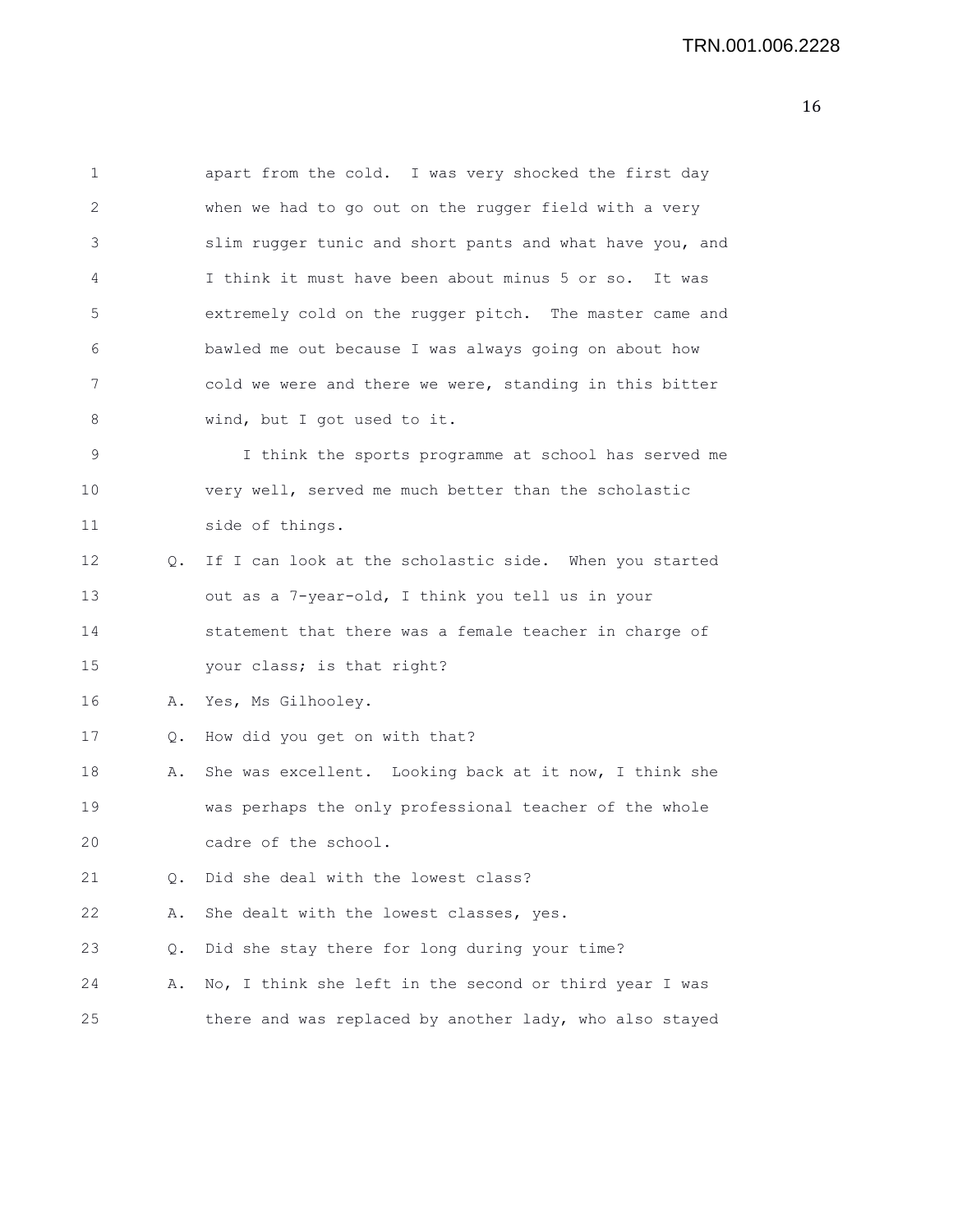| $\mathbf 1$ |    | a very, very short time, and then left.                  |
|-------------|----|----------------------------------------------------------|
| 2           | Q. | Apart from the female teacher for that early period,     |
| 3           |    | were your teachers thereafter the monks themselves?      |
| 4           | Α. | That's correct, yes. They were all monks apart from one  |
| 5           |    | <b>MFB</b><br>teacher,<br>layperson, who was the         |
| 6           | Q. | Was he also involved in the                              |
| 7           | Α. | He was the<br>yes -- sorry, I don't                      |
| 8           |    | know if I should name names.                             |
| 9           | Q. | You can name names, we can deal with that. In fact,      |
| 10          |    | it's easier for you to name the names so we know who     |
| 11          |    | you're talking about.                                    |
| 12          |    | <b>MFC</b><br>We've already mentioned<br>who we          |
| 13          |    | think may have arrived in 1958. How did you get on with  |
| 14          |    | him initially?                                           |
| 15          |    | A. Very well. I can say to you now that when             |
| 16          |    | MFC<br>arrived, let's put it this way, the               |
| 17          |    | cadre of the school, lay and monks, were all middle-aged |
| 18          |    | MFC<br>arrived and he must have been<br>men, and         |
| 19          |    | in his early 20s. So he attracted a lot of sympathy      |
| 20          |    | from the boys because here was somebody who hadn't long  |
| 21          |    | been ordained and we liked him when he came.             |
| 22          | Q. | And at that time --                                      |
| 23          | Α. | He was popular, he was a popular monk when he first      |
| 24          |    | came, and I think it was because of his youth.           |
| 25          | Q. | At that time you'd be, if it's 1958, aged 9 or 10?       |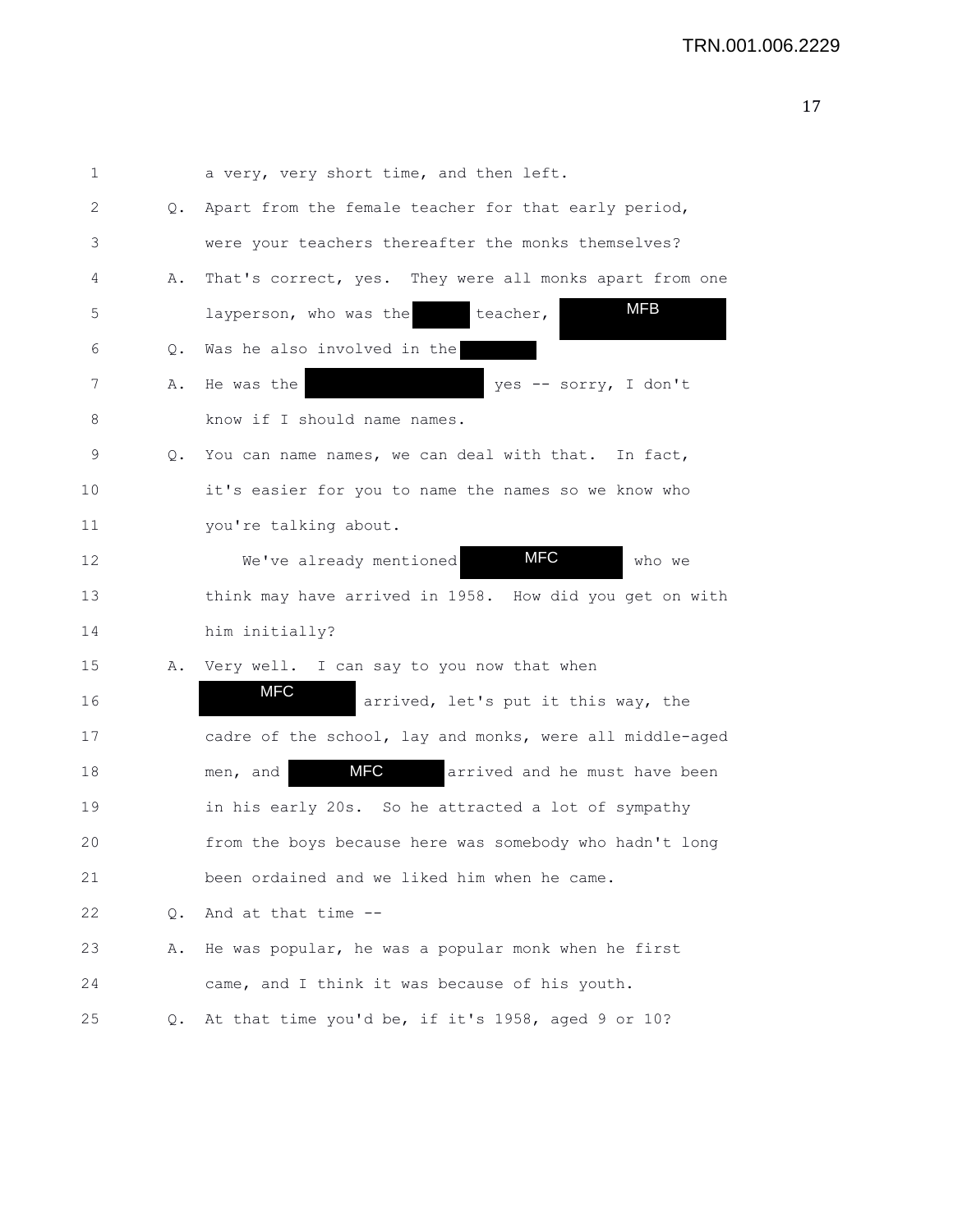| 1  | Α.    | Yes, that's correct.                                           |
|----|-------|----------------------------------------------------------------|
| 2  | Q.    | What you tell us in your statement is that he actually         |
| 3  |       | called you by a particular name; is that right?                |
| 4  | Α.    | Yes.                                                           |
| 5  | $Q$ . | What was the background to that?                               |
| 6  | Α.    | I don't really recall. I think it was "1066 and All            |
| 7  |       | MLN,<br>That"". He used to call me<br>In "1066 and All         |
| 8  |       | That", there was -- I don't know if you remember, if you       |
| 9  |       | even read it, but there's a wave of kings, Aethelred and       |
| 10 |       | Ecgfrith and whatever. He was a kind of specialist in          |
| 11 |       | MFC<br>humorous books,<br>He decided to call me                |
| 12 |       | <b>MLN</b>                                                     |
| 13 | Q.    | I don't want you to tell us what the other monks called        |
| 14 |       | you, but was it the case that the other monks called you       |
| 15 |       | by your surname?                                               |
| 16 | Α.    | Yes, as did the other boys.                                    |
| 17 | Q.    | How would you address the monks?                               |
| 18 | Α.    | MFC<br>Father Aidan.<br>Father. Father So-and-so, Father       |
| 19 | Q.    | MFC<br>I will come back to<br>shortly.                         |
| 20 | Α.    | <b>MFC</b><br>I could just say, talking about names,           |
| 21 |       | <b>MFC</b><br>asked me that when we were alone that I call him |
| 22 |       | which was his proper given name. But I never did.<br>Ιn        |
| 23 |       | a lot of the things that he sent me, little messages on        |
| 24 |       | the back of religious cards and what have you, he put          |
| 25 |       | MFC<br>"Love,<br>All the other monks -- I mean, I addressed    |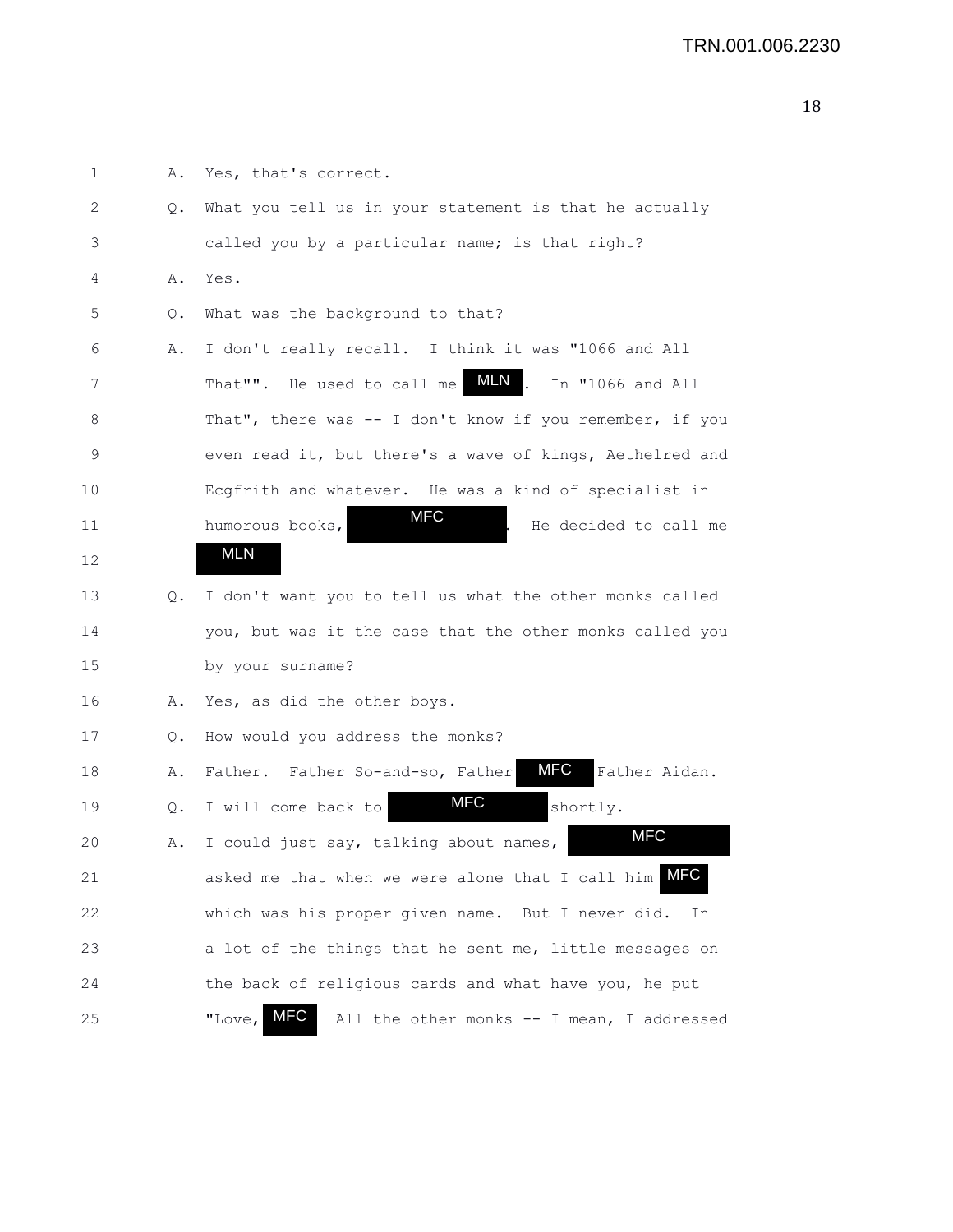| 1  |    | him and all the other monks as Father So-and-so.         |
|----|----|----------------------------------------------------------|
| 2  | Q. | <b>MFC</b><br>in a moment.<br>I will come back to<br>In  |
| 3  |    | your statement, you do tell us that you have             |
| 4  |    | a recollection of inspectors coming to inspect the       |
| 5  |    | school.                                                  |
| 6  | Α. | Yes.                                                     |
| 7  | Q. | I think you thought that happened on an annual basis.    |
| 8  | Α. | It was certainly  It certainly happened a couple of      |
| 9  |    | times while I was there. Whether it was annual or        |
| 10 |    | biannual, whatever, but certainly inspectors did come,   |
| 11 |    | and I believed they were government inspectors, they     |
| 12 |    | were civil persons. I don't think they had anything to   |
| 13 |    | do with the Catholic faith or Catholic schools. I might  |
| 14 |    | be wrong.                                                |
| 15 | Q. | Did they speak to the boys?                              |
| 16 | Α. | Yes, they did speak to a couple of boys and asked they   |
| 17 |    | how they liked it and so forth, and of course we said we |
| 18 |    | thought it was brilliant, you know.                      |
| 19 | Q. | I think your younger brother did arrive at Carlekemp     |
| 20 |    | during your time there.                                  |
| 21 | Α. | Yes.                                                     |
| 22 | Q. | What age was he when he arrived?                         |
| 23 | Α. | I think he was perhaps a wee bit older, 8 perhaps.       |
| 24 |    | I really couldn't be certain, I'm sorry. He was two      |
| 25 |    | years younger than me.                                   |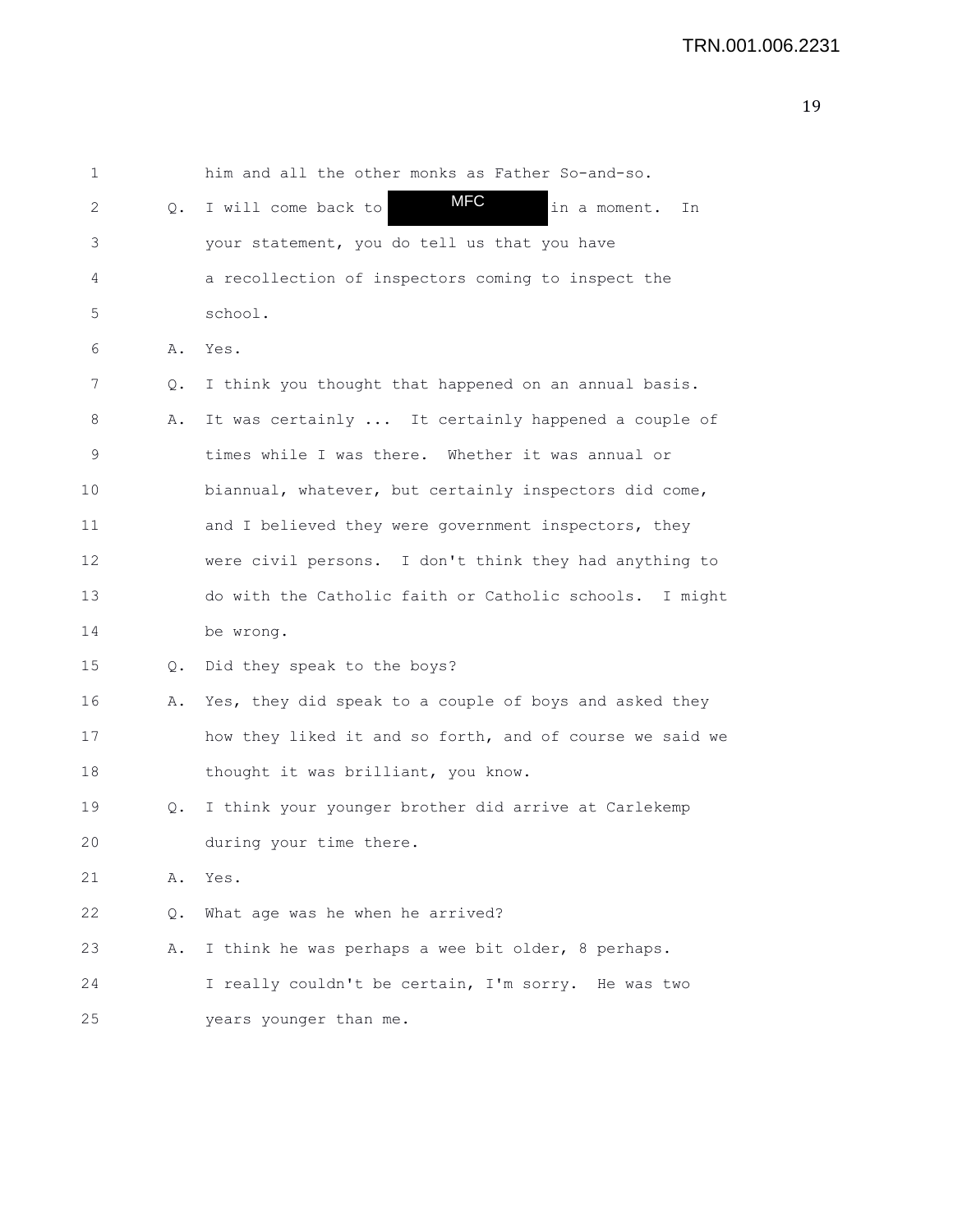```
1 Q. So he'd be arriving there -- if you arrive there as
2 you've told us in 1955, he'd be arriving in --
3 A. 1958 or 1959, something like that.
4 Q. You tell us in your statement that he was rather
5 talented musically; is that correct?
6 A. Yes.
7 Q. Can you just explain that?
8 A. Yes. My parents asked if we were interested in music,
9 because there was the syllabus before we went into
10 school, and asking if the boys would be interested in
11 music. I wasn't and my brother was, and he said that he
12 would like to learn to play the and at Carlekemp
13 he did play the He got on very well and he went
14 through -- I can't remember the different stages, but
15 occasionally he had to come into Edinburgh to ...
16 I don't know, there was a place there where they used to
17 do the exams to pass the different ... I don't know if
18 it was the conservatory or whatever, but they used to
19 trot in from North Berwick to go there.
20 He got on very, very well and he was a very talented
21 young player and he used to play in front of the parents
22 on parents' day in the summer at the end of the school
23 year.
24 Q. Can you remember who the monk was that taught
25 A. 
                MEZ
```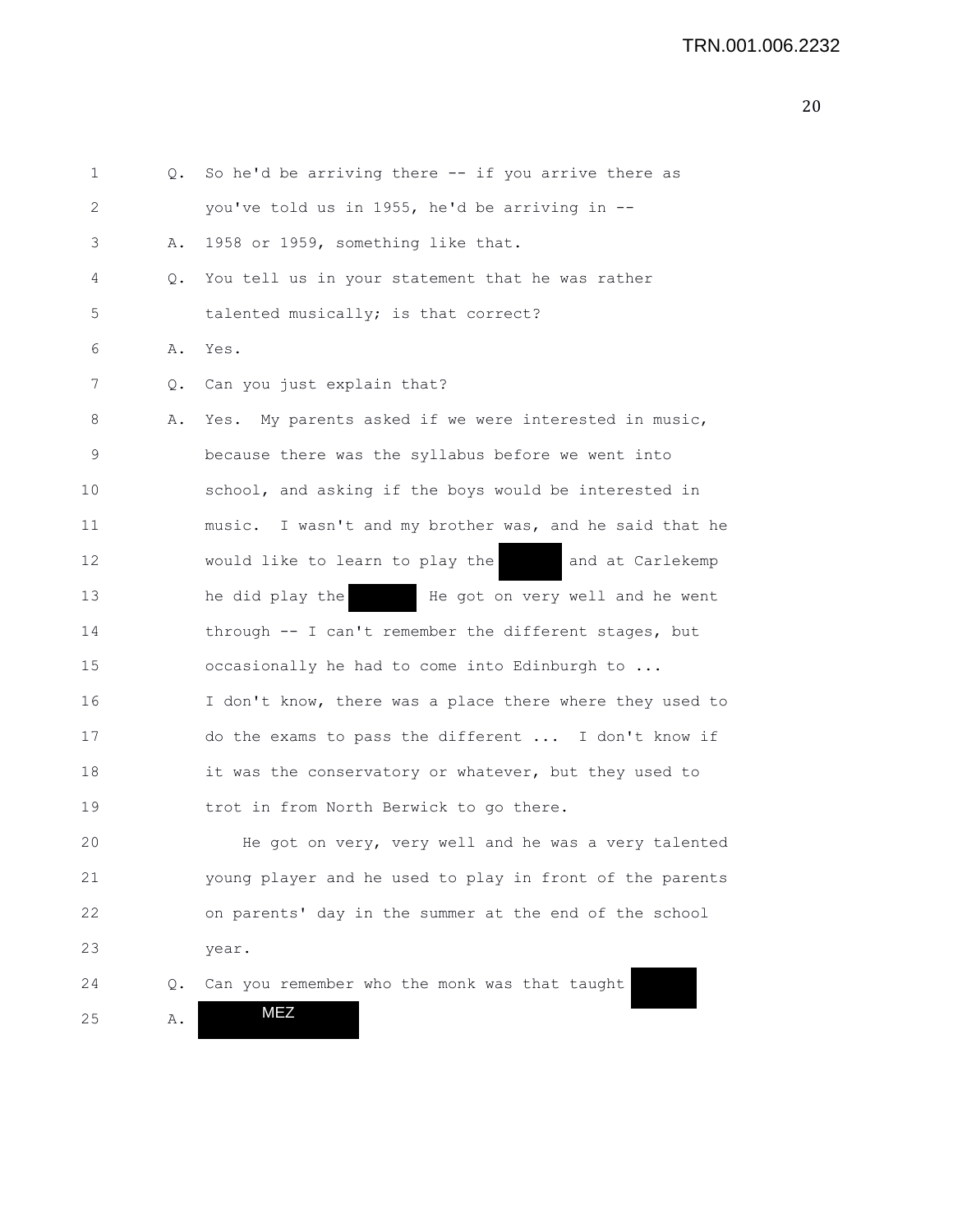ـ  $\blacksquare$ 

| 1  |    | Q. I don't think you yourself played the                 |
|----|----|----------------------------------------------------------|
| 2  | Α. | No.                                                      |
| 3  | Q. | Were you told by your brother what $-$ -                 |
| 4  | Α. | My brother was  I mean, he did mention that he'd had     |
| 5  |    | trouble with the<br>that he had to be                    |
| 6  |    | careful because he slammed the                           |
| 7  |    | protection down on his hands if he made too many         |
| 8  |    | mistakes and stuff like that. He was also a ruffian, in  |
| 9  |    | spite of appearances. I can tell you that my brother     |
| 10 |    | got on so well at playing the that my grandparents       |
| 11 |    | forked out a fortune to buy him one and it was a         |
| 12 |    |                                                          |
| 13 |    | which was installed in our new house, because my parents |
| 14 |    | had bought a house or built a house in Dollar,           |
| 15 |    | Clackmannanshire, and this was duly installed in the     |
| 16 |    | house. Oh, surprise, when it was presented to my         |
| 17 |    | brother when we came in from term.                       |
| 18 |    | This would be some time later, this would be,            |
| 19 |    | I think, more or less when he was leaving Carlekemp.     |
| 20 |    | I'm not sure when that was.                              |
| 21 | Q. | Just to be clear about the time frame, he was still at   |
| 22 |    | Carlekemp?                                               |
| 23 | Α. | He was still at Carlekemp, yes.                          |
| 24 | Q. | Were you at Fort Augustus at this time?                  |
| 25 | Α. | I was at Fort Augustus at the time, yes. He came in and  |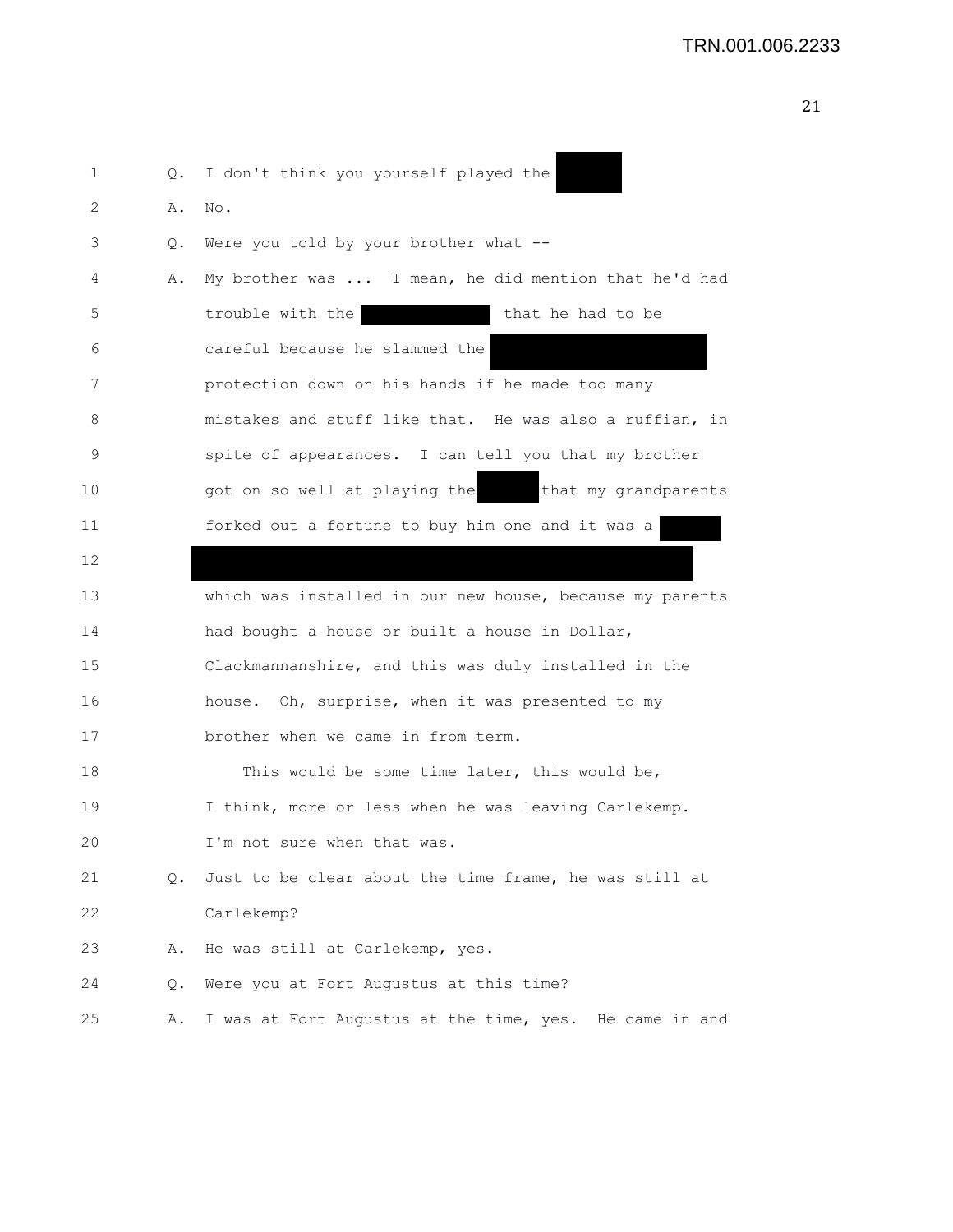| 1  |    | and he said to my mother,<br>he looked at the           |
|----|----|---------------------------------------------------------|
| 2  |    | "I don't play any more", and that was it. The way he    |
| 3  |    | said it was final, and from that day -- and my mother   |
| 4  |    | tried to say," Come on, your grandparents " and he      |
| 5  |    | said, "You don't have to tell granny and grandad that   |
| 6  |    | I don't play any more, but I'm telling you that I don't |
| 7  |    | play any more".                                         |
| 8  | Q. | Did he give any explanation as to why that was his --   |
| 9  | Α. | No, no. I have a very strong suspicion -- I'm not sure  |
| 10 |    | I should say this in front of my Lady and yourselves,   |
| 11 |    | but I have very strong suspicions that he underwent --  |
| 12 |    | I don't know what kind of problems at Fort Augustus --  |
| 13 |    | at Carlekemp and Fort Augustus. But he never, ever      |
| 14 |    | talked about it.                                        |
| 15 |    | In fact, we both ended up in Switzerland in             |
| 16 |    | different colleges, and even then he would never talk   |
| 17 |    | about his school days at Carlekemp and Fort Augustus.   |
| 18 |    | So there we are. But I know he had a very difficult     |
| 19 |    | <b>MEZ</b><br>relationship with                         |
| 20 | Q. | MEZ<br>What was your own relationship with              |
| 21 | Α. | A very slim one, thank goodness. Personally, I didn't   |
| 22 |    | like the man. I was involved in the                     |
| 23 |    | I could<br>so I was part of the                         |
| 24 |    | but I didn't like him. You meet people in               |
| 25 |    | life -- I don't want to sound judgemental -- that you   |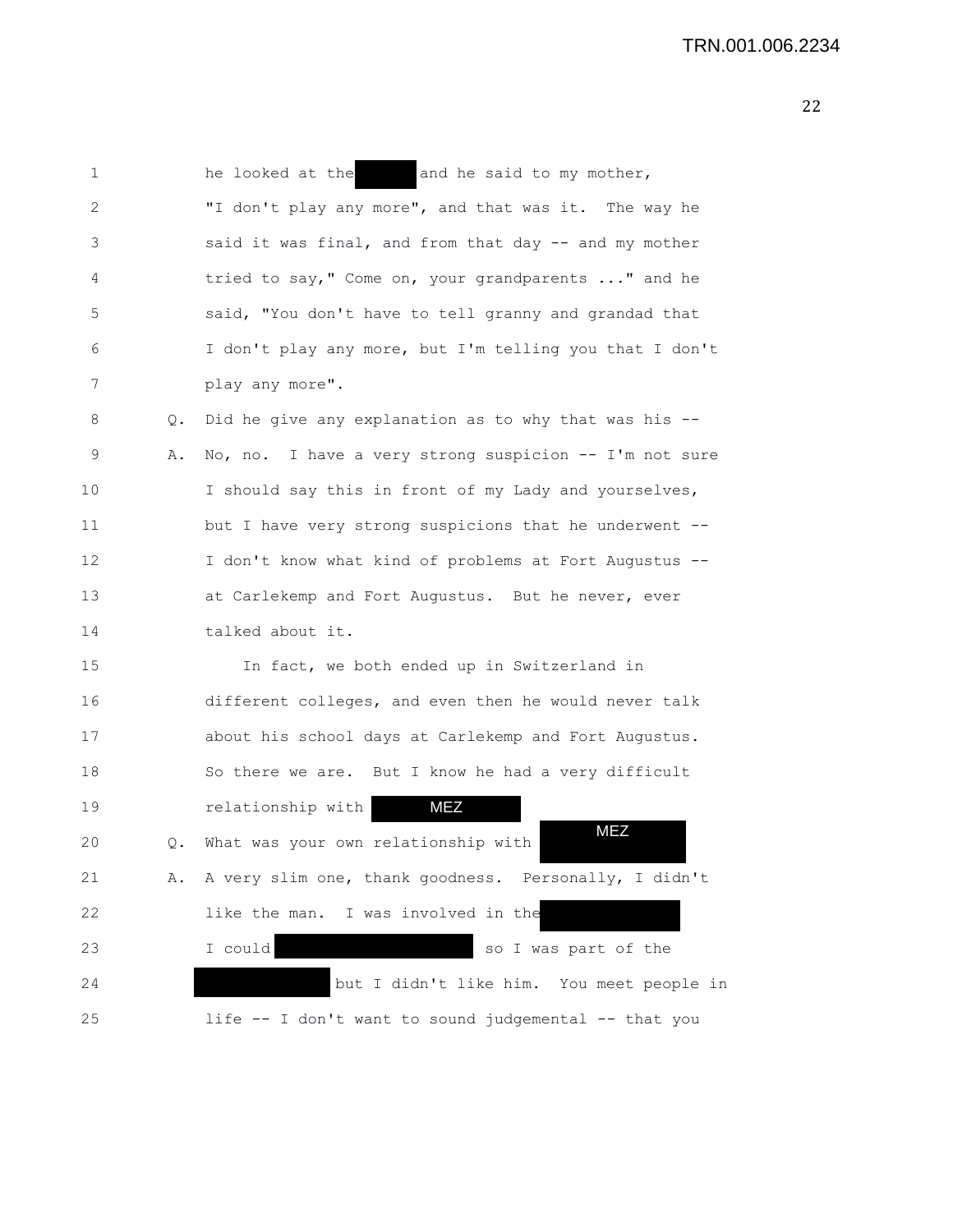| 1  |    | just can't  that repel you or whatever --                  |
|----|----|------------------------------------------------------------|
| 2  | Q. | But nothing in his behaviour towards you --                |
| 3  | Α. | Towards me? No, no. He was also a                          |
| 4  |    | looked after the<br>but<br>MFB                             |
| 5  |    | MEZ<br>was the<br>He knew everything about                 |
| 6  |    | He was the specialist. When he wanted to show              |
| 7  |    | you how to bat, he would come up behind you, "This is      |
| 8  |    | how you block, this is how you do " (indicating).          |
| 9  | Q. | Is he making contact with you?                             |
| 10 | Α. | But you know, looking back on it now with the mind<br>Yes. |
| 11 |    | of an adult, and at the time you don't understand the      |
| 12 |    | context, sexual or otherwise, you just feel it's really    |
| 13 |    | creepy, you know.                                          |
| 14 | Q. | But looking back, do you consider that there was           |
| 15 |    | a sexual context?                                          |
| 16 | Α. | Yes, absolutely. Absolutely.                               |
| 17 | Q. | <b>MFC</b><br>Can I move on to your involvement with       |
| 18 |    | You've already touched on your academic capabilities at    |
| 19 |    | this time. I think<br>was a difficult subject for          |
| 20 |    | you.                                                       |
| 21 | Α. | Yes.                                                       |
| 22 | Q. | Did you require to get extra tuition at                    |
| 23 | Α. | Yes.                                                       |
| 24 | Q. | Can you just set out for me how it came to be that         |
| 25 |    | <b>MFC</b><br>became involved in that tuition?             |
|    |    |                                                            |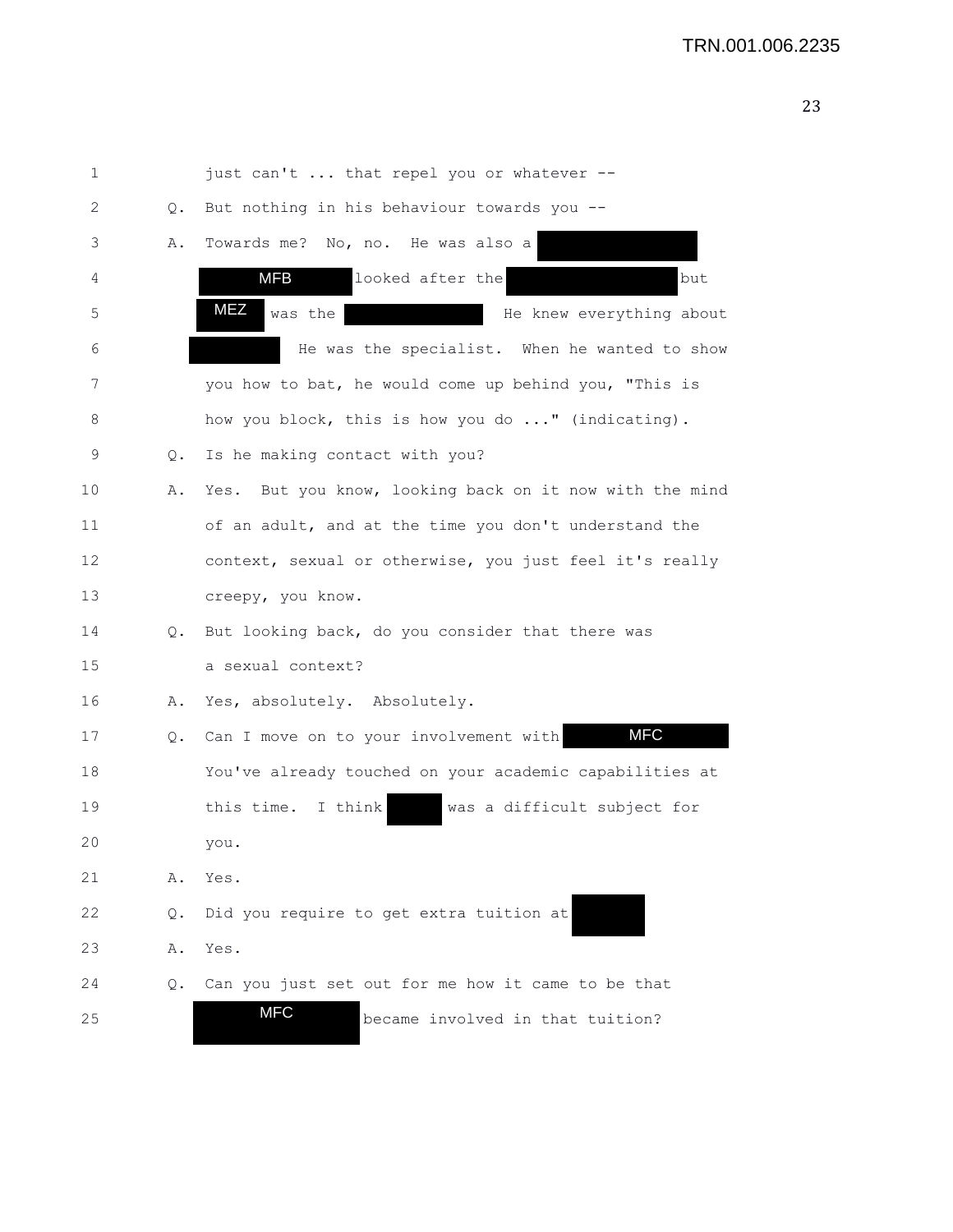1 A. It started off with -- I had really lamentable results 2 at school, especially at They got in an old boy, 3 who was a university student, to come in and give me 4 some extra tuition. When he was no longer available, 5 when he had to go back to university, lo and behold, it 6 was **MFC** that took his place. 7 Q. What age were you when this began? 8 A. 8 or 9. 9 Q. I think if **MFC** arrived in 1958, you were 10 probably up to about 10. 11 A. Right, 10, yes. 12 Q. Where did the extra tuition take place? 13 A. Well, it started off, when it was the boy, the 14 university student, it used to be in one of the monk's 15 studies. They had a study area which was right at the 16 top of the building on the right-hand side of the 17 building. It was a sort of semi-public space with the 18 other monks going to and fro. But when it came to 19 **MFC** he wanted it to be on the back stairs 20 that went up to this sort of apartment thing for the 21 monks. These back stairs were never used and they 22 were -- you know ... 23 Q. So what -- 24 A. At the top of these back stairs, there was a sort of 25 short landing, a small landing area, and he put a chair MFC MFC MFC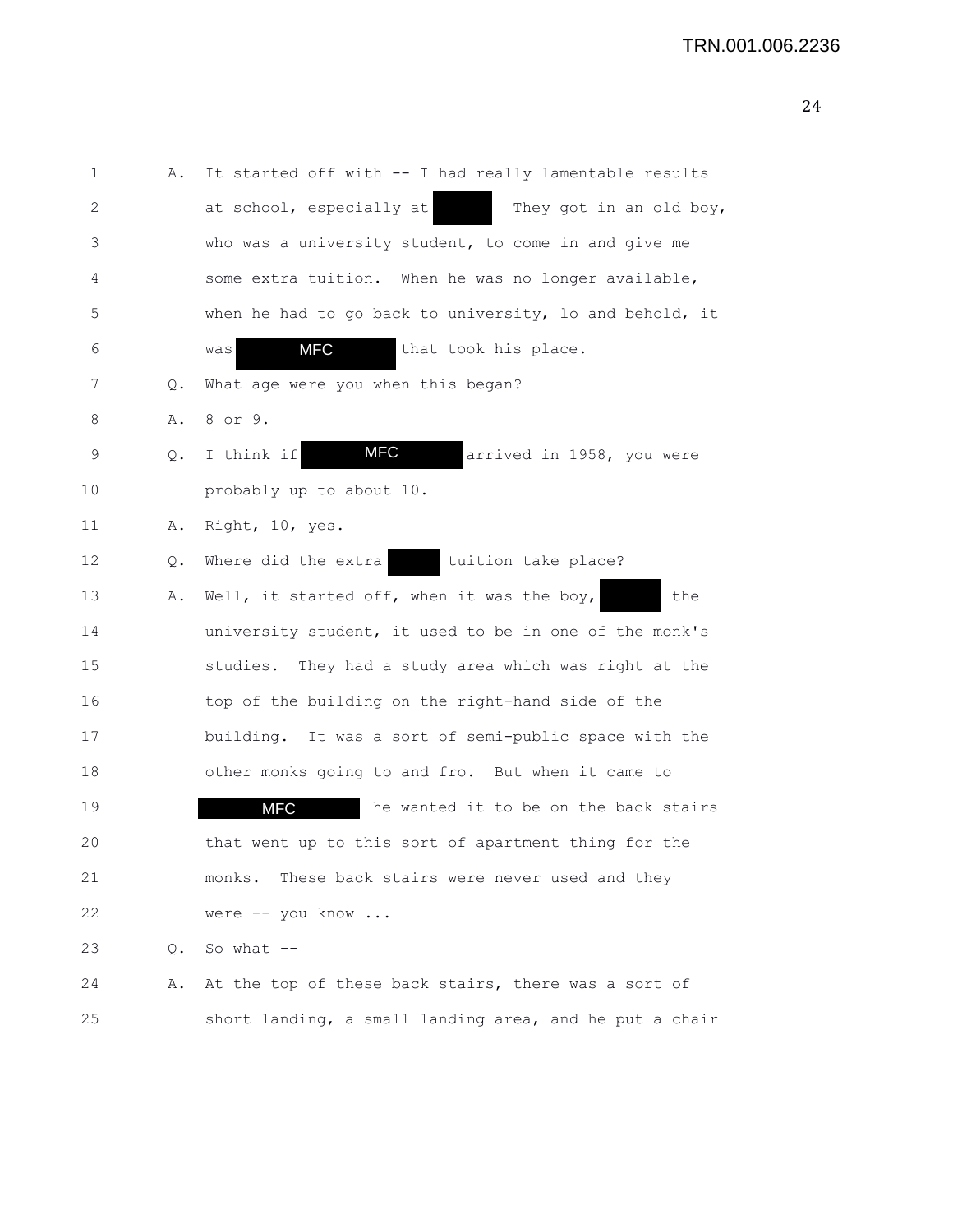| $\mathbf 1$ |           | there. I didn't have a chair, I had to sit on his knee. |
|-------------|-----------|---------------------------------------------------------|
| 2           |           | Q. Could I just find out: was this a private place then |
| 3           |           | in that you wouldn't expect other people to be there?   |
| 4           | Α.        | No, no. It was really quite a secluded part of the      |
| 5           |           | building.                                               |
| 6           | Q.        | Was there any reason why the tuition should have been   |
| 7           |           | there as opposed to anywhere else?                      |
| 8           | Α.        | No. I mean, it should have been where it took place     |
| 9           |           | the student.<br>with the boy, $ $                       |
| 10          | Q.        | So can you tell me then what happened?                  |
| 11          | Α.        | Yes. Well, it started off normally enough, like,        |
| 12          |           | "Sorry, I don't have a place where you can sit, but you |
| 13          |           | come and sit here on my knee". It started off with me   |
| 14          |           | leaning on his knee and he would have the textbooks and |
| 15          |           | the jotters on his other knee, the pencil, showing me   |
| 16          |           | work and all this kind of stuff. Then it<br>how         |
| 17          |           | progressed from there. It ended up with him tucking his |
| 18          |           | habit down between his legs and I'd have to stand       |
| 19          |           | between his legs and sit on his thigh.                  |
| 20          |           | And still the same $-$ and then, when it was time to    |
| 21          |           | go, it was, "Give me a kiss".                           |
| 22          |           | The first kiss was here (indicating) --                 |
| 23          | $\circ$ . | On the forehead?                                        |
| 24          | Α.        | -- as a sort of religious thing. And then he said,      |
| 25          |           | "Yes, but now kiss me on the lips". I remember he had   |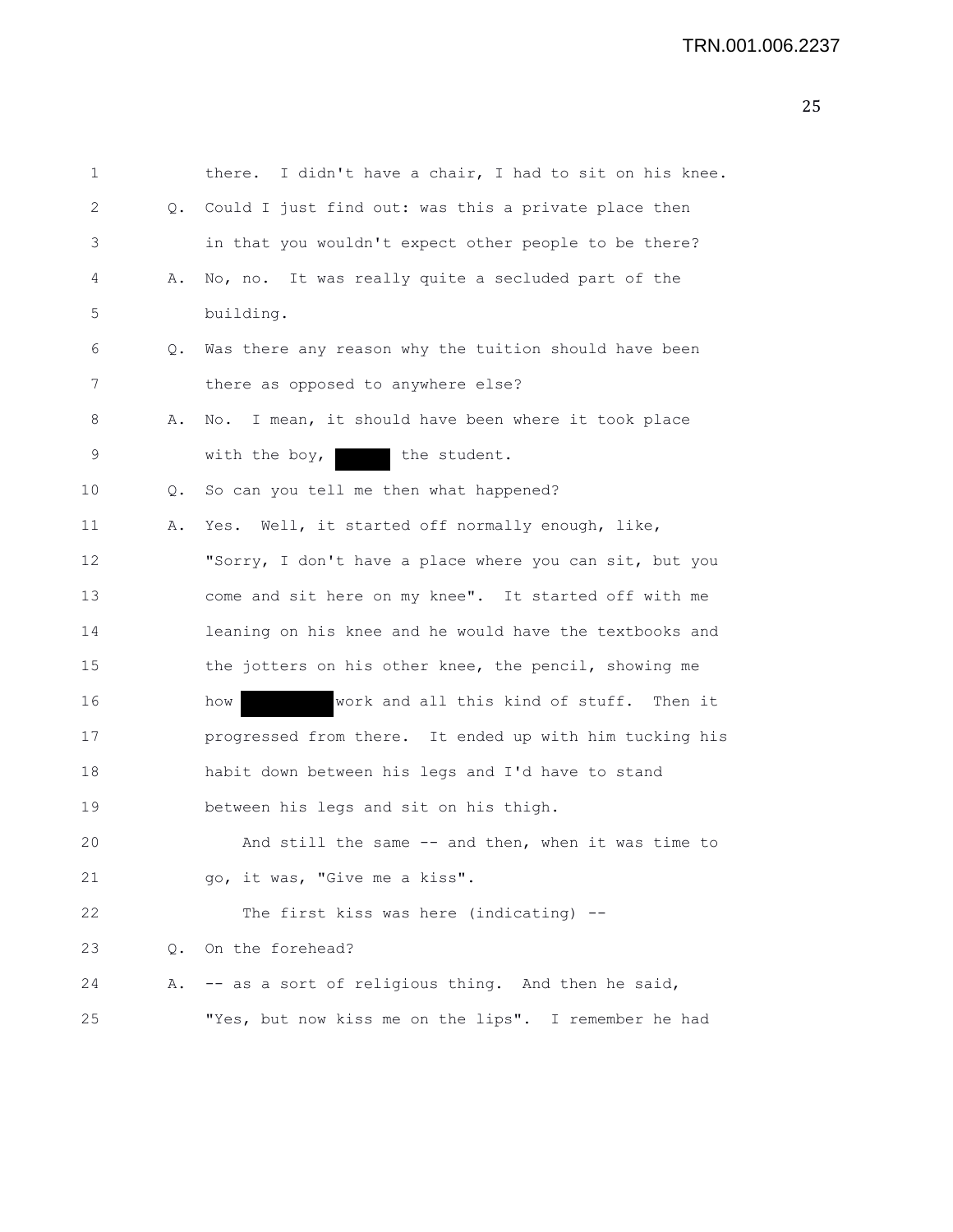| 1             | very rubbery lips. So it got to kissing on the lips and |
|---------------|---------------------------------------------------------|
| $\mathcal{L}$ | him saying, "You know, I'm not a very good priest", in  |
| 3             | a sort of -- I mean, I'm also putting an adult's thing  |
| 4             | on this as well, which I didn't see at the time,        |
| 5             | of course. There was a sort of breathlessness about him |
| 6             | saying, "I'm not a terribly good priest, I want you to  |
| 7             | pray for me", or some such.                             |
|               |                                                         |

8 And of course, it went on like this. For some 9 reason, it stopped, he could no longer give me the extra 10 tuition, which I was happy about because ... I find it 11 all singularly creepy, you know, even at the time.

12 Looking back at it now, it's ... But you know, even 13 **at the time, it was ...** Maybe if I explain to you how 14 my relationship with my father and male members of my 15 family: we were never really physical, you know. 16 I don't remember ever being kissed by my father. My 17 father would shake my hand -- even as a boy, he'd shake 18 my hand or maybe put his arm around my shoulder, but 19 that's the limit of it. Likewise with my grandfather. 20 Q. Then how long did this behaviour you've described with 21 you being held by him and kissed on the lips go on? 22 A. A year, perhaps. 23 Q. When this came to an end, for whatever reason, was 24 MFC still at the school? MFC

25 A. Yes, at the school, yes. He was still there after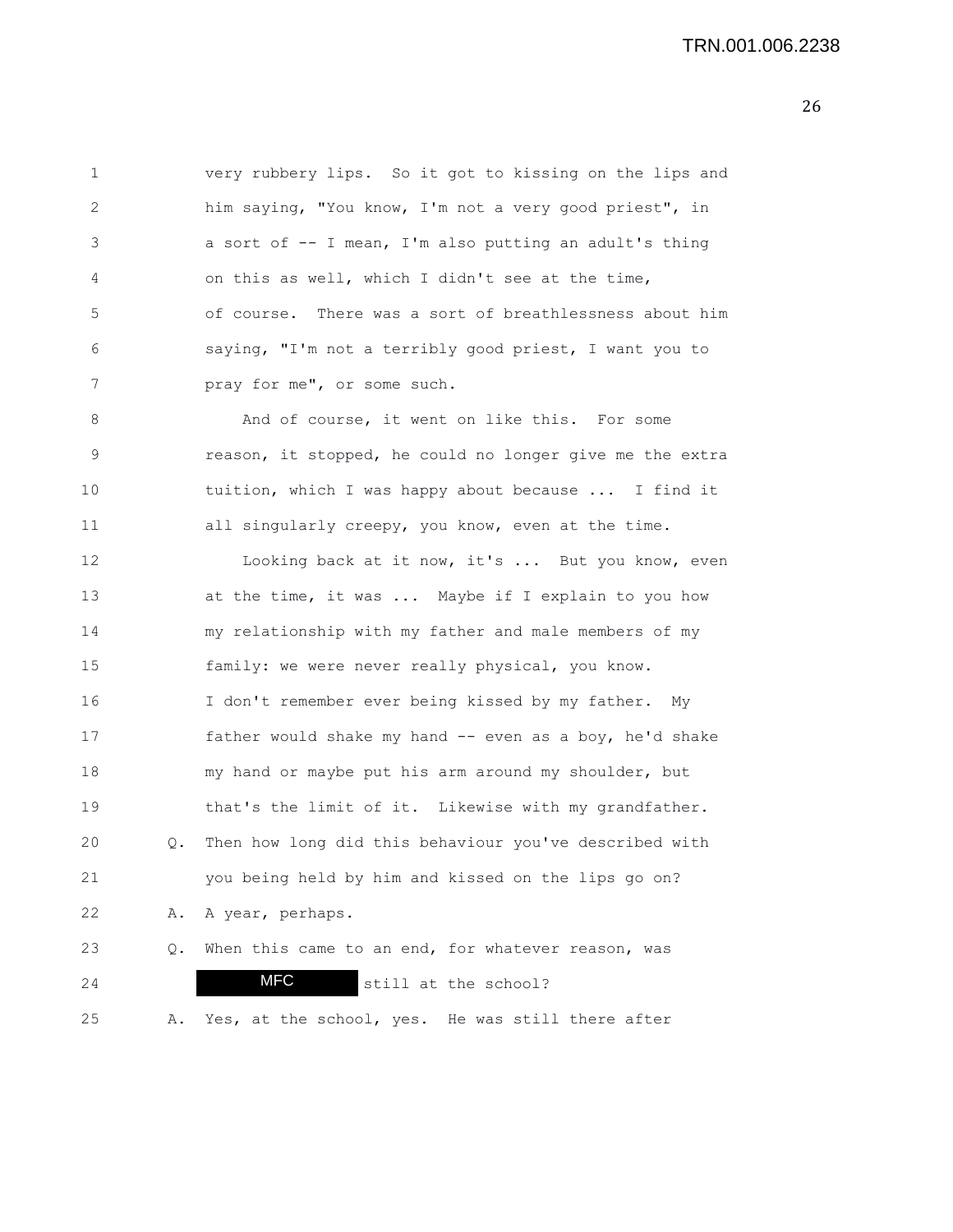| 1  |       | I went to Carlekemp. I don't know when he finally left.    |
|----|-------|------------------------------------------------------------|
| 2  |       | I understood that he left to go back to Fort Augustus,     |
| 3  |       | but when that was, I have no idea.                         |
| 4  | Q.    | He wasn't at Fort Augustus when you were at                |
| 5  |       | Fort Augustus?                                             |
| 6  | Α.    | No, no.                                                    |
| 7  | Q.    | I think you also tell us in your statement that you did    |
| 8  |       | not wet the bed --                                         |
| 9  | Α.    | No.                                                        |
| 10 | Q.    | -- as a youngster.                                         |
| 11 | Α.    | No.                                                        |
| 12 | Q.    | But you did require to go to the toilet during the         |
| 13 |       | night?                                                     |
| 14 | Α.    | Yes.                                                       |
| 15 | $Q$ . | <b>MFC</b><br>Did<br>feature in that particular process?   |
| 16 | Α.    | I'm told that he did, but I have no direct evidence that   |
| 17 |       | he did. If you'll just allow me to explain that            |
| 18 |       | a little bit. There was an episode, and I must have        |
| 19 |       | been 10, 11, 12, but there was an episode there where      |
| 20 |       | I got this need to go to the toilet very frequently.<br>It |
| 21 |       | woke me up in the middle of the night and I'd have to      |
| 22 |       | I'd have to go and just do a few drops.<br>qo.             |
| 23 |       | I talked about it to matron and all this kind of           |
| 24 |       | stuff, but it passed off, you know. During one of these    |
| 25 |       | episodes of getting up at night, I woke up at night,       |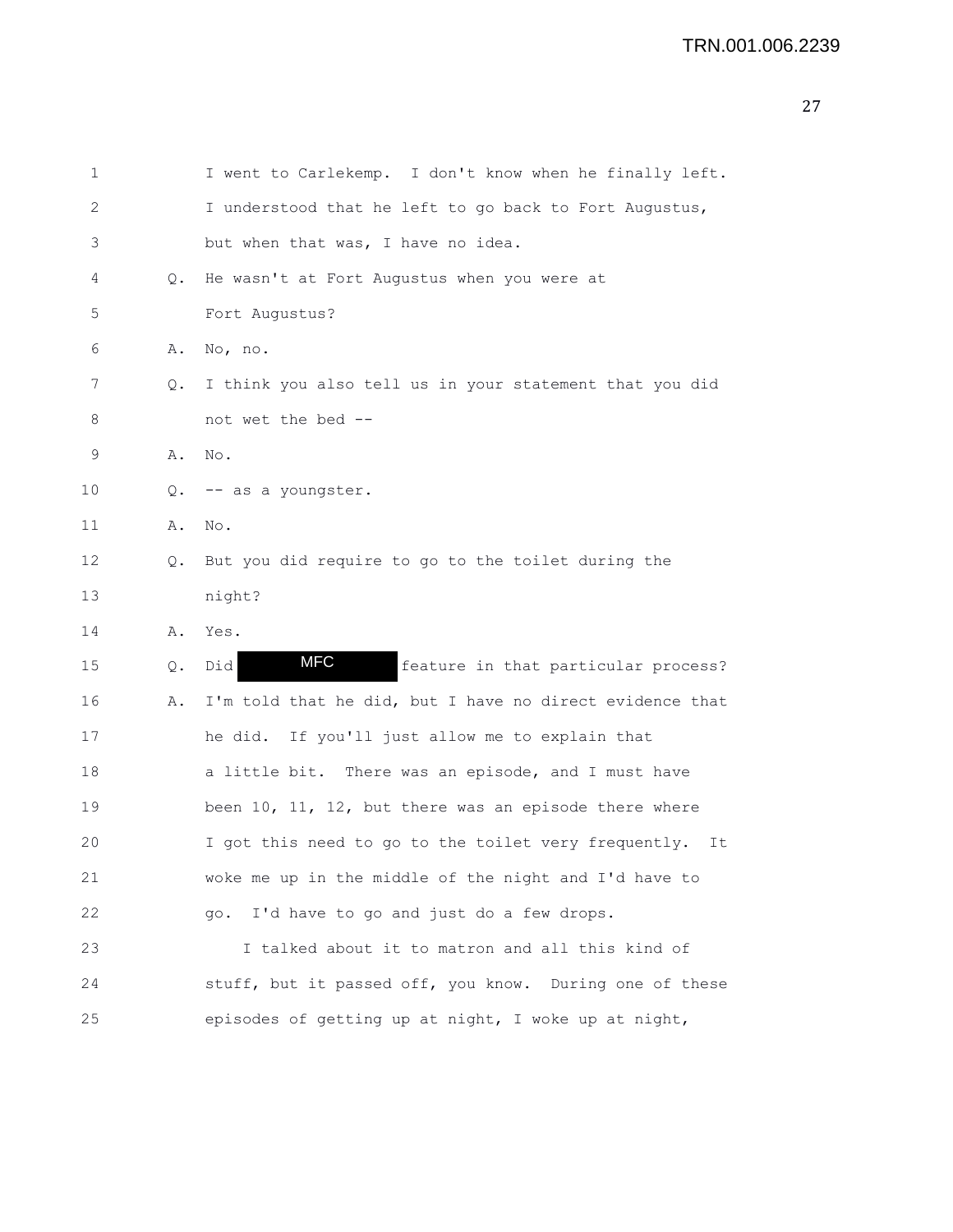1 I heard footsteps going up and down the corridor 2 outside. I did not want to go out, I was terrified. 3 I had sort of images of supernatural whatever -- you 4 know what it's like when you're that age. 5 I waited for the steps to stop and then I went and 6 I came back to bed. Never heard about it. When 7 I mentioned it to somebody else, they said, "Oh, it's 8 MFC patrolling the corridor". If you 9 imagine there's this corridor and there were two 10 dormitories on one side and two on the other side 11 (indicating). This was him, in the middle of the night, 12 I'm talking about something like 1 o'clock or 2 o'clock 13 in the morning, walking up and down. I was saying, "You 14 know, there must be a ghost in this place because 15 there's somebody clumping up and down the corridor in 16 the middle of the night". But I was told, "No, no, it's 17 18 So what **MFC** was doing patrolling the 19 corridor at that time of night is anybody's guess. In 20 those days, it could have been passed off as -- because 21 frequently, after bedtime, a monk would come round with 22 a torch and put the torch on the boys to see that 23 everybody was sleeping or everybody was okay. But MFC MFC MFC

25 Q. Did you ever discover then what **WFC** was

24 usually, that would be about 10 or 11.

MFC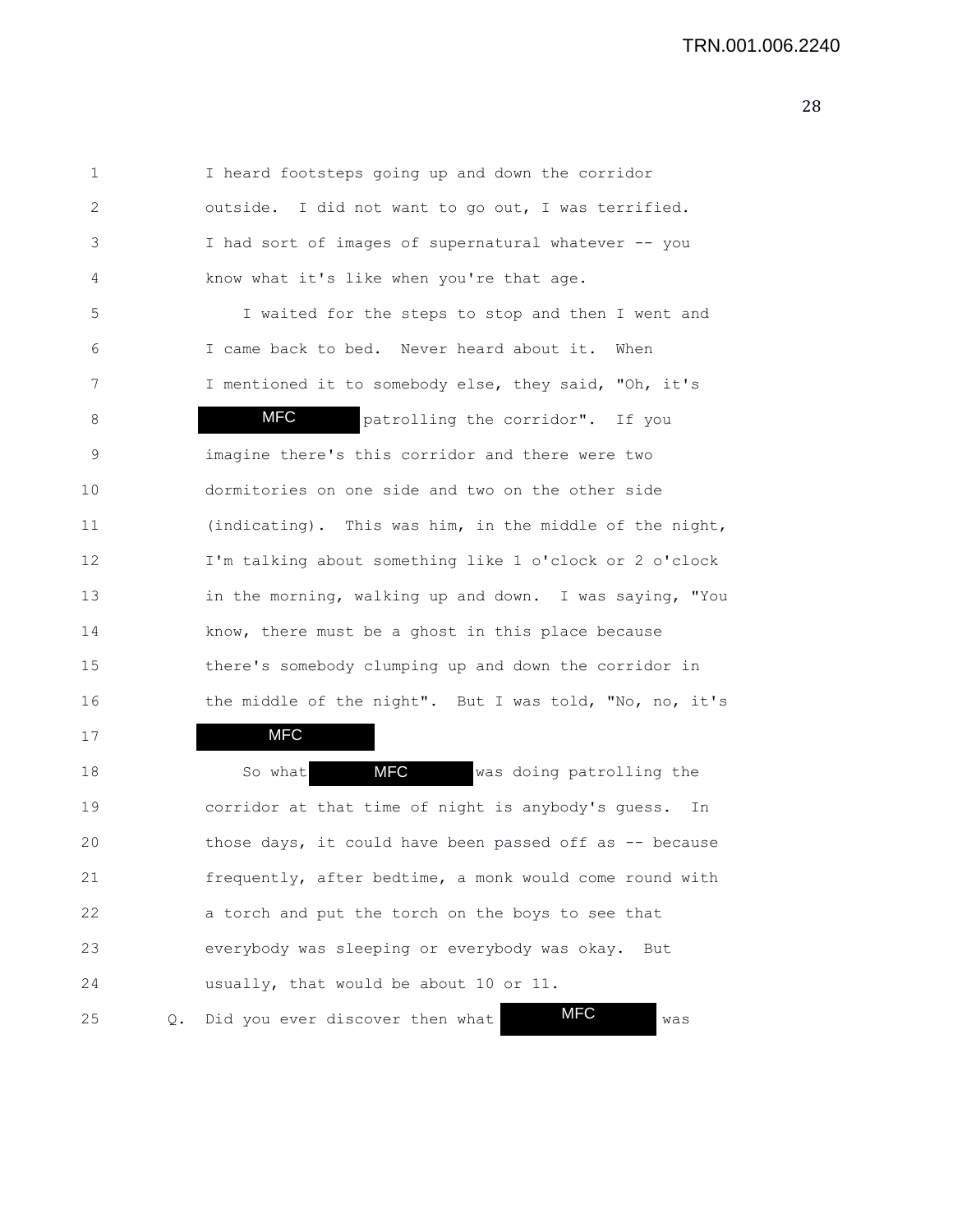1 doing?

| 2  | Α. | I've been told about it since, but no. In terms of<br>No. |
|----|----|-----------------------------------------------------------|
| 3  |    | the evidence I should give, I shouldn't mention it, but   |
| 4  |    | I'll mention it if you wish.                              |
| 5  |    | I'm interested in what you have been told.<br>LADY SMITH: |
| 6  |    | I can quite properly listen to what you've been told and  |
| 7  |    | you can explain to me the circumstances in which you've   |
| 8  |    | been told anything, so please do.                         |
| 9  | Α. | Yes. Well, I was told that when boys came out of the      |
| 10 |    | dormitory to go to the lavatory or whatever, he would     |
| 11 |    | grab them and take them to his study. They had a study    |
| 12 |    | cum bedroom. He would ask the boy to go over in           |
| 13 |    | a corner of the room and drop his pyjamas and bend over   |
| 14 |    | and he told the boy, from what I heard, just to stay      |
| 15 |    | there, eyes front, don't look back, and he'd come and     |
| 16 |    | smack him on the bottom with a hairbrush or whatever,     |
| 17 |    | some weapon. And he'd say, "Eyes front, eyes front",      |
| 18 |    | and then come again and smack him on the bottom and say,  |
| 19 |    | "Don't look round", and this went for a while.            |
| 20 |    | This transpired at Carlekemp. I've heard other            |
| 21 |    | things that he did from other sources at Fort Augustus,   |
| 22 |    | which are  But this is what happened to wee boys,         |
| 23 |    | and apparently this was him patrolling the corridor       |
| 24 |    | during the night and grabbing boys, taking them to his    |
| 25 |    | apartment and whacking them. I don't know if they were    |
|    |    |                                                           |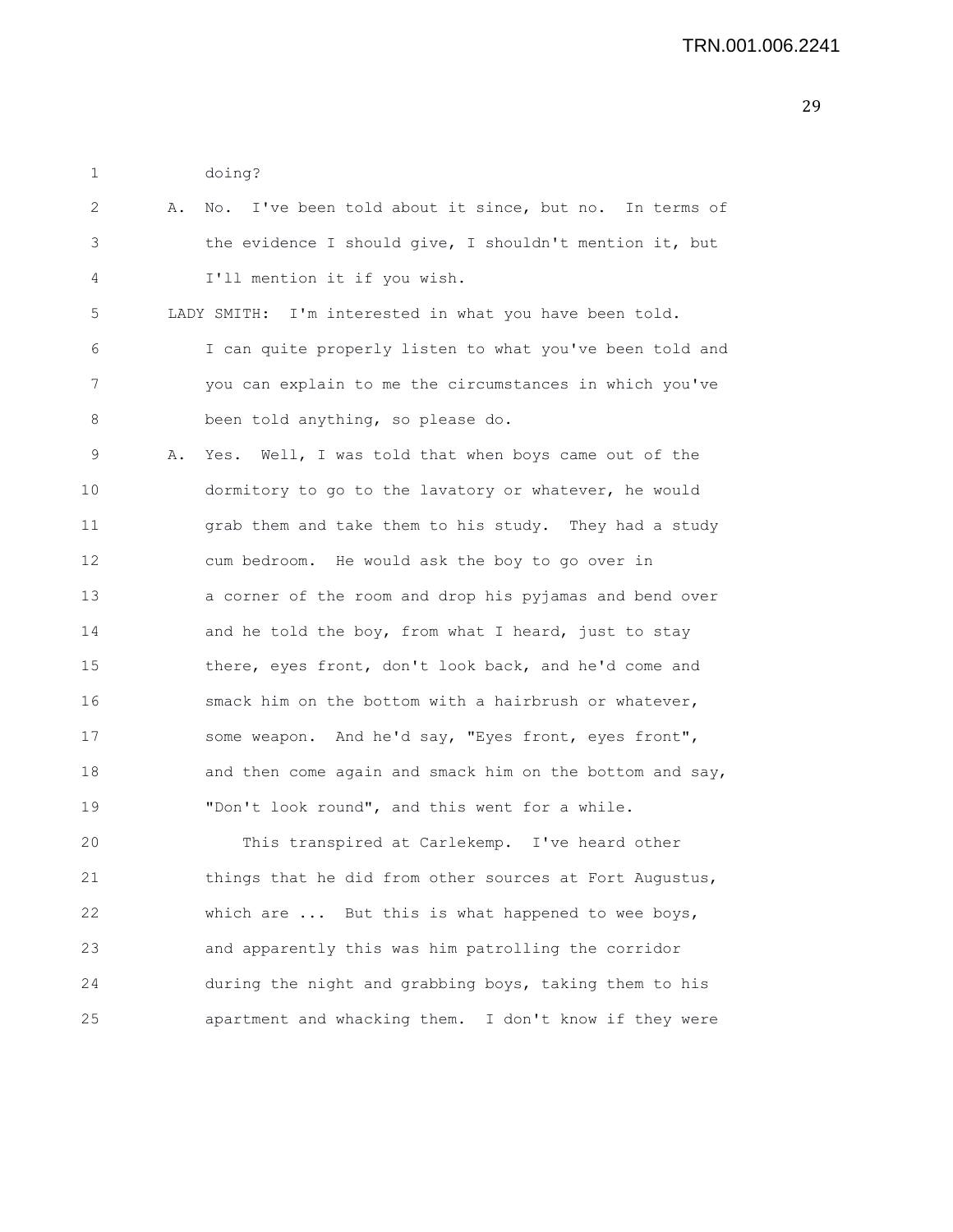| 1  |    | actually -- I know they were whacked, from what I was    |
|----|----|----------------------------------------------------------|
| 2  |    | told they were whacked, but whether they were actually   |
| 3  |    | raped or whether it was a masturbatory exercise by him   |
| 4  |    | or whatever, I don't know.                               |
| 5  |    | MR MacAULAY: Okay. Could I move on and ask you about one |
| 6  |    | of the other monks you've mentioned, and that's          |
| 7  |    | Aidan Duggan. Can I just ask you about him?              |
| 8  | Α. | Yes.                                                     |
| 9  | Q. | What was the position so far as you're concerned with    |
| 10 |    | him?                                                     |
| 11 | Α. | I didn't have any sexual thing with Aidan Duggan at all. |
| 12 |    | When I heard about it, I was really quite surprised.     |
| 13 |    | One thing I do know -- looking back and remembering      |
| 14 |    | Duggan at the school, he was a religious knowledge       |
| 15 |    | teacher and Latin teacher if I'm not mistaken. He was    |
| 16 |    | a sadist for sure. But I only learnt about his sexual    |
| 17 |    | misdemeanours much, much later -- not even when I was at |
| 18 |    | Fort Augustus.                                           |
| 19 | Q. | But if we look at your description of him as a sadist,   |
| 20 |    | can you elaborate upon what you mean by that?            |
| 21 | Α. | Yes. Duggan's speciality was a cane -- this is           |
| 22 |    | <b>MFC</b><br>something that<br>also inherited from him, |
| 23 |    | but it was Duggan that started it. He'd have this cane,  |
| 24 |    | about 40 centimetres, a bamboo cane about 40 centimetres |
| 25 |    | <b>MEW</b><br>long, and he'd whip us with it.<br>Unlike  |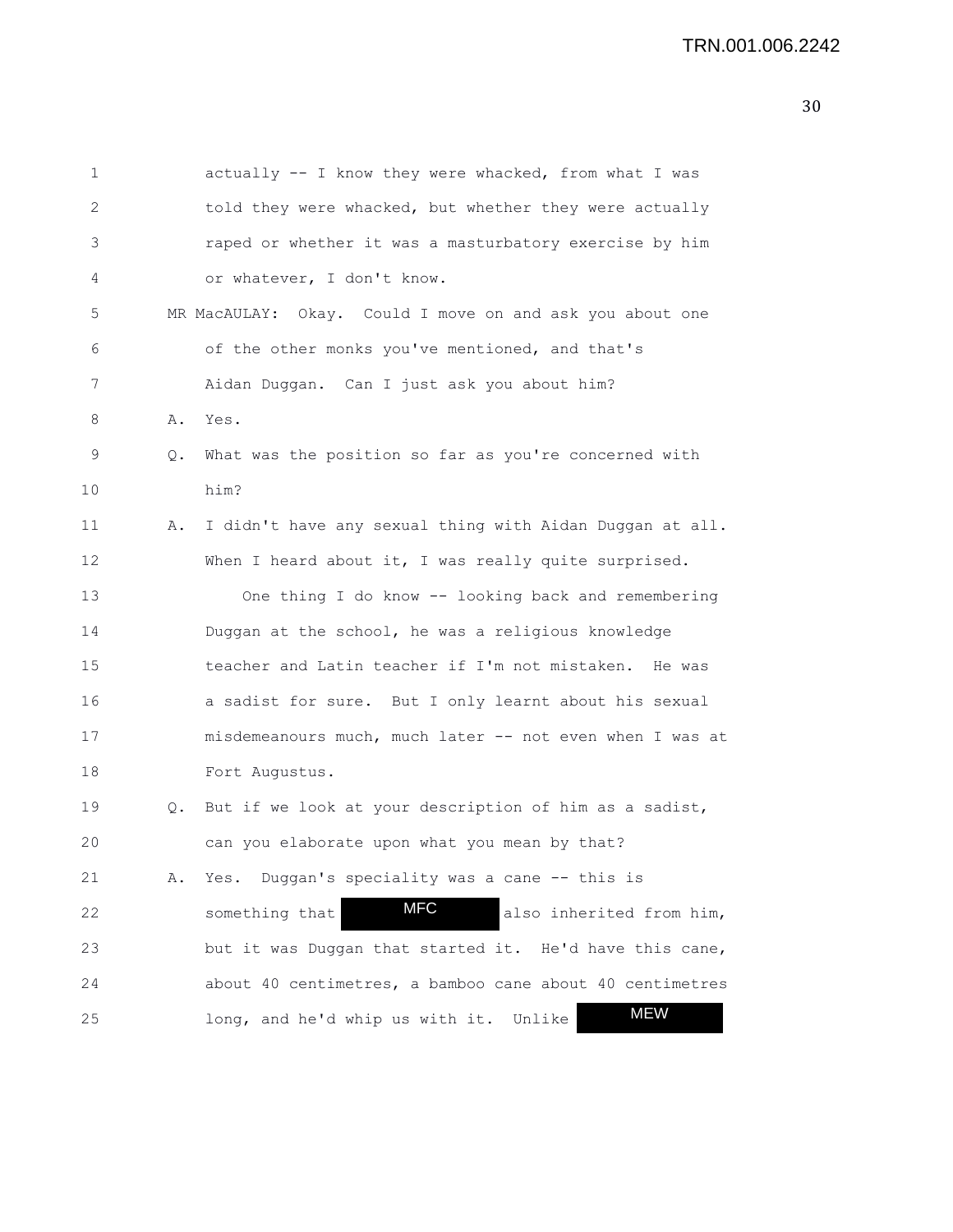1 who -- as I mentioned, with  $M=W$ , you got 2 cuffed if you weren't standing right or if you weren't 3 looking at your books properly or whatever. But with 4 Aidan Duggan, it was not answering correctly to 5 questions, not being able to decline mensa properly, 6 whatever, and he'd swing at you with this cane. MEW

7 So a lot of us were striped from the lower back, the 8 buttocks, the top of the thighs, the back, the calves, 9 with weals, bruised weals. Frequently he'd come into 10 the class and he'd have this little upright desk, walk 11 in with his habit. The habit has a sort of spatula 12 thing on the front. He'd draw out from behind this 13 thing his cane and he'd put on the desk like this 14 (indicating) and look at us, and we were shaking in our 15 wellies. Seriously, this terrified us, all of us. This 16 was his speciality. He was a great man for the 17 beatings.

18 Q. Just to look at the beatings themselves and take an 19 example of one on you, would the beatings be in the 20 class in front of the other boys?

21 A. Yes, absolutely. What he'd do is, if we had to answer 22 questions -- we had these desks, they were the desks 23 with the desk and the seat in one piece with the sort of 24 metal armature, and we had to stand up and go into the 25 corridor to answer a question, or we'd stand up and go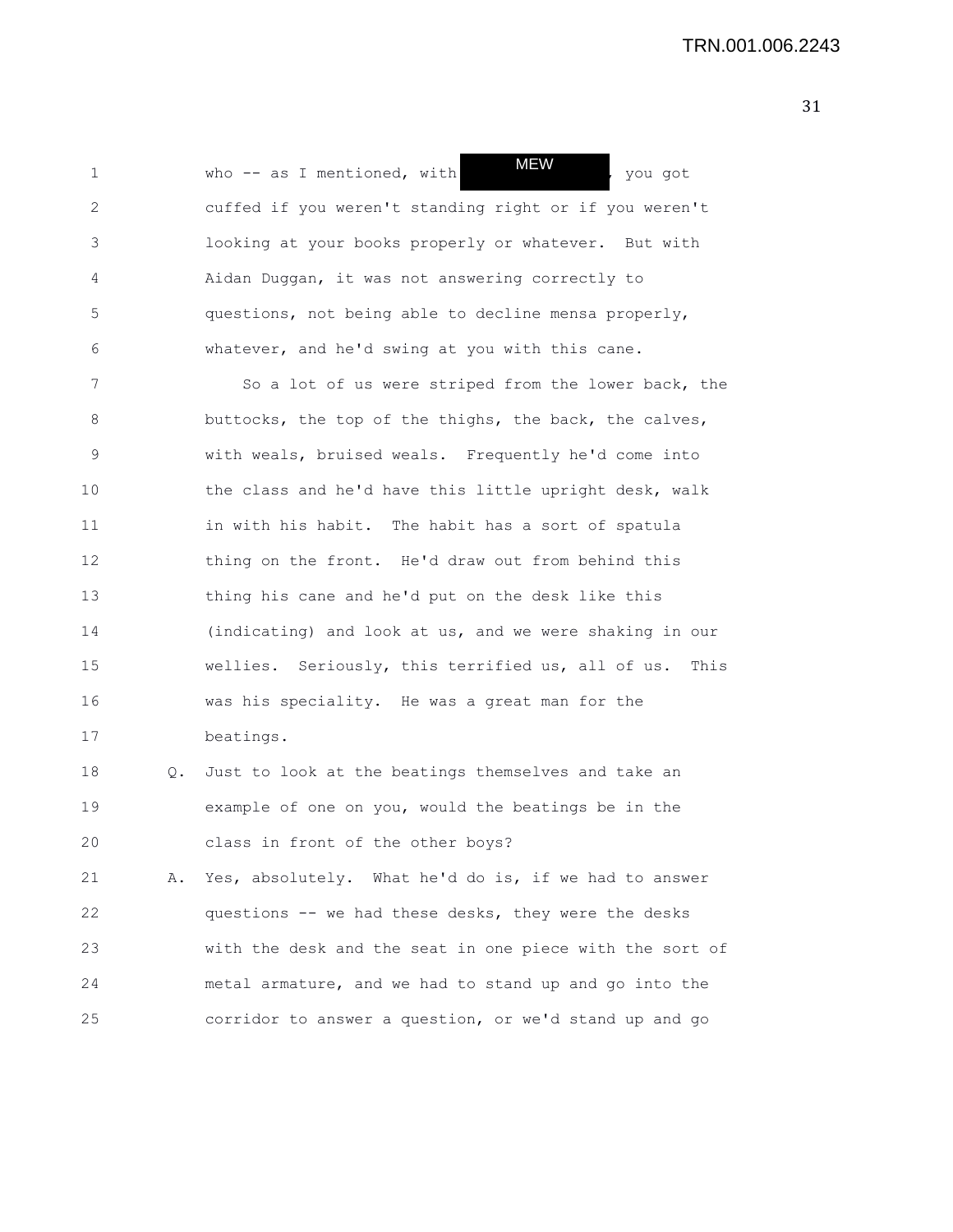| 1  |       | into the aisle, and he'd come right up beside us and          |
|----|-------|---------------------------------------------------------------|
| 2  |       | say, "Well, how about dominus?" and then he'd start           |
| 3  |       | you know. So we wouldn't be able to decline dominus or        |
| 4  |       | mensa or anything else out of straight terror.                |
| 5  | $Q$ . | Could you in fact decline these nouns?                        |
| 6  | Α.    | Yes, frequently, yes.                                         |
| 7  | Q.    | So it was fear that was --                                    |
| 8  | Α.    | It was fear. It was fear.                                     |
| 9  |       | And I can tell you a true story $-$ I don't know if           |
| 10 |       | it's in the report. It's not a funny joke, but it's           |
| 11 |       | a true story. I don't know if you saw in the picture          |
| 12 |       | before with the boys doing prep, there was one teacher        |
| 13 |       | <b>MFA</b><br>there,<br>standing in front of the chapel door. |
| 14 |       | The door you see at the bottom with the light, the            |
| 15 |       | open door to the left, that was a classroom and we had        |
| 16 |       | lessons, Aidan Duggan lessons, Latin lessons in there.        |
| 17 |       | At the back of this classroom was an entrance to the          |
| 18 |       | chapel with a glass door. We were having this lesson          |
| 19 |       | and -- I'll just go back a little bit. Every Saturday         |
| 20 |       | evening, we'd have a film, there would be a film shown        |
| 21 |       | in this hall. They put the projector up on top of the         |
| 22 |       | balcony, which you can't really see here, and the screen      |
| 23 |       | here (indicating). We were watching this film and it          |
| 24 |       | was Quasimodo, the Hunchback of Notre Dame, the original      |
| 25 |       | one -- no, the second one with Charles Laughton.              |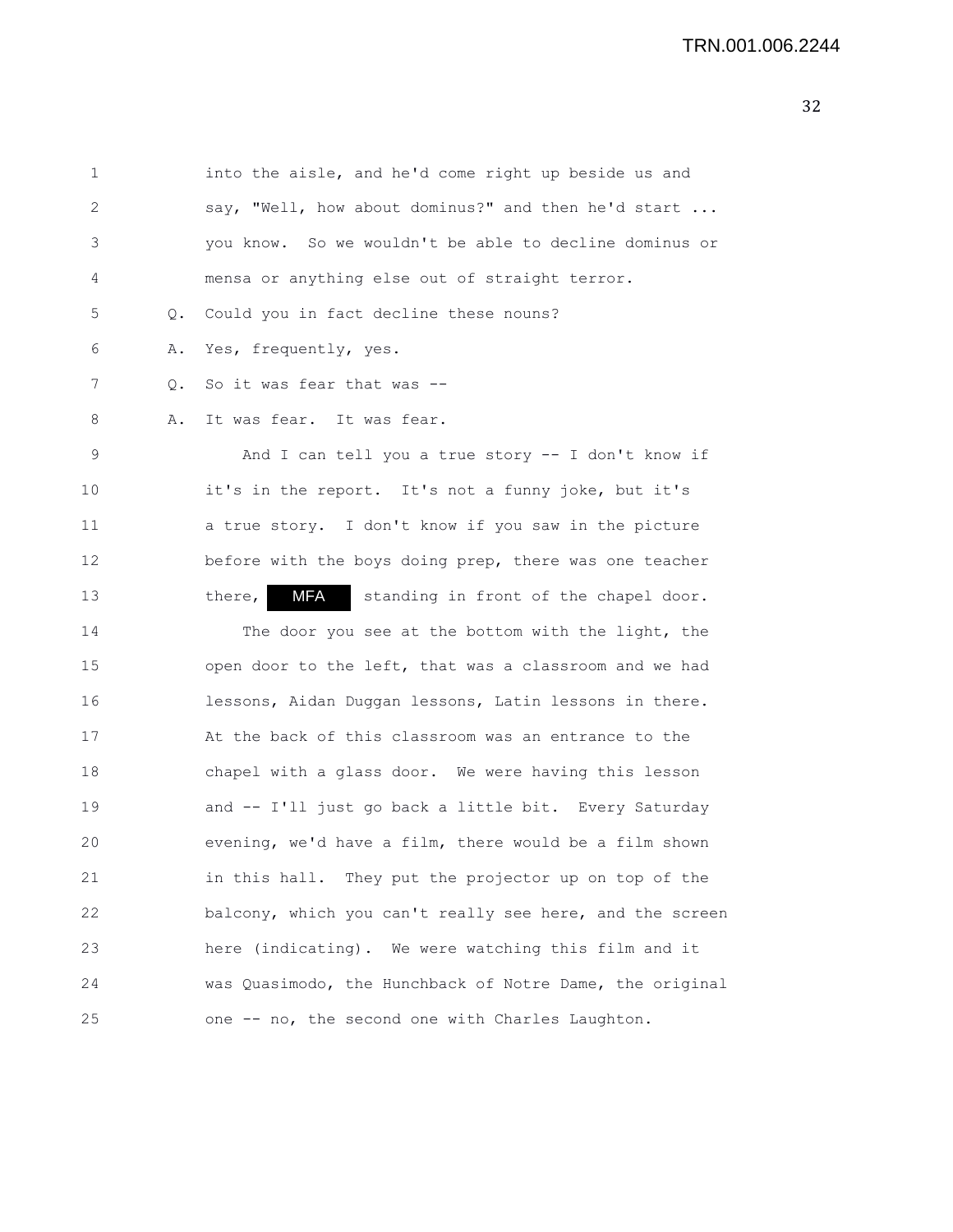1 There's one episode in the film where he gets Esmerelda 2 and he takes her into the cathedral because she's being 3 hounded by thieves or whatever, soldiers.

4 And he says, "Sanctuary, sanctuary", for those who 5 haven't seen the film. We asked the priest afterwards 6 "What does this mean, sanctuary?" And they said -- it 7 was Aidan Duggan himself who said, "Well, what it means 8 is that whenever you go into a consecrated place like 9 3 3 a church or a chapel, like this chapel here, and you say 10 'sanctuary', it means they can't touch you", which 11 in the case of the Hunchback of Notre Dame, he managed 12 to put Esmerelda in there and none of the authorities or 13 whatever could go in and get her.

14 During this lesson, he comes up to this boy, who's 15 quite quaking with terror, before he even started to 16 give his answer, and Duggan, as his usual habit, would 17 stand right next to the boy, stand right next to him 18 with his cane. The boy did a quick swivel, opened the 19 glass door, went in, and said, "Sanctuary, sanctuary", 20 and Duggan was absolutely flummoxed and started to laugh 21 and said, "Okay, you've won that one, but it won't 22 happen again". We were terrified of him. 23 Q. If you look then at the nature of the beatings -- let's 24 assume you haven't declined mensa or dominus to 25 Father Duggan's liking, what would happen then?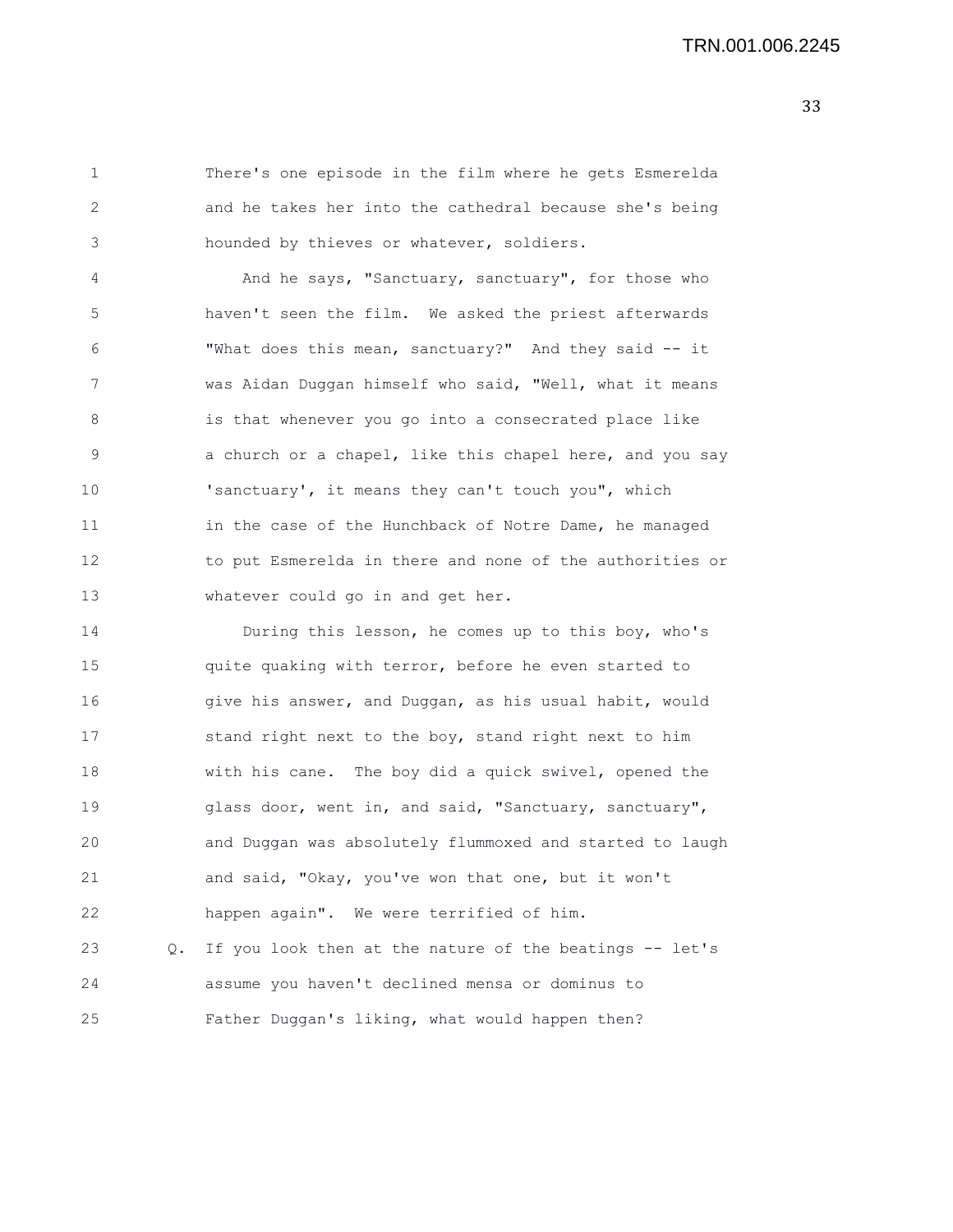1 A. We would get whipped. 2 Q. How would you be whipped? 3 A. Whipped across the back, across the legs. 4 Q. Were you wearing short trousers at that time? 5 A. Yes, shorts with long socks, but that didn't stop the 6 pain and it didn't stop the weals. When I went back 7 home and my mother saw the weals, she went bananas, as 8 the Americans say, and she asked for an explanation. 9 I said, "Well, we were whipped at school". 10 I suppose corporal punishment wasn't banned in those 11 days -- to my knowledge it wasn't. There were 12 punishments at the school for various misdemeanours and 13 breaking the rules. But being whipped for poor 14 **performance in class and stuff like that, I mean ...** 15 I'm not sure, I have a feeling my mother spoke to him 16 about it, but what actually transpired I don't know. 17 Q. If I can come back to that incident then, clearly before 18 you went home for that particular holiday, you had been 19 whipped in the way you described -- 20 A. Yes. 21 O. -- some time beforehand? 22 A. Yes, because the weals stayed for -- it's like a bruise. 23 If you bruise your leg, it can stay blue for weeks. 24 That's what it was, stripes, and some had more than 25 others.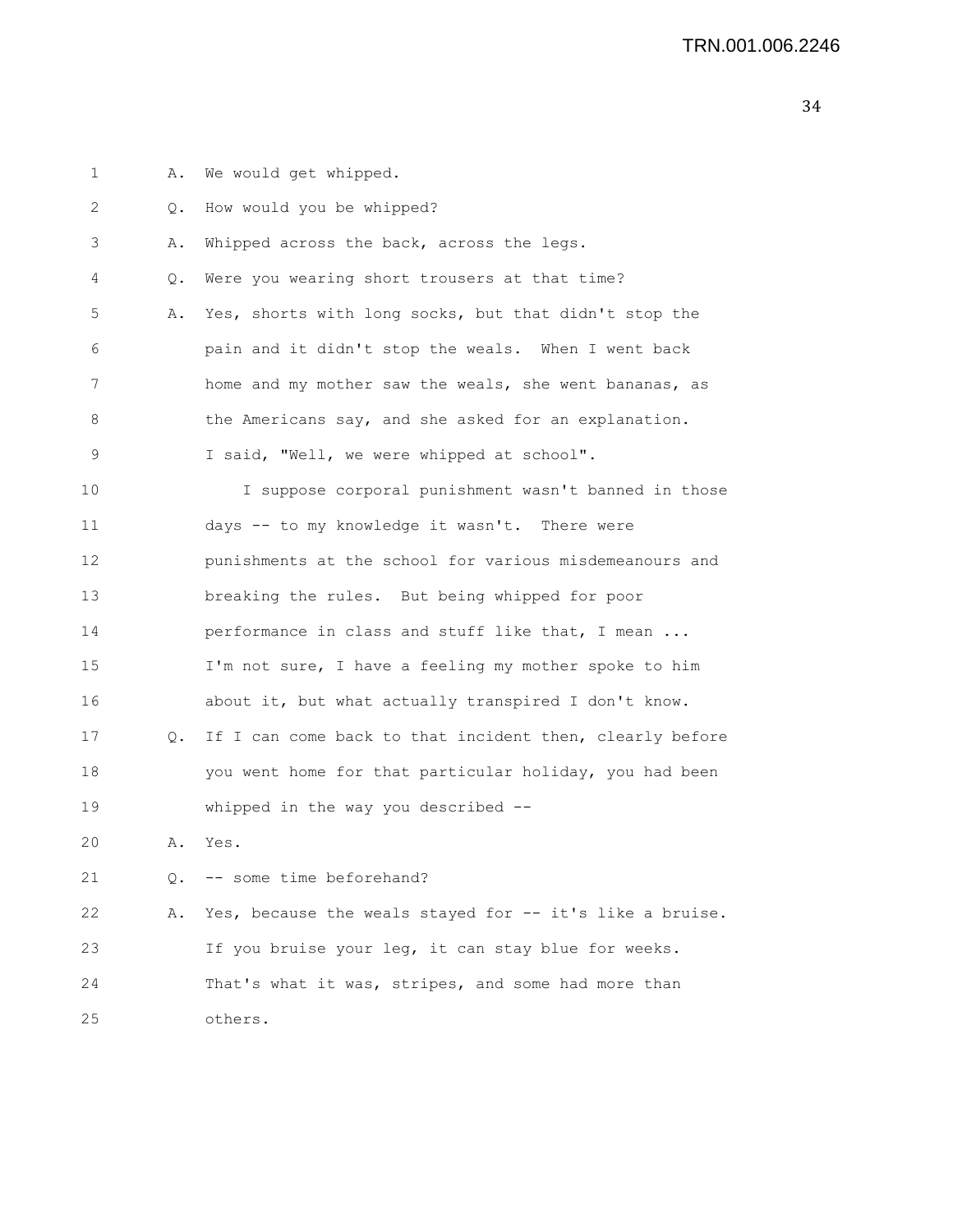| 1                 | Q.        | What was your mother's reaction?                         |
|-------------------|-----------|----------------------------------------------------------|
| 2                 | Α.        | She was absolutely flabbergasted.                        |
| 3                 | О.        | But you don't know whether or not she spoke to him?      |
| 4                 | Α.        | I don't know. I have a feeling she did, but of course    |
| 5                 |           | my parents were there and I was there. My parents were   |
| 6                 |           | thousands of miles away.                                 |
| 7                 | Q.        | How regular an occurrence then was this type of          |
| 8                 |           | whipping?                                                |
| 9                 | Α.        | Daily. It could be whenever you had a Latin class -- or  |
| 10                |           | <b>MFC</b><br>with<br>whenever we had a<br>class,        |
| 11                |           | because he did that too.                                 |
| $12 \overline{ }$ | $\circ$ . | I'll come on to him in a moment. So far as Aidan Duggan  |
| 13                |           | was concerned, did this happen when you were             |
| 14                |           | a 7-year-old?                                            |
| 15                | Α.        | No.                                                      |
| 16                | Q.        | So when did this start?                                  |
| 17                | Α.        | That started -- we didn't start Latin until we were two  |
| 18                |           | or three years into the school, so I would say I'd be    |
| 19                |           | about 10, something like that.                           |
| 20                | Q.        | Did it persist throughout the whole period at Carlekemp? |
| 21                | Α.        | Yes.                                                     |
| 22                | Q.        | <b>MFC</b><br>and you've already told<br>You mentioned   |
| 23                |           | us about the interaction you had with him in connection  |
| 24                |           | tuition, but you've also said that he<br>with the        |
| 25                |           | also would use a cane.                                   |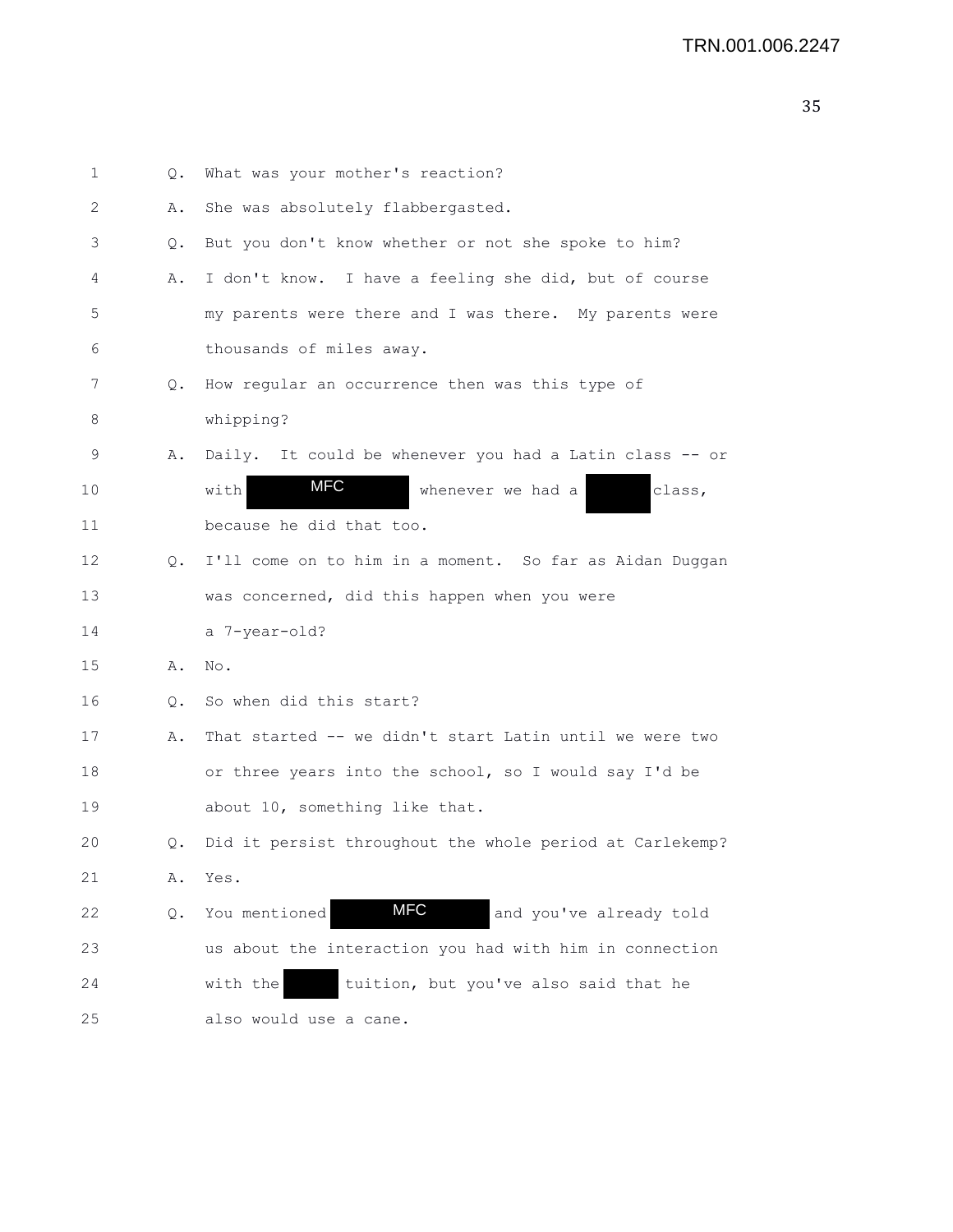```
1 A. Yes. The same, the same type of cane. I don't know if
2 there was some kind of supply company that supplied
3 these, a bamboo cane like that (indicating), perhaps
4 a centimetre in diameter, a centimetre and a half in
5 diameter, which they'd swing at you.
6 Q. Which part of the body would it be directed at?
7 A. Always the buttocks and the backs of the legs and
8 calves.
9 Q. Was this before or after the tuition episode?
10 A. At the same time. Talking about lovey-dovies in the
11 evening and then brutality during the day in the
12 classroom.
13 Q. And would you describe --
14 A. The fact that he was friendly -- I don't know you would
15 put that, but he obviously showed me a certain kind of
16 favouritism, and the fact -- irrespective of that fact,
17 it didn't stop me from getting beaten in the class.
18 Q. And were others beaten?
19 A. Absolutely, yes.
20 Q. These were beatings for what reason?
21 A. For not being able to know your vocabulary or ... it was
22 always for performance-related things.
23 Q. You do tell us in your statement, Patrick, that
24 MFC tried to ingratiate himself into your
25 family.
                MFC
```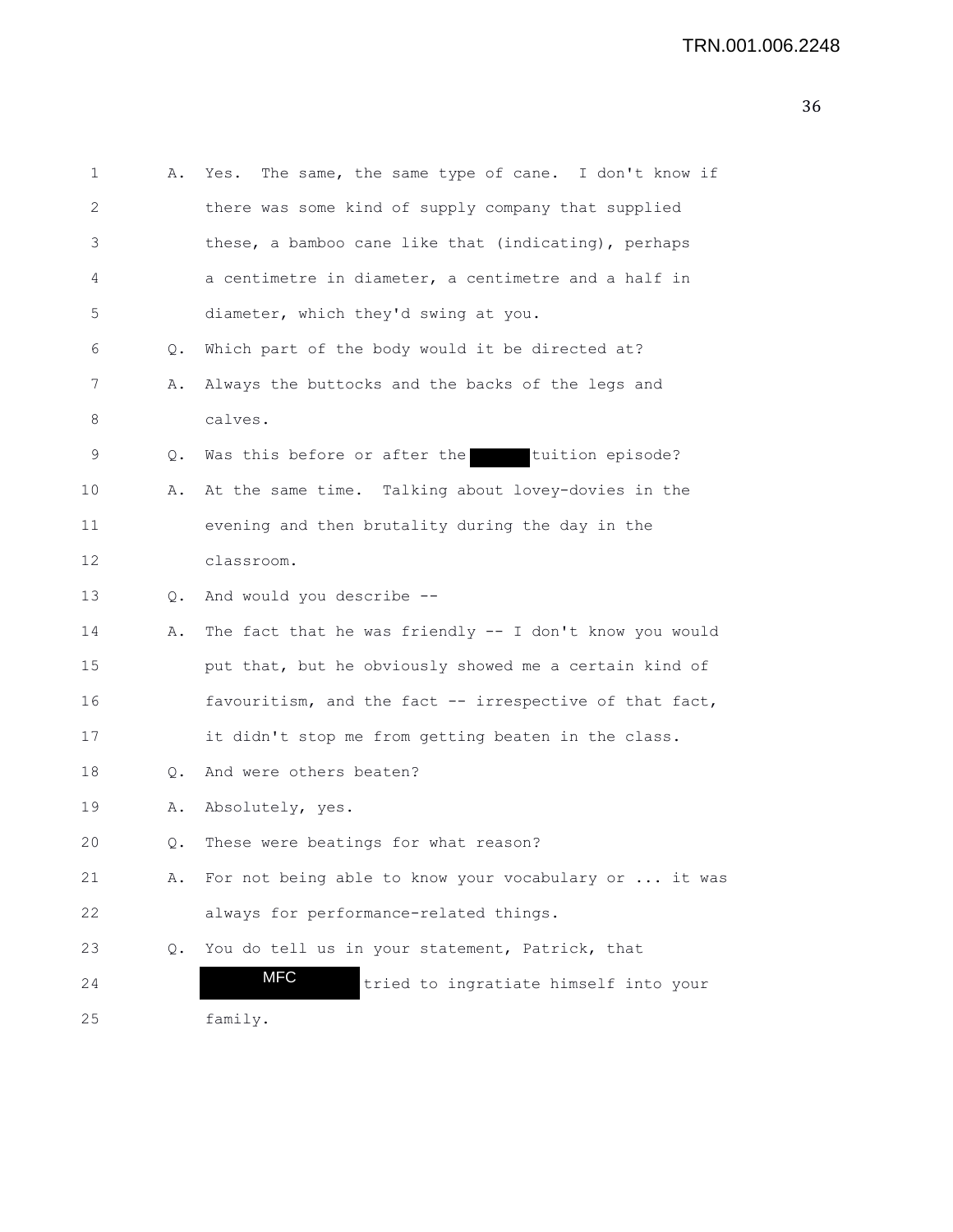| 1  | Α. | Yes.                                                       |
|----|----|------------------------------------------------------------|
| 2  | Q. | Was that after your parents had moved back to this         |
| 3  |    | country?                                                   |
| 4  | Α. | Well, my parents were still based in Aden and they were    |
| 5  |    | until 1967. But my father had decided to build a house     |
| 6  |    | in Dollar. I can't remember exactly when that was.         |
| 7  |    | I guess 1959/1960, something like that, he built           |
| 8  |    | a house. My mother came over and she spent more time in    |
| 9  |    | Scotland, furnishing and looking after the completion.     |
| 10 |    | <b>MFC</b><br>Shortly after everything was ready,          |
| 11 |    | asked if he could come and spend a week or so with us in   |
| 12 |    | our house in Dollar.                                       |
| 13 | Q. | Was this during the holidays?                              |
| 14 | Α. | This was during the holidays, yes.                         |
| 15 | Q. | Were you still at Carlekemp?                               |
| 16 | Α. | I was still at Carlekemp, yes. He came and stayed with     |
| 17 |    | us and he stayed a lot shorter than he had originally      |
| 18 |    | planned.                                                   |
| 19 |    | The very first day -- he came in the afternoon and         |
| 20 |    | had tea and then off to bed.<br>The very next morning, my  |
| 21 |    | mother said -- because my father was away in his           |
| 22 |    | business in Aden, my mother said, "Go and wake up          |
| 23 |    | MFC<br>and tell him breakfast's ready". I went<br>Father   |
| 24 |    | into the bedroom and he was still lying in bed. He was     |
| 25 |    | <b>MLN</b><br>awake and he got up on an elbow and he said, |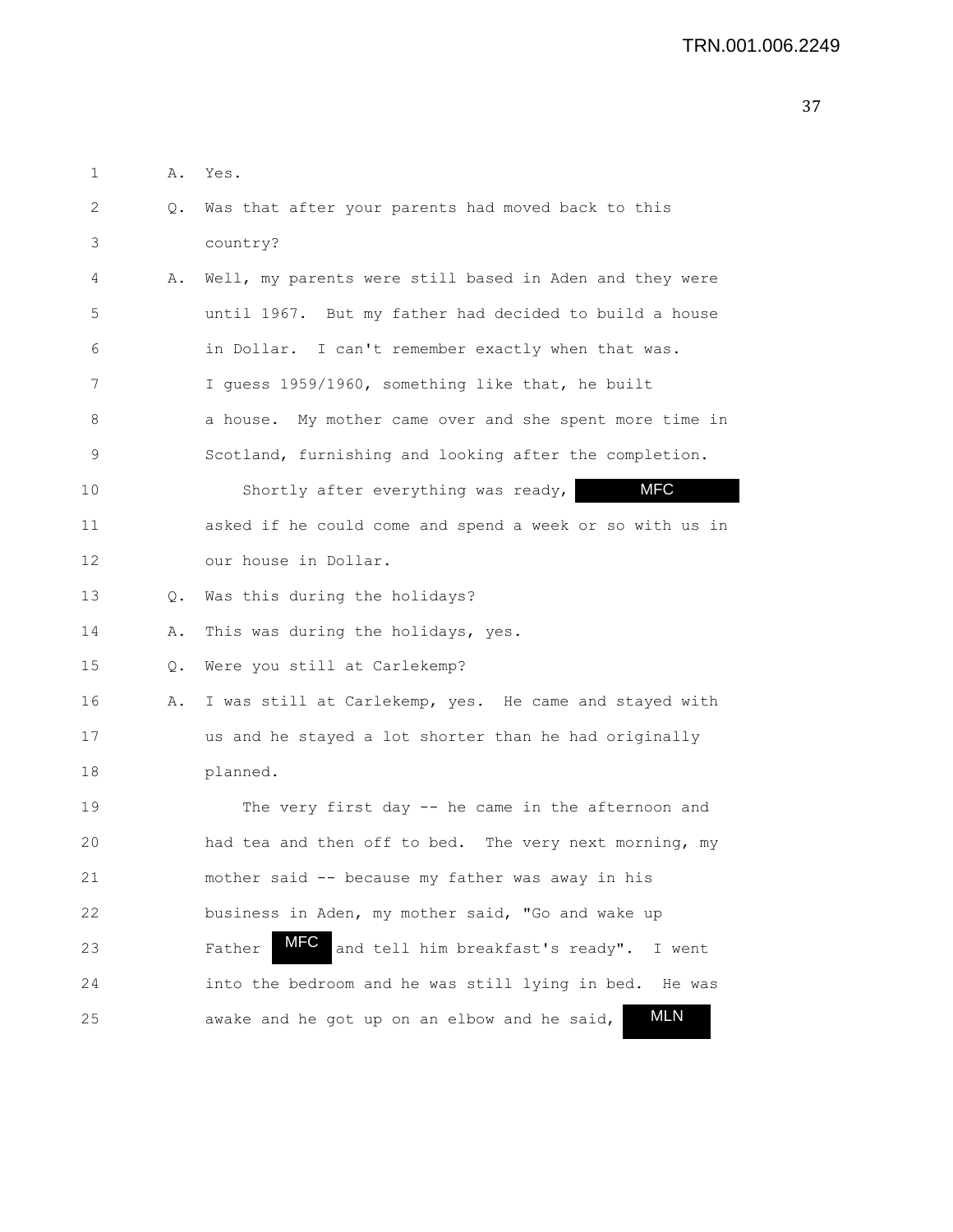## TRN.001.006.2250

| 1  |    | please stay a little while", and I said, "No, no, come    |
|----|----|-----------------------------------------------------------|
| 2  |    | down to breakfast, breakfast is ready".                   |
| 3  |    | I had this sort of revulsion, I don't know what it        |
| 4  |    | was, or how to explain at that age when you don't really  |
| 5  |    | know any of the sexual stuff, but a really creepy         |
| 6  |    | feeling was there. So I scurried out and said,            |
| 7  |    | "Breakfast's ready, come down", and that was it.          |
| 8  |    | Then afterwards, there was a sort of distance             |
| 9  |    | between us, even when we went back to the school.<br>That |
| 10 |    | episode created a sort of distance, if I remember.        |
| 11 | Q. | Did that episode occur during the time that he was your   |
| 12 |    | or after that time?                                       |
| 13 | Α. | No, during the time. No, I think it would be finished     |
| 14 |    | by then.                                                  |
| 15 | Q. | Moving on then from Carlekemp -- and I think we already   |
| 16 |    | looked at this -- you left in the summer of 1962.         |
| 17 | Α. | I'm glad you mentioned that because it's very fuzzy in    |
| 18 |    | my memory when exactly I did leave and when I started at  |
| 19 |    | Fort Augustus. I know exactly when I started and when     |
| 20 |    | I left Fort Augustus, but in between                      |
| 21 | Q. | According to the records, you then moved to               |
| 22 |    | Fort Augustus for the school year beginning 1962.         |
| 23 | Α. | Right.                                                    |
| 24 | Q. | I think what you tell us in your statement with regard    |
| 25 |    | to the set-up at Fort Augustus is that there were two     |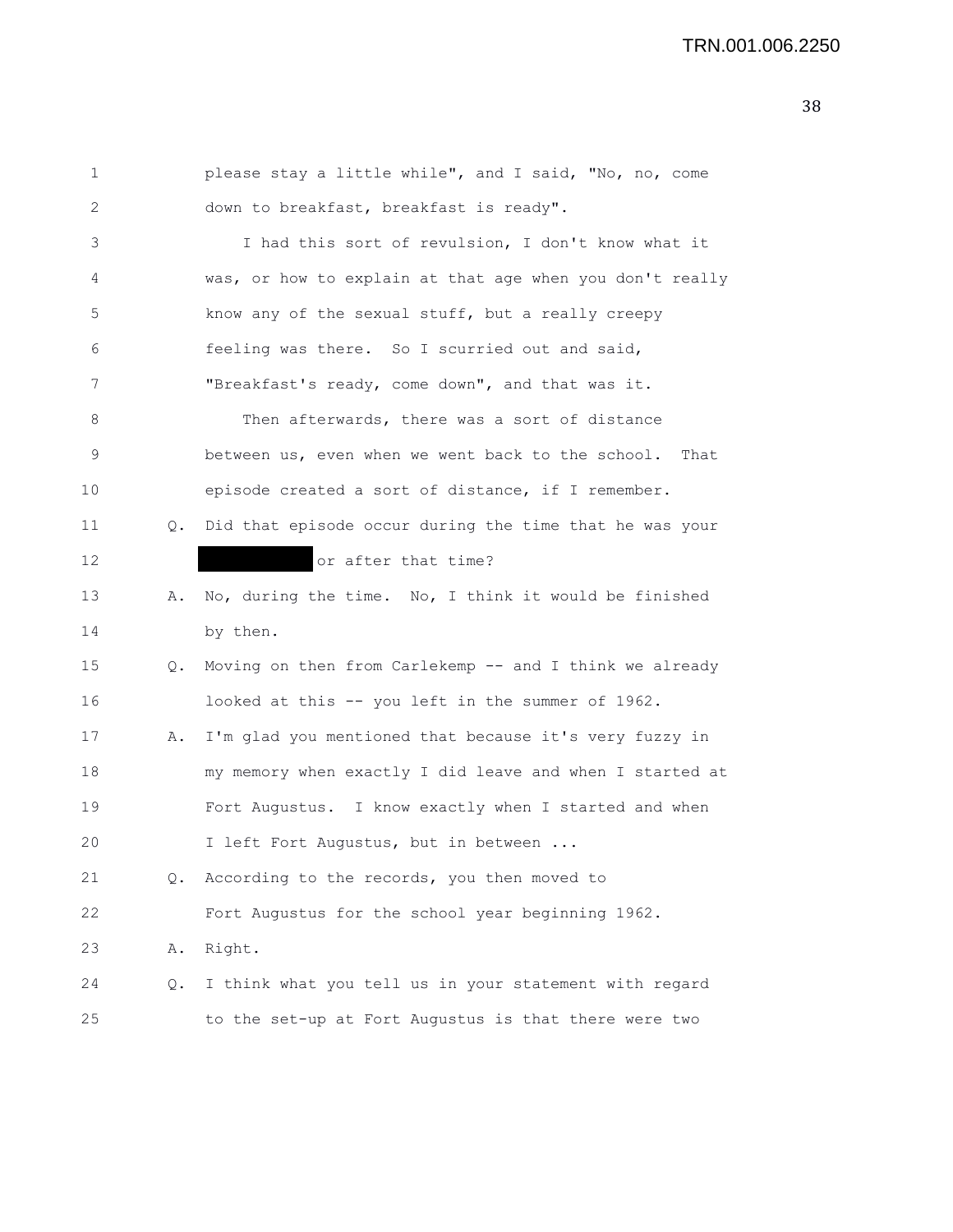| $\mathbf 1$ |    | houses.                                                    |
|-------------|----|------------------------------------------------------------|
| 2           | Α. | Yes.                                                       |
| 3           | Q. | And you were allocated to one of the houses; is that       |
| 4           |    | right?                                                     |
| 5           | Α. | Yes, Vaughan.                                              |
| 6           | Q. | And the other house was called?                            |
| 7           | Α. | Lovat.                                                     |
| 8           | Q. | Do you remember the names of the monks?                    |
| 9           | Α. | Yes.                                                       |
| 10          | О. | Can you tell us who they were at that time?                |
| 11          | Α. | MFF<br><b>SNR</b><br>was Father<br>Then we had<br>The      |
| 12          |    | <b>MRQ</b><br>Father<br>who was a<br>teacher.<br>There     |
| 13          |    | were a number of lay teachers.                             |
| 14          | Q. | What about your housemaster, do you remember who --        |
| 15          | Α. | <b>MFG</b><br>Yes, Father                                  |
| 16          | Q. | And the housemaster of the other house then?               |
| 17          | Α. | <b>MFE</b><br>I remember them very well,<br>Was Father     |
| 18          |    | but I didn't have any classes with either of them.<br>They |
| 19          |    | were strictly housemasters. They didn't have, to the       |
| 20          |    | best of my knowledge, any teaching function.               |
| 21          | Q. | Did they have a role to play in connection with            |
| 22          |    | discipline?                                                |
| 23          | Α. | Yes, definitely. Very definitely, yes.                     |
| 24          | Q. | I'll come to that in a moment. What was the dormitory      |
| 25          |    | set-up at Fort Augustus?                                   |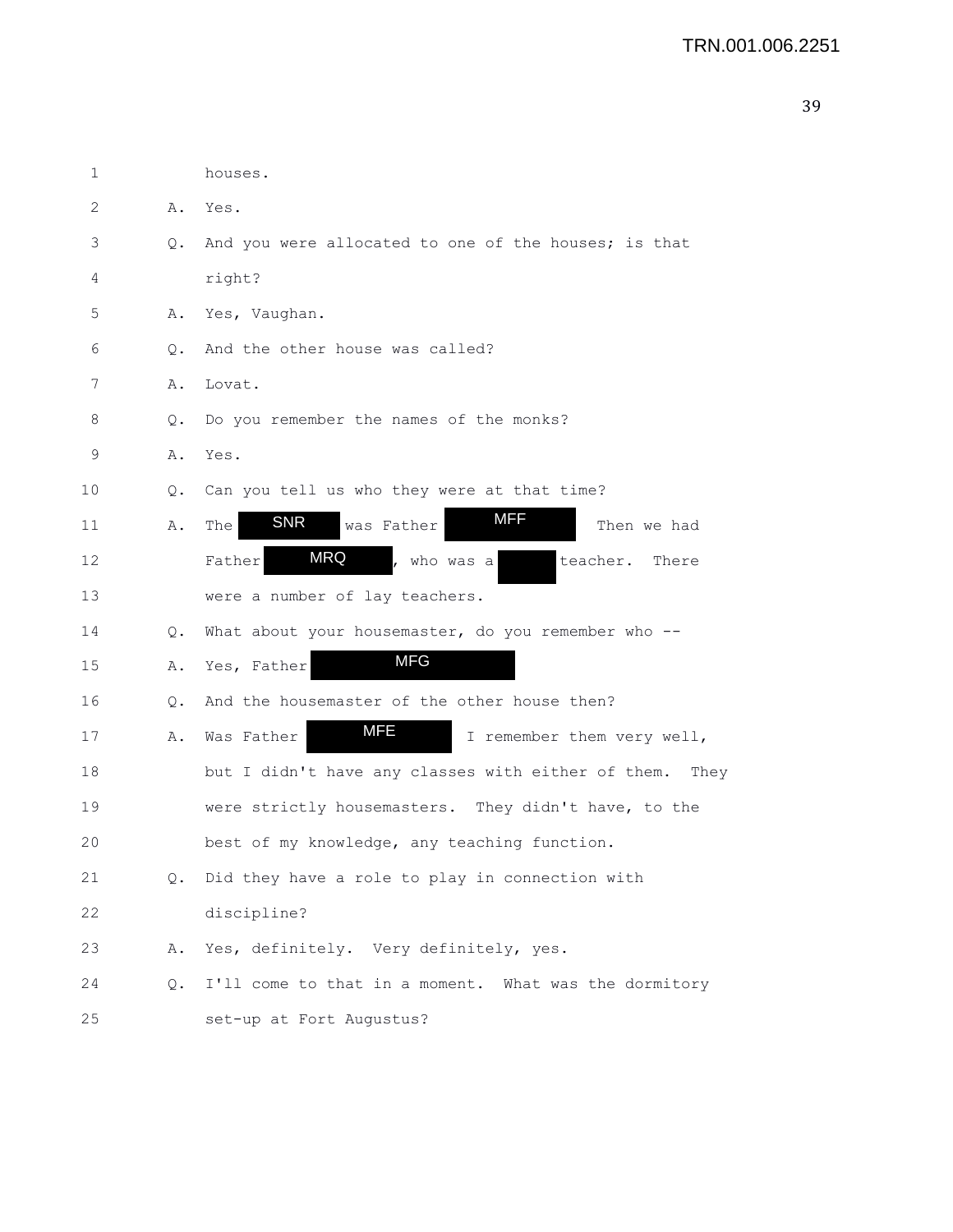| 1  | Α. | At Fort Augustus, it was one huge dormitory with         |
|----|----|----------------------------------------------------------|
| 2  |    | everybody. There was a partition, a sort of wooden       |
| 3  |    | partition separating Lovat and Vaughan -- when I say it  |
| 4  |    | was a one huge dormitory, it was under the eaves, you    |
| 5  |    | know, directly under the eaves and we all had -- it was  |
| 6  |    | all horseboxes, we called them, cubicles with bunk beds. |
| 7  |    | Only the senior boys had separate beds, single beds, and |
| 8  |    | then the prefects had little studies.                    |
| 9  | Q. | Okay. Did you move from one horsebox, if you want to     |
| 10 |    | call it, to another, depending on seniority?             |
| 11 | Α. | Exactly. We were sort of moved around. We could arrive   |
| 12 |    | at the school and they'd say, "This term you're in       |
| 13 |    | such-and-such a place".                                  |
| 14 | Q. | You mentioned bunk beds. Do I take from that that there  |
| 15 |    | would be two boys in each horsebox?                      |
| 16 | Α. | Exactly, unless they were more senior and they could     |
| 17 |    | have a single bed.                                       |
| 18 |    | Q. Can I ask you about bullying at Fort Augustus: did    |
| 19 |    | bullying go on?                                          |
| 20 | Α. | Yes.                                                     |
| 21 | Q. | Can you just describe that for me?                       |
| 22 | Α. | When I went to Fort Augustus, I was bullied by one boy.  |
| 23 |    | It was the same at Carlekemp. I don't know<br>There      |
| 24 |    | was one boy that bullied me quite severely very early in |
| 25 |    | my first term there; the same thing at Fort Augustus.    |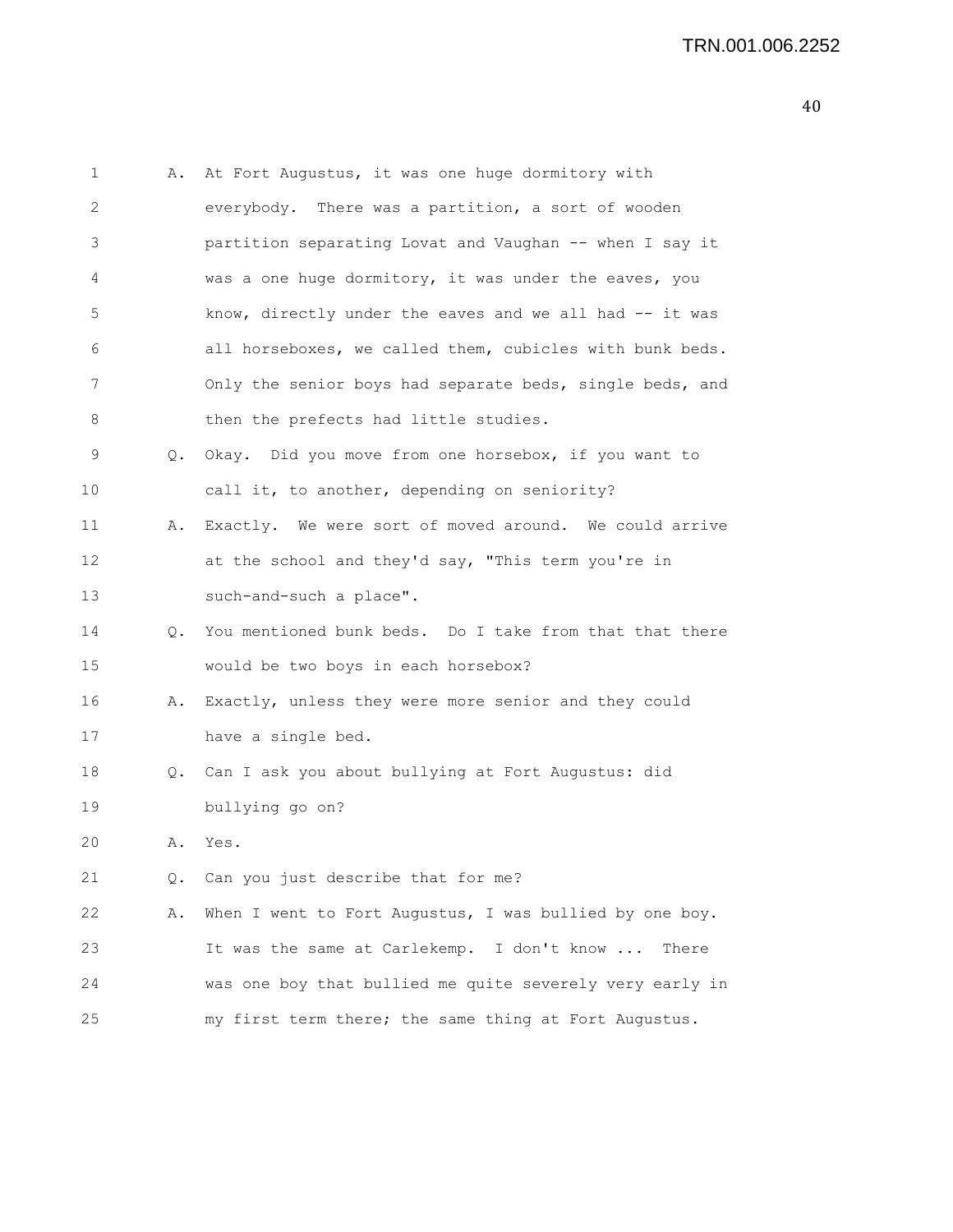| 1  |    | There was a boy, just one, that bullied me, but           |
|----|----|-----------------------------------------------------------|
| 2  |    | I resisted and fought back. I'll have you know that,      |
| 3  |    | contrary to present appearances, I was very slight and    |
| 4  |    | quite small, so I was a bit of a target.                  |
| 5  | Q. | But just from one boy?                                    |
| 6  | Α. | Just one boy. You're either liked or not liked by those   |
| 7  |    | around you, but there's really only one boy that had it   |
| 8  |    | in for me.                                                |
| 9  | Q. | And did you complain about that?                          |
| 10 | Α. | There was no point in complaining about anything at the   |
| 11 |    | school in those kind of days. It was part of the -- how   |
| 12 |    | do you say that? -- there's an expression, sorry,         |
| 13 |    | there's an expression  part of the living experience      |
| 14 |    | of being at boarding school, if you'd let me say it that  |
| 15 |    | way.                                                      |
| 16 |    | I will say that bullying, if it was caught in             |
| 17 |    | flagrante, it was definitely severely punished. They      |
| 18 |    | did look down on it in the school.                        |
| 19 | Q. | If they were caught in the act?                           |
| 20 | Α. | Yes, if they were caught in the act.                      |
| 21 | Q. | But did this bullying stop at some point?                 |
| 22 | Α. | It more or less stopped after the first or second<br>Yes. |
| 23 |    | term because I don't know if it was because I got bigger  |
| 24 |    | or  I'd fight him back, you know.<br>He was               |
| 25 |    | considerably bigger than me, but I'd fight him back.      |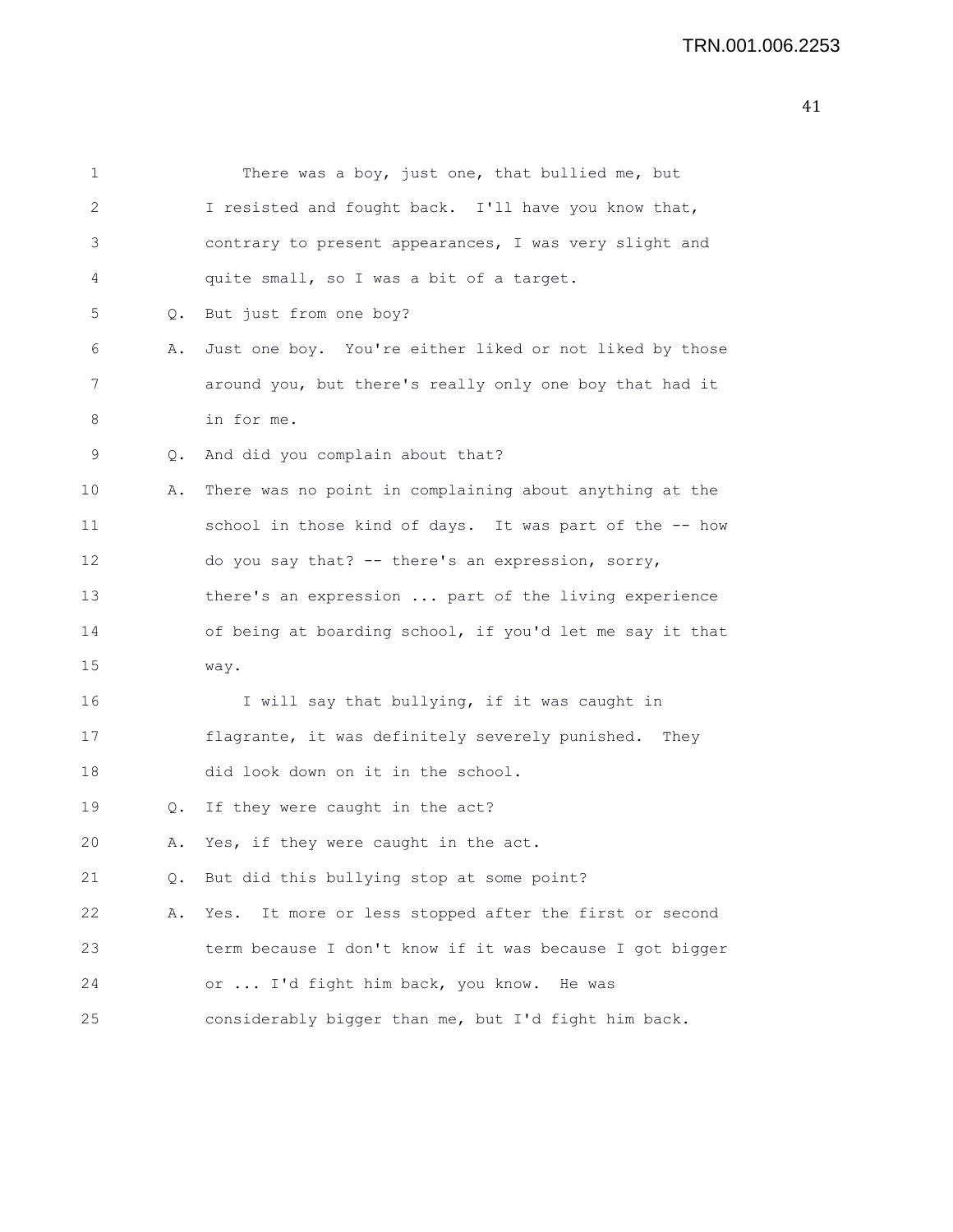| 1  | $\circ$ . | You mentioned Carlekemp and perhaps I'll go briefly back |
|----|-----------|----------------------------------------------------------|
| 2  |           | to that. Did you say there was a particular person at    |
| 3  |           | Carlekemp that bullied you?                              |
| 4  | Α.        | Yes.                                                     |
| 5  | Q.        | But it was different person?                             |
| 6  | Α.        | A different person, yes. I must say that Fort Augustus,  |
| 7  |           | that was really the only case of bullying that I had.    |
| 8  |           | I heard about other cases to other boys                  |
| 9  | Q.        | Can I then move on to discipline. Let's look, first of   |
| 10 |           | all, at the role of the housemaster in connection with   |
| 11 |           | discipline. Can you just explain to us what role the     |
| 12 |           | housemaster would play if punishment was required?       |
| 13 | Α.        | The housemaster depended on his actions from the         |
| 14 |           | prefects telling him that we'd been caught smoking       |
| 15 |           | or  Sometimes the offences were pretty trivial, like     |
| 16 |           | hands in pockets and stuff like that. I think,           |
| 17 |           | actually, hands in pockets was the very first punishment |
| 18 |           | MFE<br>I had at Fort Augustus. I was sent up to Father   |
| 19 |           | and he said, "Hands in pockets is 30 lines", and there's |
| 20 |           | me thinking, oh great, I have to write out 30 times      |
| 21 |           | "I must not put my hands in my pockets", but it wasn't   |
| 22 |           | like that at all. I had to copy out during the film      |
| 23 |           | projection on Saturday three or four pages of the Latin  |
| 24 |           | primer, enough to keep me from seeing the film.          |
| 25 |           | So there were punishments $--$ as I say, he was the      |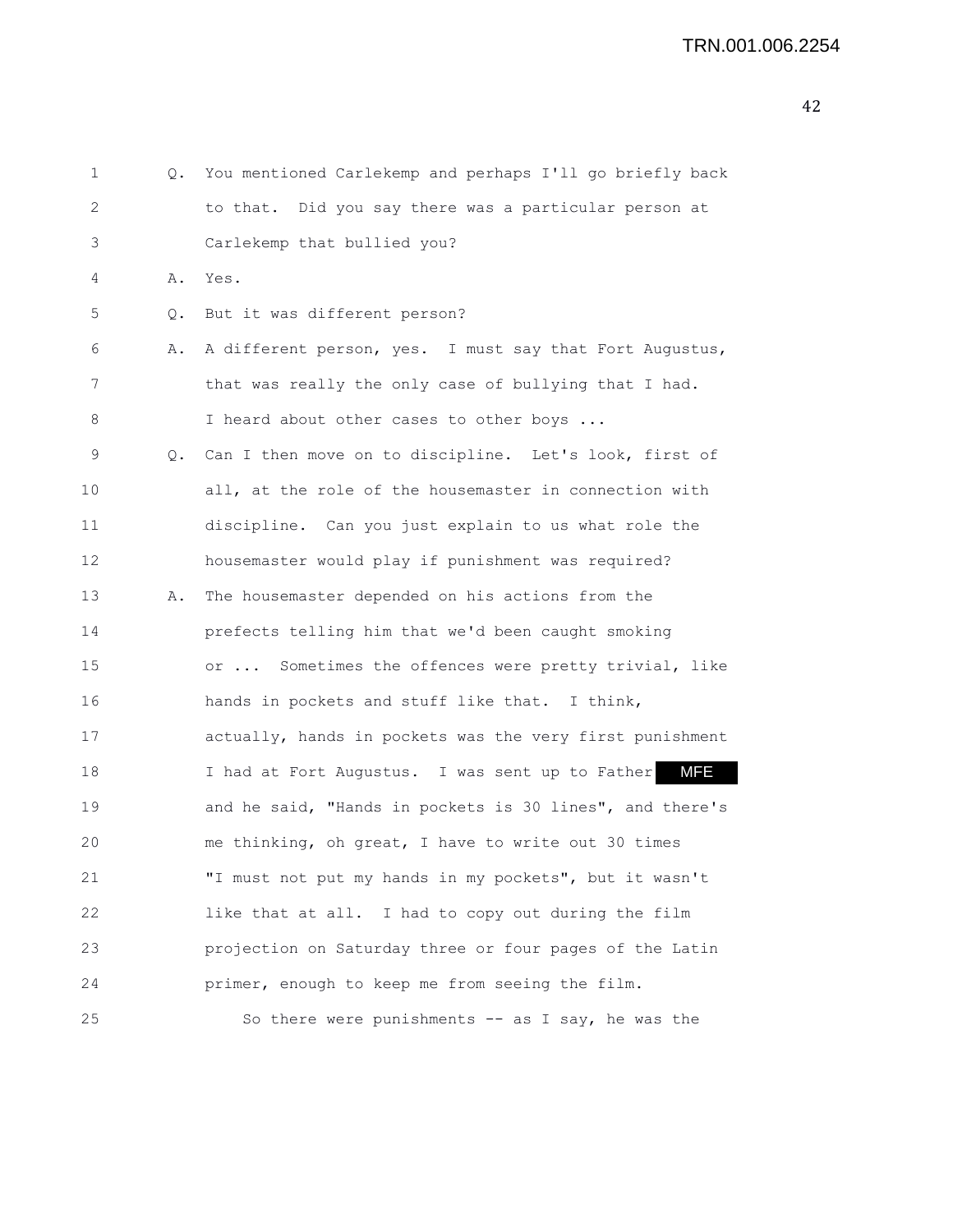1 governor of the house and he was the one that meted 2 out -- really controlled all the discipline in the 3 house. He relied on the input from the prefects for 4 this. I have to admit, I was very regularly up before 5 him for punishment. 6 Q. And what would the punishment entail for a more serious 7 offence? 8 A. They were graded, as I mention. There were minor 9 offences and you got 30 lines. The 30 lines, I forgot 10 to mention, was that -- for 30 lines you had to buy 11 a sheet of paper from him for 3d. The first sheet you 12 had to buy from him, and 3d came out of your pocket 13 money, which he used to also control. 14 LADY SMITH: Just for those who are too young to understand 15 what you're saying, do you mean thruppence? So it's 16 just a little more than one new penny? 17 A. Exactly. I beg your pardon, my Lady. 18 LADY SMITH: That's all right. 19 A. But anyway, we would have to pay for this. 20 Depending on the offence, it was graded. It could 21 be the strap -- 22 MR MacAULAY: On the hands? 23 A. On the hands. Or it could be the whip. We were whipped 24 on the backside depending on the gravity of the offence. 25 Q. What was used as a whip?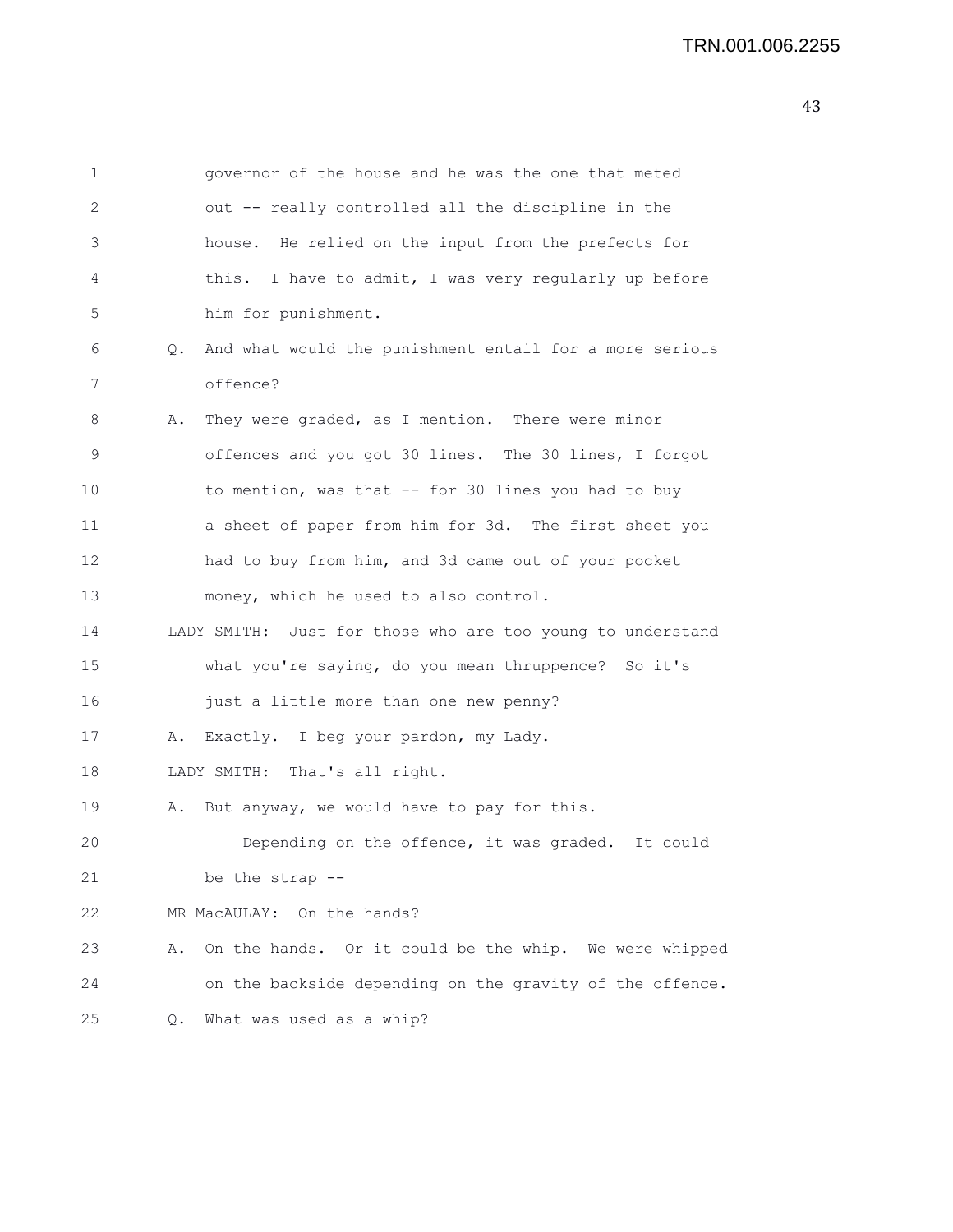| 1  | Α.    | It was once again a bamboo cane, but a bamboo cane,      |
|----|-------|----------------------------------------------------------|
| 2  |       | maybe 3 or 4 feet in length.                             |
| 3  | Q.    | Was it over your clothing?                               |
| 4  | Α.    | It was over our clothing, yes.                           |
| 5  | $Q$ . | When you had committed the offence and you were being    |
| 6  |       | sent to the housemaster, would that happen straightaway  |
| 7  |       | or would there be a lag in time as to how that would     |
| 8  |       | come about?                                              |
| 9  | Α.    | No, we tried as much as possible -- we were sent up by   |
| 10 |       | the prefects, "You go and see your housemaster now", and |
| 11 |       | we'd try and go as quickly as possible to get it over    |
| 12 |       | with. It was just tough luck if he wasn't in and then    |
| 13 |       | the punishment was delayed. I must say, I was very       |
| 14 |       | frequently up for punishment.                            |
| 15 | Q.    | But I think what you tell us in your statement is that,  |
| 16 |       | in contrast to Carlekemp, on these occasions there was   |
| 17 |       | at least an offence --                                   |
| 18 | Α.    | Yes, exactly.                                            |
| 19 | Q.    | -- whatever the offence might have been?                 |
| 20 | Α.    | Exactly. You had a sort of Articles of War situation,    |
| 21 |       | where such-and-such an offence justified such-and-such   |
| 22 |       | a punishment. If you managed to commit an offence, say   |
| 23 |       | smoking, or whatever, then if you were caught, you knew  |
| 24 |       | what to expect. So for me, that was an improvement on    |
| 25 |       | Carlekemp, where at Carlekemp you could receive a whack  |
|    |       |                                                          |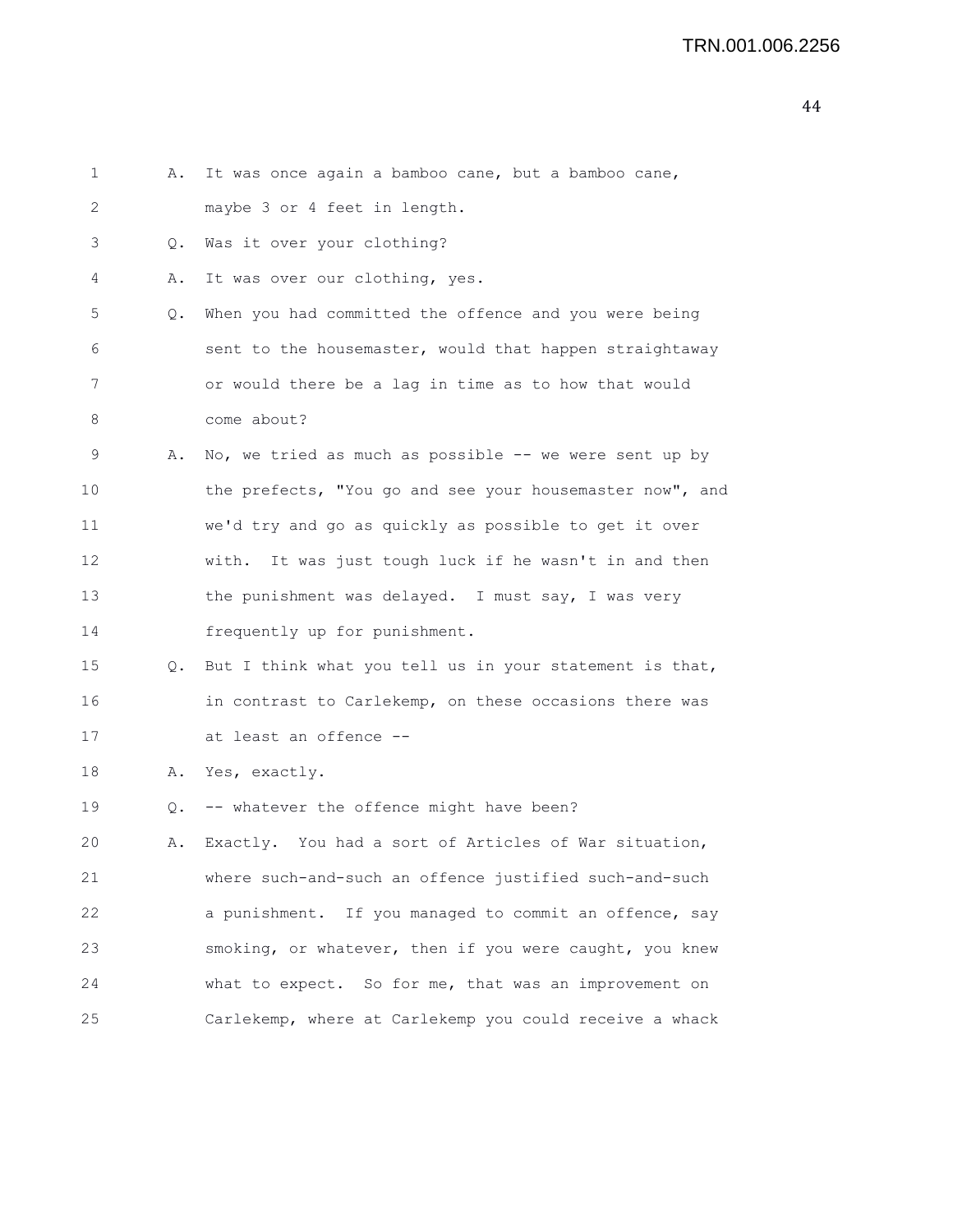| 1  | or whatever for practically any reason, from any           |
|----|------------------------------------------------------------|
| 2  | direction at any time, you know, to a stricter             |
| 3  | disciplinary system, if I can put it that way.             |
| 4  | MR MacAULAY: Thank you. My Lady, that's 11.30.             |
| 5  | LADY SMITH: Would that be a suitable break point?          |
| 6  | I usually take a break in the middle of the morning,       |
| 7  | so I'll do that now if that is convenient for you,         |
| 8  | Patrick, for about 15 minutes.                             |
| 9  | (11.30 am)                                                 |
| 10 | (A short break)                                            |
| 11 | (11.45 am)                                                 |
| 12 | LADY SMITH: Are you ready for us to carry on, Patrick?     |
| 13 | Yes. Thank you, my Lady.<br>Α.                             |
| 14 | LADY SMITH: Mr MacAulay.                                   |
| 15 | MR MacAULAY: Patrick, you also tell us in your statement   |
| 16 | that there were some sexual advances made towards you by   |
| 17 | other boys; is that right?                                 |
| 18 | Yes.<br>Α.                                                 |
| 19 | I think what you tell us is in fact you were able to<br>Q. |
| 20 | deal with that particular matter.                          |
| 21 | Α.<br>Yes.                                                 |
| 22 | Can I then look at punishment in the context of the<br>Q.  |
| 23 | <b>MFF</b><br><b>SNR</b><br>who was, you told us, Father   |
| 24 | <b>MFF</b><br>Α.<br>yes.                                   |
| 25 | Did you receive punishment from him?<br>Q.                 |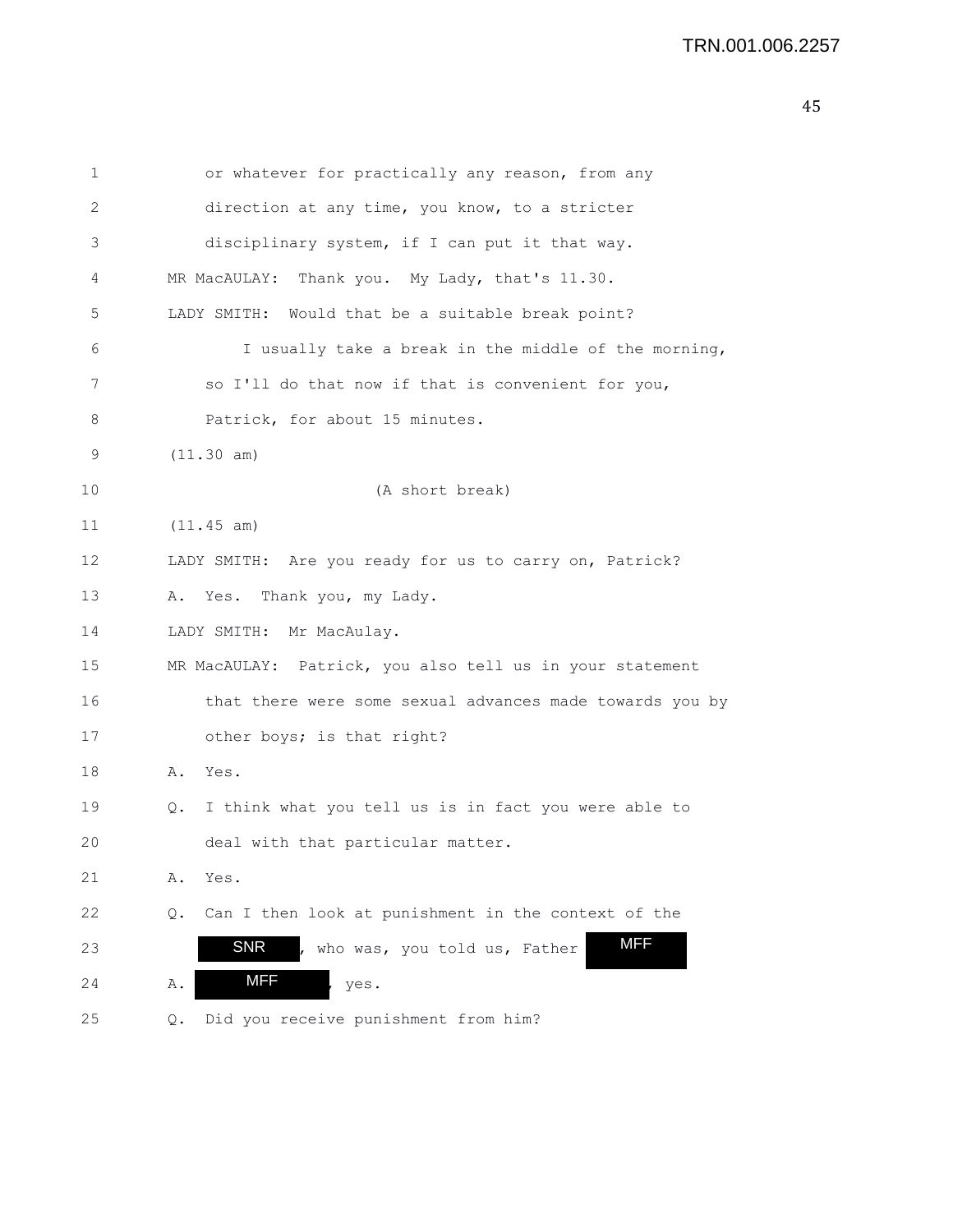1 A. Yes. 2 0. For what reasons? 3 A. For poor performance, poor school performance in 4 lessons. 5 Q. Can you tell me how this would come about? 6 A. Well, I assume that he received reports from the various 7 masters that I was totally useless and he called me in 8 and I'd get four strokes. 9 He was a very small man, **MFF** but 10 absolutely redoubtable with a whip. But there we are. 11 I don't know if you asked me to comment on him. 12 He was an academic of some distinction. Even in those 13 days, he was a noted Gaelic scholar and what have you, 14 quite well-known in Scotland, Scottish academic circles, 15 but a very strict, austere person. We used to call him 16 " **MFF** -- you know how boys dream up silly names 17 for their masters. 18 Q. Can you tell me then what would the set-up be, the 19 arrangements, for you to go and see him? Would somebody 20 tell you at some point? 21 A. No, he would come into class and he'd say, "I want to 22 see you in my study at 4 o'clock or 5 o'clock", or 23 whatever. He'd actually come into the class and say -- 24 there would perhaps be another boy, you know, called up, 25 and then of course it was, "Oh gosh, what have I done?" MFF MFF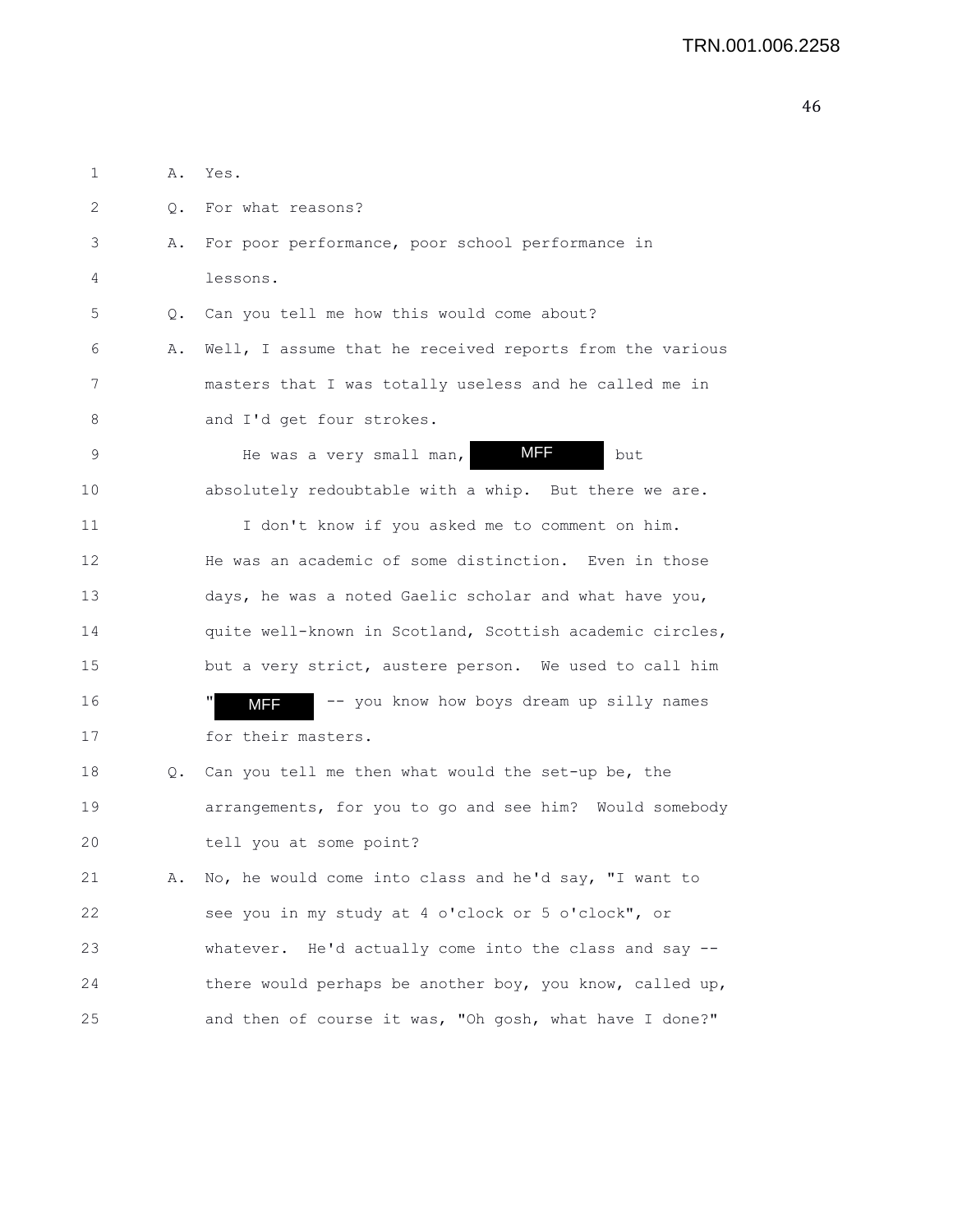| 1  |    | Invariably, I wasn't punished by the SNR<br>very          |
|----|----|-----------------------------------------------------------|
| 2  |    | often, frequently by the housemaster, but the             |
| 3  |    | <b>SNR</b><br>it was always concerning school results and |
| 4  |    | how I could do better. I didn't think I could, but they   |
| 5  |    | didn't think I was working hard enough.                   |
| 6  | Q. | Did he say that to you?                                   |
| 7  | Α. | Yes.                                                      |
| 8  | Q. | Was that $--$                                             |
| 9  | Α. | "What is wrong with you? Why can't you get better         |
| 10 |    | results?" all in the tone of saying, "I wish you weren't  |
| 11 |    | here, but I need your parents' fee money". Sorry,         |
| 12 |    | that's rather a flippant comment. I was not a model       |
| 13 |    | student at all.                                           |
| 14 | Q. | If I look at the nature of the punishments themselves,    |
| 15 |    | though, you've mentioned four strokes. Was it             |
| 16 |    | invariably four strokes?                                  |
| 17 | Α. | For that kind of thing, yes, low marks and stuff like     |
| 18 |    | that.                                                     |
| 19 | Q. | Was there any other reason why you'd be $-$ -             |
| 20 | Α. | <b>SNR</b><br>Before the<br>Not really. Well, no, that's  |
| 21 |    | wrong. If I'd been really, you know -- if there had       |
| 22 |    | been some offence, as I know happened with other boys,    |
| 23 |    | where there were offences outside of the school, in       |
| 24 |    | public, and then of course he would be the one that       |
| 25 |    | punished them, not the housemaster.                       |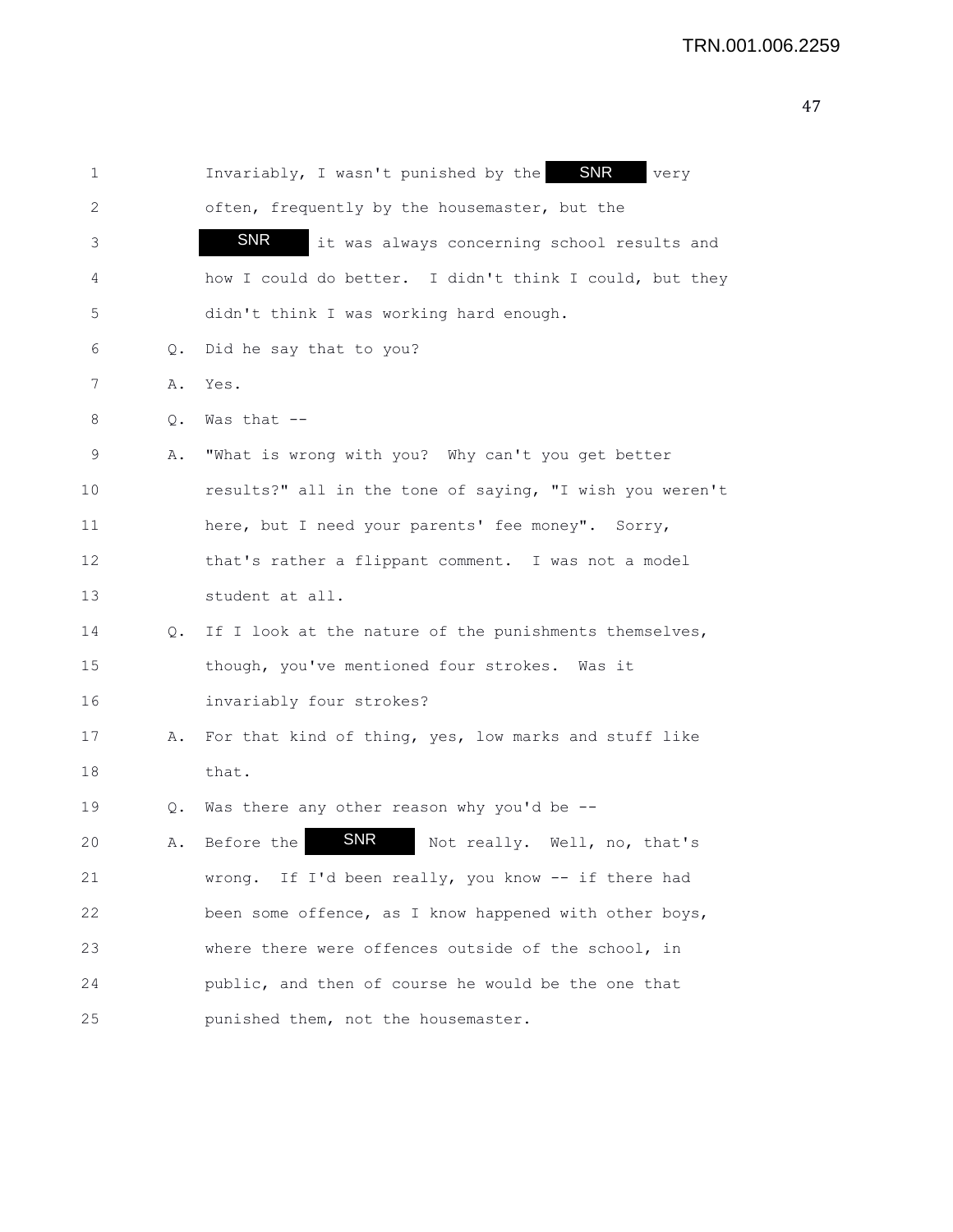| 1  | Q.            | Did that happen to you?                                       |
|----|---------------|---------------------------------------------------------------|
| 2  | Α.            | That didn't happen in my case, no.                            |
| 3  | Q.            | When you talk about four strokes, what implement is           |
| 4  |               | being used?                                                   |
| 5  | Α.            | A cane, a bamboo cane, about 3 or 4 feet in length.           |
| 6  | Q.            | What would be the target of the cane?                         |
| 7  | Α.            | My buttocks.                                                  |
| 8  | Q.            | Would this be over your clothing?                             |
| 9  | Α.            | Over my trousers, yes, trousers and underpants. We did        |
| 10 |               | try, as stupid boys do, to pad with hankies and stuff         |
| 11 |               | like that. It was totally visible, of course, when you        |
| 12 |               | bent over. I tried that with my housemaster and he            |
| 13 |               | would say, "Get those out of your trousers".                  |
| 14 |               | It was exceedingly painful. Four strokes doesn't              |
| 15 |               | sound enough, but I can tell you already on the first         |
| 16 |               | stroke, your breath has gone with the pain. It was            |
| 17 |               | really a painful punishment.                                  |
| 18 | $Q_{\bullet}$ | <b>SNR</b><br>And with the<br>did these strokes cause injury? |
| 19 | Α.            | They caused stripes.                                          |
| 20 | Q.            | You give us some information in your statement, Patrick,      |
| 21 |               | about your life after you left Carlekemp (sic). Without       |
| 22 |               | dwelling on that in any way, I think you developed            |
| 23 |               | a career in what you tell us is international commerce.       |
| 24 | Α.            | That's right, yes.                                            |
| 25 | Q.            | So it would appear that your poor marks didn't hold you       |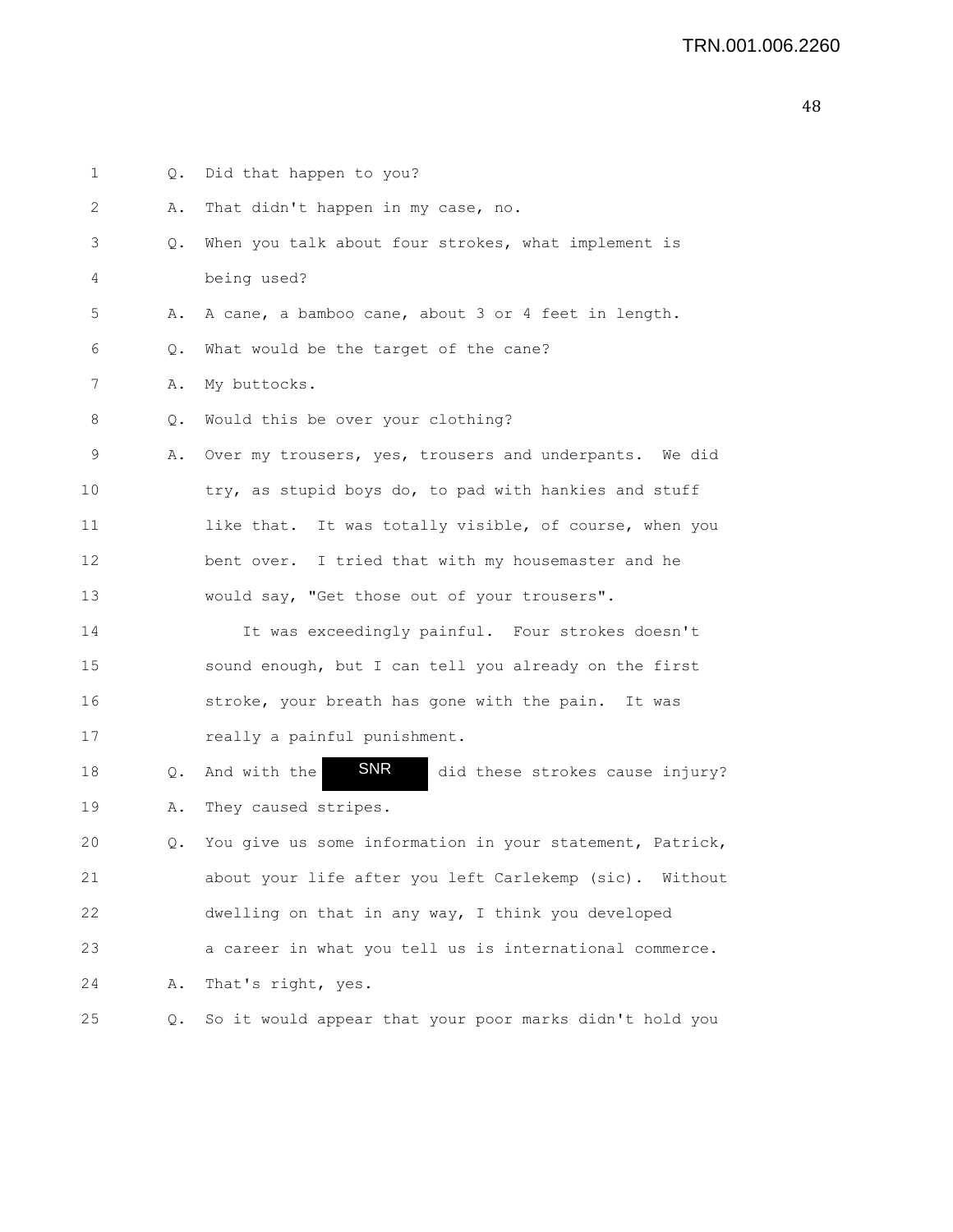1 back?

| 2  | Α.    | No. Quite miraculously, I've got nothing to complain     |
|----|-------|----------------------------------------------------------|
| 3  |       | about. My professional career and what have you, you     |
| 4  |       | know, a lot of it is due to good luck, but I managed to  |
| 5  |       | get a series of good jobs, each job better than the      |
| 6  |       | previous one and so on, and I managed to retire.         |
| 7  | $Q$ . | And you're now --                                        |
| 8  | Α.    | Having a relatively good position, you know.             |
| 9  | Q.    | And you have retired and you live in Switzerland?        |
| 10 | Α.    | I'm retired, yes, and live in Switzerland.               |
| 11 | Q.    | Are you able to give us any sense of what you perceive   |
| 12 |       | to be any impact, the way you were treated at Carlekemp  |
| 13 |       | in particular, and possibly Fort Augustus, has had on    |
| 14 |       | you?                                                     |
| 15 | Α.    | Well, they were certainly the very worst years of my     |
| 16 |       | life. I know that -- I've heard many boys look back on   |
| 17 |       | their school days and they say, oh, you know, "Gaudeamus |
| 18 |       | igitur", whatever, "Hallowed halls", and, "All those     |
| 19 |       | brilliant years I spent at school". It was definitely    |
| 20 |       | not my case.                                             |
| 21 |       | I remember my last day at Fort Augustus. My father       |
| 22 |       | had managed to get me into a commercial college in       |
| 23 |       | That last day, there was a huge sigh of<br>Switzerland.  |
| 24 |       | relief, and in fact it was the turning point in my life. |
| 25 |       | You hear people say," Well, from that time on, I didn't  |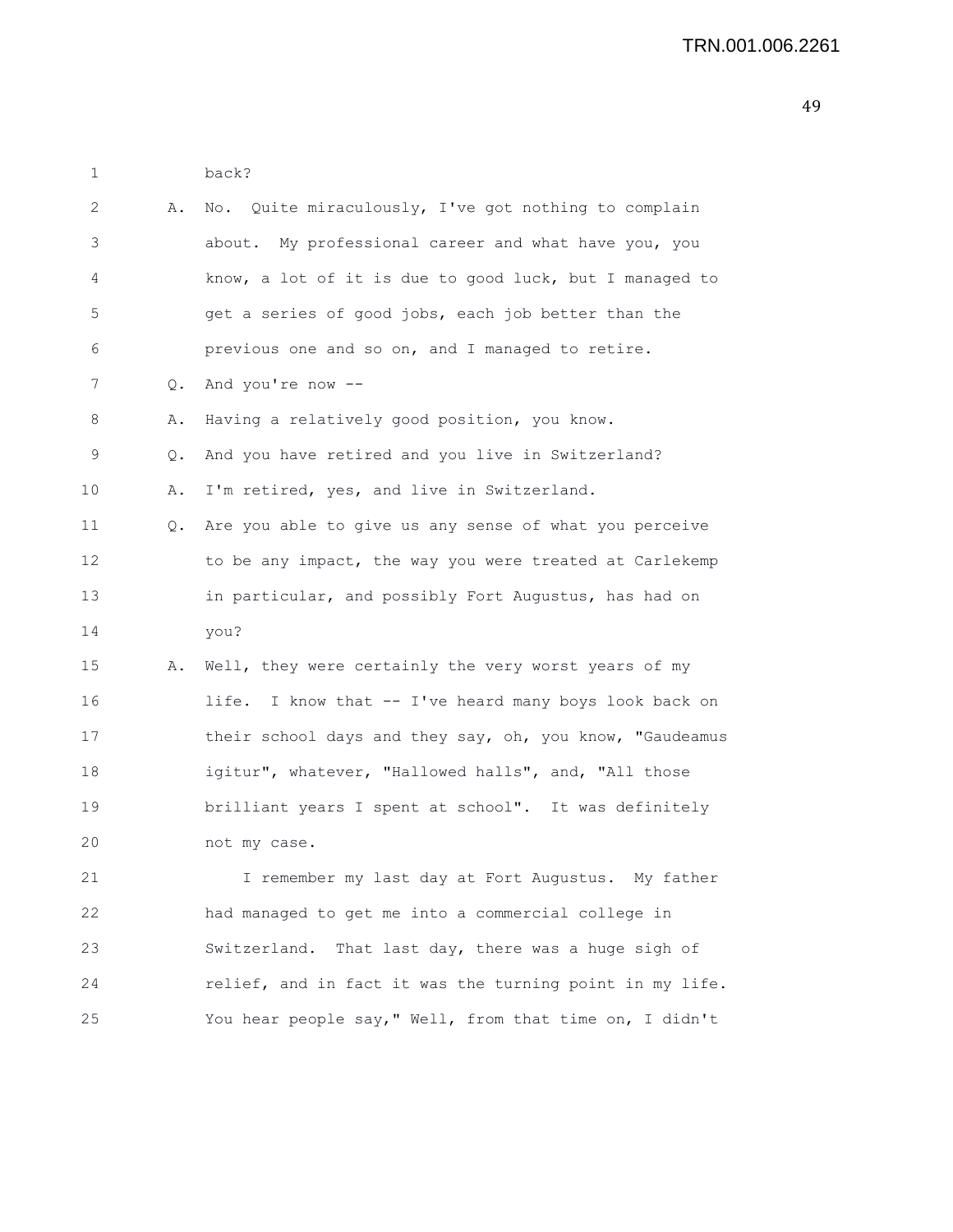| 1  |    | look back", and that was more or less what happened in   |
|----|----|----------------------------------------------------------|
| 2  |    | my case.                                                 |
| 3  | Q. | And in relation to your personality, do you think that   |
| 4  |    | the treatment you received at these schools impacted     |
| 5  |    | upon the way you are?                                    |
| 6  | Α. | Yes.                                                     |
| 7  | Q. | In what way?                                             |
| 8  | Α. | Firstly, in the way with my relationship to my parents.  |
| 9  |    | Now, I don't think that necessarily has anything to do   |
| 10 |    | with my school or  it's to do with the fact that         |
| 11 |    | sending a relatively young child to boarding school,     |
| 12 |    | sentimentally, it cut me off completely from my parents. |
| 13 |    | And when I next saw them, after I went into school and   |
| 14 |    | when I next saw my parents, it was practically a year    |
| 15 |    | later. I was embarrassed, you know.                      |
| 16 |    | I didn't at all have the same rapprochement with my      |
| 17 |    | parents that children normally have. That's why in no    |
| 18 |    | way would I have accepted that my children attend        |
| 19 |    | a private school or a boarding school, let's say.<br>It  |
| 20 |    | might have been acceptable if they'd been 12 or 13 years |
| 21 |    | old, when they already have some kind of self-awareness  |
| 22 |    | and what have you, but certainly not as a child, as      |
| 23 |    | a 7-year-old child. So that's the first thing, the       |
| 24 |    | sentimental connection with my parents.                  |
| 25 |    | I don't know if that has something to do with -- if      |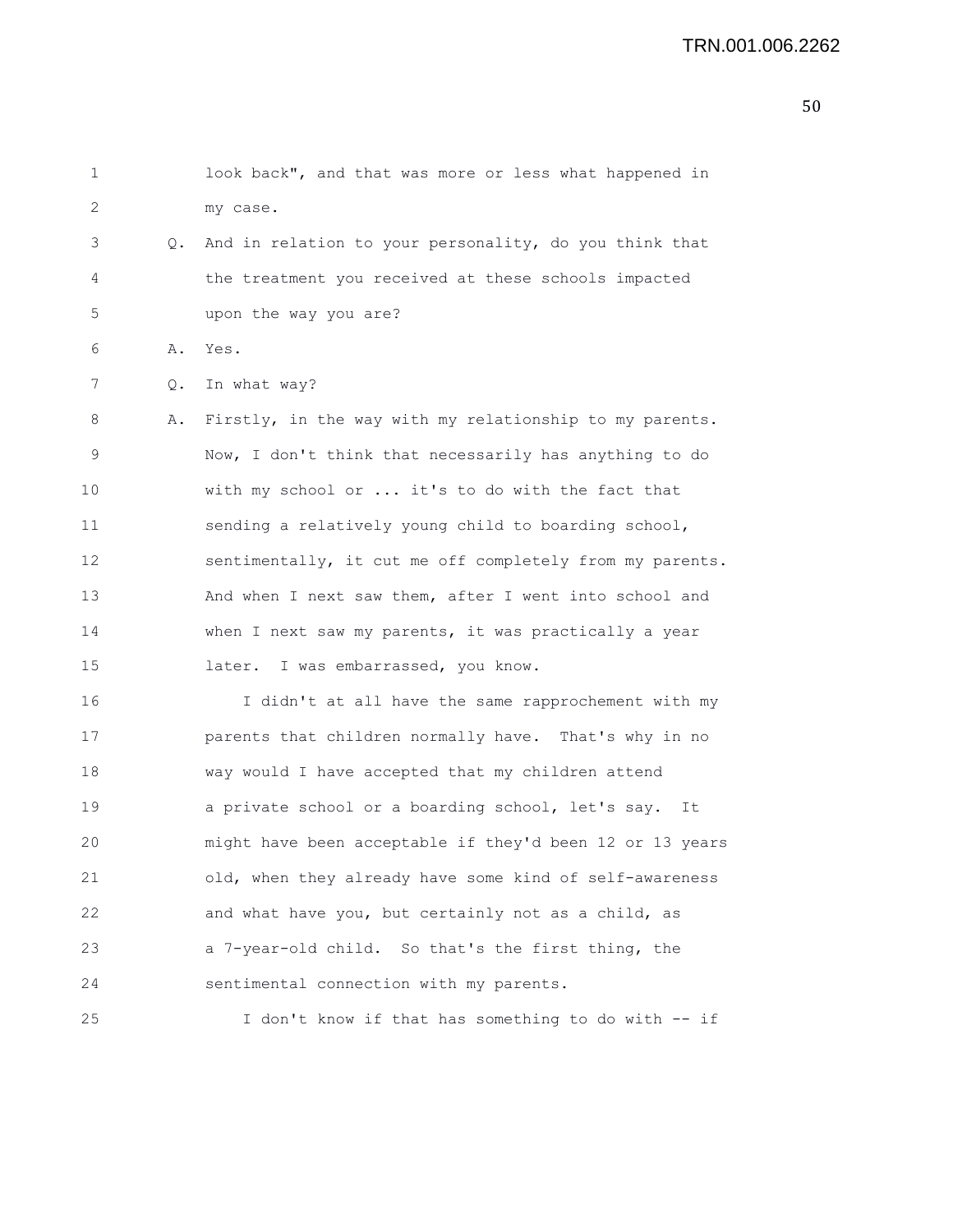1 it was done on purpose, in those days, you know, to rule 2 the Empire they had to send people -- you know, that no 3 longer had feelings for their family and what have you, 4 so we sent them to a strict boarding school. 5 The second thing is that my mother -- my father 6 I leave out of it because my father was C of E and not 7 really practising, but my mother and my maternal 8 grandparents were very devout Catholics. This business 9 of my brother and I attending what were, in those days 10 anyway, very prestigious schools, they considered it an 11 honour. We couldn't say much. My mother at the end, by 12 the time it came for us to leave school, she understood 13 that we had not been happy there and she was very 14 remorseful about it. 15 But there was also this religious factor about how 16 you mustn't say too much about the schools and the 17 priests because they're special persons next to God. 18 There we are. 19 Q. You mentioned your brother there in passing; he died 20 several years ago. 21 A. Yes. 22 Q. You've told us about the incident. Did he ever 23 tell you how he had been treated otherwise?

24 A. No. It was impossible to draw him on it. I tried 25 several times. He just didn't want to discuss it at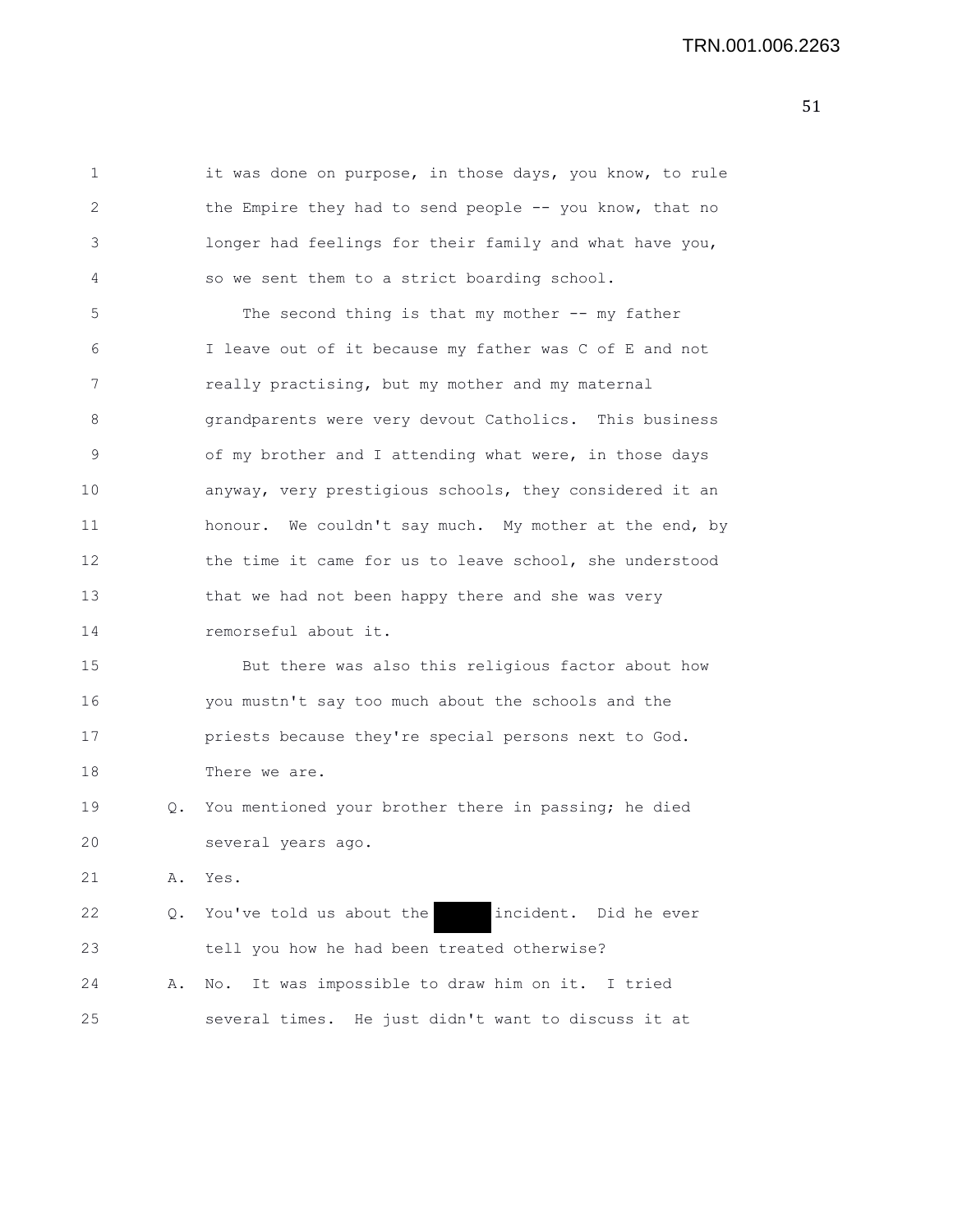|    | all.                                                     |
|----|----------------------------------------------------------|
| Q. | Finally, Patrick, you have a section at the end of your  |
|    | statement where you're looking at lessons to be learned. |
|    | I think essentially what you tell us in paragraph 74     |
|    | is that religious scholastic establishments should be    |
|    | dissolved, essentially, they shouldn't exist. Is that    |
|    | your main recommendation?                                |
| Α. | Yes. Maybe I said that in a sort of moment of pique,     |
|    | but fundamentally I do believe that. In my case, I went  |
|    | to a school with a religious cadre that were not,        |
|    | I learn now, and it was pretty evident at the time, they |
|    | were not qualified as teachers. They may have had        |
|    | academic degrees or whatever, but they had not been to   |
|    | teacher training. I really think that every teacher in   |
|    | a school should have been to teacher training. These     |
|    | were just people that they shipped around between        |
|    | Fort Augustus and Carlekemp, part of their  I don't      |
|    | know if it was  we're talking about one monk where       |
|    | they say  when they were caught at it, they'd say,       |
|    | "We'll send them to Carlekemp", and then when they're    |
|    | caught in Carlekemp, "We'll send them back up to         |
|    | Fort Augustus or elsewhere", you know, Ampleforth or     |
|    | whatever.                                                |
|    | I guess religious instruction -- I don't think it'll     |
|    |                                                          |

25 ever be possible to stop it, but I think that all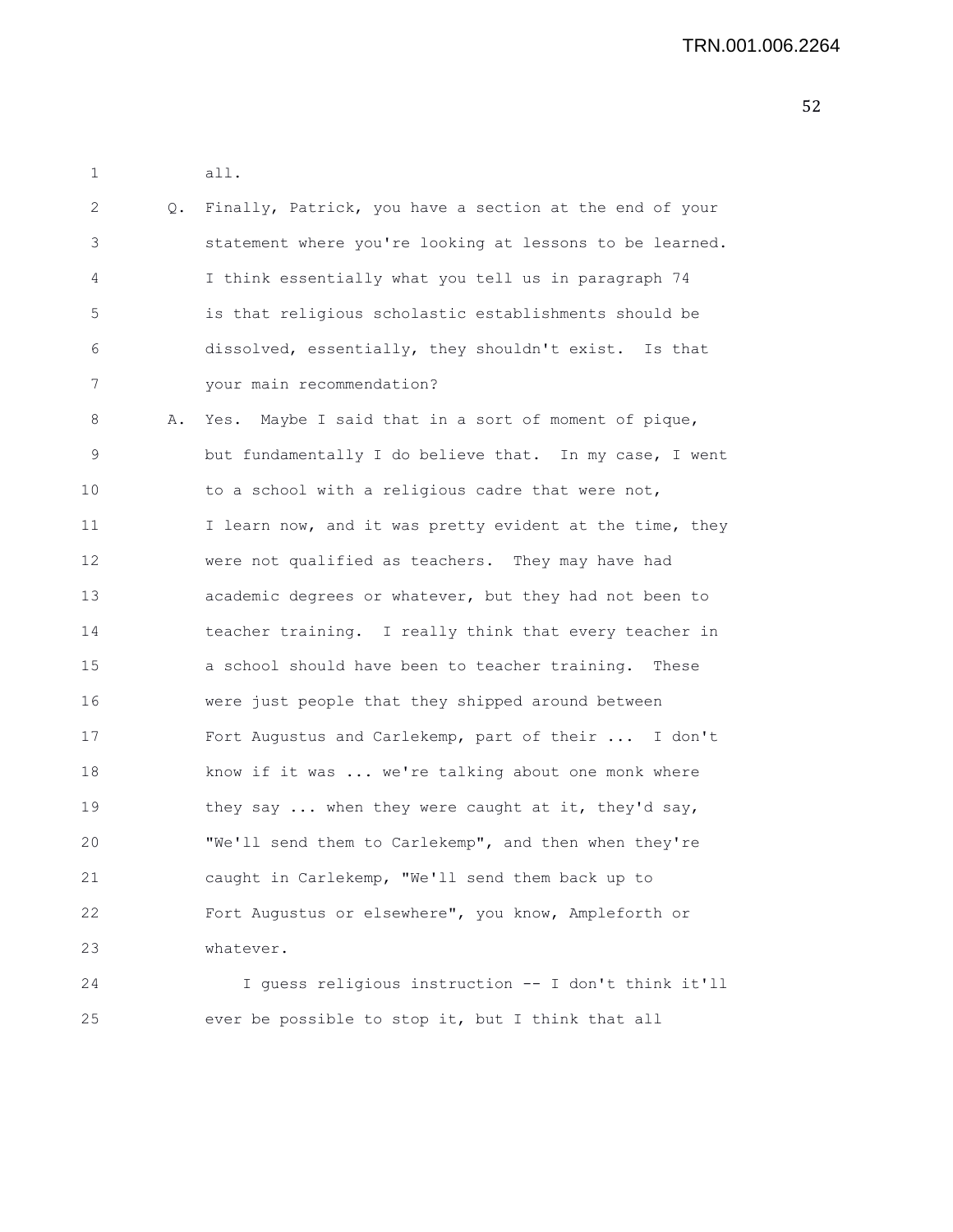| 1  |    | teachers should be teacher trained and I believe that    |
|----|----|----------------------------------------------------------|
| 2  |    | all teachers should be psychologically -- I don't know   |
| 3  |    | how to explain that, but should be screened in some way, |
| 4  |    | that they can't, you know  That they are not             |
| 5  |    | paedophiles or  i don't know if it's possible, but       |
| 6  |    | I mean, you know  There should be some form of           |
| 7  |    | screening or thing available.                            |
| 8  |    | In the case that I'm involved in, these people that      |
| 9  |    | were caught and that have been accused and what have     |
| 10 |    | you, they should not be protected. I'm really angry      |
| 11 |    | that the Catholic Church and the Benedictine Order is    |
| 12 |    | protecting these people.                                 |
| 13 |    | <b>MFC</b><br>I know of two cases, Father<br>is one,     |
| 14 |    | where $--$ when we were at school, it was, "Take your    |
| 15 |    | punishment like a man, boy", you know. This is the       |
| 16 |    | thing we had. So we had to take the medicine. But        |
| 17 |    | these guys, they're putting up every single kind of      |
| 18 |    | defence available so that they can't come and face the   |
| 19 |    | music. Do you know what I mean?                          |
| 20 | Q. | Okay --                                                  |
| 21 | Α. | Sorry, am I blethering again?                            |
| 22 | Q. | No, this is entirely your opportunity to say what you    |
| 23 |    | have to say.                                             |
| 24 | Α. | I guess I'm very judgemental on the subject. I can tell  |
| 25 |    | you and I can tell -- it's not fair to say to all those  |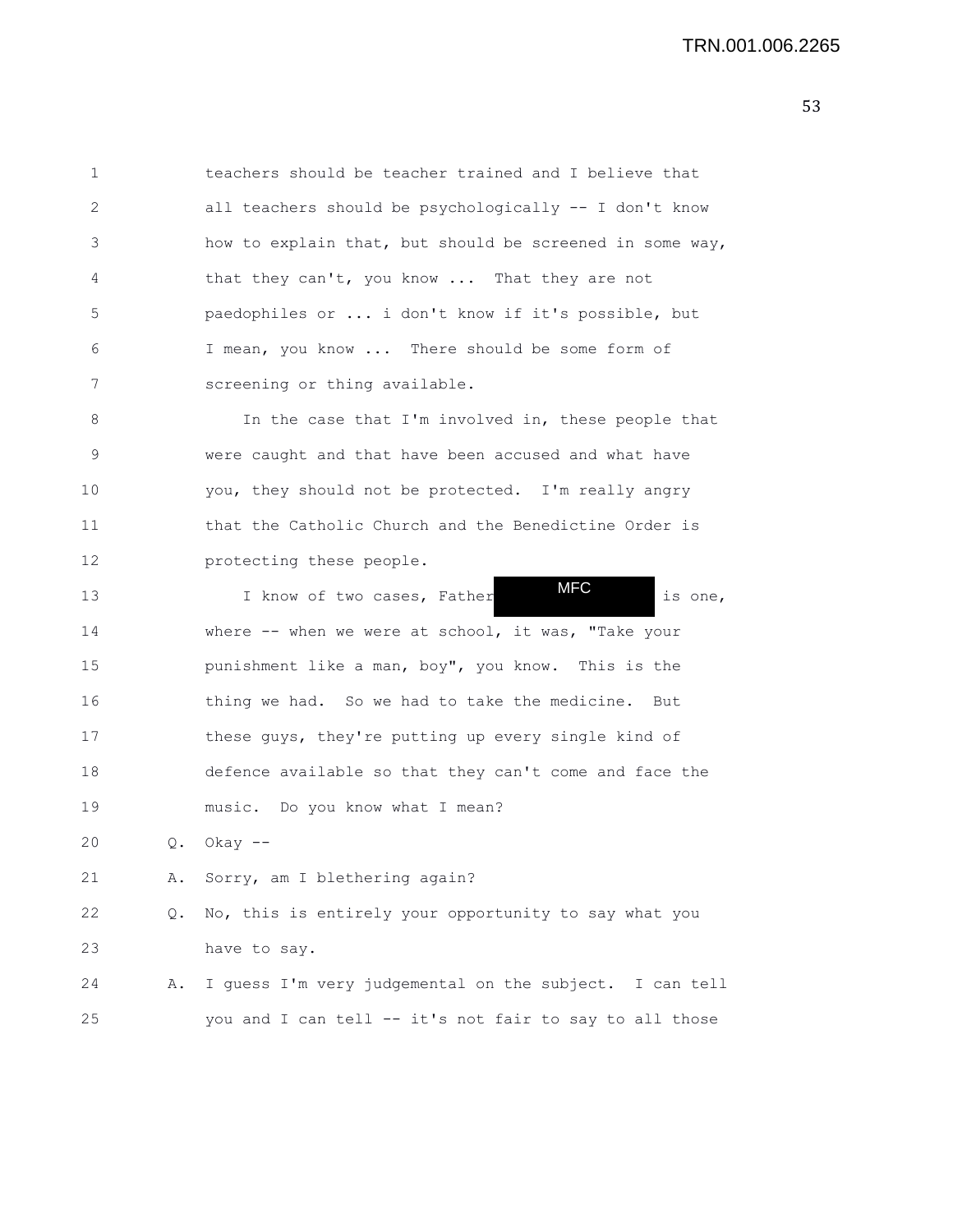1 present -- that I have no more connection with the 2 Catholic Church. Since I left the Catholic Church -- to 3 honour my parents, my mother especially, I had my 4 children baptised and my children had the sacraments and 5 what have you, but they were allowed to choose whichever 6 path they wanted once they were big, whether they wanted 7 to continue as Catholics or whatever.

8 I personally have -- I haven't left the church, but 9 I don't practise and haven't really practised since 10 I left school. And I can put it at the doorstep of 11 these guys, who purport to be priests and ministers of 12 God and so forth. I remember my mum saying -- although 13 my mother wasn't at all a Bible-basher, but she'd say, 14 "Maybe have a look at Matthew 23" -- I don't know if 15 it's Matthew 23, I think it's Matthew 23 -- where Christ 16 is saying, "Don't look at" -- when he's talking about 17 the Pharisees: "Don't look at what they do, look at what 18 they say", or something, "and take it in that 19 perspective", but I never could.

20 To me, these are men. Like all men they have their 21 dark sides and their secrets and all the rest of it. 22 I believe that in many cases, certainly at that time, 23 when homosexuality was a punishable offence, that many 24 of these people in religious orders took shelter there 25 because of that. I have a strong feeling that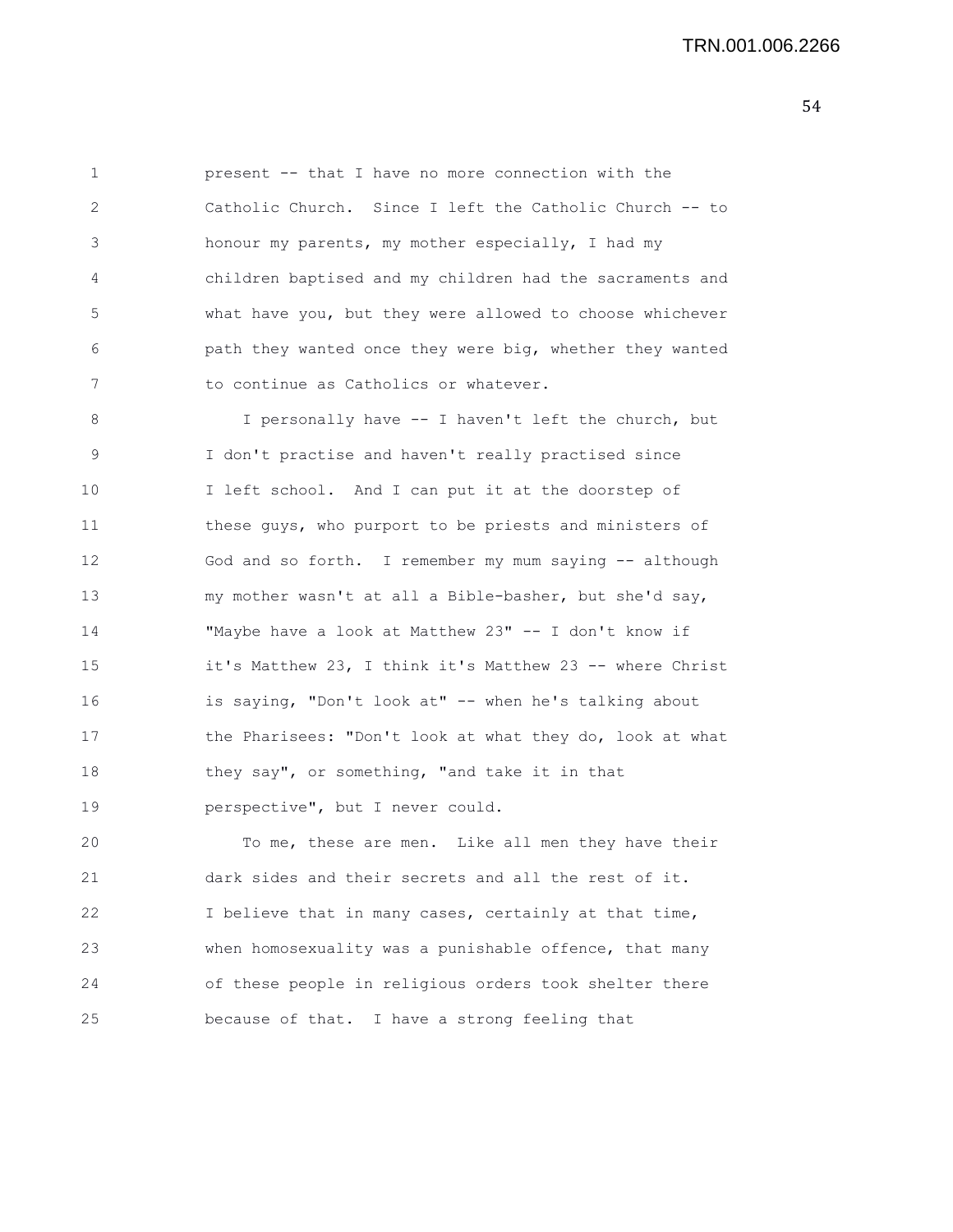| $\mathbf 1$ |    | <b>MFC</b><br>, who took me to have tea with his          |
|-------------|----|-----------------------------------------------------------|
| 2           |    | mother, by the way, at some tea shop on Princes           |
| 3           |    | Street -- I can't exactly remember the occasion, maybe    |
| 4           |    | we came into Edinburgh with my brother for one of his     |
| 5           |    | music -- I can't exactly remember the occasion.           |
| 6           |    | His mother was a grand lady. So I suspect that for        |
| 7           |    | him, the religious order was some kind of refuge, maybe   |
| 8           |    | he didn't have to say to his mother and father, "I'm      |
| 9           |    | homosexual", or, "I'm a paedophile or whatever", and you  |
| 10          |    | can hide away in the Benedictine order.                   |
| 11          |    | I say hide away, but I qualify it by saying they          |
| 12          |    | could hide because, as I say, they didn't -- the order    |
| 13          |    | didn't report them to the police. They were known -- in   |
| 14          |    | some of the cases, they were known, they were found out,  |
| 15          |    | they were hidden. They didn't call the police and say,    |
| 16          |    | "We have somebody abusing boys, we're sending him to      |
| 17          |    | Carlekemp", or, "We're sending him from Carlekemp to      |
| 18          |    | Fort Augustus", or, "We're sending him from               |
| 19          |    | Fort Augustus to Ampleforth or Downside", or wherever,    |
| 20          |    | somewhere within the Benedictine religious community.     |
| 21          |    | Q. Well, I think what we should do, Patrick, we should go |
| 22          |    | and check what Mark 23 says --                            |
| 23          |    | LADY SMITH: I think we were talking about Matthew,        |
| 24          |    | actually.                                                 |
| 25          | Α. | It sounds terrible for somebody like me who is            |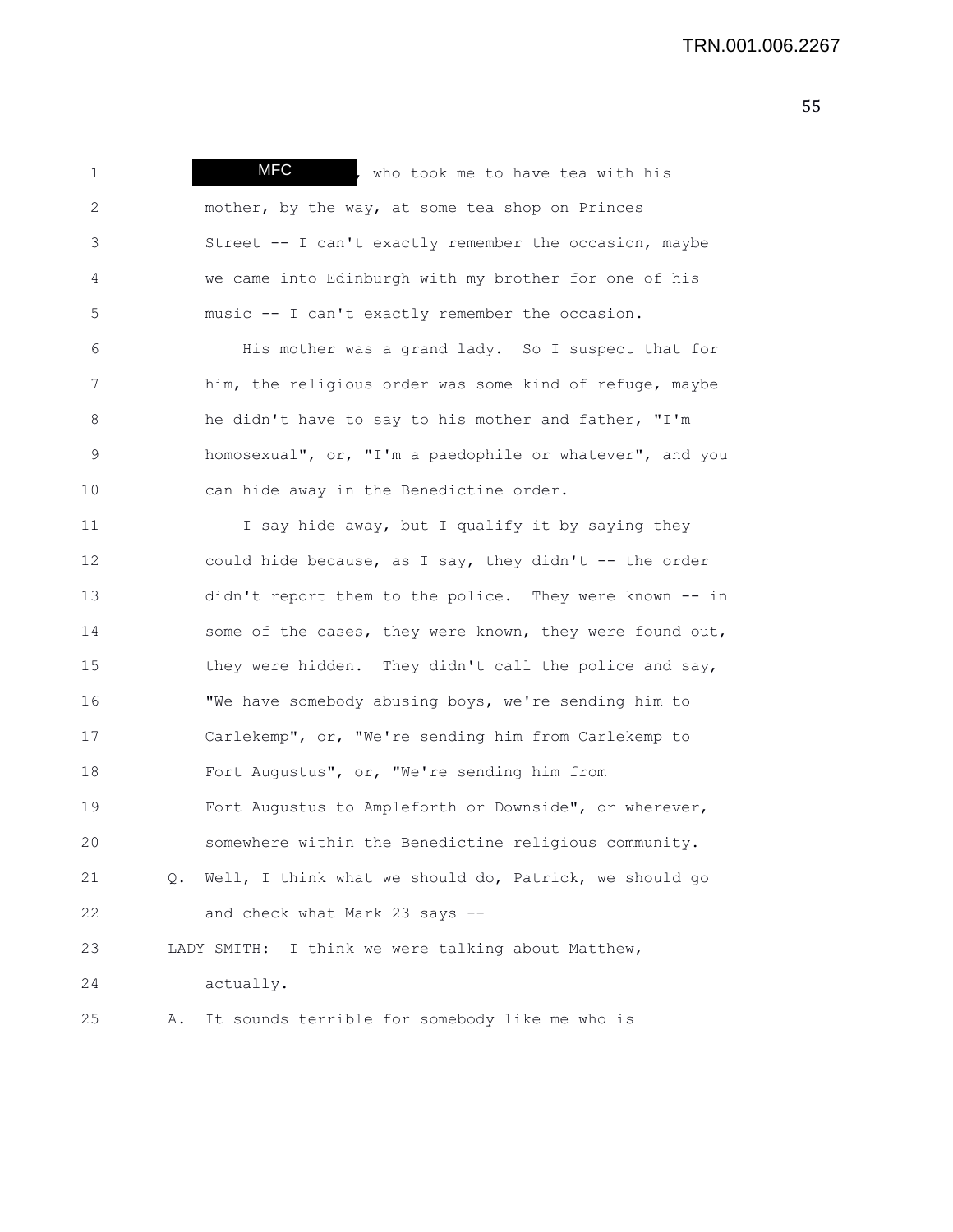```
56
```

| 1  | completely atheistic and what have you to come out with      |
|----|--------------------------------------------------------------|
| 2  | a biblical reference.                                        |
| 3  | MR MacAULAY: But it might be:                                |
| 4  | "Look not what they say, but what they do."                  |
| 5  | Can we just check that?                                      |
| 6  | (Pause)                                                      |
| 7  | In any event, Patrick, can I thank you for these             |
| 8  | final thoughts and indeed for engaging with the inquiry      |
| 9  | and for coming to give evidence today.                       |
| 10 | My Lady, I can say that I haven't been sent any              |
| 11 | questions to put to Patrick.                                 |
| 12 | LADY SMITH: Thank you.                                       |
| 13 | Patrick, can I just ask you one specific question?           |
| 14 | You may not remember the detail, but you talked about        |
| 15 | MFF<br>Father                                                |
| 16 | A. Yes.                                                      |
| 17 | LADY SMITH: -- and being caned by him. Do you remember how   |
| 18 | many hands he used to hold the cane? Was it one or two?      |
| 19 | I think so, yes.<br>One.<br>Α.                               |
| 20 | I just wondered.<br>LADY SMITH:                              |
| 21 | A. Yes, I think so.                                          |
| 22 | That's all right.<br>LADY SMITH:                             |
| 23 | Well, I mean, he always held it in one hand. Of course<br>Α. |
| 24 | we had to bend down and face the other way. I'm pretty       |
| 25 | sure it was  He was a man of very small stature.             |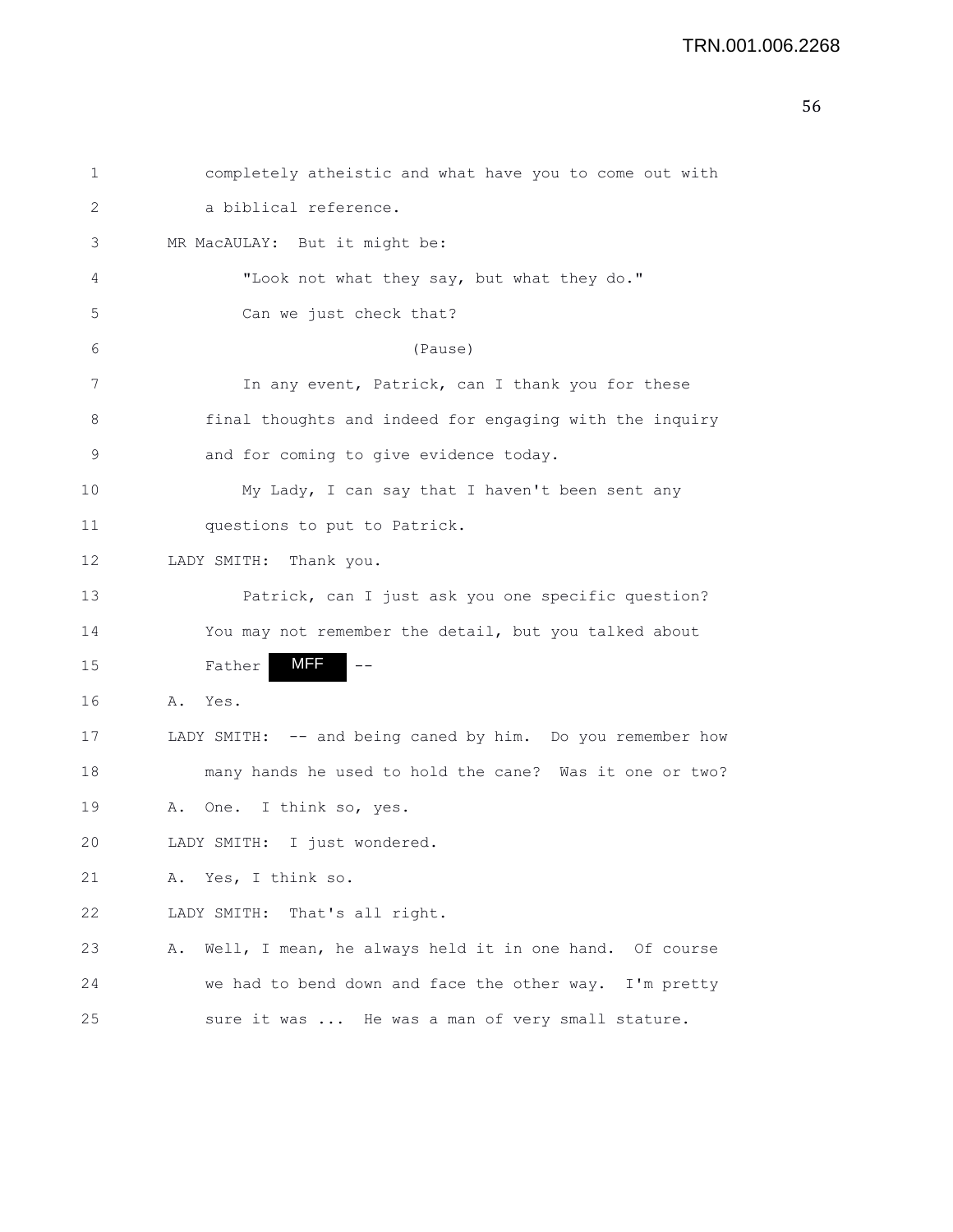1 I'm not sure of sizes, but I'd say he was something like 2 1 metre 65, 1 metre 70, and not more. But I remember he 3 could kick a rugby ball -- he had really impressive 4 physical strength. 5 LADY SMITH: Thank you. I just wanted to check. 6 Let me confirm whether there are any outstanding 7 applications for questions. No. 8 There are no more questions for you, Patrick, and it 9 simply remains for me to thank you very much for having 10 engaged with the inquiry as fully as you have, both by 11 providing your written statement and coming today to 12 talk about your memories in the way you have and 13 providing the amount of detail and thoughtful detail, if 14 I may say, that you have given to us. So thank you very 15 much for that, it's of enormous assistance to the work 16 we're doing here, and I'm now able to let you go. 17 A. Okay. Thank you, my Lady. 18 (The witness withdrew) 19 LADY SMITH: I will rise very briefly between the witnesses, 20 but just let me confirm: the position remains the same 21 that if, as has happened with this witness, who has 22 chosen to be anonymous, they sometimes use their own 23 names, as this witness did a few times in relation to 24 his second name, that does not mean it can be repeated 25 outside this room. He retains anonymity and he cannot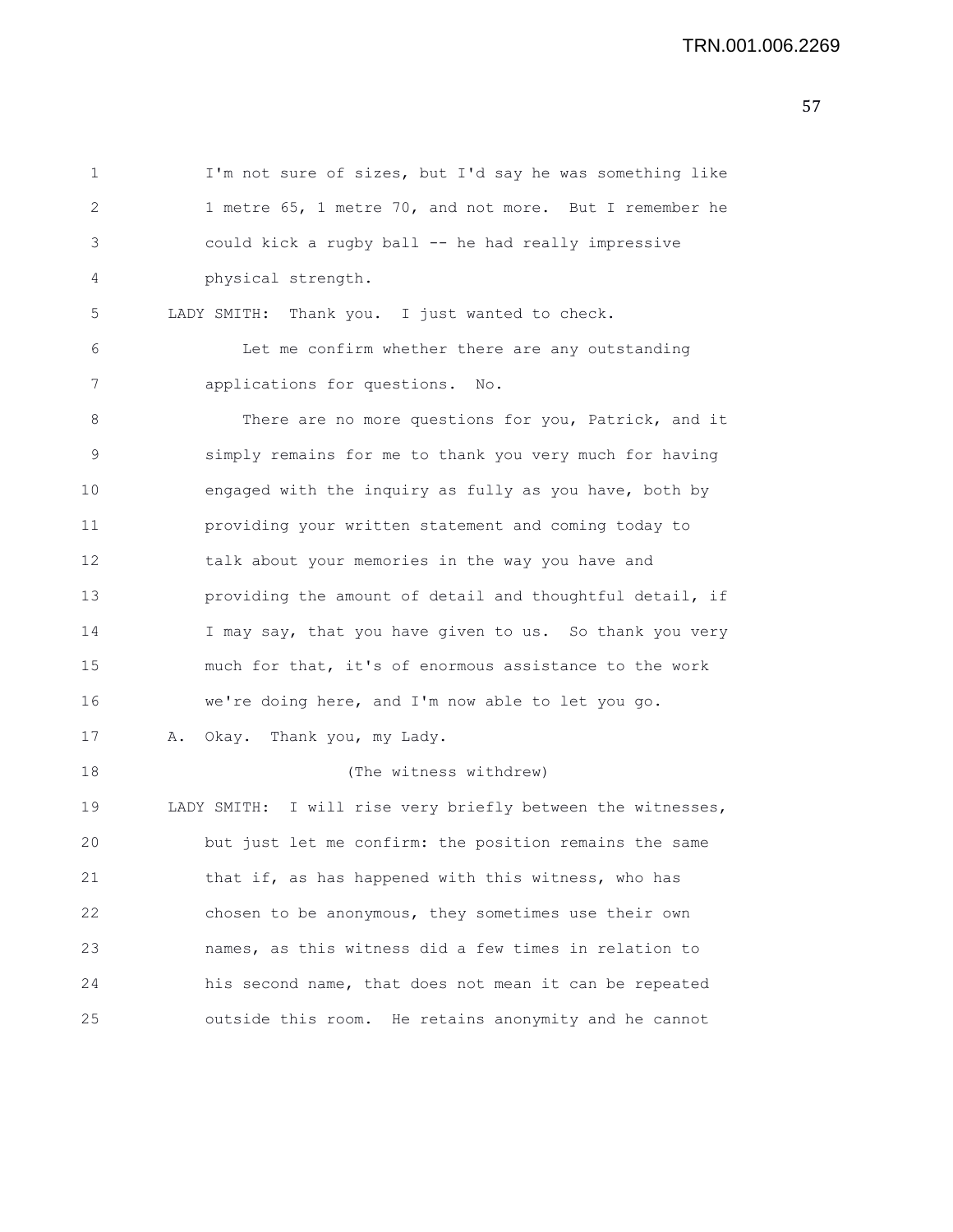```
58
```

| 1  | be referred to anywhere else other than by his             |
|----|------------------------------------------------------------|
| 2  | pseudonym, which is "Patrick".                             |
| 3  | MR MacAULAY: A short adjournment?                          |
| 4  | LADY SMITH: We will have a quick adjournment.              |
| 5  | $(12.15 \text{ pm})$                                       |
| 6  | (A short break)                                            |
| 7  | $(12.20 \text{ pm})$                                       |
| 8  | LADY SMITH: Ms MacLeod.                                    |
| 9  | MS MACLEOD: The next witness, my Lady, is an applicant who |
| 10 | will give evidence using the pseudonym "James".            |
| 11 | "JAMES" (sworn)                                            |
| 12 | LADY SMITH: Please sit down and make yourself comfortable, |
| 13 | James.                                                     |
| 14 | James, you'll see the red light on the microphone          |
| 15 | tells us that it's switched on. It's very important        |
| 16 | that we pick up what you have to say through the           |
| 17 | microphone and I hope it's a help to you as well as to     |
| 18 | If you could try and stay in a good position for<br>us.    |
| 19 | it, that would be excellent. Sometimes if you get too      |
| 20 | close, it starts fuzzing; you'll realise if that           |
| 21 | happens.                                                   |
| 22 | If you're okay, I will hand over to Ms MacLeod and         |
| 23 | she'll explain to you what happens next.                   |
| 24 | Yes, thank you my Lady.<br>Α.                              |
| 25 | Questions from MS MacLEOD                                  |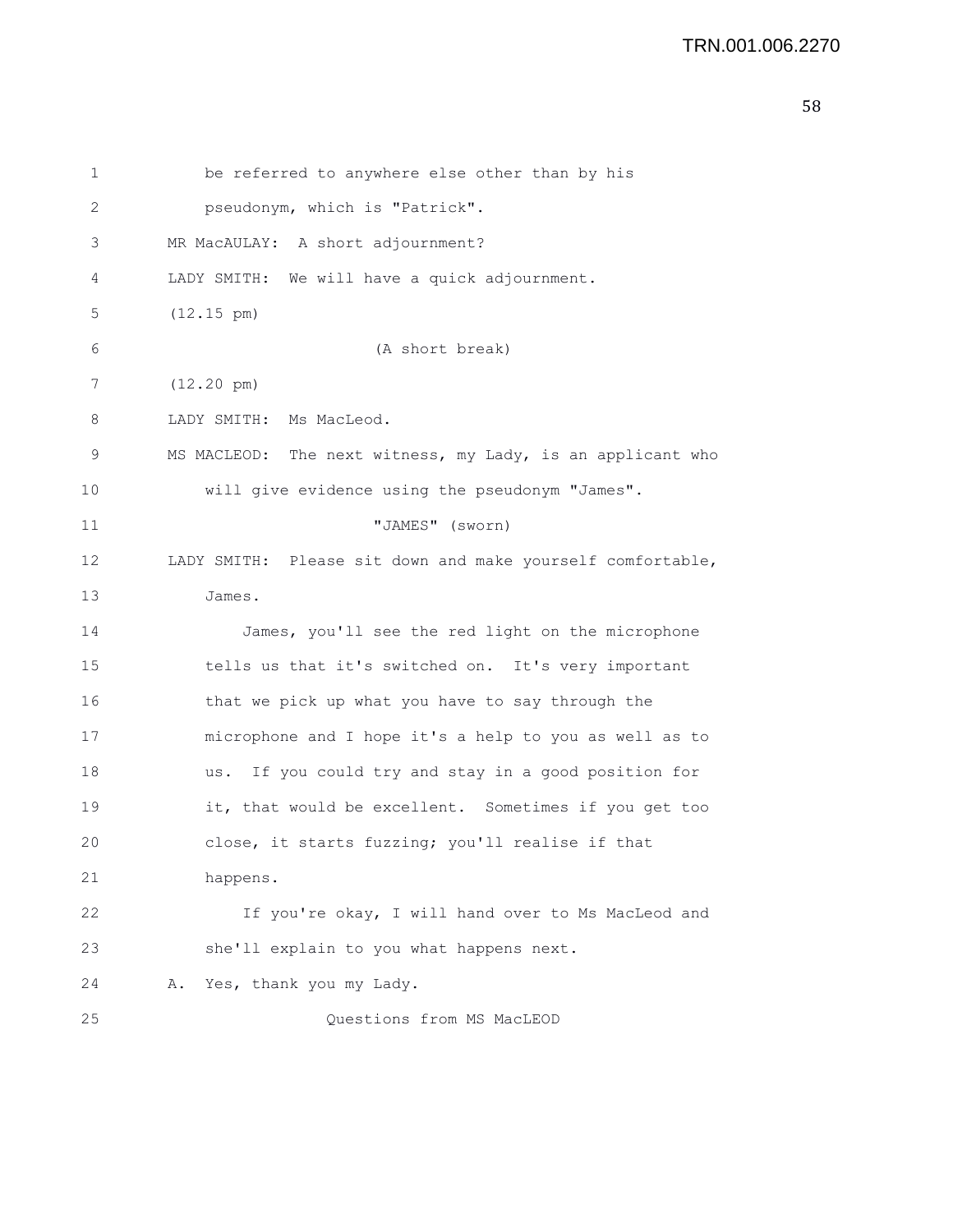1 MS MACLEOD: Good afternoon, James. 2 A. Good afternoon. 3 Q. I don't need your date of birth, but to give a time 4 frame for your evidence, can you confirm that you were 5 born in 1947? 6 A. Yes. 7 Q. And that you're now 72 years old? 8 A. Yes. 9 Q. You've provided a statement for the inquiry and there's 10 a copy of that in the red file on your desk. Parts of 11 that will also come up on the screen in front of you, so 12 you may find it easier to look at the screen. 13 First of all, could you turn, please, to the final 14 page of your statement in the red file. Have you signed 15 the statement? 16 A. I have. 17 Q. In the final paragraph, do you say: 18 "I have no objection to my witness statement being 19 published as part of the evidence to the inquiry"? 20 A. I do, yes. 21 Q. And do you go on to say: 22 "I believe the facts stated in the witness statement 23 are true"? 24 A. Yes. 25 Q. I'll give the reference for the witness statement and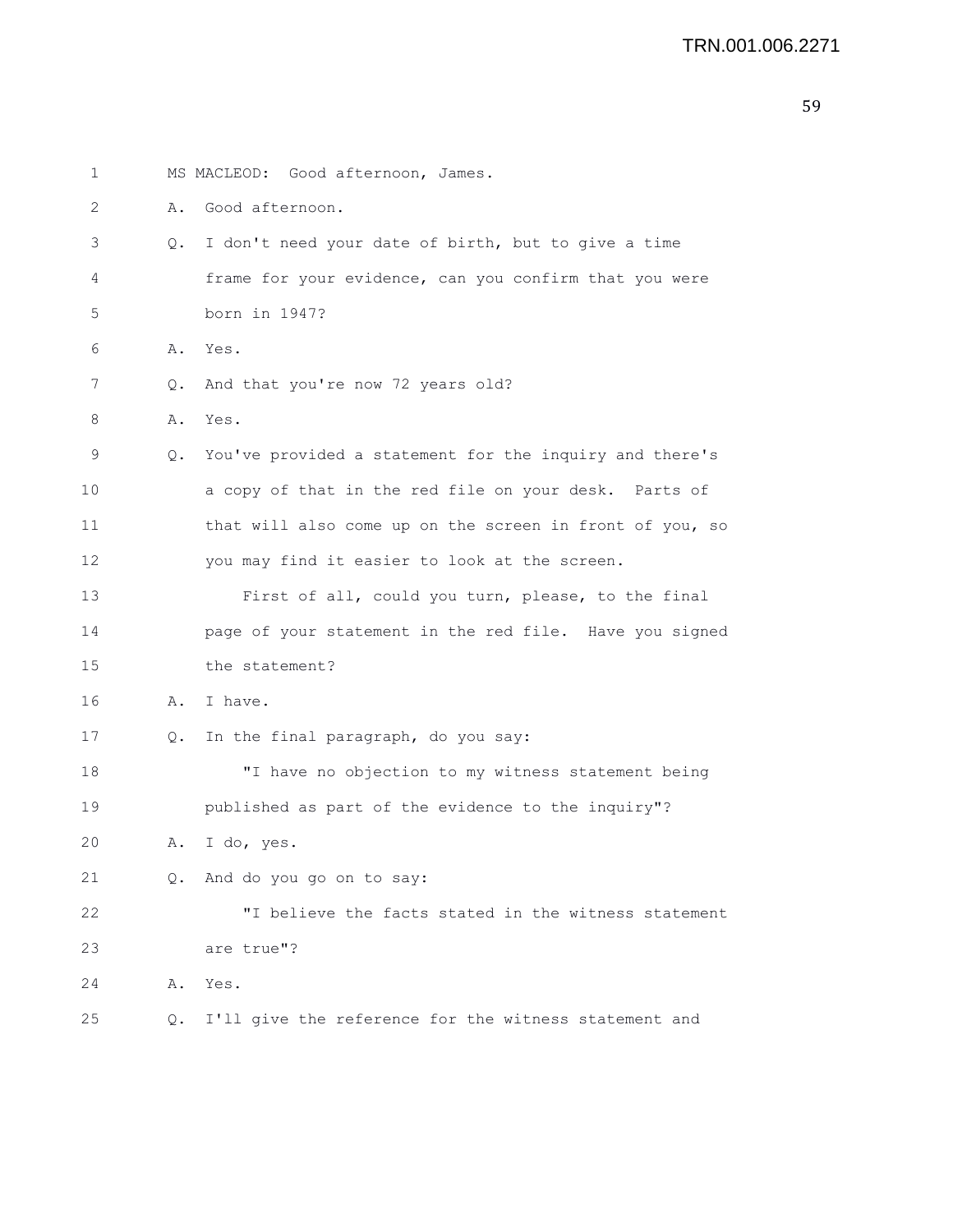| ۰.<br>۰,<br>I<br>I<br>I<br>۰.<br>w<br>۰.<br>۰, |
|------------------------------------------------|
|------------------------------------------------|

| 1  |    | it's at WIT.001.002.3745. That's for the transcript.    |
|----|----|---------------------------------------------------------|
| 2  |    | You provide us with some background, James, about       |
| 3  |    | your family and your life before you went to boarding   |
| 4  |    | school. I think you tell us it was a Catholic family;   |
| 5  |    | is that right?                                          |
| 6  | Α. | Yes, that's right.                                      |
| 7  | Q. | And you also tell us that it was a naval family?        |
| 8  | Α. | Yes.                                                    |
| 9  | Q. | Many generations, in fact, of your family had been in   |
| 10 |    | the Royal Navy?                                         |
| 11 | Α. | Yes.                                                    |
| 12 | Q. | I think you were one of three brothers; is that right?  |
| 13 | Α. | Correct, yes.                                           |
| 14 | Q. | You had an older brother who was just 10 months older   |
| 15 |    | than yourself?                                          |
| 16 | Α. | Yes.                                                    |
| 17 | Q. | And a brother who was two years younger?                |
| 18 | Α. | Yes.                                                    |
| 19 | Q. | You tell us in your statement that your father was      |
| 20 |    | in the Korean War for two years and that he returned    |
| 21 |    | in the early 1950s and that you hadn't seen him for     |
| 22 |    | a while.                                                |
| 23 | Α. | Yes, that's correct. Probably about two years, I think, |
| 24 |    | was the posting.                                        |
| 25 | Q. | Where were your family living at that time?             |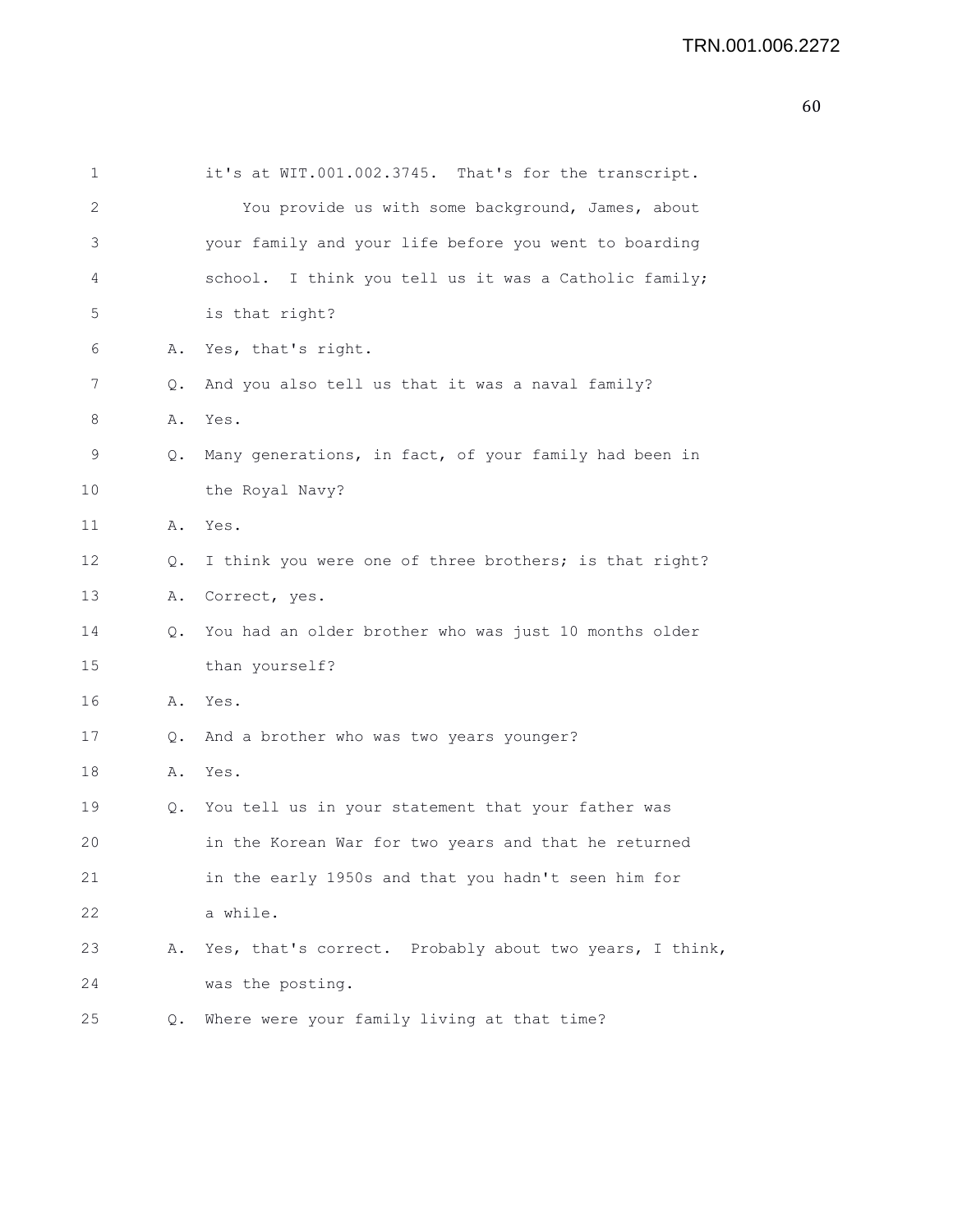| $\mathbf 1$ | Α.                      | My family was living in Hampshire, a little village     |
|-------------|-------------------------|---------------------------------------------------------|
| 2           |                         | called                                                  |
| 3           | Q.                      | And was it decided around that time that your and your  |
| 4           |                         | older brother should go to boarding school?             |
| 5           | Α.                      | Yes, it was.                                            |
| 6           | Q.                      | Do you remember anything about that decision being      |
| 7           |                         | taken?                                                  |
| 8           | Α.                      | I wasn't party to the decision, no. All I can remember  |
| $\mathsf 9$ |                         | was being told that I was going away to school.         |
| 10          | Q.                      | Were you around age 7 when you first went to boarding   |
| 11          |                         | school?                                                 |
| 12          | Α.                      | I'm assuming I was probably about 7 and a half.<br>Yes. |
| 13          |                         | I probably would have been 7 in whatever month it was,  |
| 14          |                         | So I probably started in the<br>оf                      |
| 15          |                         | that year, so yes.                                      |
| 16          | $\mathbb Q$ .           |                                                         |
| 17          |                         |                                                         |
| 18          | Α.                      |                                                         |
| 19          | Q.                      |                                                         |
| 20          | Α.                      |                                                         |
| 21          | $\mathbf{\mathbb{Q}}$ . |                                                         |
| 22          |                         |                                                         |
| 23          | ${\tt A}$ .             |                                                         |
| 24          |                         |                                                         |
| 25          |                         |                                                         |
|             |                         |                                                         |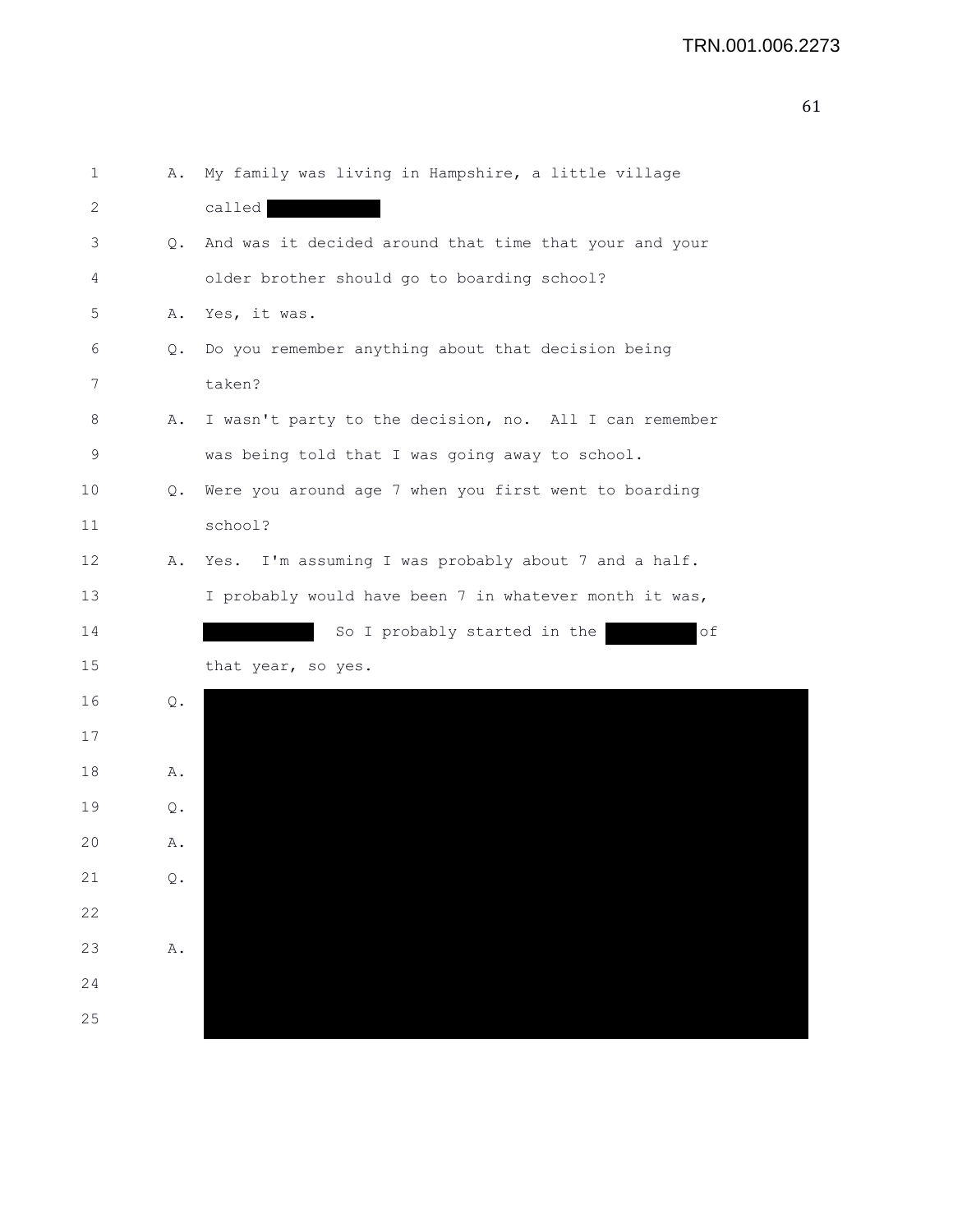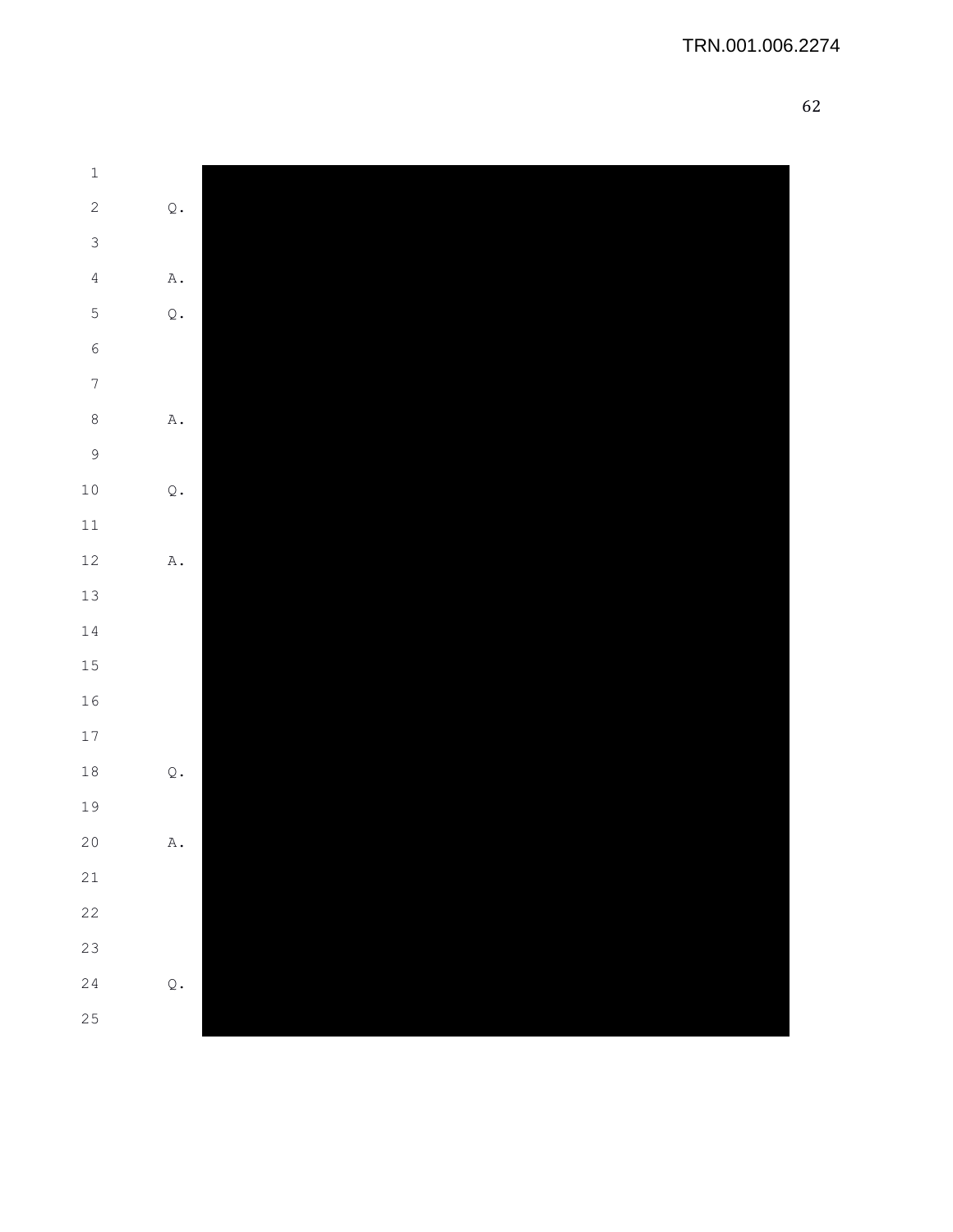| $\ensuremath{\mathbbm{1}}$ | $\mathbbm{A}$ . |  |
|----------------------------|-----------------|--|
| $\mathbf{2}$               | $\mathbb Q$ .   |  |
| $\mathfrak{S}$             | $\mathbbm{A}$ . |  |
| $\sqrt{4}$                 |                 |  |
| $\mathsf S$                |                 |  |
| $\epsilon$                 | $\mathbb Q$ .   |  |
| $\boldsymbol{7}$           |                 |  |
| $\,8\,$                    | $\mathbbm{A}$ . |  |
| $\overline{9}$             |                 |  |
| $10\,$                     | $\mathbb Q$ .   |  |
| $11\,$                     |                 |  |
| $12\,$                     | $\mathbbm{A}$ . |  |
| $13\,$                     | $\mathbb Q$ .   |  |
| $1\,4$                     | $\mathbbm{A}$ . |  |
| 15                         |                 |  |
| 16                         |                 |  |
| $17\,$                     | $\mathbb Q$ .   |  |
| $1\,8$                     |                 |  |
| 19                         |                 |  |
| $20$                       | $\mathbbm{A}$ . |  |
| $2\sqrt{1}$                | $\mathbb Q$ .   |  |
| 22                         |                 |  |
| 23                         |                 |  |
| 24                         | $\mathtt{A}$ .  |  |
| 25                         |                 |  |
|                            |                 |  |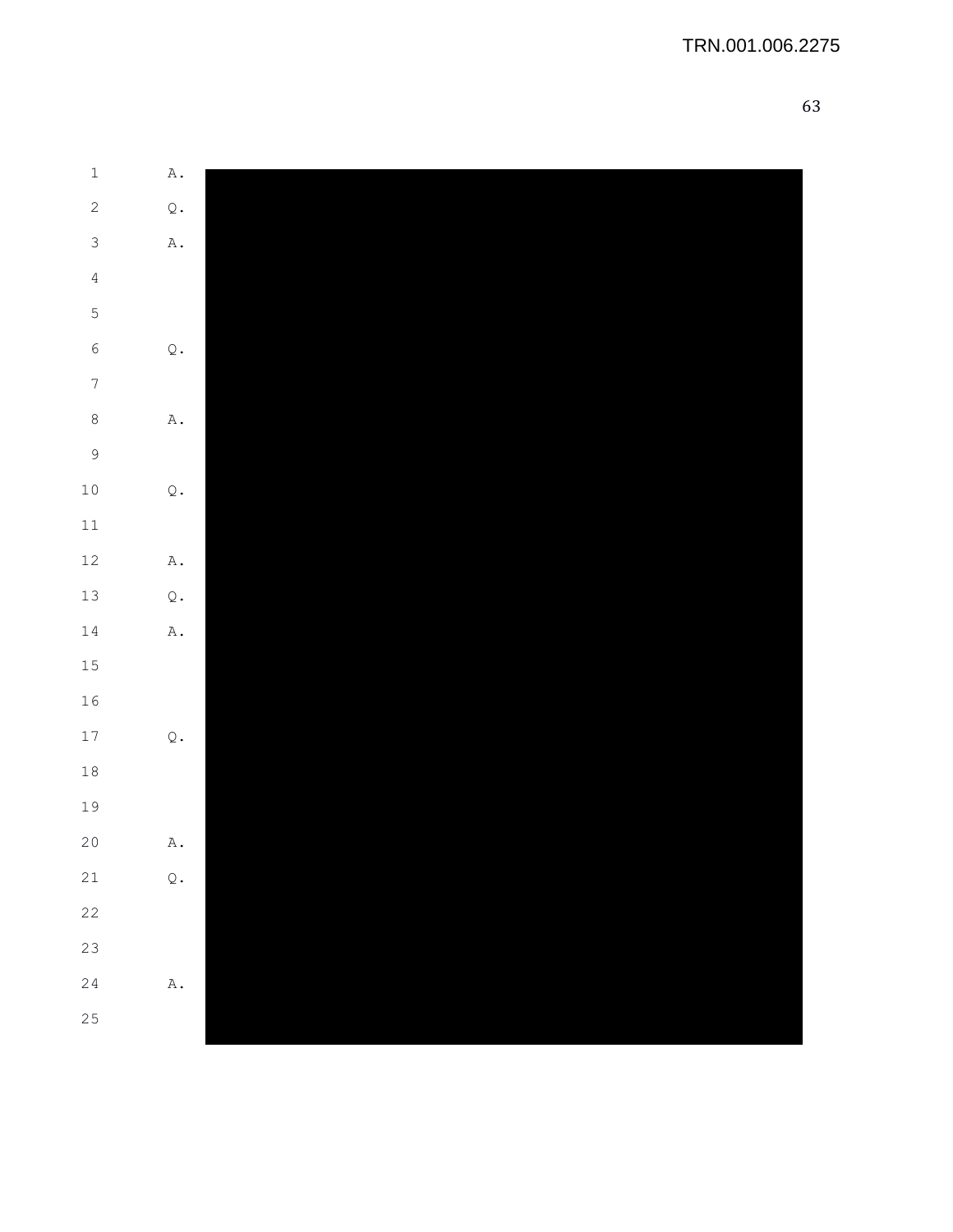```
64
```

| 1  | Q.    | You were at that school from 1957 to 1958?                 |
|----|-------|------------------------------------------------------------|
| 2  | Α.    | Yes. No, fifty  I left there in 1961.                      |
| 3  | Q.    | Did you go from there to Fort Augustus?                    |
| 4  | Α.    | Yes, I did, yes.                                           |
| 5  | $Q$ . | So from 1957 to 1961?                                      |
| 6  | Α.    | Yes, sorry. Yes.                                           |
| 7  | Q.    | Did it come about you were moved to Fort Augustus?<br>Were |
| 8  |       | you around 14 when you moved to Fort Augustus?             |
| 9  | Α.    | Yes.                                                       |
| 10 | Q.    | You stayed there until 1963?                               |
| 11 | Α.    | Yes.                                                       |
| 12 | Q.    | We can see from some information that we've recovered      |
| 13 |       | from the Benedictine Order that you were admitted to       |
| 14 |       | 1961 when you would have been<br>Fort Augustus in          |
| 15 |       | $14 - -$                                                   |
| 16 | Α.    | Yes.                                                       |
| 17 | Q.    | 1963 when<br>-- and that you left the school on            |
| 18 |       | I think you would have been 15.                            |
| 19 | Α.    | $15$ , yes.                                                |
| 20 | Q.    | Who was the<br>at Fort Augustus when you<br><b>SNR</b>     |
| 21 |       | arrived?                                                   |
| 22 | Α.    | <b>MFF</b><br><b>SNR</b><br>was Father<br>The              |
| 23 | Q.    | <b>MFF</b><br>And how would you describe Father            |
| 24 | Α.    | Small. Very studious. Blind as a bat. He used to wear      |
| 25 |       | pebble glasses. I think he was a very learned man, but     |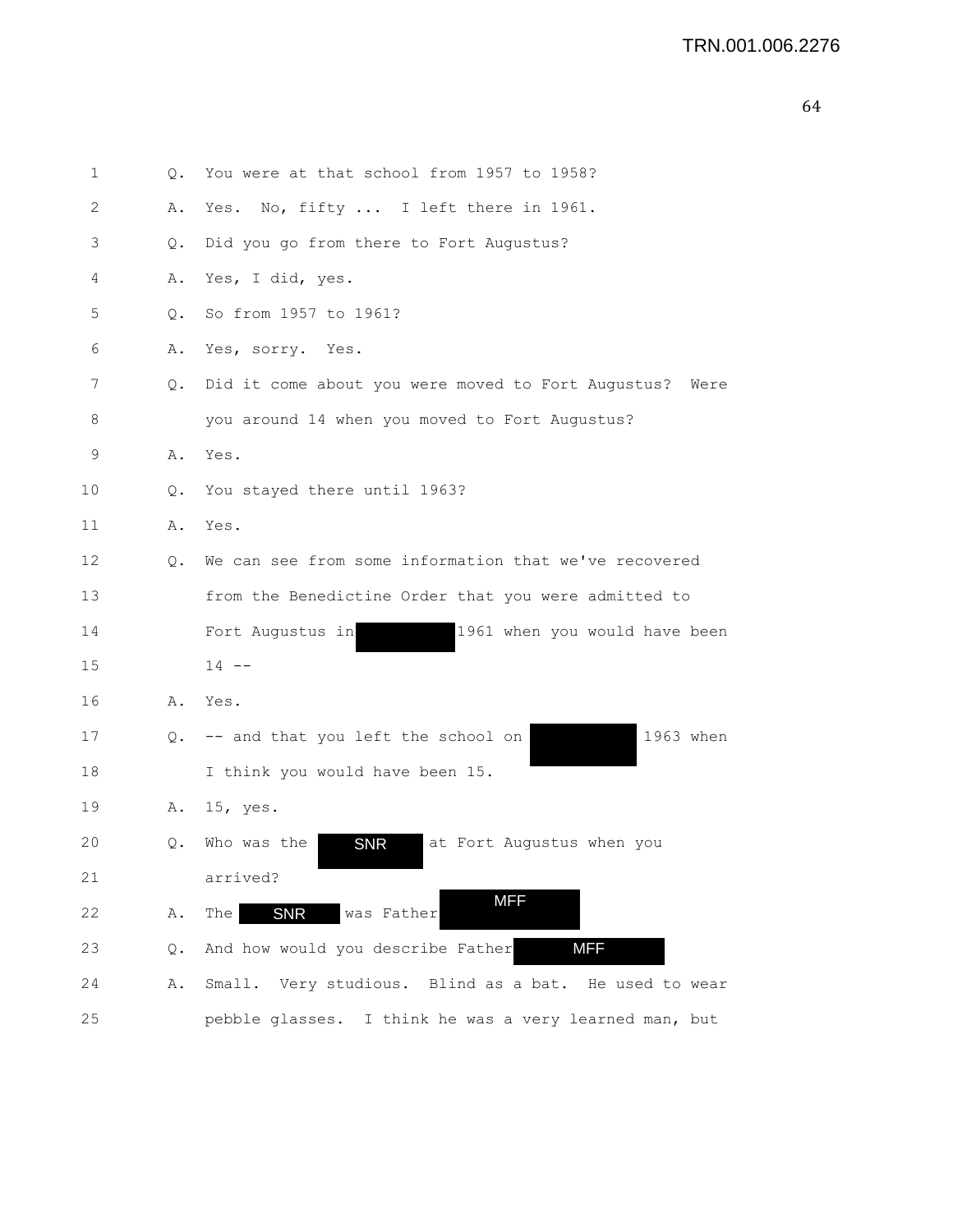| 1  |    | he was quite vicious. In fact, he's the only person      |
|----|----|----------------------------------------------------------|
| 2  |    | I've ever met that, when he caned somebody, used both    |
| 3  |    | hands.                                                   |
| 4  | Q. | We'll look at that in more detail shortly. Who were the  |
| 5  |    | housemasters at Fort Augustus?                           |
| 6  | Α. | <b>MFG</b><br>My housemaster was Father MFG<br>Father    |
| 7  |    | MFG<br>The other housemaster was Father<br><b>MFE</b>    |
| 8  |    | MFE                                                      |
| 9  | Q. | How did you find the regime at that school when you      |
| 10 |    | arrived from St Bede's?                                  |
| 11 | Α. | I think the regime was harsh, but compared to -- I had   |
| 12 |    | gone through a very difficult time at St Bede's,         |
| 13 |    | therefore you could almost say that anything else had to |
| 14 |    | be better.                                               |
| 15 |    | It was a very strict school, it was cold. The food       |
| 16 |    | was good $-$ that was the one good thing about it, the   |
| 17 |    | food was brilliant. But it operated under -- there was   |
| 18 |    | a bit of bullying. I think it was a culture of fear in   |
| 19 |    | a way. So I made some good friends there and when        |
| 20 |    | you have friends, you stick together, and when you're    |
| 21 |    | together in groups, it's surprising what you can         |
| 22 |    | actually withstand.                                      |
| 23 |    | You have to remember that at that sort of school, if     |
| 24 |    | you have any troubles whatsoever, you don't have them    |
| 25 |    | just during the day, you've got them during the night as |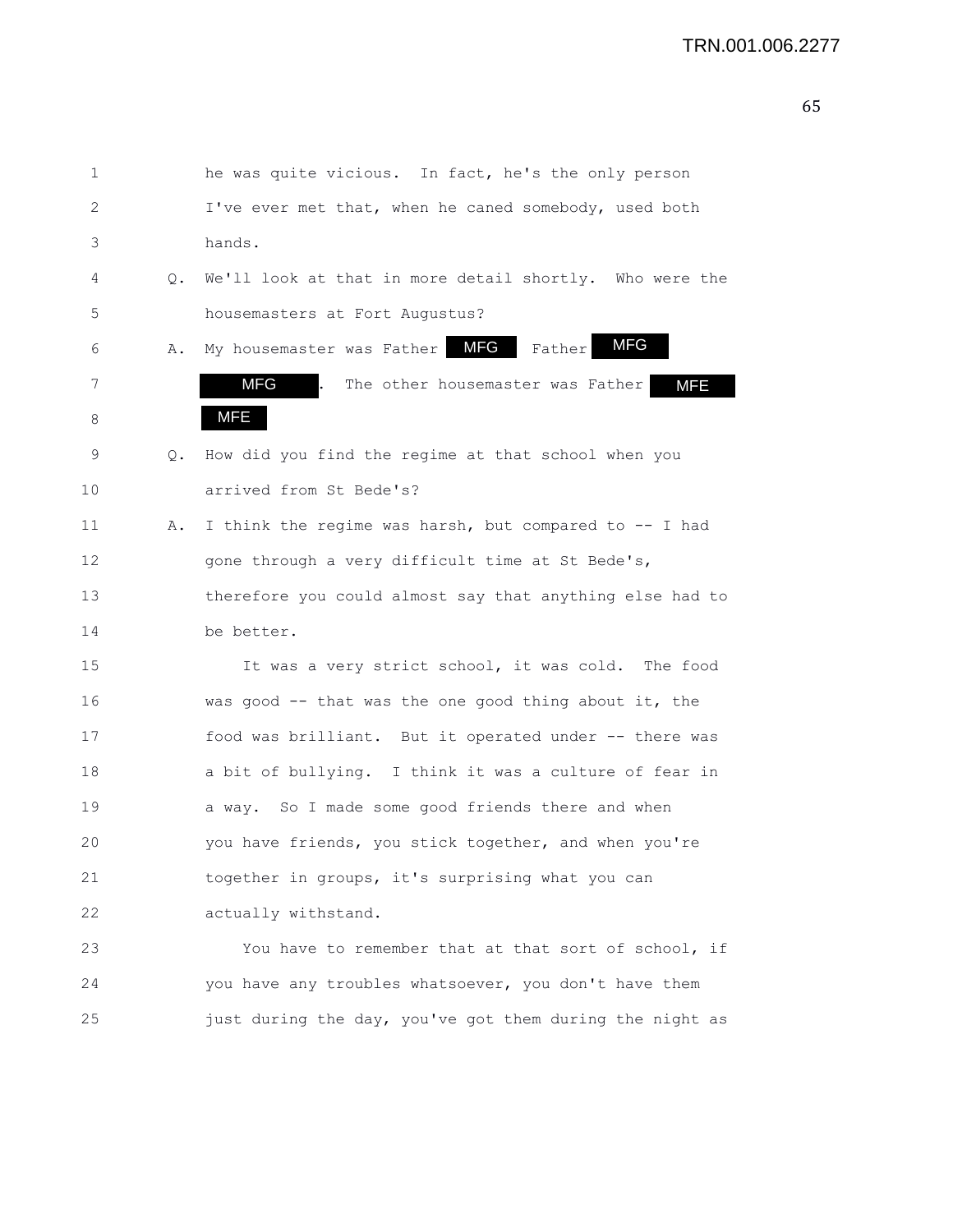1 well.

| 2  |    | We didn't even have half-terms. You are there for        |
|----|----|----------------------------------------------------------|
| 3  |    | the duration, so you either play very clever or you keep |
| 4  |    | your head down, basically.                               |
| 5  | Q. | Do you remember your first day at Fort Augustus, James?  |
| 6  | Α. | Yes, vaguely. I think we all -- most of us arrived by    |
| 7  |    | train, some obviously from Glasgow, some obviously from  |
| 8  |    | Edinburgh. So I would come on the Glasgow train, which   |
| 9  |    | arrived at, I think it was Spean Bridge, and then we'd   |
| 10 |    | coach to the school, so quite a crowd of us, probably    |
| 11 |    | about 70 or 80 would arrive back there.                  |
| 12 |    | As new boys, we'd all be greeted in the main foyer,      |
| 13 |    | which was -- the main doors were below the sort of main  |
| 14 |    | clock tower with bastion walls each side, because it was |
| 15 |    | General Wade's old Redcoat fort. We were then greeted    |
| 16 |    | by various monks and introduced to our housemaster.      |
| 17 |    | I assume we were sort of given a few housekeeping rules, |
| 18 |    | as far as I can remember.                                |
| 19 | Q. | I'll put a photograph on the screen if that's all right. |
| 20 | Α. | Yes.                                                     |
| 21 | Q. | It is at INQ.001.004.1983. Do you recognise what we see  |
| 22 |    | there in the photograph?                                 |
| 23 | Α. | Yes, I do.                                               |
| 24 | Q. | At the front of the photograph, the front centre of the  |
| 25 |    | photograph, is that the entrance you were telling us     |
|    |    |                                                          |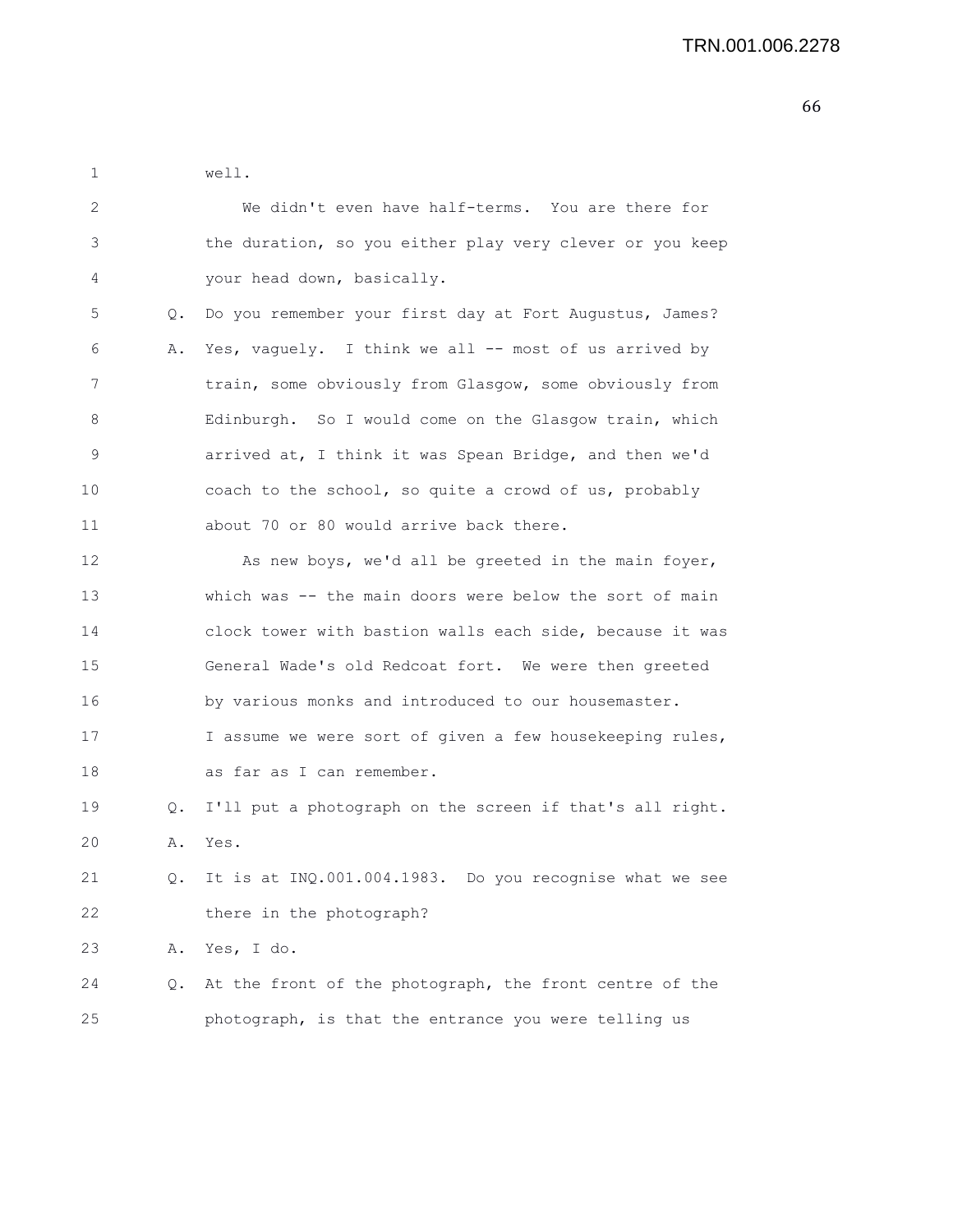1 about?

| $\mathcal{L}$ | A. That's the front entrance, yes. It's difficult for you |
|---------------|-----------------------------------------------------------|
| 3             | to see the walls there because, obviously, at one time    |
| 4             | when it was General Wade's, they were probably 20 or      |
| -5            | 30 feet high. But now they're just 4 or 5 feet because    |
| 6             | it was too expensive to blow them up completely, so they  |
|               | were just concreted over. They were called the bastion    |
| 8             | walls.                                                    |

9 Q. You have mentioned the houses, James, within the school. 10 You mention in your statement that there were three 11 houses, I think, but two in operation; is that right? 12 A. Yes. They'd created a new house called Calder, and in 13 fact on the right-hand side of that photograph you have 14 just shown me was the new wing called the Calder Wing 15 with a stained glass window in it. So I assume that 16 Mr Calder, whoever he was, the benefactor, had built 17 that wing.

18 But I think what had happened was that the school 19 hadn't expanded how they wanted to expand it, therefore 20 there wasn't enough boys, so although I was originally 21 allocated when I was sent to the school to go into 22 Calder, there was only the other two operating. So 23 Calder had never operated, I don't believe, as a house. 24 Q. Were you in the Vaughan house?

25 A. I was in Vaughan, yes.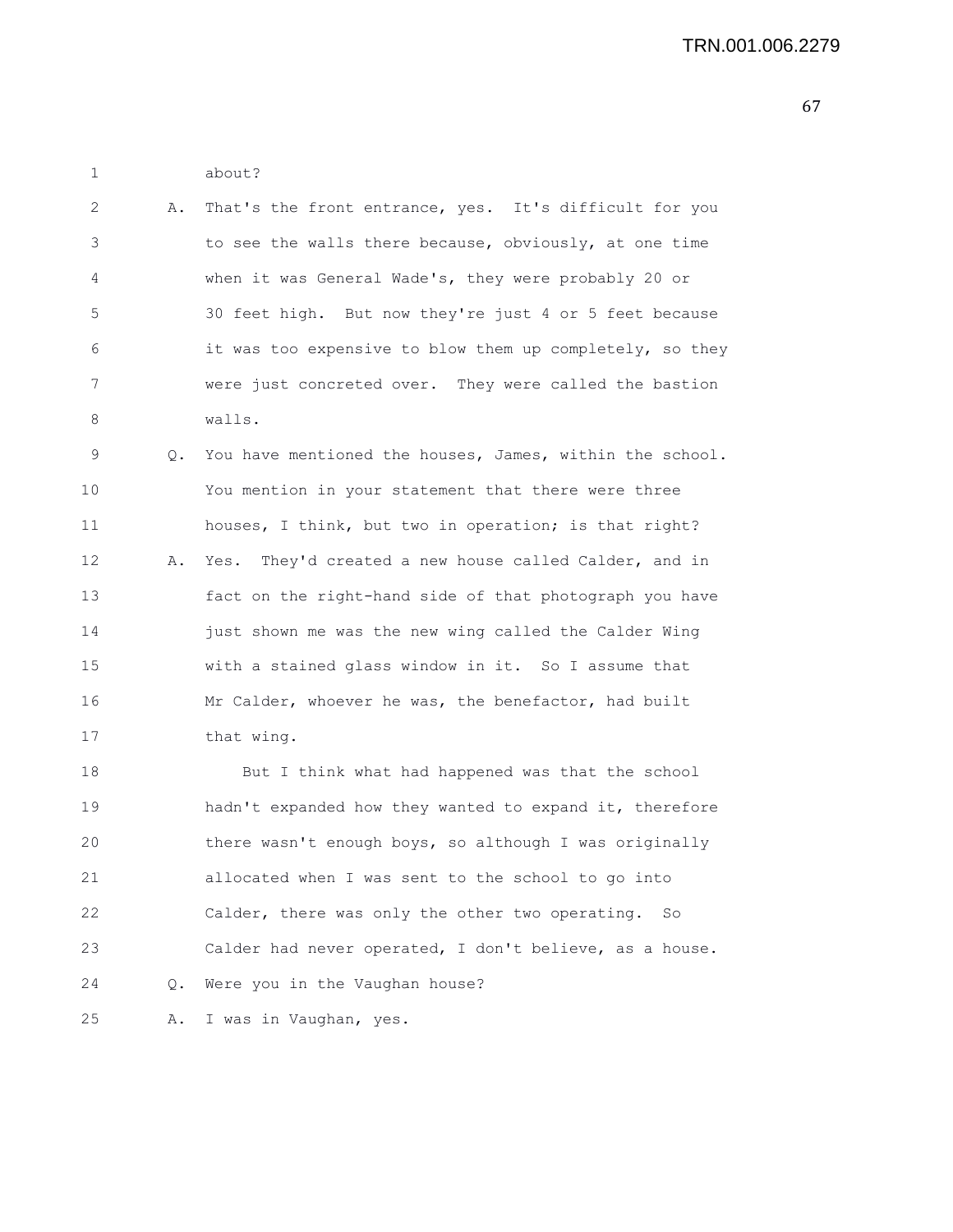| 1  | Q. | I think something you mention in your statement is that  |
|----|----|----------------------------------------------------------|
| 2  |    | although you didn't feel intimidated necessarily when    |
| 3  |    | you arrived, there was a bit of hostility there?         |
| 4  | Α. | Well, yes, and I mean, it was something I wasn't         |
| 5  |    | expecting. I'd been at boarding school, remember,        |
| 6  |    | probably for five or six years, although I was only      |
| 7  |    | young, so I was pretty good at survival mode. But there  |
| 8  |    | was an awful lot of hostility towards those that weren't |
| 9  |    | I think there were only about six of us that<br>Scots.   |
| 10 |    | were English and I think there was a Mexican, an         |
| 11 |    | Irishman and a Canadian, and that was about it.          |
| 12 | Q. | Was that hostility from the other boys?                  |
| 13 | Α. | Yes, yes it was.                                         |
| 14 | Q. | In relation to the boys, how many boys do you recall     |
| 15 |    | there being in the school?                               |
| 16 | Α. | I don't know for sure. My number was<br>but I think      |
| 17 |    | there were probably about 160, I suppose.                |
| 18 | Q. | And the age range?                                       |
| 19 | Α. | Well, normally I suppose if you finished prep school,    |
| 20 |    | they would normally be about 13 or so up to 18.<br>But   |
| 21 |    | I would think there was probably a few 12-year-olds.     |
| 22 |    | I would have said maybe 12 to 18.                        |
| 23 | Q. | How were the boys addressed by the monks? Would the      |
| 24 |    | amongst use your first name or your surname?             |
| 25 | Α. | No, only surnames were used all the time.                |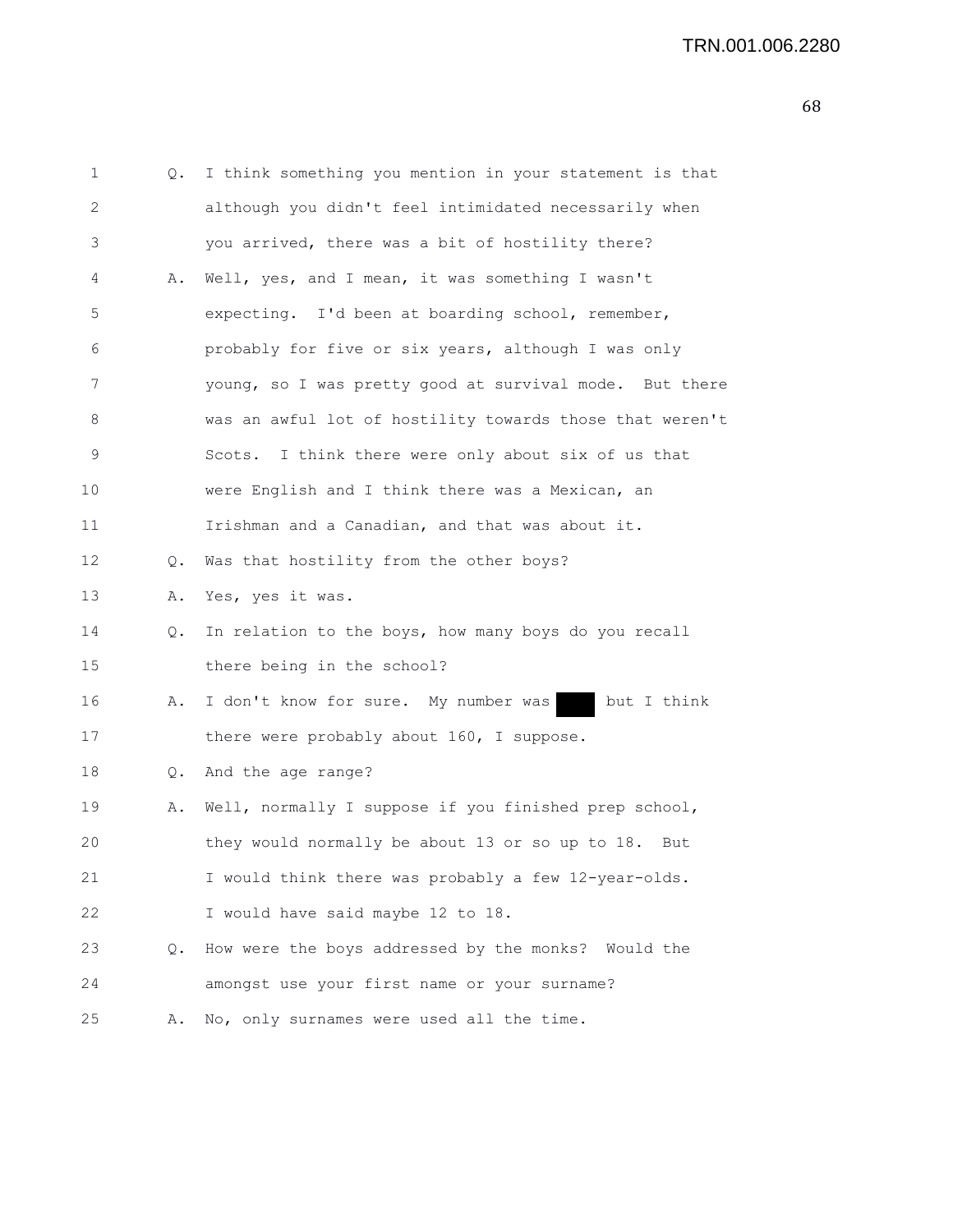| 1    | Q. | What were the sleeping arrangements?                       |
|------|----|------------------------------------------------------------|
| 2    | Α. | We slept in dormitories of about 20, I suppose. I think    |
| 3    |    | the dormitories were split for houses and ages, so it      |
| 4    |    | was a bit of a mixture. It wasn't as though you had        |
| 5    |    | a group of friends and you were all in the dormitory       |
| 6    |    | with your friends. They might be in different              |
| 7    |    | dormitories to you. So it was quite a different sort of    |
| 8    |    | set-up.                                                    |
| 9    | Q. | As well as the monks who were involved in the school       |
| 10   |    | side of things, we've heard that there was also            |
| 11   |    | a monastery on the grounds.                                |
| 12   | Α. | Yes, the monastery church was attached to the school,      |
| 13   |    | yes.                                                       |
| 14   | Q. | Did you have any dealings with the monks who were in       |
| 15   |    | that monastery but who were not involved in the school?    |
| 16   | Α. | Well, yes and no, because you would meet some of them      |
| 17   |    | out walking, you would meet some of them doing other       |
| 18   |    | jobs within the abbey and around the school if they        |
| 19   |    | weren't directly teaching. You would meet them in the      |
| 20   |    | abbey church. So yes, you would have contact with those    |
| 21   |    | other monks. So you wouldn't necessarily know all the      |
| 22   |    | monks, but I would think a large proportion of them you    |
| 23   |    | would know, yes.                                           |
| 24   | Q. | In relation to the school and the teaching side of         |
| $25$ |    | <b>MRQ</b><br>things, I think you say that a Father<br>was |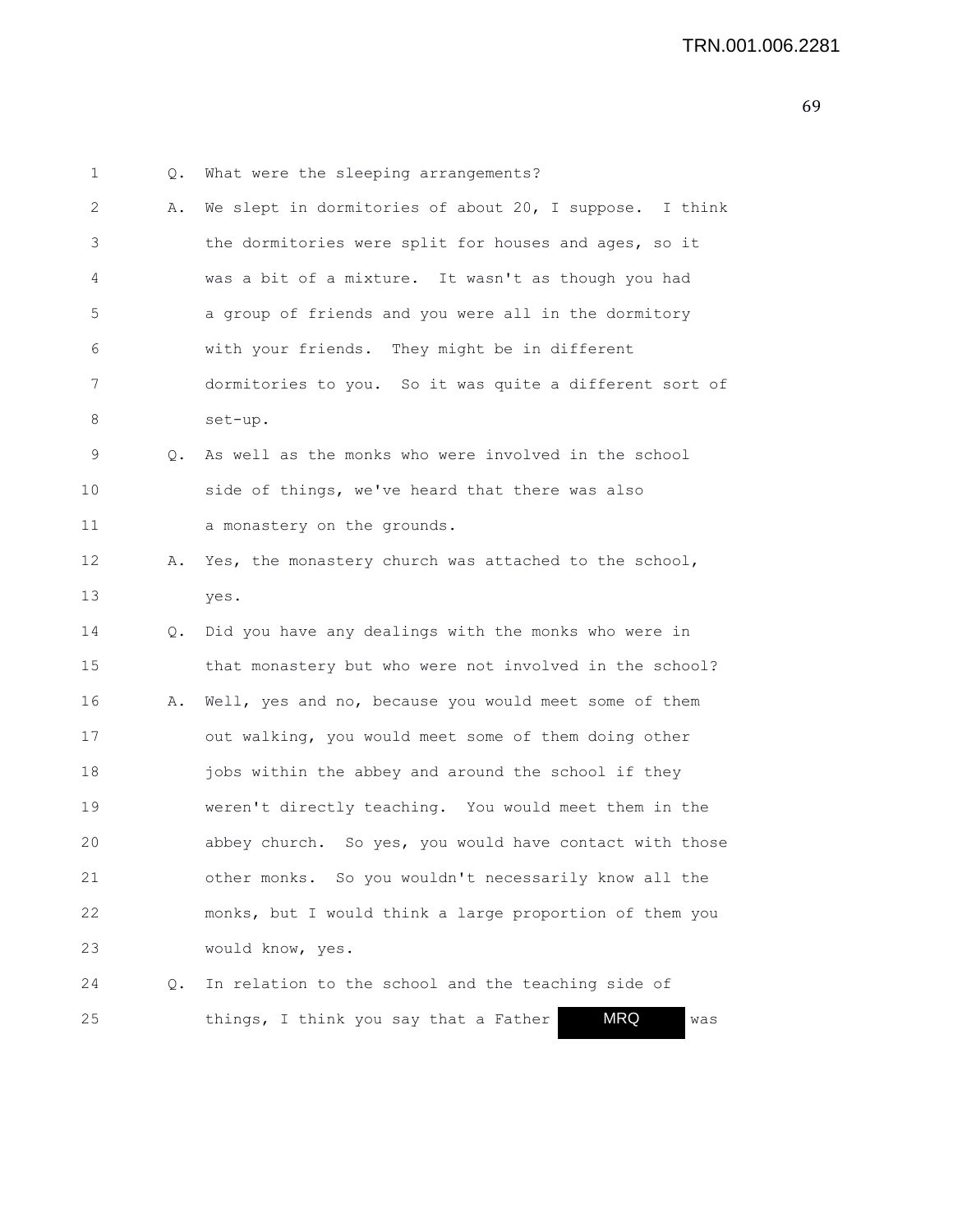1 the main teaching monk. 2 A. He was my main teaching monk. He taught 3 and So he was really my main schoolmaster, 4 if you like. 5 Q. What did you make of him? What was he like? 6 A. We didn't get on. He had been a boy at the school, 7 quite successful, I think, a very good cricketer. He 8 had then become a novice monk and then become a monk, so 9 he'd never experienced real life. I don't think he 10 could cope very well. I'm not sure -- you could argue 11 that maybe his devotion was to the monastery, not 12 necessarily to teaching, so maybe he resented teaching. 13 He didn't seem very capable of handling and 14 controlling a class of boys. He would lose his temper 15 and he'd throw things like board dusters, he might clip 16 you round the ear. No more violent than that, he didn't 17 have a cane or anything, but he really didn't take 18 pressure very well. 19 I can remember one time I fell out with him quite 20 badly. We were doing a mock Lowers exam and I got 21 everything right and he gave me 92%, I think, which 22 I didn't mind. He said he didn't follow enough of my 23 workings or whatever. I said that was fine, I didn't 24 mind, but then he awarded someone else a higher mark 25 than me who had got something wrong. I said, "Hang on,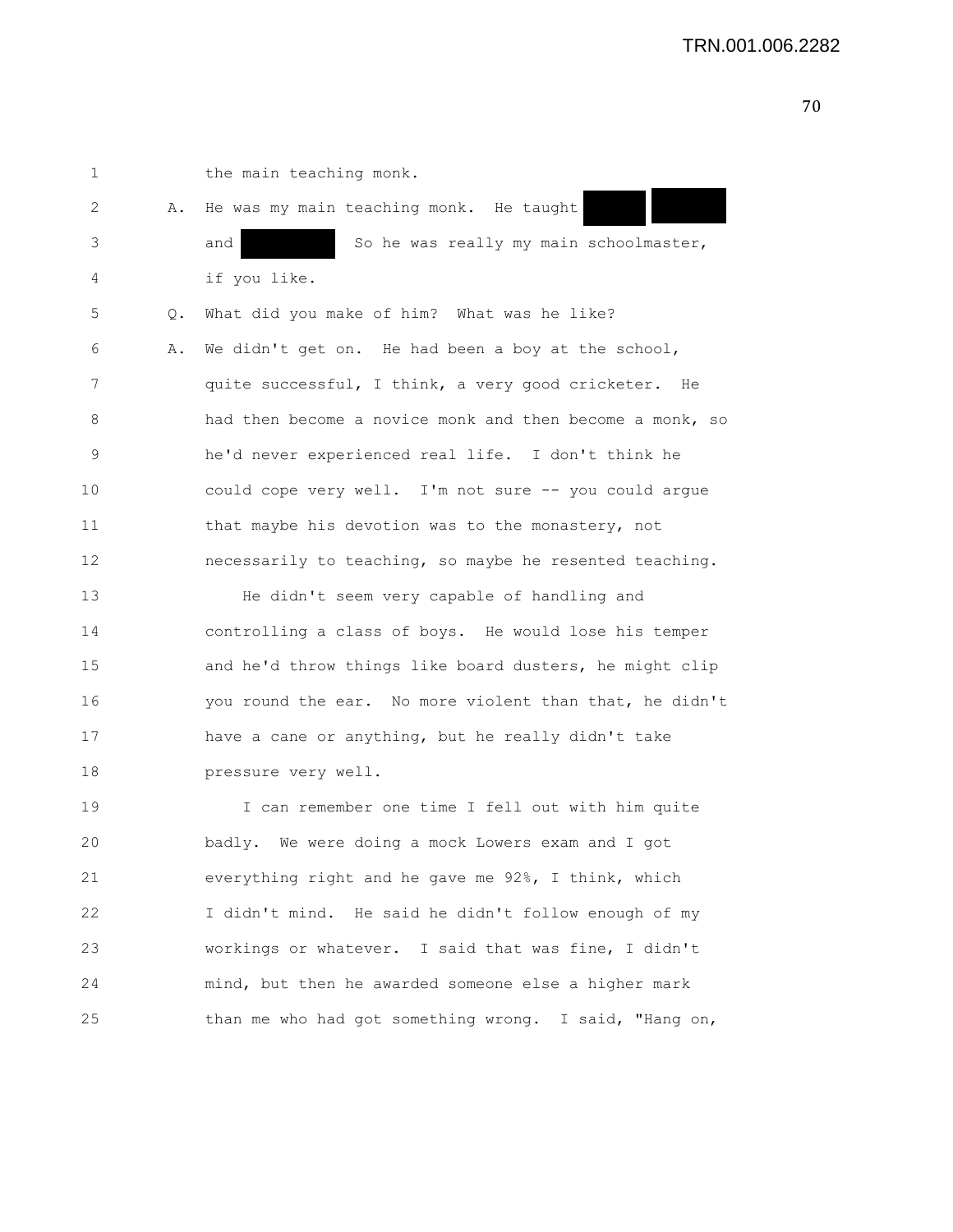| 1  |    | I've got 100% in the mock exam and you have marked me      |
|----|----|------------------------------------------------------------|
| 2  |    | down because you don't follow some of my workings, I'm     |
| 3  |    | good at maths, you know I am, but you can't mark someone   |
| 4  |    | who has got something wrong higher than me". So we had     |
| 5  |    | a bit of an argument and I think he threw a tantrum and    |
| 6  |    | probably stormed out or something.                         |
| 7  | Q. | What would happen when he threw a tantrum?                 |
| 8  | Α. | He would just throw a board dusters and things around      |
| 9  |    | and might clip you round the ear or something like that.   |
| 10 | Q. | So when you say clip you round the ear, did that hurt?     |
| 11 | Α. | No.                                                        |
| 12 | Q. | And were you hit with a board dusters or did he just       |
| 13 |    | throw them?                                                |
| 14 | Α. | If you weren't quick enough to duck, yes!                  |
| 15 | Q. | Were you hit with the duster?                              |
| 16 | Α. | Probably, yes.                                             |
| 17 | Q. | Was that the kind of duster that had a wooden side on      |
| 18 |    | it?                                                        |
| 19 | Α. | Yes. It wasn't a cloth, no, it was a proper wood and --    |
| 20 |    | yes, if it hit you hard, it would hurt you, yes.           |
| 21 | Q. | Do you recall if you were injured by that or if any        |
| 22 |    | other boys were?                                           |
| 23 | Α. | I expect somebody probably had the odd bump from it.<br>It |
| 24 |    | shouldn't have happened, I suspect, no, but it did.        |
| 25 | Q. | You mention a Father Edmund Carruthers; was he another     |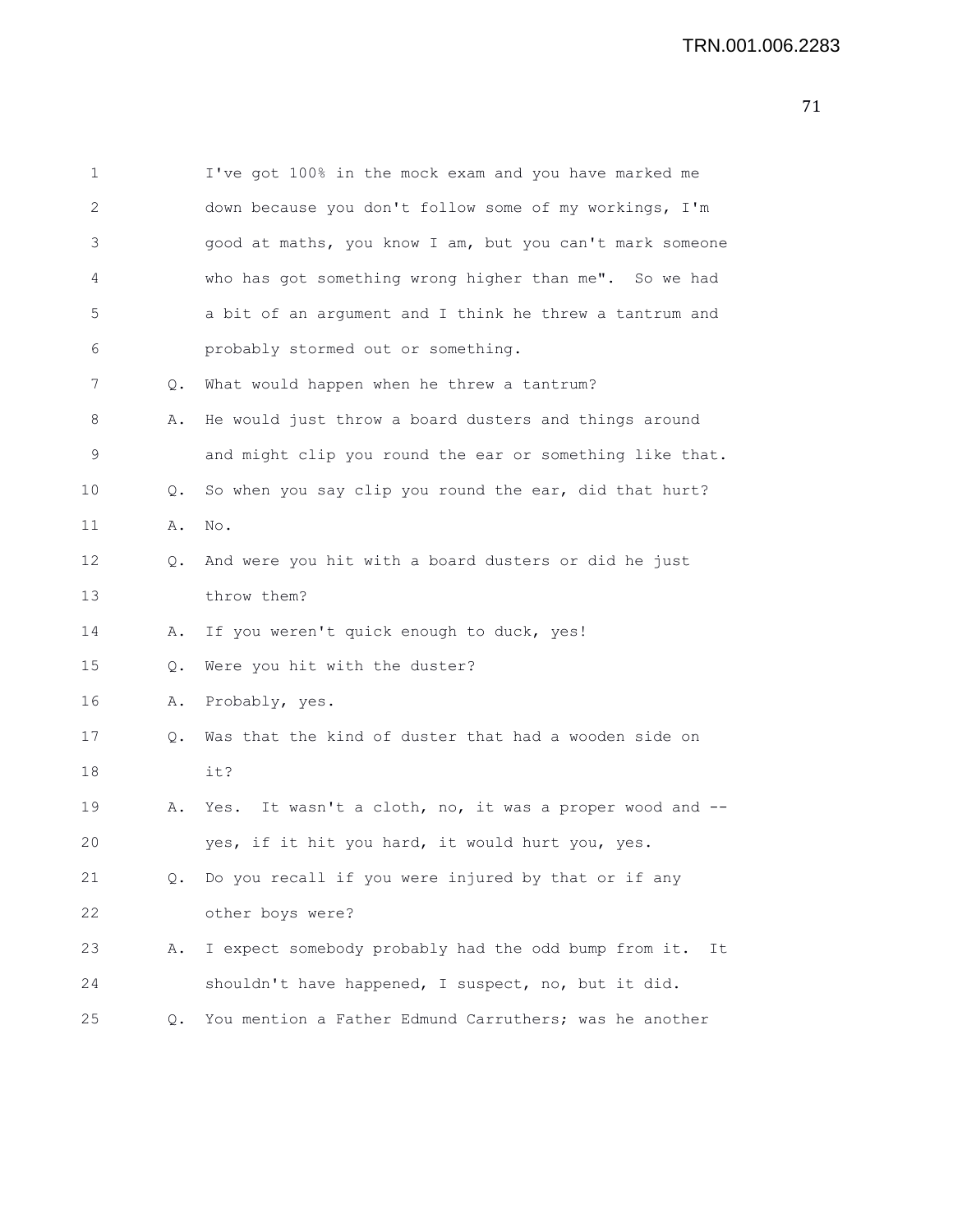| 2  | Α.    | Yes, he was. Yes, Father Edmund, he taught us Latin.    |
|----|-------|---------------------------------------------------------|
| 3  |       | I believe he'd actually been -- I think he was an       |
| 4  |       | ex-heavyweight boxer and his brother was also a monk    |
| 5  |       | there as well.                                          |
| 6  | Q.    | What was he like in terms of his interactions with the  |
| 7  |       | boys?                                                   |
| 8  | Α.    | He seemed okay. I don't know whether he liked teaching  |
| 9  |       | Latin or whether he was forced to do it. I don't think  |
| 10 |       | he was very good at it, but he wasn't an unpleasant --  |
| 11 |       | his nickname was Tutti Frutti. So if he was an ex-boxer |
| 12 |       | and we called him Tutti Frutti, he couldn't have been   |
| 13 |       | too bad a quy really.                                   |
| 14 | Q.    | <b>MEV</b><br>Someone else you mention is Father        |
| 15 | Α.    | Yes.                                                    |
| 16 | $Q$ . | What were your interactions with him?                   |
| 17 | Α.    | At the time they were very good. He was responsible for |
| 18 |       | teaching me<br>or the class                             |
| 19 |       | He seemed to be very, very supportive,                  |
| 20 |       | very, very friendly, and I got on exceptionally well    |
| 21 |       | with him, I must admit. It was only recently that --    |

1 teacher?

25 okay.

20 very, very friendly, and I got on exceptionally well 21 with him, I must admit. It was only recently that -- 22 I thought he was dead. I had been told, I think by my 23 mother, that he'd died. He was very ill and he died and 24 I was quite upset at the time because I thought he was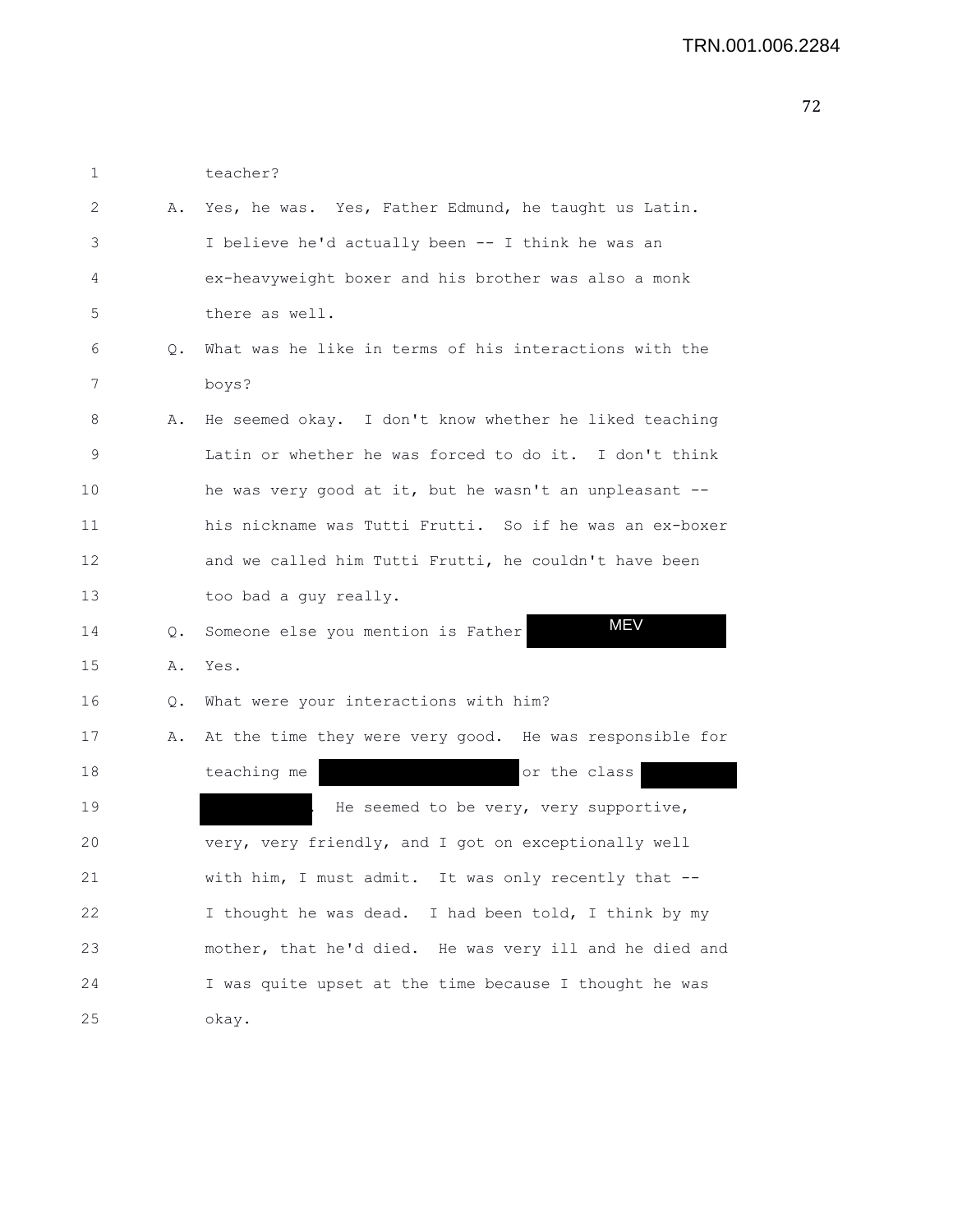| 1           |    | When I was expelled from the school, I asked him        |
|-------------|----|---------------------------------------------------------|
| 2           |    | specifically to care for my younger brother because     |
| 3           |    | I thought, well, I've been expelled, my younger brother |
| 4           |    | is now on his own, not only will my friends keep an eye |
| 5           |    | on my younger brother, I would ask him to do the same.  |
| 6           |    | In the light of day, I think probably he's one of       |
| 7           |    | the worst abusers that was there and that perhaps I and |
| 8           |    | my mother were probably being groomed by him. He would  |
| $\mathsf 9$ |    | write to my mother and send postcards to her. He would  |
| 10          |    | take groups of boys on holiday, on trips over to the    |
| 11          |    | islands, and I don't know for a fact, but I'm convinced |
| 12          |    | that he probably abused those boys there.               |
| 13          | Q. | Was your brother one of the boys that he took on these  |
| 14          |    | trips?                                                  |
| 15          | Α. | Yes, my brother was there and he went on several trips. |
| 16          | Q. | Did you go on any of the trips?                         |
| 17          | Α. | No, I didn't.                                           |
| 18          | Q. | What convinces you that something may have happened on  |
| 19          |    | those trips?                                            |
| 20          | Α. | It was a very similar scenario to what had happened at  |
| 21          |    | my previous school in a way. So there are similarities. |
| 22          |    | You tend to think, hang on, there's a similar pattern   |
| 23          |    | going on here. My brother would never discuss anything  |
| 24          |    | with me whatsoever. I think he was being abused --      |
| 25          |    | I think he probably blamed me most of his life for it.  |
|             |    |                                                         |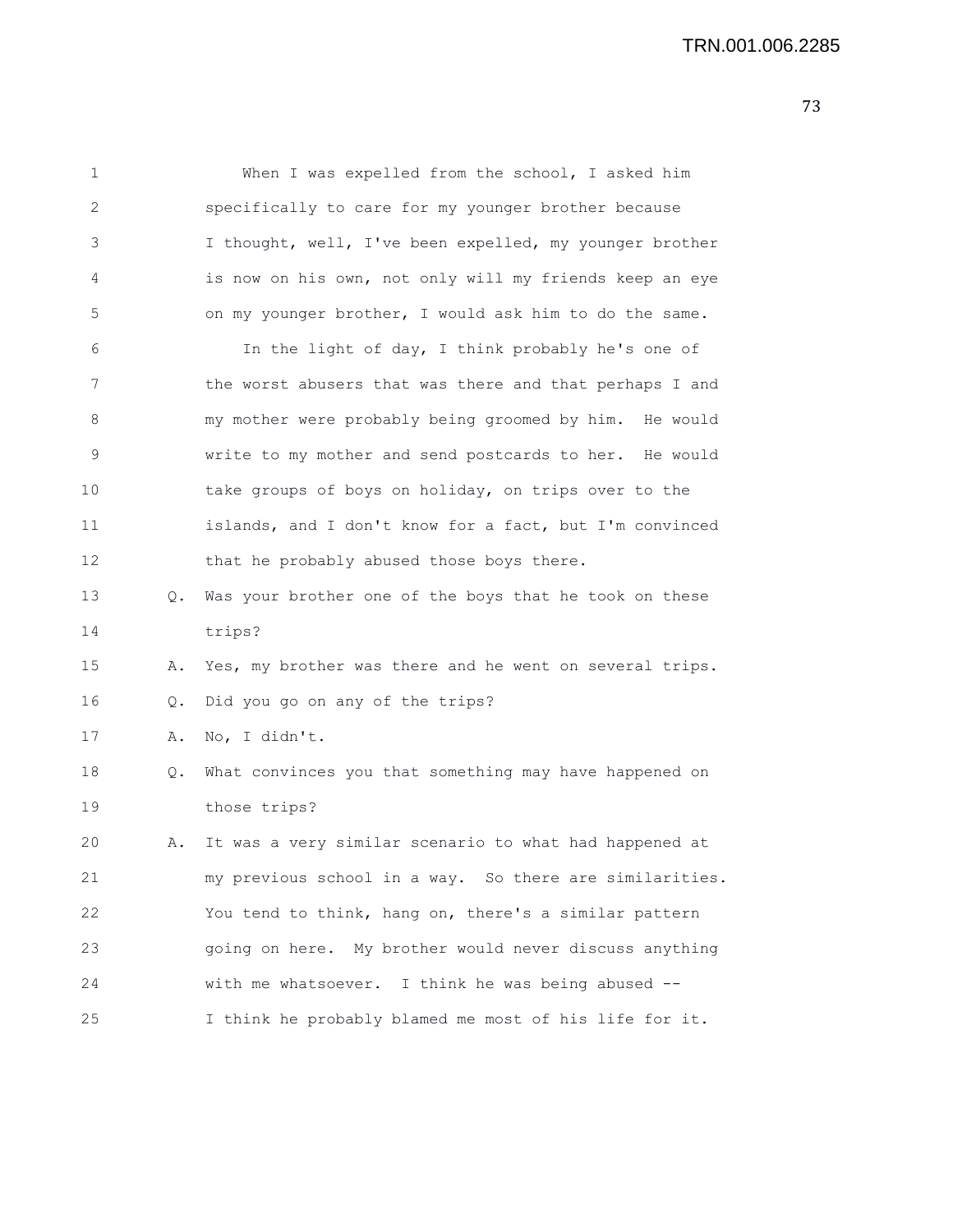1 Sadly, he died in the year 2000. I was with him when he 2 died and I was with him for a long time supporting him. 3 But we never had that closeness. He never had children, 4 he never ... 5 There are lots of things that I put together and 6 I think, well, hang on, there was something going on 7 there. As I say, it wasn't until recently that I found 8 out that **MEV**, not only was he not dead, 9 he was alive and kicking, and he'd been back to Scotland 10 several times and back to Australia and obviously he's 11 in Australia. 12 Q. How did you find that out? 13 A. I was watching the television and I saw the programme, 14 "Sins of the Fathers", done by Murdoch Rogers. 15 I thought, hang on, this is a bit strange. So 16 I discussed it with my wife and I said, look, you know, 17 and she said why don't you ring him. 18 So I rang Murdoch Rogers and had some conversations 19 with him and I said, "I thought MEV was 20 dead". He said, "No, no, no, he's back here". Then at 21 one time he said, "He's gone off to Australia". I said, 22 "But hang on, I've got postcards from him here and 23 a Carlekemp newsletter that he was back in Scotland 24 again". 25 So he was being moved around like a game of chess, MEV MEV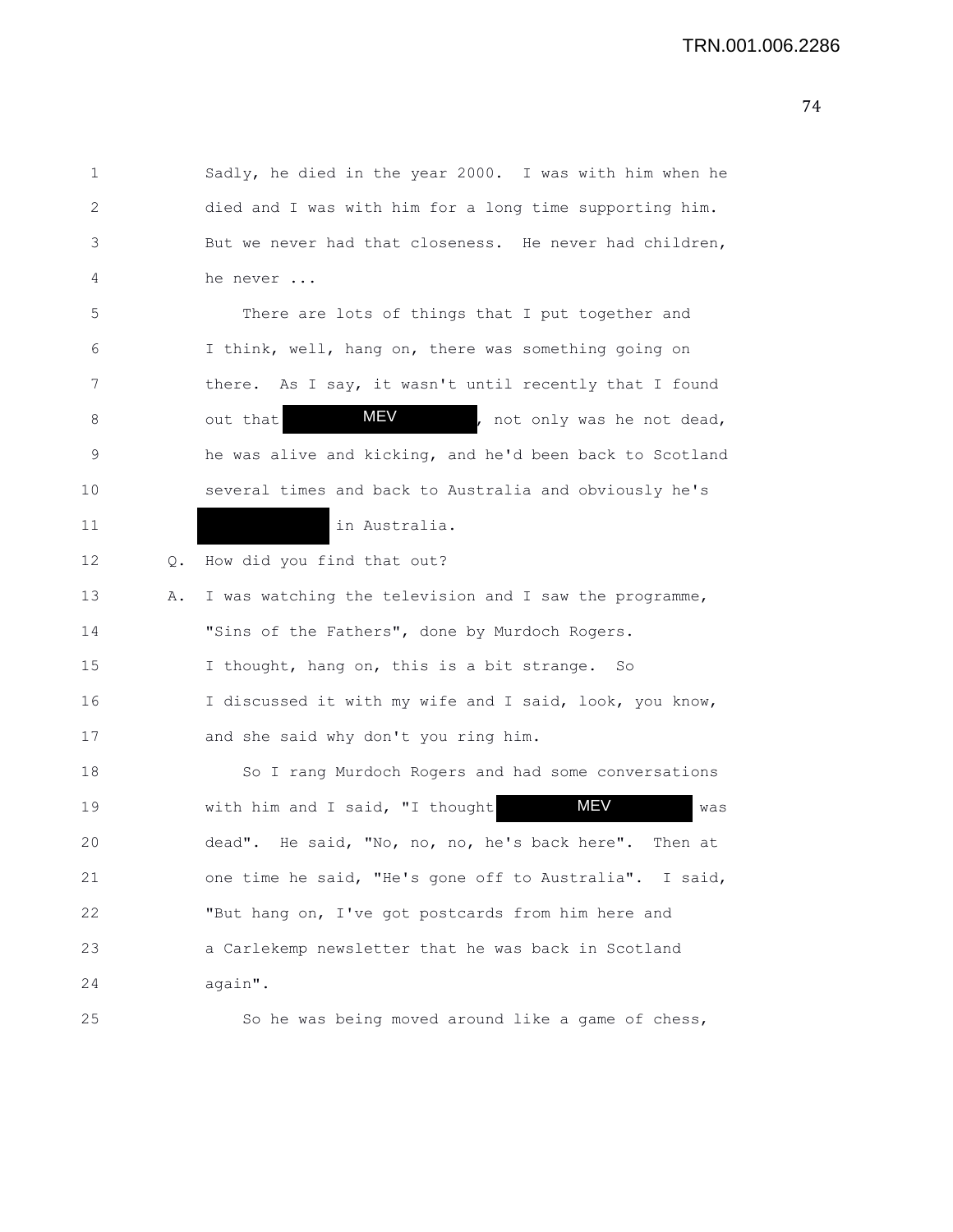| 1  |               | really. I think it's called "Pass the paedophile", but  |
|----|---------------|---------------------------------------------------------|
| 2  |               | I'm not sure, sorry.                                    |
| 3  | $Q_{\bullet}$ | MEY<br>Fathers Aidan and<br>are other monks that you    |
| 4  |               | tell us about in your statement. What was their role at |
| 5  |               | Fort Augustus as far as you were concerned?             |
| 6  | Α.            | They came back to Fort Augustus and they did a little   |
| 7  |               | bit of teaching.                                        |
| 8  | Q.            | When you say they came back to Fort Augustus, what was  |
| 9  |               | your understanding of where they'd been?                |
| 10 | Α.            | Our understanding was that they'd been doing missionary |
| 11 |               | work round the world. I think it was mentioned that     |
| 12 |               | they'd also been to Carlekemp, but not -- it was mainly |
| 13 |               | the idea was that they'd been out on missionary duties  |
| 14 |               | and they were coming back to join back the monastery    |
| 15 |               | again before they went off on their next trip. That was |
| 16 |               | the gist of it.                                         |
| 17 | Q.            | What was their role at Fort Augustus?                   |
| 18 | Α.            | I think they did the odd teaching spot, but I don't     |
| 19 |               | really know.                                            |
| 20 | Q.            | Did you yourself have any interactions with either of   |
| 21 |               | MES/MEY                                                 |
| 22 | Α.            | I met them both, but they never actually taught me, no. |
| 23 | Q.            | What role did sport play in life at the school?         |
| 24 | Α.            | Oh, quite a bit, really. We played sport most           |
| 25 |               | afternoons. We played basically cricket in the summer   |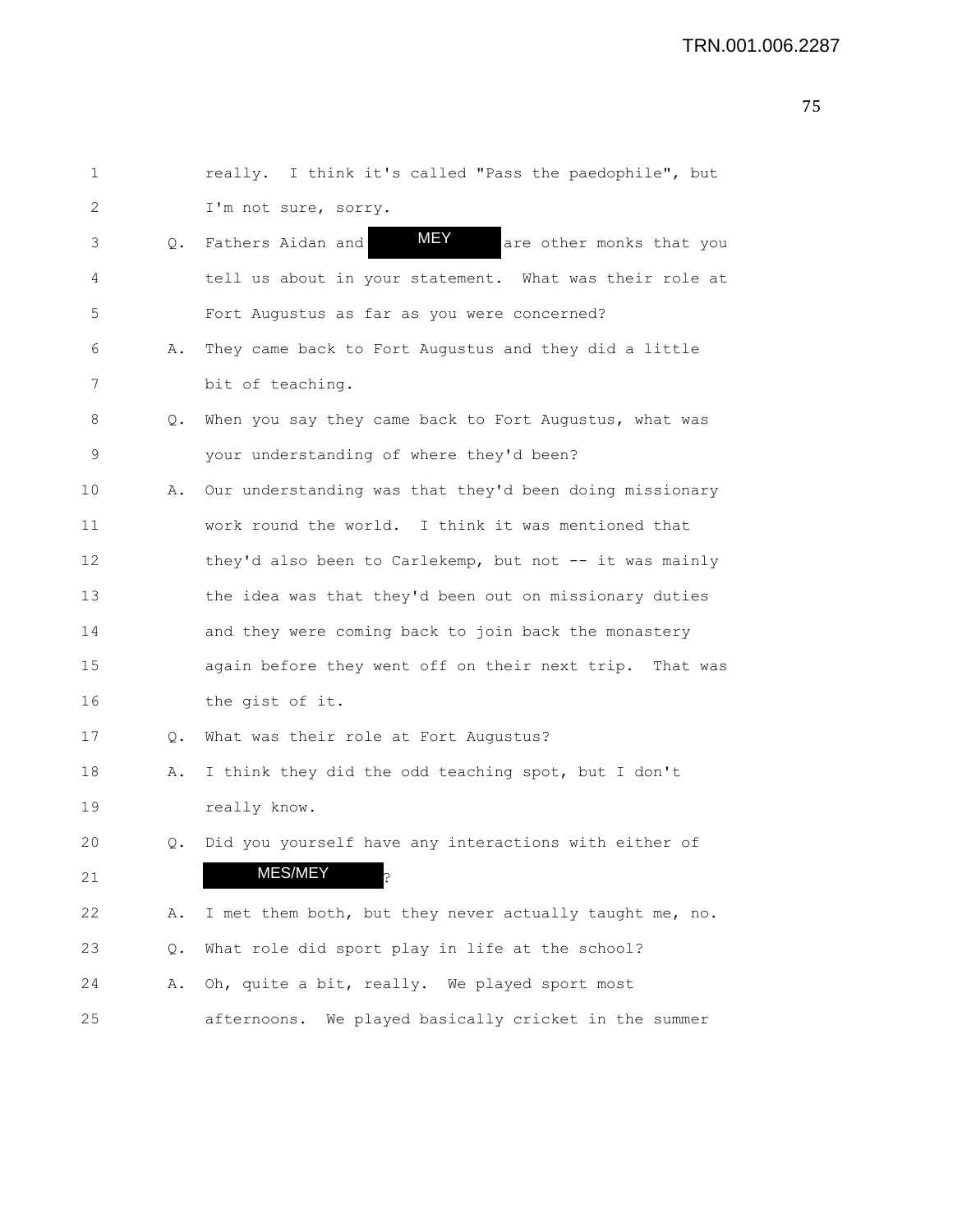1 term and rugby in another term and hockey in another 2 term. Usually, the hockey was when the weather was cold 3 enough. If the ground was frozen, we'd play hockey 4 more. I played for the second XI at cricket and at 5 rugby and at hockey. I played for the school at hockey 6 once. We had a very good hockey team. We had a lay 7 teacher, **MIF** I think he lived in 8 **8** . He was very good and I think we had 9 several boys in the Scotland team at hockey. 10 But very often, the weather was pretty dour there. 11 Everybody says Scotland can be bad, but believe you me, 12 Scotland can be bad. We could be cut off for weeks at 13 a time with snow and rain running and so we would do a 14 lot of cross-country running and I was exceptionally 15 good at running. For two reasons, really, I suppose 16 I quite liked running, and (b) the faster you run, the 17 quicker you get back and it's warm, and when it's 18 sleeting and snowing -- so I did well at cross-country 19 running at school. 20 Q. Was it seen as important to be good at sport? 21 A. Yes, I think amongst your peers it would have been, yes. 22 In any school, it gains you a little bit of respect if 23 you're good at something. 24 Q. You have mentioned already the trips that 25 Father **MEV** would take boys on. MIH MEV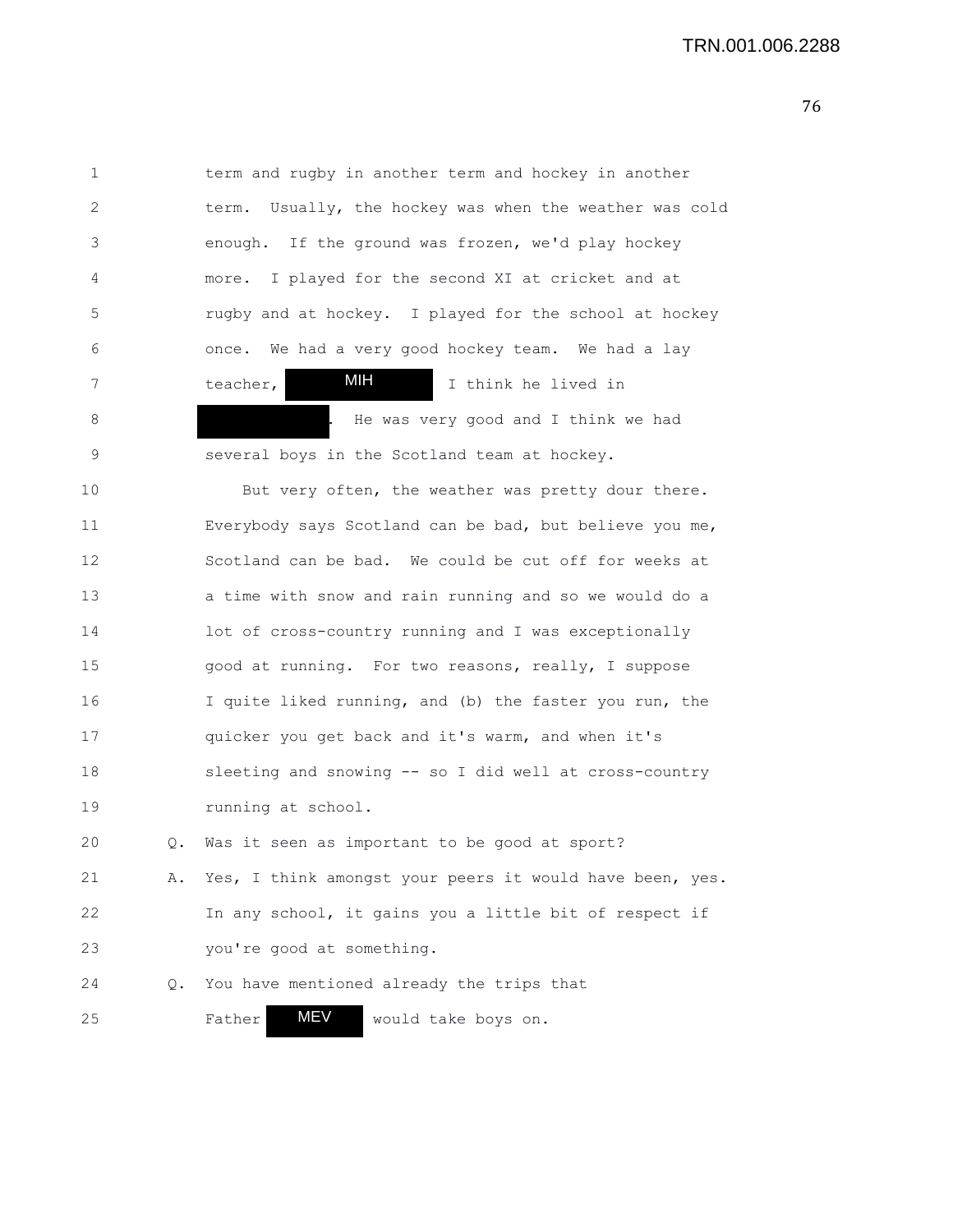| 1  | Α.            | Yes.                                                    |
|----|---------------|---------------------------------------------------------|
| 2  | Q.            | Did you yourself go on any of these trips?              |
| 3  | Α.            | No, I didn't.                                           |
| 4  | Q.            | Were those trips done as part of the school regime?     |
| 5  |               | Were they during term time?                             |
| 6  | Α.            | Oh, no, no, they were done in the summer holidays.      |
| 7  |               | I don't think they were organised by the school.        |
| 8  |               | I don't think they were official school trips.          |
| 9  | Q.            | Do you know if there were other staff members or monks  |
| 10 |               | going on the trips?                                     |
| 11 | Α.            | MEV<br>No, just<br>on his own with six or               |
| 12 |               | eight boys -- in fact, I've got photographs. At one     |
| 13 |               | point they were building a slipway on Colonsay and I've |
| 14 |               | got photographs of the cement lorry being stuck and all |
| 15 |               | the boys helping with the slipway.                      |
| 16 | $Q_{\bullet}$ | Do you recall any inspections of the school while you   |
| 17 |               | were there?                                             |
| 18 | Α.            | No.                                                     |
| 19 | Q.            | I would like to ask you now about discipline and        |
| 20 |               | punishment at the school. If you were to be physically  |
| 21 |               | punished at the school, let's deal with that first of   |
| 22 |               | all, who would carry out the punishment?                |
| 23 | Α.            | If you were going to be caned, it would normally be     |
| 24 |               | carried out by your headmaster -- sorry, by your        |
| 25 |               | housemaster. If it was anything considered maybe        |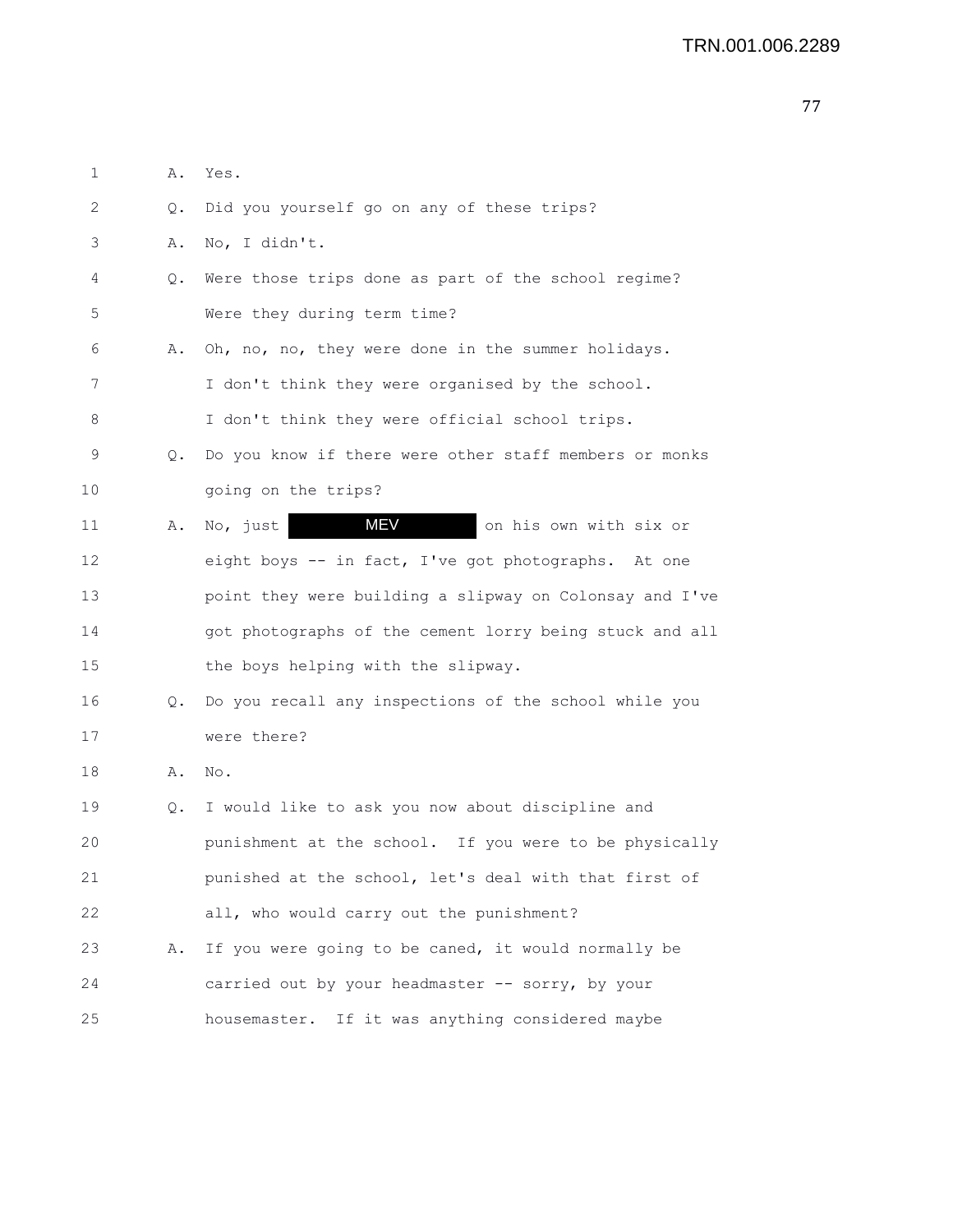| 1  |    | a little bit more serious or your housemaster wasn't    |
|----|----|---------------------------------------------------------|
| 2  |    | there, then the headmaster would administer the caning. |
| 3  | Q. | So if we look at the position with your housemaster     |
| 4  |    | <b>MFG</b><br>first of all, was that Father             |
| 5  | Α. | Yes.                                                    |
| 6  | Q. | So if you were going to be physically punished by       |
| 7  |    | MFG , can you tell me what would happen and<br>Father   |
| 8  |    | where it would happen?                                  |
| 9  | Α. | Right. You would be punished by caning on the bare      |
| 10 |    | backside. It would be in his study. You'd wait to be    |
| 11 |    | called in, you'd then have to lower your trousers, bend |
| 12 |    | over a chair, and you'd be beaten on your bare backside |
| 13 |    | with a bamboo cane.                                     |
| 14 | Q. | How many times would you be beaten with the cane?       |
| 15 | Α. | Normally, six, sometimes 12, but usually six.           |
| 16 | Q. | Were you injured as a result of that?                   |
| 17 | Α. | Oh yes. Yes, you would have weals across your backside, |
| 18 |    | yes.                                                    |
| 19 | Q. | How painful was that experience?                        |
| 20 | Α. | It was painful, yes. You wouldn't want to do it for     |
| 21 |    | a hobby, would you? No.                                 |
| 22 | Q. | And was there a particular time of day where that would |
| 23 |    | happen? Would it happen on the spur of the moment or    |
| 24 |    | would it be arranged?                                   |
| 25 | Α. | No, it would be arranged. Oh yes. Yes, you'd have to    |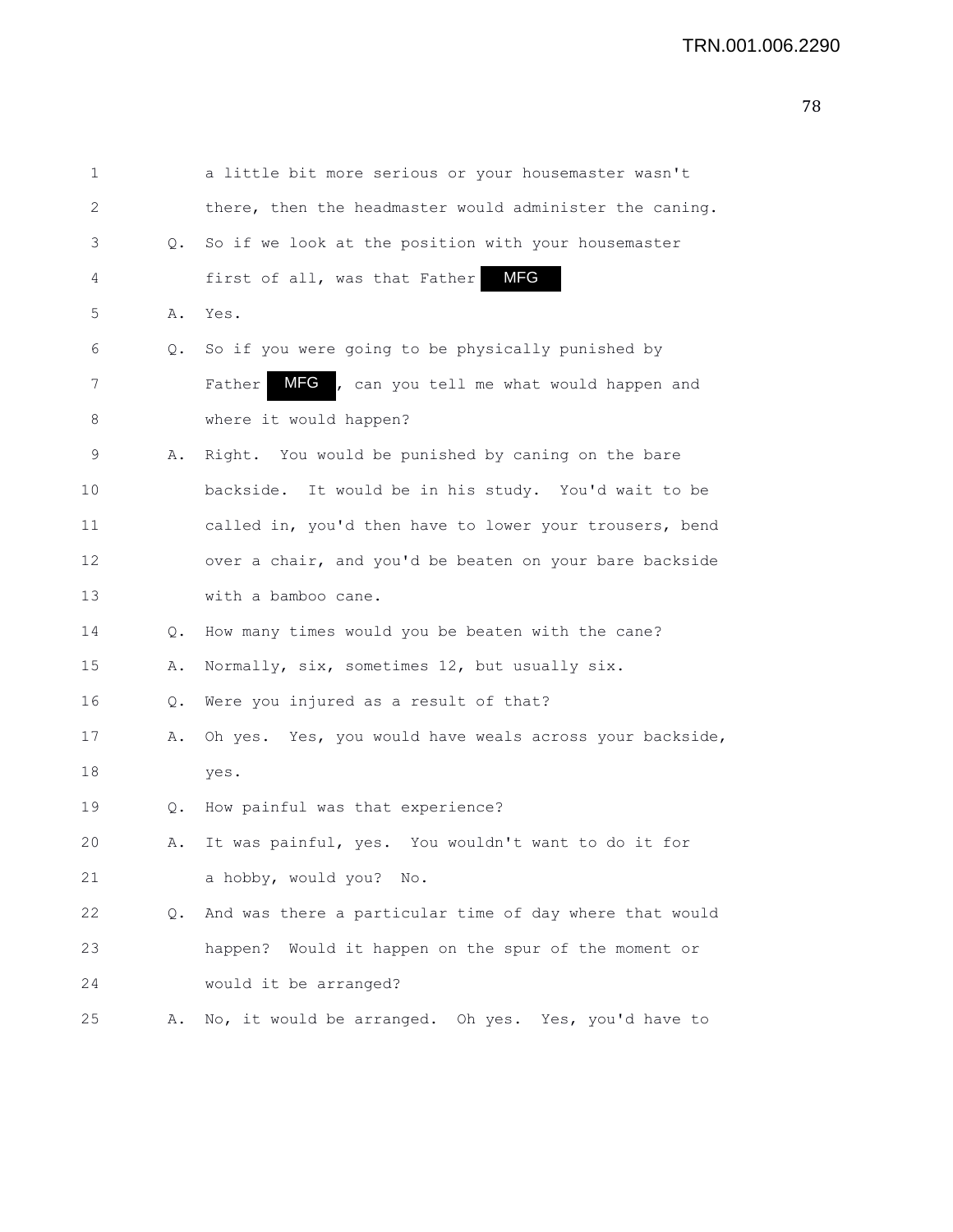| 1  |    | report to his study at a certain time for that. You      |
|----|----|----------------------------------------------------------|
| 2  |    | knew it was going to happen.                             |
| 3  | Q. | Would there be a number of boys?                         |
| 4  | Α. | There might be. Let's assume three or four of you were   |
| 5  |    | caught doing something you shouldn't have been doing,    |
| 6  |    | and if two of you were in one house and two in another,  |
| 7  |    | MFE<br>two were sent off to Father<br>and two to         |
| 8  |    | MFG<br>The other would wait outside while<br>Father      |
| 9  |    | you were in and then he'd go in.                         |
| 10 | Q. | What kind of things would be seen to merit this kind of  |
| 11 |    | punishment?                                              |
| 12 | Α. | Going out of bounds. Smoking. Talking in the             |
| 13 |    | dormitory. I don't know, any minor breach of rules,      |
| 14 |    | really you'd get caned.                                  |
| 15 | 0. | Are these things that the housemaster would have seen    |
| 16 |    | for himself or would he come to know about these things? |
| 17 | Α. | He would either see them for himself, but normally they  |
| 18 |    | would be reported to him, either by another monk or by   |
| 19 |    | a prefect. If it was a prefect, if it was something      |
| 20 |    | like talking in study or something like that, you'd      |
| 21 |    | probably have to be done by the prefect three or four    |
| 22 |    | times before finally they'd say, "Right, about time you  |
| 23 |    | went and saw -- I'm going to report it to your           |
| 24 |    | housemaster sort of thing". It wasn't suddenly, talking  |
| 25 |    | in study, "Get up and get six of the best".              |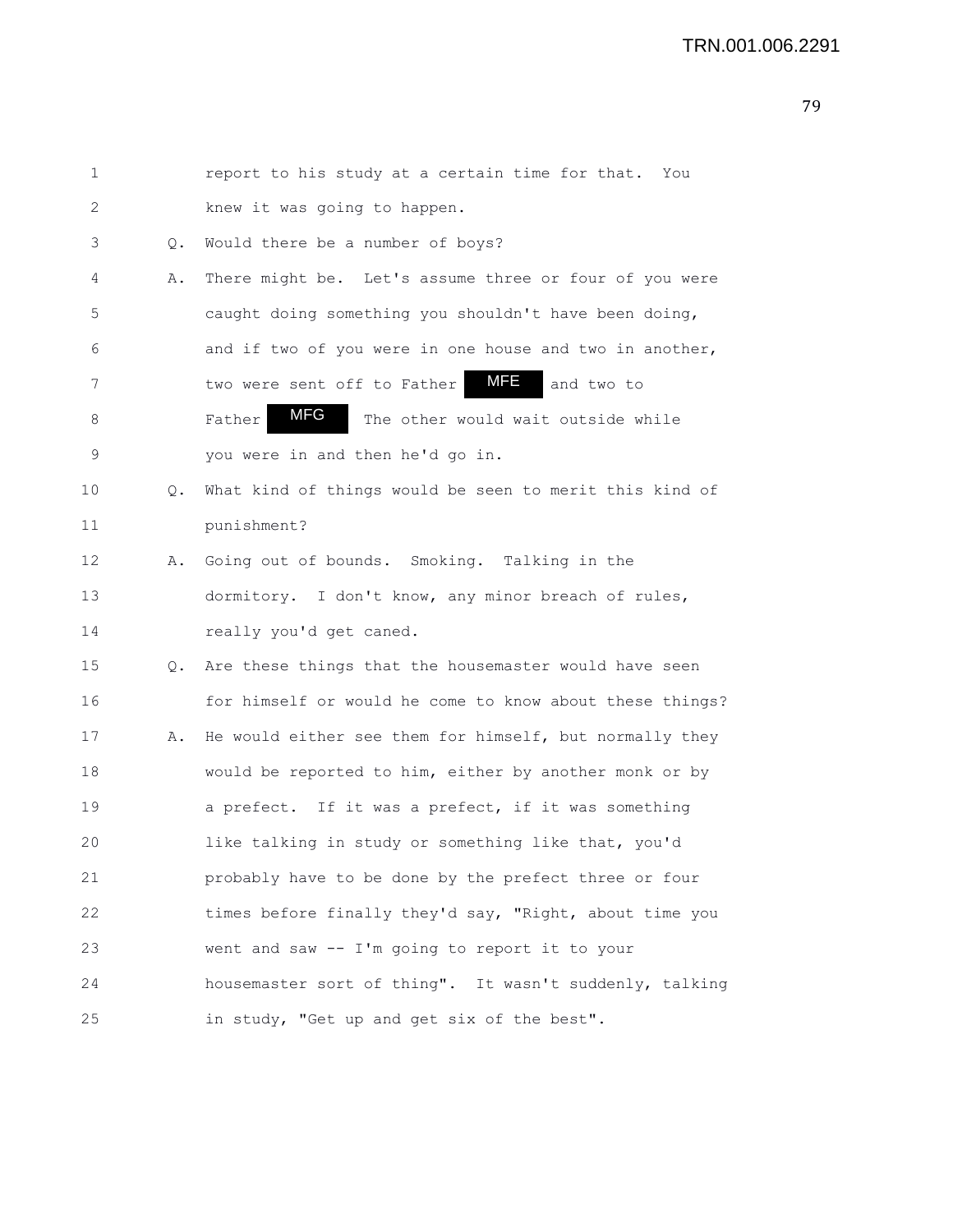| I<br>۰, |
|---------|
|         |
|         |

| 1  | Q. | How often do you think you were caned in that way by        |
|----|----|-------------------------------------------------------------|
| 2  |    | your housemaster?                                           |
| 3  | Α. | Probably half a dozen times, I suppose, in all, by him.     |
| 4  |    | MFF<br><b>SNR</b><br>Probably a couple by Father            |
| 5  |    | I suppose.                                                  |
| 6  | Q. | MFF<br>If we move on then to Father<br>and his punishments. |
| 7  |    | What kind of thing would merit punishment from              |
| 8  |    | <b>MFF</b><br>Father                                        |
| 9  | Α. | Usually something a bit more serious or, as I say,          |
| 10 |    | perhaps if the housemaster wasn't available for some        |
| 11 |    | reason, then Father MFF<br>would administer the             |
| 12 |    | punishment. I think I got punished twice by                 |
| 13 |    | MFF<br>Father<br>I am not quite sure what it was for at the |
| 14 |    | I probably deserved it.<br>time.                            |
| 15 | Q. | Where did he administer the punishment?                     |
| 16 | Α. | In his study, in exactly the same way. The only             |
| 17 |    | difference was that he would use a cane with a back --      |
| 18 |    | two hands, backhanded. Unbelievable. I've never seen        |
| 19 |    | anybody like it. I've been at three schools where they      |
| 20 |    | used caning and the only time I have ever seen somebody     |
| 21 |    | use a two-handed backhander to cane you.                    |
| 22 | О. | And how many times did he cane you on the two occasions     |
| 23 |    | you can recall?                                             |
| 24 | Α. | Oh, it'd be six, yes.                                       |
| 25 | Q. | Again, would that be on your bare backside?                 |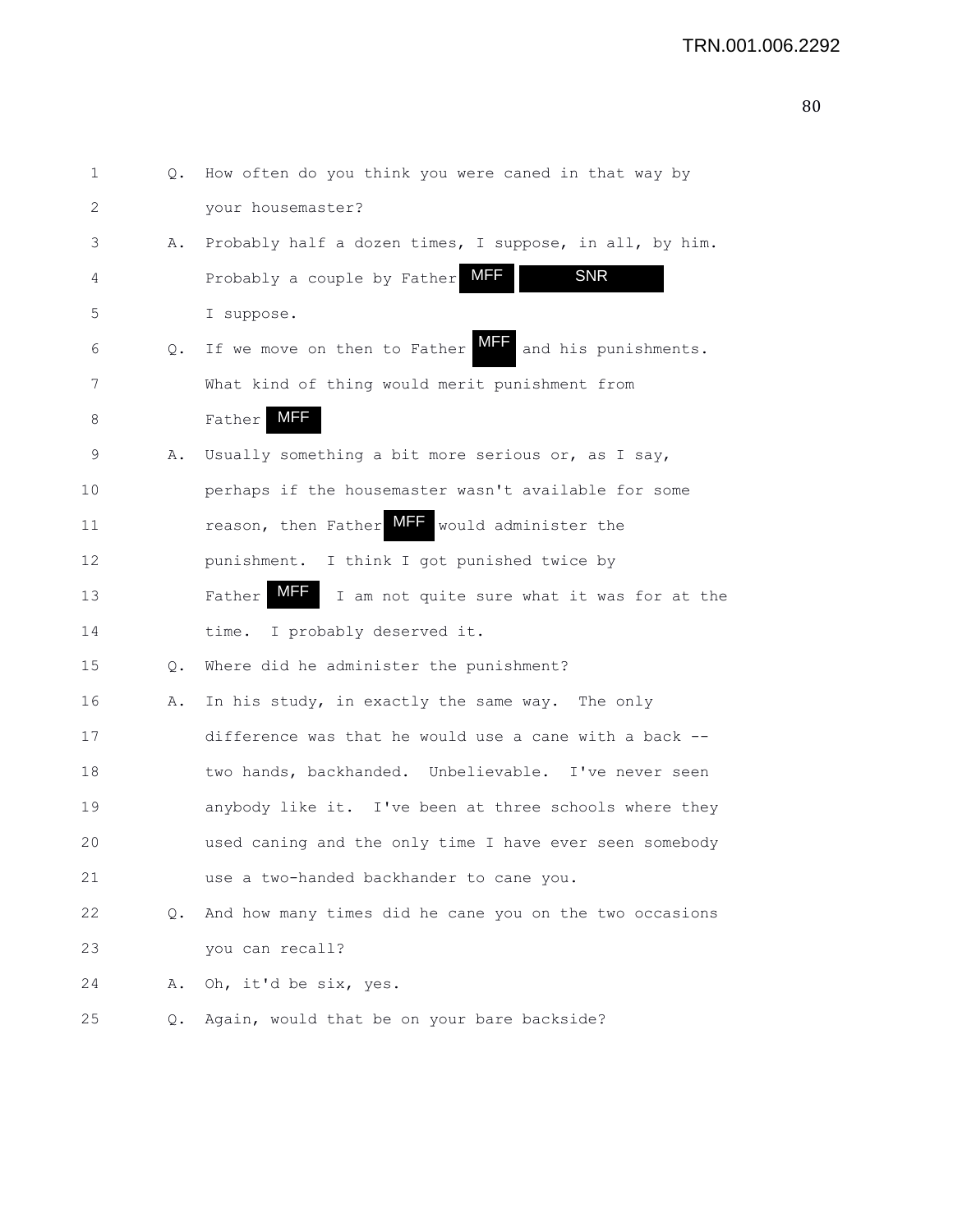1 A. Oh yes, yes.

| 2  | 0. | You've mentioned your brother already and I think that     |
|----|----|------------------------------------------------------------|
| 3  |    | he joined the school at Fort Augustus around a year        |
| 4  |    | after you had arrived.                                     |
| 5  | Α. | Yes, that's right.                                         |
| 6  | Q. | During the time that you were there that overlapped with   |
| 7  |    | him, did you see him very often?                           |
| 8  | Α. | Not a lot, really. Obviously I was there to keep an eye    |
| 9  |    | on him. I said to him, "We'll give you any protection,     |
| 10 |    | let us know if there's any bullying, we'll sort it".       |
| 11 |    | But he said, "No, I want to plough my own furrow, try      |
| 12 |    | and make my own friends", so I said, "Fine, you know I'm   |
| 13 |    | here if you need it", and that was the way he chose to     |
| 14 |    | do that. It was only until I left that I asked             |
| 15 |    | MEV<br>to keep an eye on him.<br>Father                    |
| 16 | Q. | MEV<br>When you asked Father<br>to keep an                 |
| 17 |    | eye on him, what was Father<br><b>MEV</b><br>response to   |
| 18 |    | that?                                                      |
| 19 | Α. | "Oh certainly, yes, I would be happy to", and that         |
| 20 |    | I shouldn't worry at all, he'd be perfectly all right.     |
| 21 |    | As you would expect, to me I thought this guy is okay,     |
| 22 |    | he's kind.                                                 |
| 23 | Q. | You go on in your statement to discuss three incidents     |
| 24 |    | in particular, and I want to look at these in turn.<br>The |
| 25 |    | first of those is a death that you speak about, which      |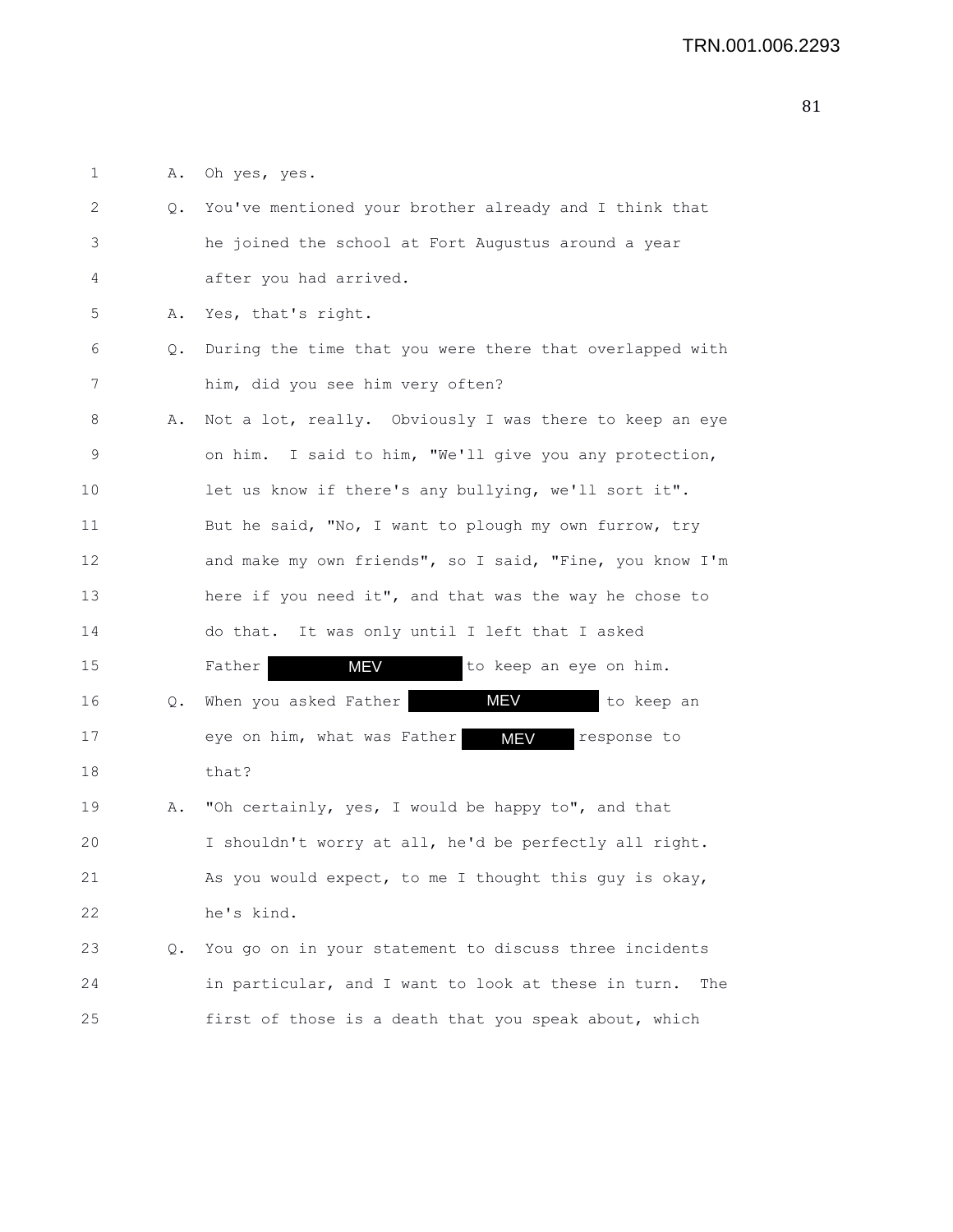1 I think you say happened before you joined the school. 2 A. Yes.

3 Q. Can you tell me about when you first heard about that? 4 A. Well, I think probably during my first term, I suppose. 5 You heard the rumour that this young lad had died,

6 . There were lots of rumours, you know, had 7 he been pushed, had he had an argument with somebody, 8 even rumours as to who pushed him, or had he just 9 fallen, was it a nasty accident. Bearing in mind what 10 used to happen -- we never had half-terms at the school, 11 but every three weeks we used to have what was called 12 a three-weekly. You were allowed to go out at a certain 13 time and you could more or less go anywhere, camping or 14 do whatever.

15 You had to log roughly the direction you were going, 16 but only south or north or something. There had to be, 17 I think, a minimum of three of us in a group. You 18 couldn't be less than three. And you had to be back at 19 a certain time. So it was great fun, but you couldn't 20 get very far in the number of hours and you probably 21 didn't want to. We just went out and had a bit of 22 camping and it was great fun.

23 It was one of those occasions that this lad had 24 obviously disappeared, which is strange because there 25 should have been three of them there, because that was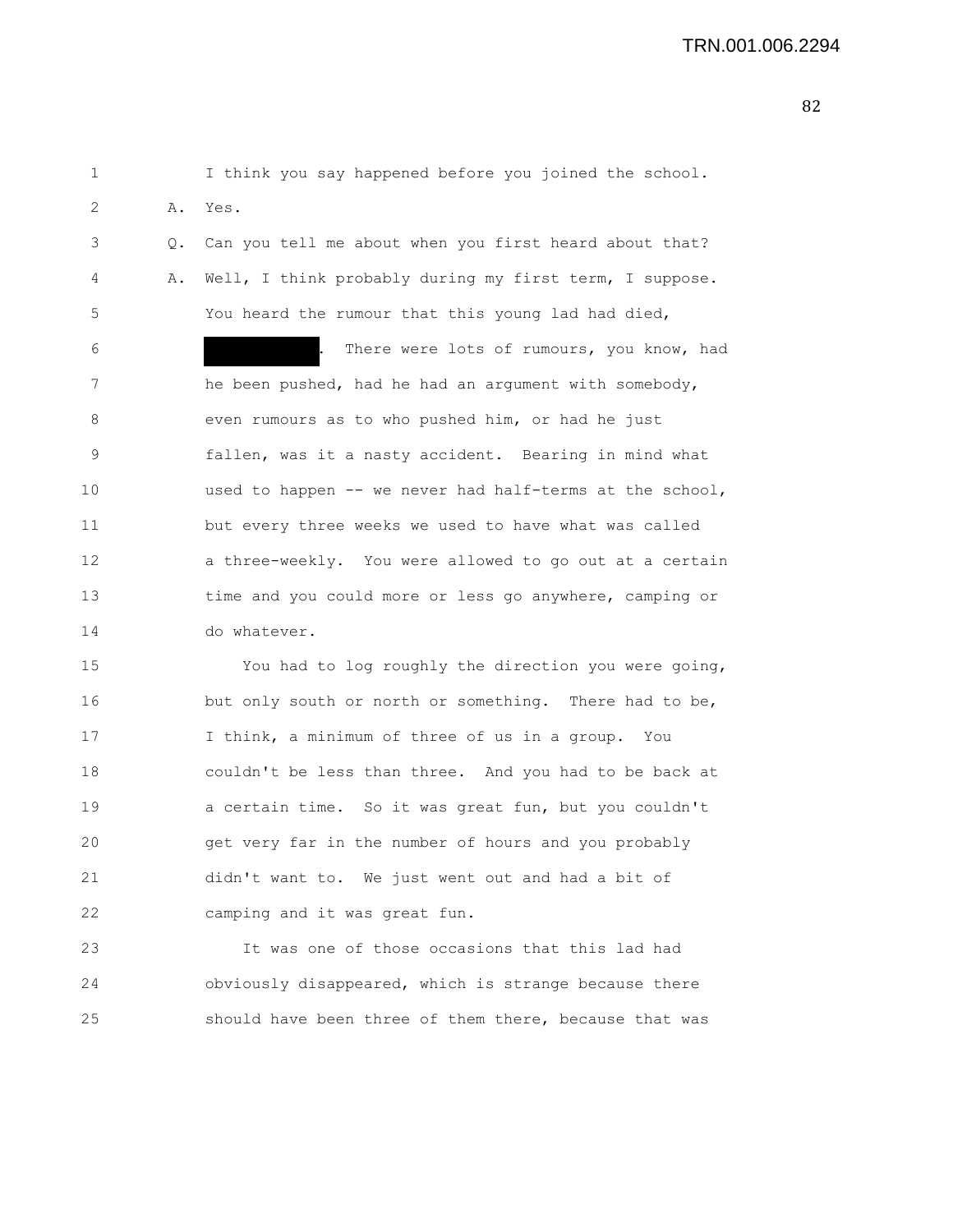1 the rules. Why there wasn't, I don't know. He was 2 found the next day floating in the loch. I don't know 3 which loch, I assume it was Loch Ness, but it may not 4 have been. So that was it.

5 It wasn't until a bit later that four of us -- 6 I think it was four of us -- were out for a walk. We 7 used to go for a walk in the afternoons if there wasn't 8 sport and we'd go to an old derelict house called 9 Ardverikie House. We got to the gates of this house and 10 you are probably talking from the gates of this old 11 mansion to the house, it's probably 150 yards or so. So 12 you've got an old Georgian-type house with Georgian 13 paned windows. And all four of us stopped at this gate 14 and we could see this face in this window. It was this 15 guy's face, because we'd seen photographs. But 16 he had big white ears and it was most strange. We were 17 absolutely terrified. Even the thought of it now.

18 We just turned and we ran. We got about half way 19 **back to the school, and we stopped, and we said, why are** 20 we running, and we started to ask each other why we were 21 running. We all said, "We saw this face, it was 22 **face"**, and we were absolutely terrified. So we 23 went back to the school and we told them what had 24 happened.

25 We said it was funny because he had these big white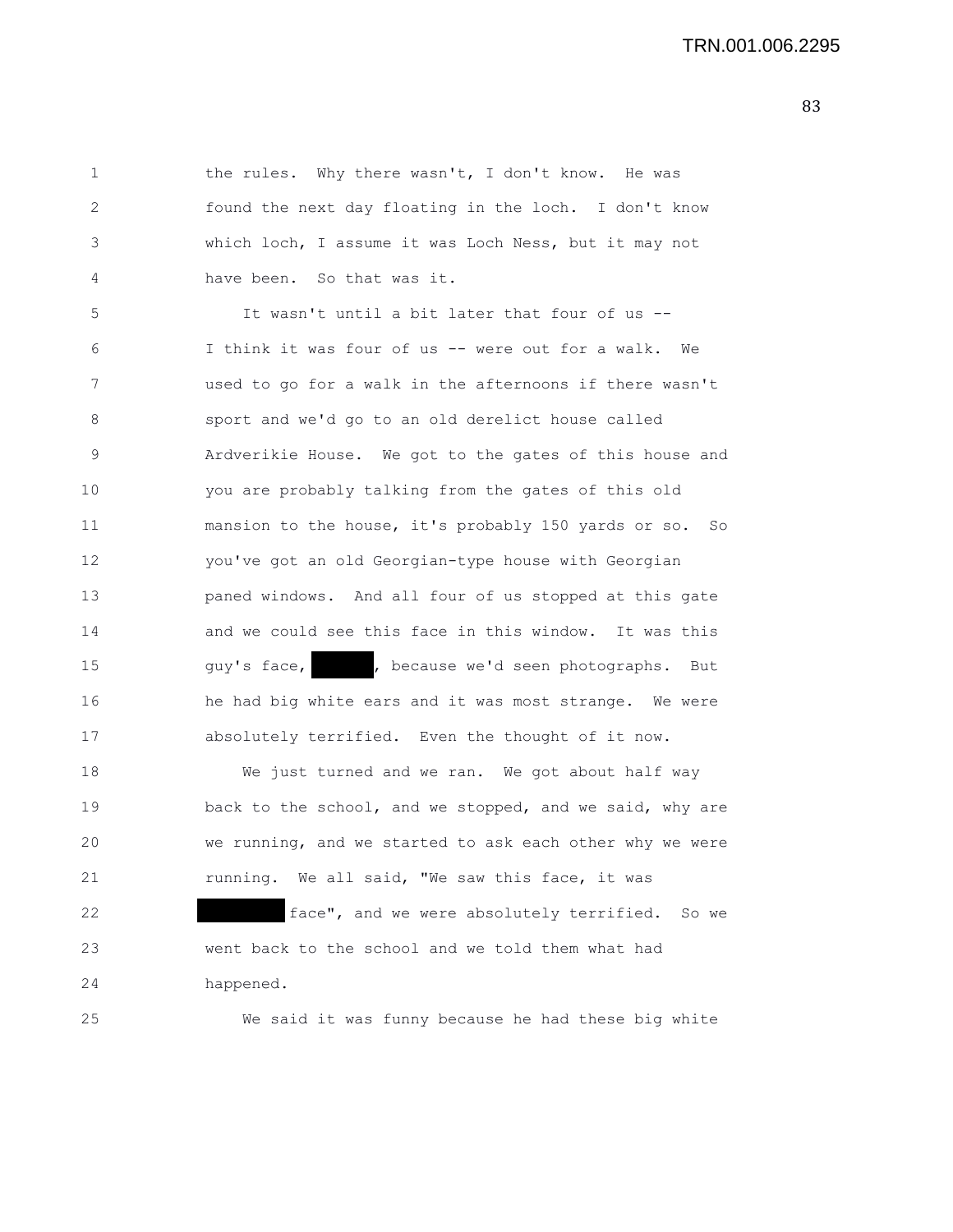1 ears. Then Father **MRQ** said, "Well, that was 2 how I bandaged head when we put him in the 3 coffin, I bandaged white bandage all round his head, 4 that's what it was". And when we went back there you 5 couldn't have seen anybody's face from the road from the 6 gates to that house. It was unbelievable. MRQ

7 So Father **MRQ** and Father **MEV** 8 said that they would do an exorcism. So we went back, 9 I think the following day or the day after, and we went 10 into the house and we were all in the foyer, the two 11 monks went halfway upstairs -- it was like one of these 12 old Georgian staircases where you went up but then you 13 could see along the galleried landing. They got about 14 halfway up, they were taller than we were, and they saw 15 into the galleried landing and they just said, "Get the 16 boys out of the house", and they did their exorcism and 17 that was it.

18 It looked as though they'd seen something, but we 19 don't know. It was just so strange because one was 20 a Mexican, one was Irish, I'm English, there was 21 a Canadian. We had nothing in common and yet we were 22 all totally terrified. So we obviously all saw what we 23 thought we'd seen. We didn't confer what we thought 24 we'd seen, we turned and we ran. Supposedly, it was 25 in the Scotsman newspaper, but I haven't since been able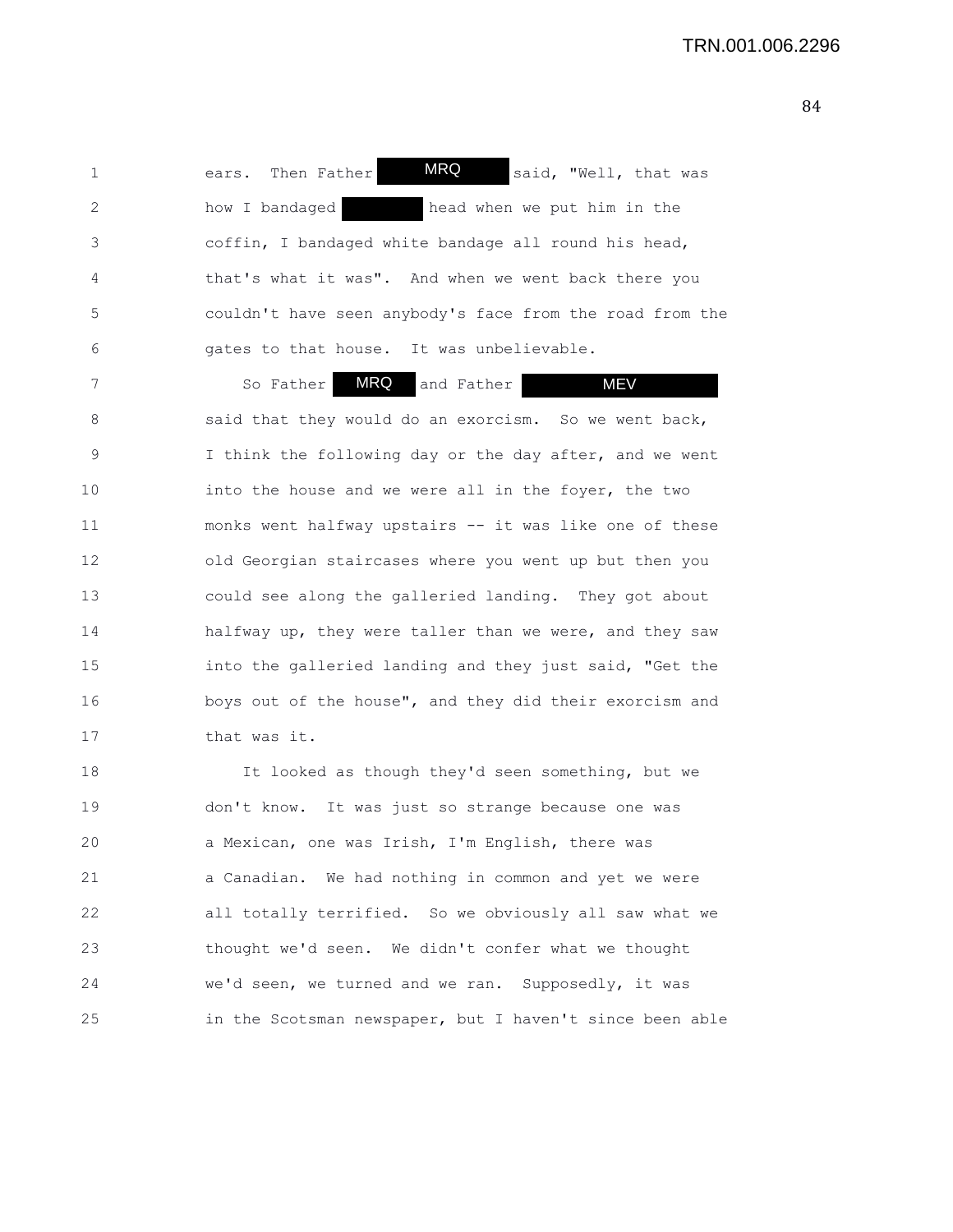1 to find it.

- 2 Q. Thank you for that.
- 3 A. Sorry, I digressed a bit. But that was all in relation 4 to 5 MS MACLEOD: Okay. My Lady, I'm moving on to a different 6 topic now so it may be convenient to adjourn. 7 LADY SMITH: Just one small thing: I think you mention in 8 your written statement that so far as you understand, 9 there was no police involvement. 10 A. No. I wasn't aware that there was in terms of rumour, 11 there was no police involvement. I don't know for 12 certain because I wasn't there, but lots of my friends 13 at the school had been there and they said no.
- 14 LADY SMITH: They didn't remember any police coming when the 15 boy's body was found?
- 16 A. No, no.
- 17 LADY SMITH: I see, thank you very much. We'll stop now for 18 the lunch break and I will sit again at 2 o'clock.
- 19 (1.00 pm)

20 (The lunch adjournment)

- 21 (2.00 pm)
- 22 LADY SMITH: Good afternoon, James. Are you ready for us to 23 carry on?
- 24 A. Yes, thank you, my Lady.
- 25 LADY SMITH: Ms MacLeod, when you're ready.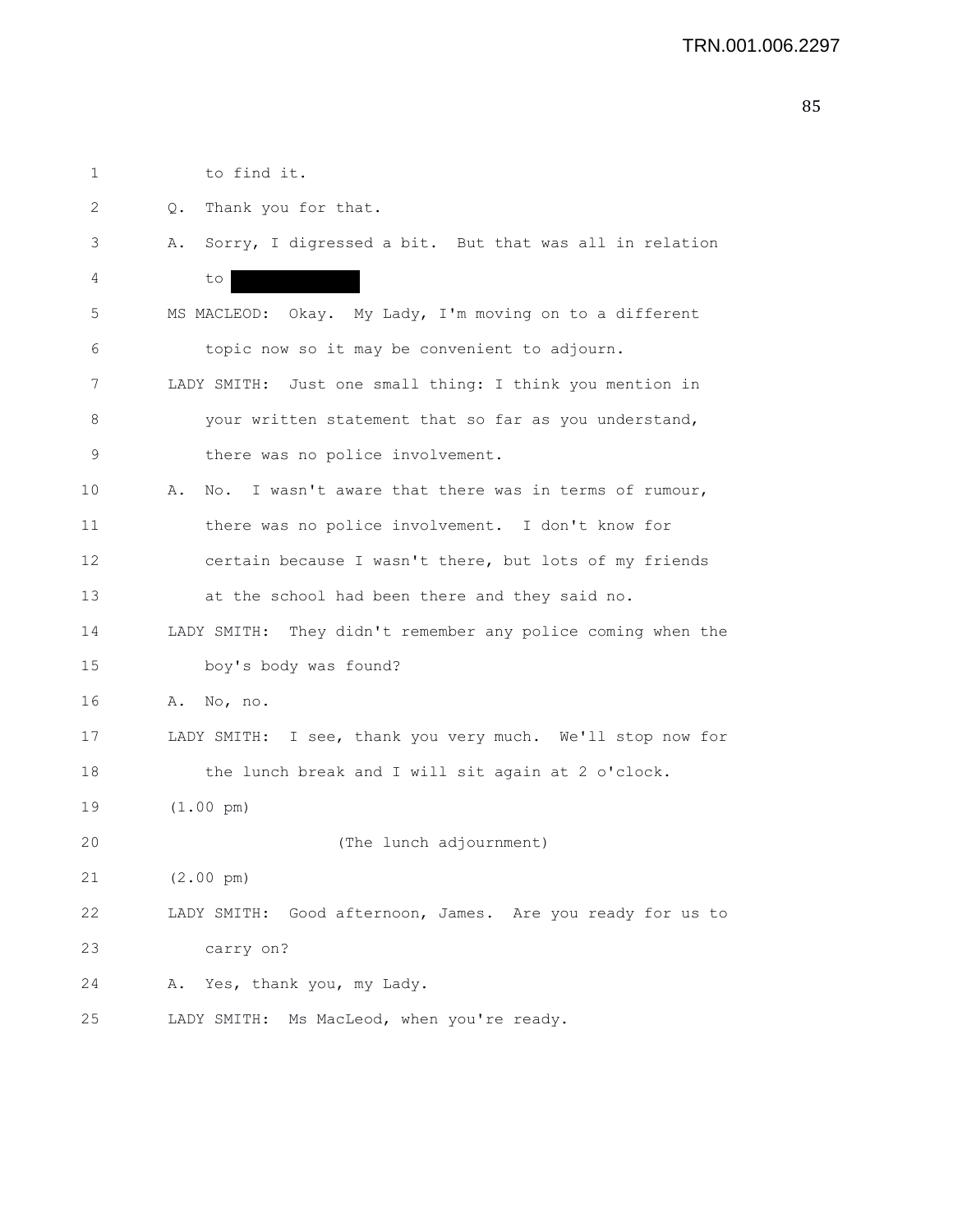| 1  |    | MS MACLEOD: Just prior to the lunch break, James, you were |
|----|----|------------------------------------------------------------|
| 2  |    | telling us about a death that happened at the school       |
| 3  |    | before you arrived. I think one thing you do say           |
| 4  |    | is that you went back in later life and saw the            |
| 5  |    | headstone for this boy; is that right?                     |
| 6  | Α. | Yes, that's right. He's the only non-religious person      |
| 7  |    | buried in the monks' graveyard.                            |
| 8  | Q. | You go on to tell us in your statement about another       |
| 9  |    | death that happened at the school. This time during        |
| 10 |    | your period there. I think you say it happened after       |
| 11 |    | the summer break of 1962 and that it involved a new boy.   |
| 12 |    | Could you tell me about that?                              |
| 13 | Α. | Yes. There was a new boy there. I'm still a little bit     |
| 14 |    | uncertain of his name. I thought it was<br>I've            |
| 15 |    | remembered nearly all of my life, but the last two or      |
| 16 |    | three years, I can't remember it for my life. He was       |
| 17 |    | there and he was being bullied and he was terribly         |
| 18 |    | homesick and he was terribly upset. And myself and --      |
| 19 |    | I believe it was<br>-- found him one day<br>  or           |
| 20 |    | in floods of tears and everything. We said, what are       |
| 21 |    | your problems, don't worry, if somebody is bullying you,   |
| 22 |    | we can sort it out, if it's any of the monks that are      |
| 23 |    | a problem, we can help sort that out, it's not the end     |
| 24 |    | of the word, we'll look after you, we'll protect you,      |
| 25 |    | don't worry.                                               |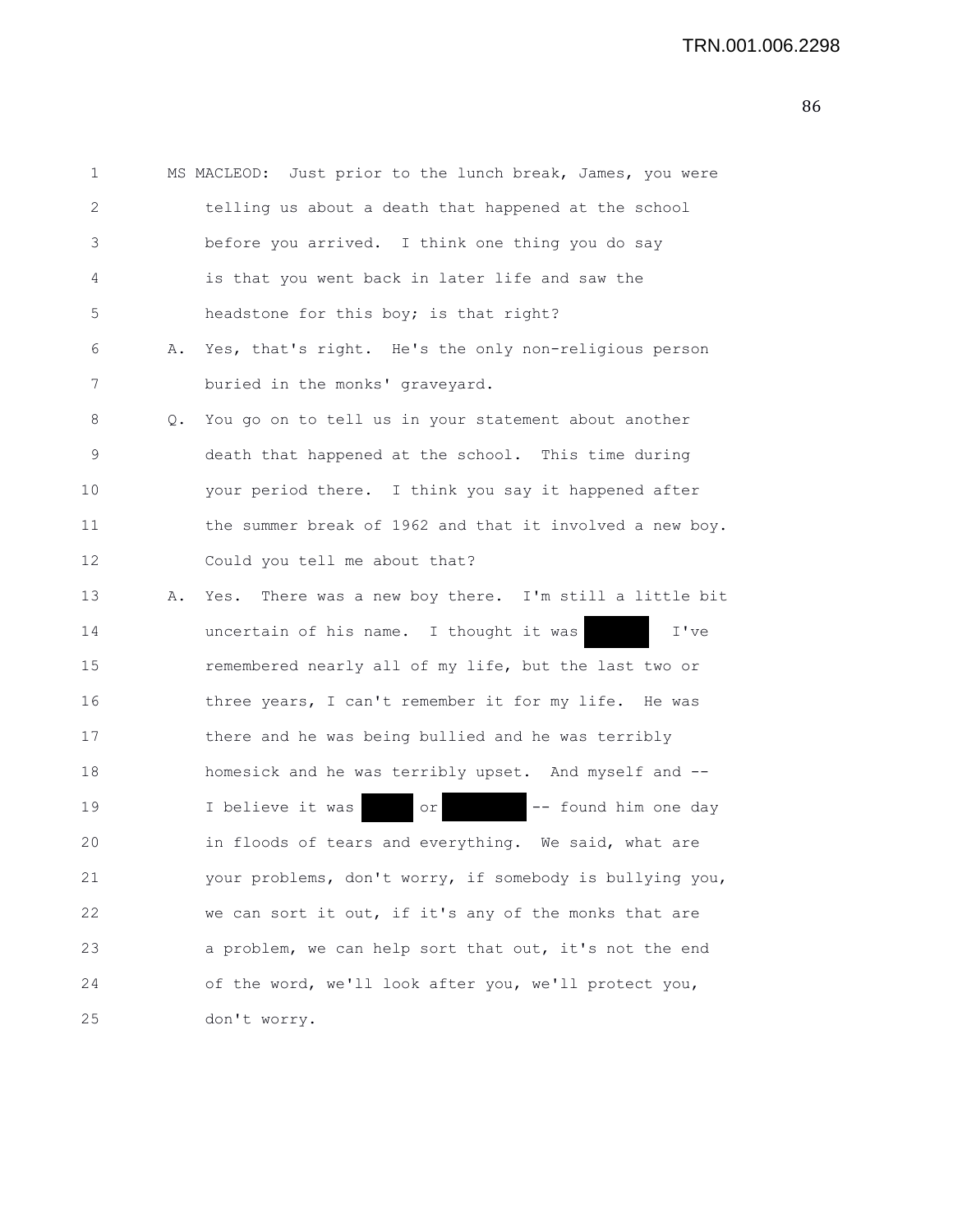1 Q. What did he say?

| 2           | Α. | He said, yes, all right. We assumed that that was okay  |
|-------------|----|---------------------------------------------------------|
| 3           |    | and that he would come to us if he had a problem.<br>It |
| 4           |    | later transpired, I suppose probably a few days, a week |
| 5           |    | later, I don't know, I can't be sure or certain, that   |
| 6           |    | he had committed suicide by<br>-- under the             |
| 7           |    | stage that we had in the main hall we used to store all |
| 8           |    | the trunks when we first arrived back at school. They   |
| $\mathsf 9$ |    | were all placed in there. I think that was probably on  |
| 10          |    | a temporary basis until everybody got everything they   |
| 11          |    | wanted out of their trunks and they obviously went      |
| 12          |    | somewhere else for storage. Apparently he had           |
| 13          |    | in this area and he had been found by                   |
| 14          |    | MFE<br>There was no inquiry at the<br>Father            |
| 15          |    | school, there was no investigation. As far as we were   |
| 16          |    | concerned, as boys, nothing: the lad had just gone and  |
| 17          |    | that was it.                                            |
| 18          | Q. | What do you remember being told at the time? Was the    |
| 19          |    | whole school told about this?                           |
| 20          | Α. | Nothing, no.<br>No.                                     |
| 21          | Q. | What date do you think, if possible, could you put on   |
| 22          |    | this, even an approximate time?                         |
| 23          | Α. | I have to assume that it was -- we obviously went back  |
| 24          |    | to school in September and I would have thought it was  |
| 25          |    | within three or four weeks of that date. It wasn't      |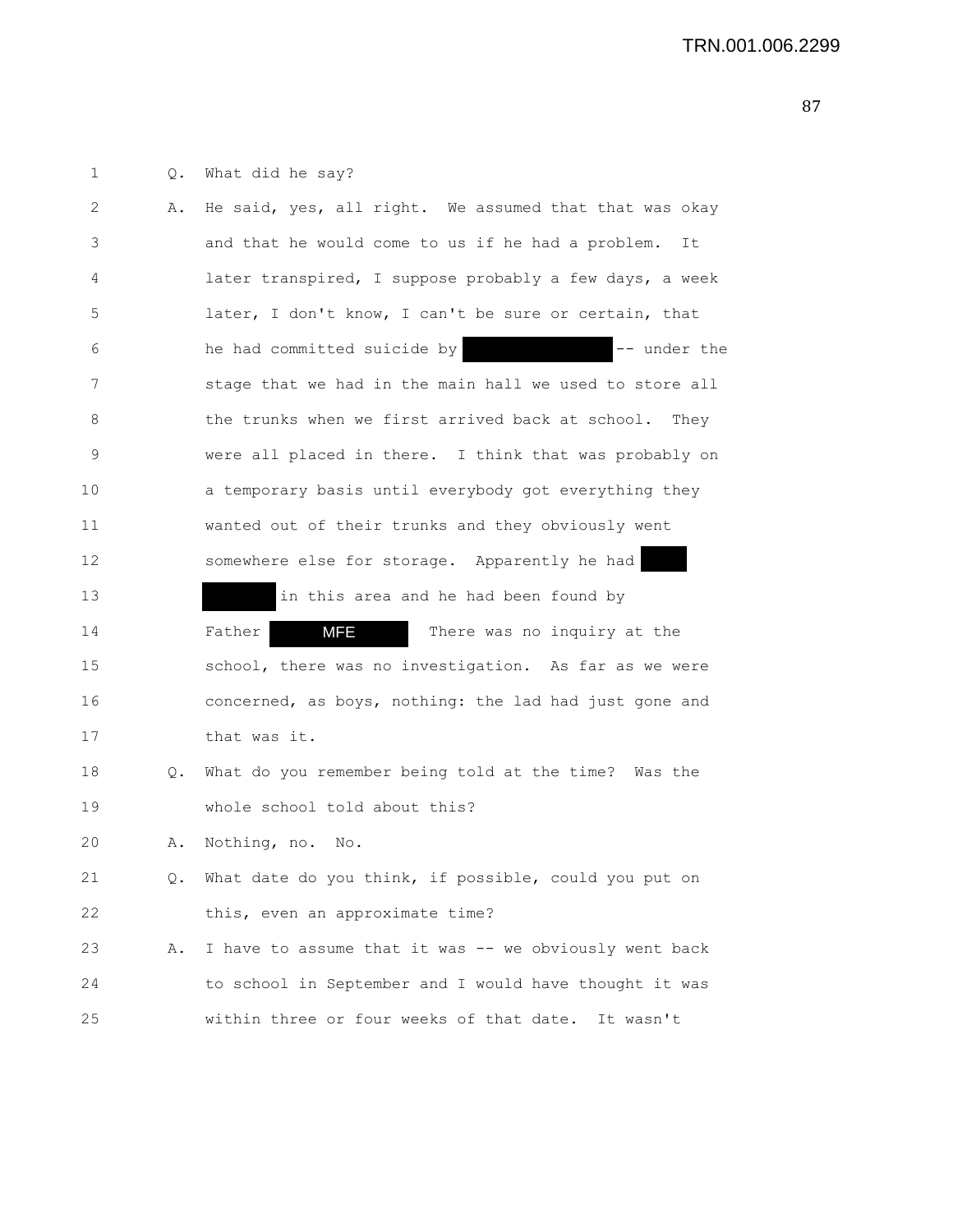| 1                 |    | a long time. I think he was only about 12 and he'd been  |
|-------------------|----|----------------------------------------------------------|
| 2                 |    | sent to the school, apparently, because his father       |
| 3                 |    | wanted to toughen him up.                                |
| 4                 | Q. | Is that something the boy had told you himself?          |
| 5                 | Α. | Yes. His father thought that he was too soft and that    |
| 6                 |    | he needed toughening up and that's why he was sent to    |
| 7                 |    | the school. He just couldn't hack it.                    |
| 8                 | Q. | What you mentioned about a certain monk having found     |
| 9                 |    | him, is that something that you were told at the time?   |
| 10                | Α. | Yes, I think I must have been told at the time, yes. It  |
| 11                |    | was common knowledge as well, but I think -- yes.        |
| $12 \overline{ }$ | Q. | I think you've mentioned this was after the summer break |
| 13                |    | in 1962.                                                 |
| 14                | Α. | Yes. I feel a bit guilty about it because I always       |
| 15                |    | think, you know, if I'd done more, then it wouldn't have |
| 16                |    | happened. That's why I remembered it, you remember it    |
| 17                |    | all your life, something like that. So sad.              |
| 18                | Q. | You've told me about what the boy said to you about      |
| 19                |    | what was happening to him. Did you see him being         |
| 20                |    | bullied?                                                 |
| 21                | Α. | No. No, because if we had, we'd have intervened there    |
| 22                |    | and then.                                                |
| 23                | Q. | And the room you describe that you understand he was     |
| 24                |    | found in, is that the assembly room?                     |
| 25                | Α. | There's a main, big assembly room there which was in the |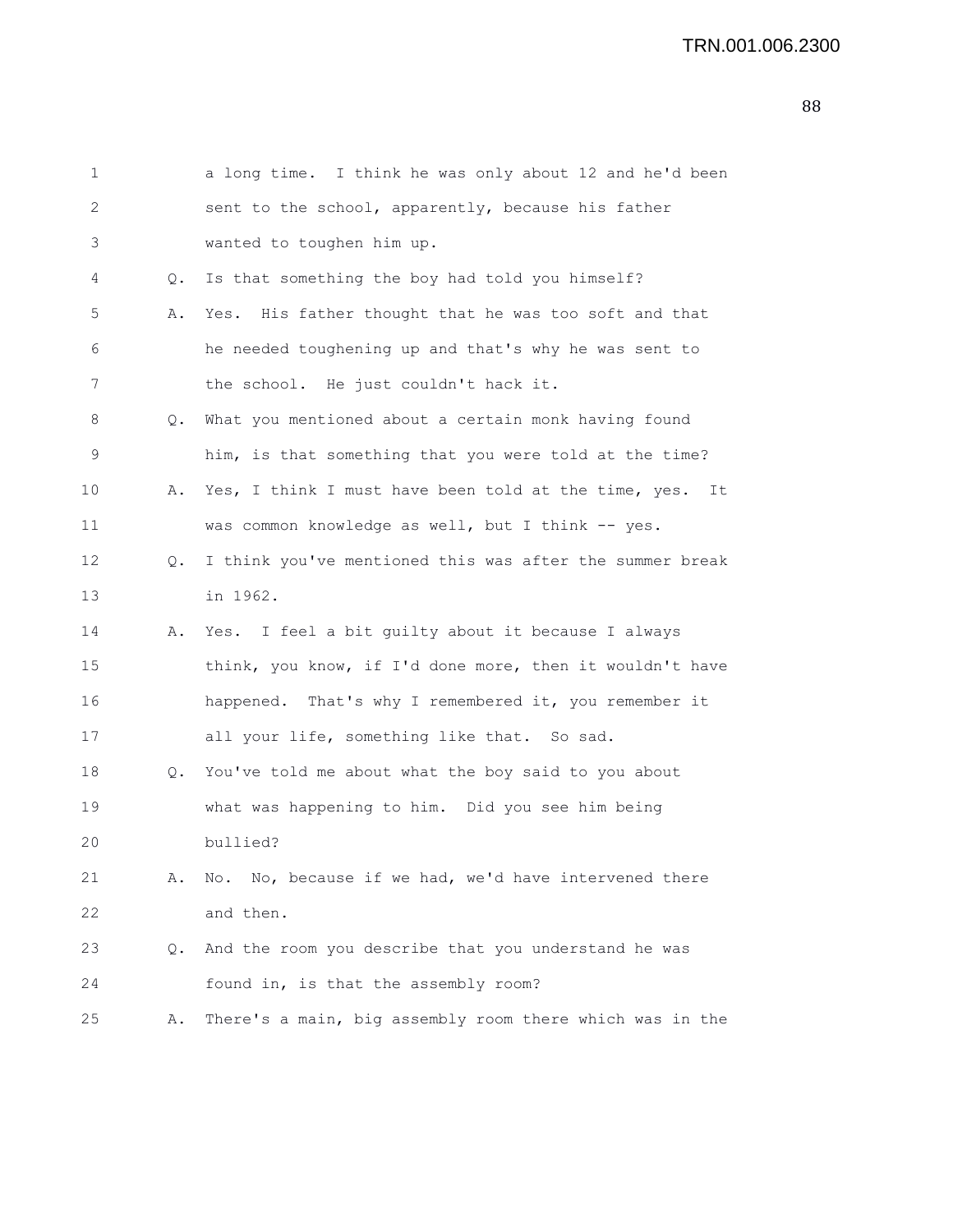1 new block, the Calder wing if you like. It's where we 2 put on stage performances, and the stage was probably as 3 high as the desk you've got there, and the doors opened 4 and it went down underneath and that's where it 5 happened. 6 Q. If I were to put a photograph on the screen for you of 7 that room, would that be all right? 8 A. Yes, perfectly all right, yes. 9 Q. It's at BEN.001.003.5155. You can tell me if this is 10 the correct room or not. 11 A. Yes, that's it, yes. 12 Q. Thank you. 13 Do you remember if there was a funeral held for the 14 boy? 15 A. No. Nothing at all. That was just -- gone, finished. 16 Q. And do you think there was any police involvement? 17 A. No. There were certainly no boys questioned and there 18 was no evidence of any police there because you can 19 understand in a school like that, if a police car 20 arrives, everybody will say, "What's the police car 21 for?" But no, not to my knowledge. 22 Q. Something else you tell us about is a fire -- 23 A. Yes. 24 Q. -- that happened at the school while you were there. 25 A. Yes.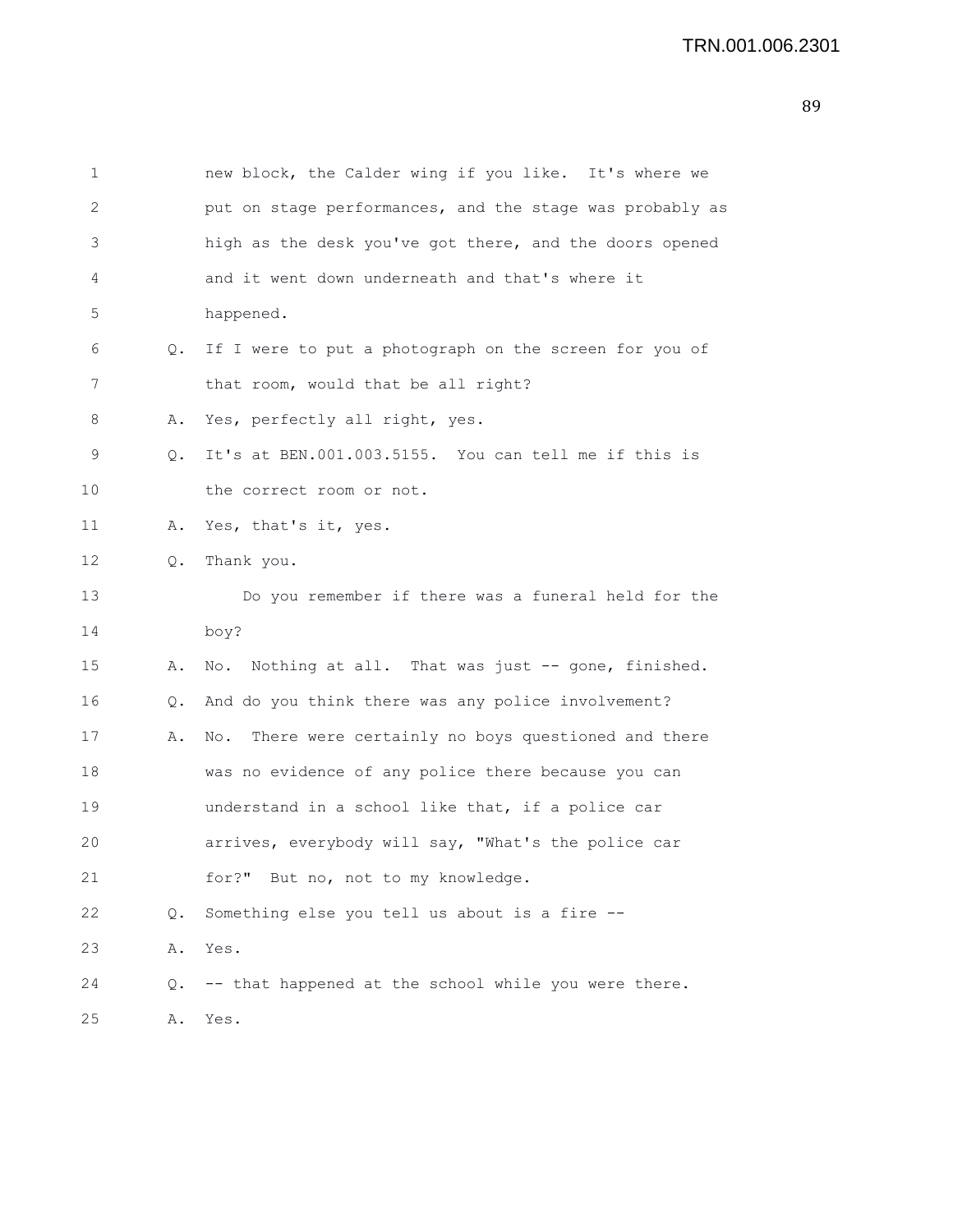| 1  |           | Q. First of all, when was that?                         |
|----|-----------|---------------------------------------------------------|
| 2  | Α.        | It was in the -- coming back after Christmas, the start |
| 3  |           | of the January term.                                    |
| 4  | Q.        | Which year?                                             |
| 5  | Α.        | Let me think.                                           |
| 6  | $\circ$ . | Was it --                                               |
| 7  | Α.        | I'd have been 15, so it's 1962 -- no, wait a minute,    |
| 8  |           | 1963, February 1963.                                    |
| 9  |           | Q. Can you tell me then what happened around that?      |
| 10 | Α.        | Well, I can tell you exactly what happened. Basically,  |
| 11 |           | what happened, a certain boy,<br>came to me             |
| 12 |           | and asked me if I could give him a box of matches, so   |
| 13 |           | I said yes. I assumed he was one of the covert smokers, |
| 14 |           | so I assumed he was going to go and have a smoke, so    |
| 15 |           | I gave him a box of matches. He said, oh no, I'm going  |
| 16 |           | to burn the school down. I said, fine, great, and       |
| 17 |           | I didn't think any more of it.                          |
| 18 | Q.        | So did you think he was actually going to burn the      |
| 19 |           | school down?                                            |
| 20 | Α.        | God no. I thought it was a joke. I can't even remember  |
| 21 |           | what time that was. It must have been late afternoon,   |
| 22 |           | early evening. Then we'd all gone up to our dormitories |
| 23 |           | and we were going to bed -- and I think we had just     |
| 24 |           | about got into bed and the fire alarms went off, the    |
| 25 |           | dormitories were filling with smoke. So there was       |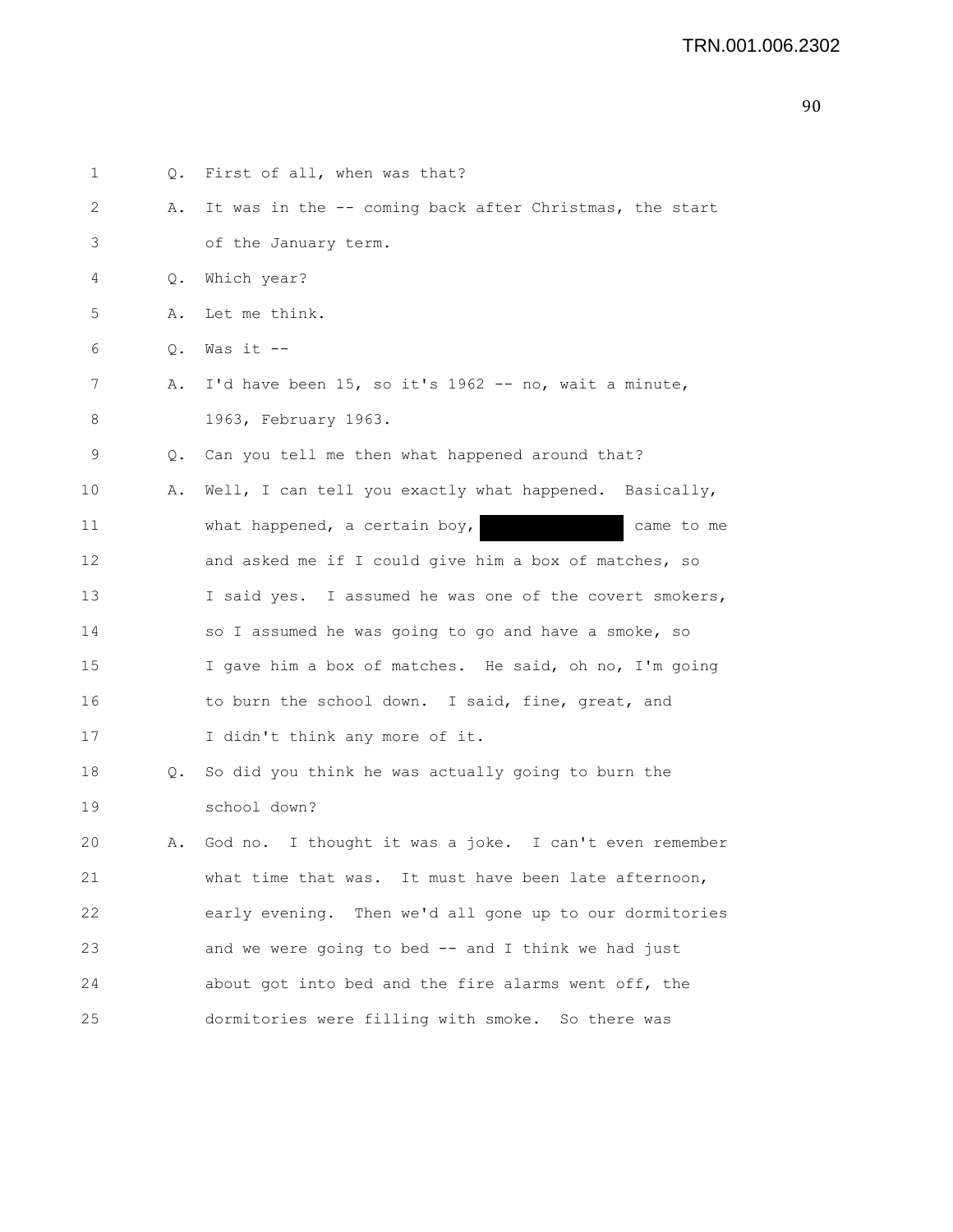1 a full evacuation of the building went on.

2 Apparently, the library was on fire. I think it was 3 probably quite fortunate in as much that in the doors 4 where the library was in the Calder Wing, the doors had 5 a little glass panel in them and my understanding was 6 Father **WKG** was walking past and saw the flames 7 through the window. MRQ

8 We used to keep our own fire engine at Fort Augustus 9 because the nearest fire engines were either at 10 Inverness or Fort William, so we had an old-fashioned 11 fire engine, but it was on full standby. And Father 12 **MRQ** used to drive this fire engine, so he was 13 obviously trained in fire safety inasmuch as people were 14 in those days. My understanding was he rushed in and 15 put the fire out and it was newspapers that had been set 16 alight by the bookshelves and the papers that were 17 alight had created an awful amount of smoke and he 18 managed to stop it before the books caught fire. 19 Q. Was this in the library in the new part of the school? 20 A. Yes. 21 Q. So what's the next thing you remember? You were 22 evacuated and what's the next thing? 23 A. We were all evacuated and then obviously the smoke 24 cleared and we went back. Then over the course of, 25 I suppose, the next couple of weeks, every boy in the MRQ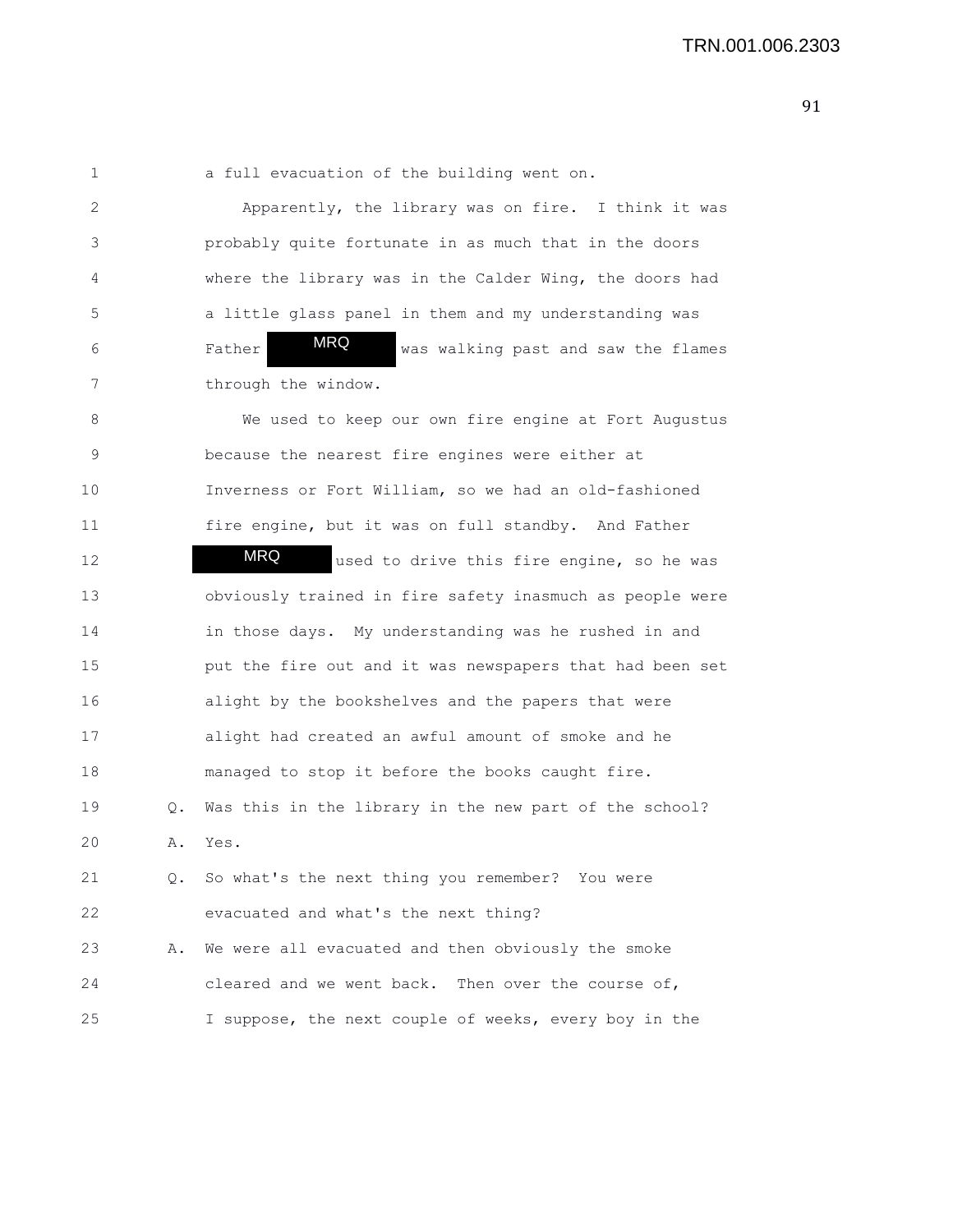| 1  |    | school was interviewed, one at a time, and we were all   |
|----|----|----------------------------------------------------------|
| 2  |    | interviewed and asked about it and didn't think any more |
| 3  |    | of it. Nobody said anything?                             |
| 4  | Q. | Was anyone injured in the fire?                          |
| 5  | Α. | No, thank God.                                           |
| 6  | Q. | So you were all interviewed: who carried out the         |
| 7  |    | interviewing?                                            |
| 8  | Α. | As far as I was concerned, they were all conducted by    |
| 9  |    | MFF<br><b>MFE</b><br>and Father<br>Father<br>, the       |
| 10 |    |                                                          |
| 11 | Q. | And it's your understanding that every boy was           |
| 12 |    | interviewed?                                             |
| 13 | Α. | Yes, every single boy was interviewed and I believe      |
| 14 |    | every single boy -- I don't know whether it was every    |
| 15 |    | single boy at least twice, but certainly for our year,   |
| 16 |    | there may have been some that were not, but the majority |
| 17 |    | of boys were interviewed twice.                          |
| 18 | Q. | Individually?                                            |
| 19 | Α. | Individually, yes.                                       |
| 20 | Q. | Can you tell me about your own first interview with      |
| 21 |    | those two monks?                                         |
| 22 | Α. | In my own first interview they sort of asked me if       |
| 23 |    | I knew anything about it, which I said, no, I didn't     |
| 24 |    | know anything about it, didn't say anything, couldn't    |
| 25 |    | help them at all with their enquiries.                   |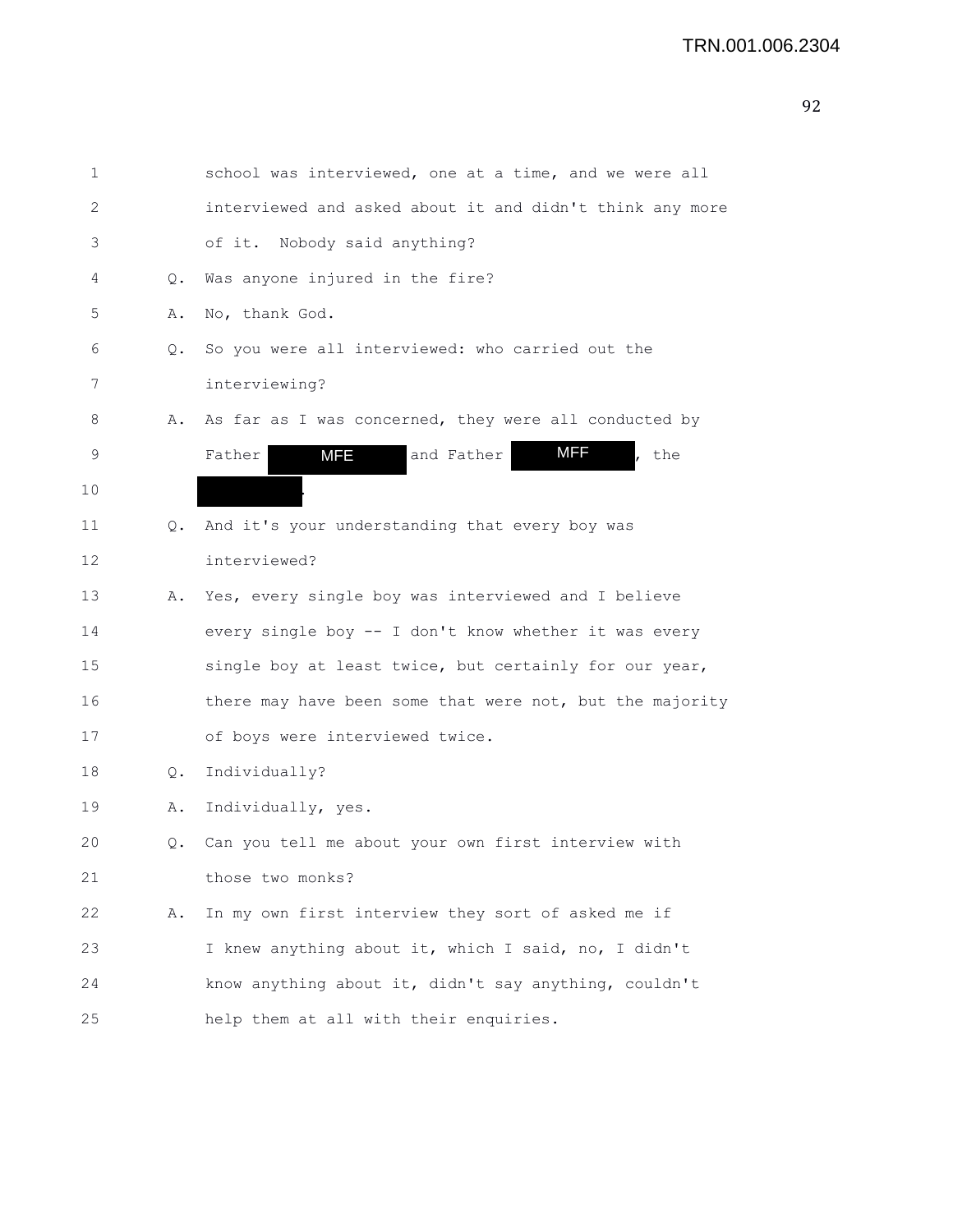1 Q. Where was the interview conducted? In which part of the 2 school? 3 A. In SNR office. All the interviews were in 4 Father **MFF** office. 5 Q. Did anybody take notes? 6 A. I have a feeling that Father **MIF** was taking 7 notes, yes. 8 Q. Were you then brought back for a second interview? 9 A. Yes. I was brought back -- I suspect what they were 10 trying to do was to narrow it down and they probably 11 started with 150 boys and then they probably, the second 12 tranche was probably was, well, who's most likely, these 13 60 or so boys, and we all went through a second series 14 of interviews, virtually the same as before. The 15 initial interviews probably didn't last more than about 16 half an hour, I suppose, 20 minutes, half an hour. 17 Q. Were you then brought back for a third interview? 18 A. Yes, I was. I was brought back for a third interview 19 and it was a bit of a heavier interview. I think they 20 were sort of playing, if you like, good cop/bad cop with 21 Father MFE and Father MFF The interview went on 22 for some time and I still wasn't saying anything, 23 because I learnt all the way through boarding school 24 that you just don't tell tales on anybody. Nobody had 25 been hurt so I just didn't -- well, I just didn't snitch MFF SNR MFF MFE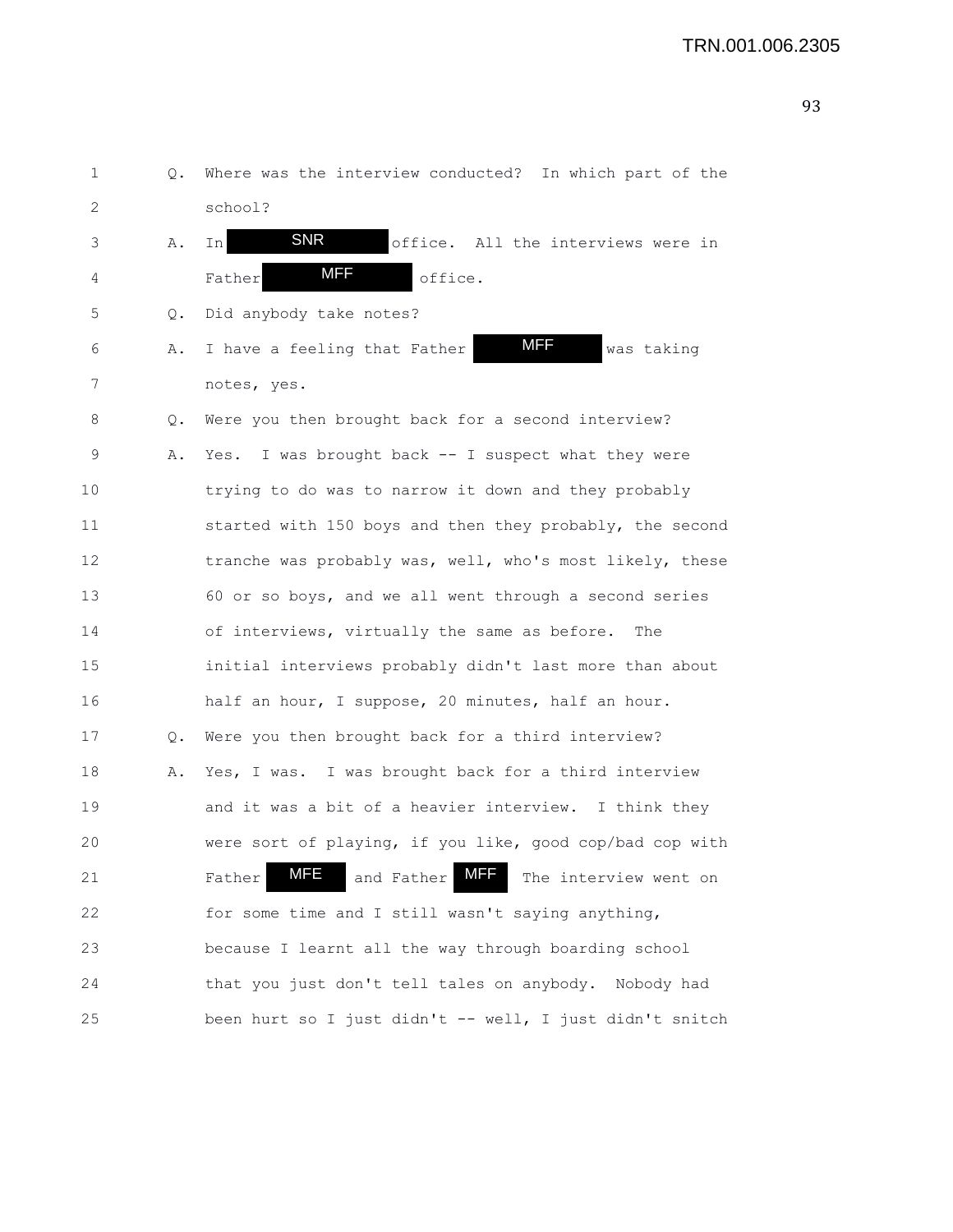| $\mathbf{1}$ |    | anyway. Well, I thought, they'll just find out on their  |
|--------------|----|----------------------------------------------------------|
| 2            |    | own who it is.                                           |
| 3            | Q. | Was that an evening interview?                           |
| 4            | Α. | Yes, I think it probably was, that one. I had several    |
| $\mathsf S$  |    | interviews. I had one interview at 2 o'clock in the      |
| 6            |    | morning.                                                 |
| 7            | Q. | We'll come on to that one.                               |
| 8            | Α. | But this interview was a bit heavier and in the end they |
| 9            |    | said to me, "Well, we have somebody that said that you   |
| 10           |    | did it and they've got a witness". So I said, "Well,     |
| 11           |    | I don't think so. I've probably got witnesses to say     |
| 12           |    | where I was", "No, we've definitely got somebody saying  |
| 13           |    | it's you". So I said, "Well, okay, I've now got to come  |
| 14           |    | clean because I'm in a bit of a fix". So I said, "Well,  |
| 15           |    | I'll tell you who it was. It was                         |
| 16           |    | I gave him the matches because he was going to have      |
| 17           |    | a smoke and he told me he was going to burn the school   |
| 18           |    | down and I thought it was a joke, that's who it is".     |
| 19           |    | So they then said, "He's said it's you", I said,         |
| 20           |    | "Oh", "And he's got a witness". I said, "Oh well,        |
| 21           |    | it isn't". So I think the interview then ended, but      |
| 22           |    | when you think about it, this guy's named me, hang on,   |
| 23           |    | how much of a coincidence, when I'm really under         |
| 24           |    | pressure, that I'm going to name him out of 140 boys?    |
| 25           | Q. | So did you get taken somewhere after that interview?     |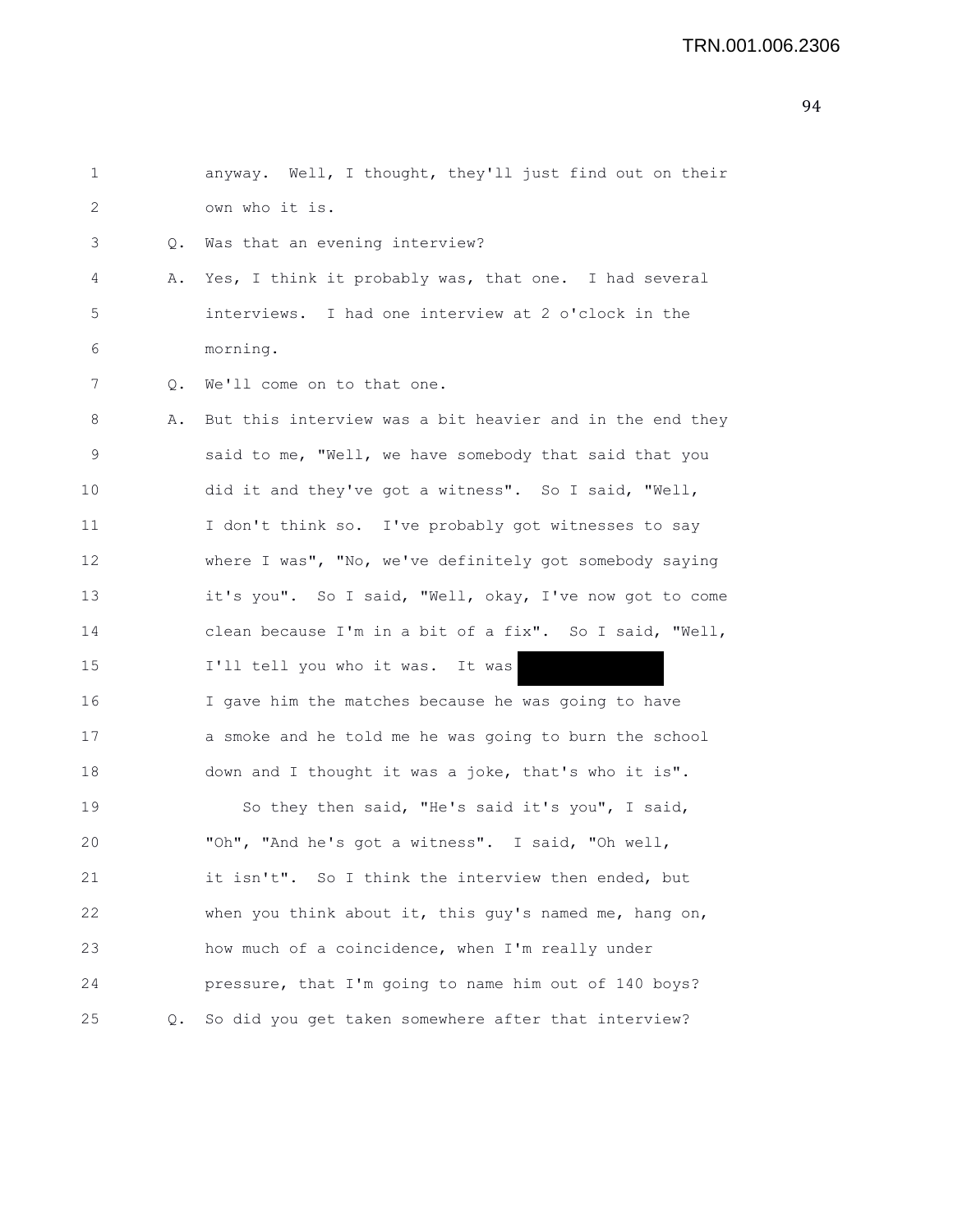| 1  | Α. | I then -- they decided that they would lock me up<br>Yes.       |
|----|----|-----------------------------------------------------------------|
| 2  |    | for my own safety. So they put me in one of the                 |
| 3  |    | studies -- I think it was probably the study next to the        |
| 4  |    | library, I'm not quite sure whose study it was, but it          |
| 5  |    | was either the head boy's or somebody's study.                  |
| 6  | Q. | Was this Father MIT and Father<br><b>MFE</b>                    |
| 7  | Α. | MFE<br>Father MFF and Father<br>They locked me in               |
| 8  |    | there for my own safety. I'm not quite sure why I had           |
| 9  |    | to be made safe. I'm not sure. I was not allowed to             |
| 10 |    | see my brother, I was not allowed any of my things,             |
| 11 |    | I was not allowed to see any of my friends. I was not           |
| 12 |    | allowed to do anything.                                         |
| 13 | Q. | How long were you in that room?                                 |
| 14 | Α. | I was there for two or three days. I was interviewed            |
| 15 |    | periodically again on those situations. At one point it         |
| 16 |    | was at 2 o'clock in the morning.                                |
| 17 | Q. | <b>MFE</b><br>Were these interviews done again by Father<br>and |
| 18 |    | MFF.<br>Father                                                  |
| 19 | Α. | and Father MFF<br><b>MFE</b><br>every single time.<br>Father    |
| 20 | Q. | What was in the room you were locked in? What did               |
| 21 |    | you have there in terms of facilities?                          |
| 22 | Α. | A bed, desk, chair, there was a loo there, a washing            |
| 23 |    | basin.                                                          |
| 24 | Q. | Did you miss classes while you were in there?                   |
| 25 | Α. | Oh yes, yes.                                                    |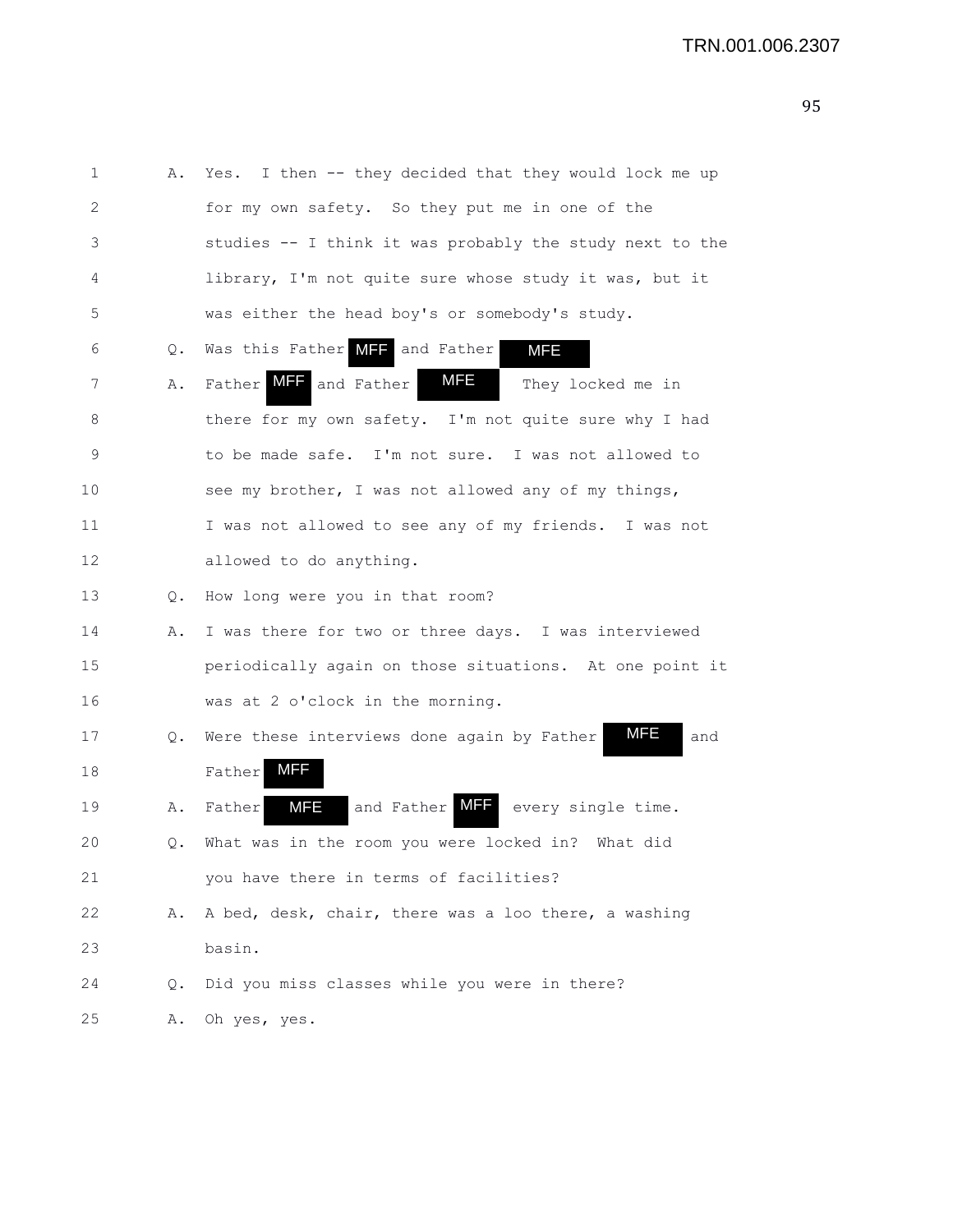1 Q. What about food? 2 A. Father **MFE** would bring me a plate of food. 3 So they fed me all right, I wasn't starved, but 4 I couldn't even go and see my younger brother, to see if 5 he was all right, tell him what was going on, it was 6 ridiculous. 7 Q. During those days you were locked in the room, how many 8 times do you think you were taken out and interviewed? 9 A. Probably an extra two, three, four times. 10 Q. What was being said to you in the course of those 11 interviews? 12 A. It was exactly the same: you must have done it, this guy 13 says you have done it, we've got a witness. I can't 14 remember the witness's name. I think probably 15 but I'm not sure. He was obviously an oppo of 16 It was totally fabricated. I just believed it would all 17 come out in the wash and in the end I was so frustrated 18 with it, I said, "Why don't you just get the police in? 19 Please call the police in. I'm quite happy. Let's get 20 it sorted out". 21 Q. Did they call the police? 22 A. No, they refused to. 23 Q. What happened? 24 A. What happened? They called me up in the end at some 25 ridiculous hour in the morning. They said, "Right, MFE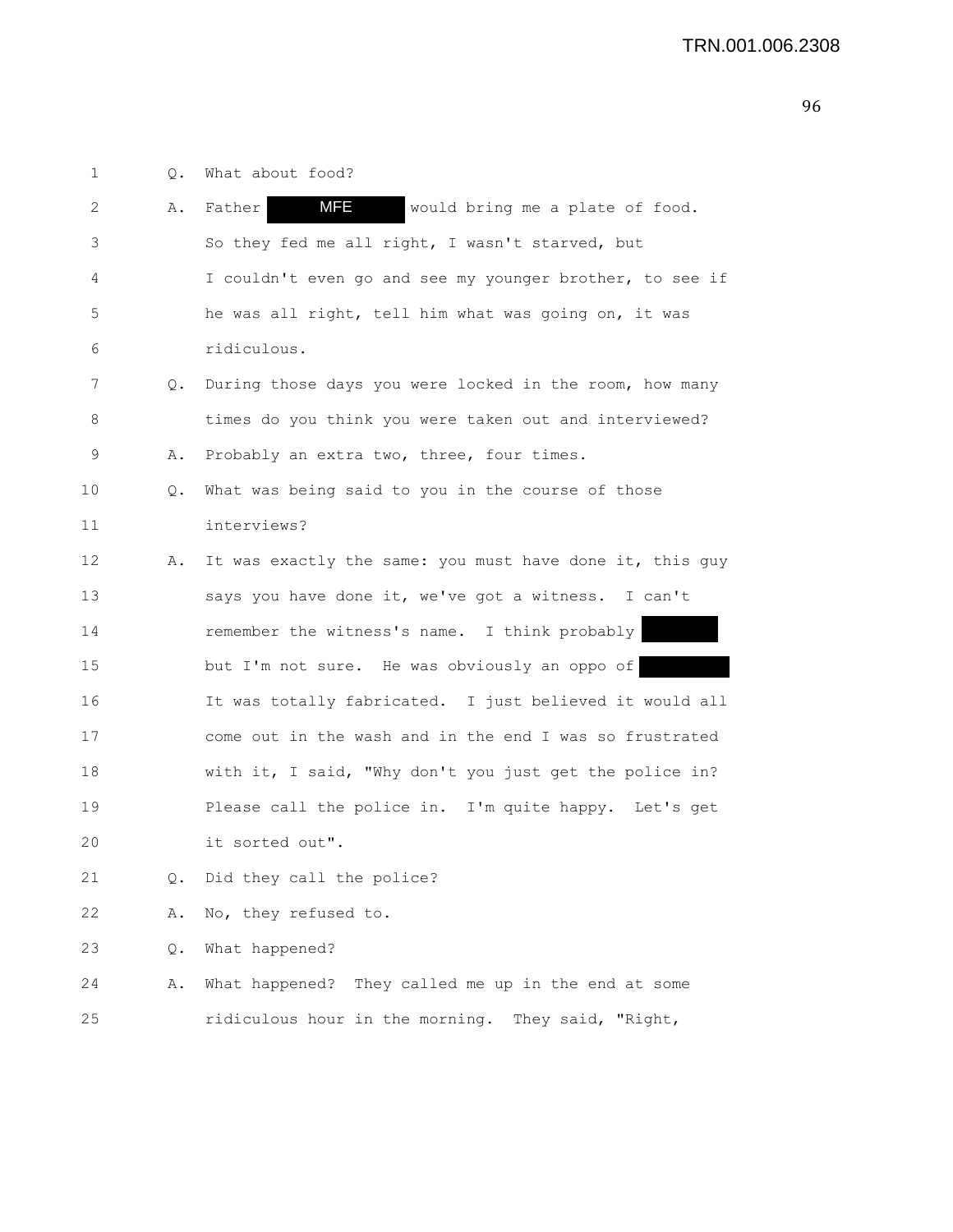| $\mathbf 1$ |    | you're leaving, you will be going at 8 o'clock in the       |
|-------------|----|-------------------------------------------------------------|
| 2           |    | MFE<br>morning. Father<br>will take you to the station,     |
| 3           |    | you're expelled". I said, "Can I get some of my             |
| 4           |    | things?" "No, you can't get any of your things", "Can       |
| 5           |    | <u>MFE</u><br>I see my brother?" "No". Father<br>brought me |
| 6           |    | a case with, I think, a towel and some washing things,      |
| 7           |    | probably a pair of underpants or something, and that was    |
| 8           |    | it.                                                         |
| 9           | Q. | Were you then taken to the station? Was it in Glasgow?      |
| 10          | Α. | No, I was taken to the station in Spean Bridge, as it       |
| 11          |    | MFE<br>drove me to the<br>was in those days. Father         |
| 12          |    | station. He stopped and he actually bought me               |
| 13          |    | a magazine. He put me on the train, turned to me and        |
| 14          |    | said, "You did it, didn't you?" and I said, "No,            |
| 15          |    | I didn't". He said, "Oh". And that was it. And I went       |
| 16          |    | on the train and then the weather wasn't very clever so     |
| 17          |    | we then came down to Glasgow, changed trains, and got       |
| 18          |    | the train to Lancaster and changed trains, then got the     |
| 19          |    | train to Arnside, then walked about a mile home.            |
| 20          | Q. | I think you tell us the journey took up to 10 hours.        |
| 21          | Α. | Yes, yes. Not a very good journey because, as you can       |
| 22          |    | imagine, in February, it wasn't -- the weather wasn't       |
| 23          |    | very good and the trains were a bit slow. I think we        |
| 24          |    | stopped at Glen Laroch on the way down through              |
| 25          |    | Wherever.                                                   |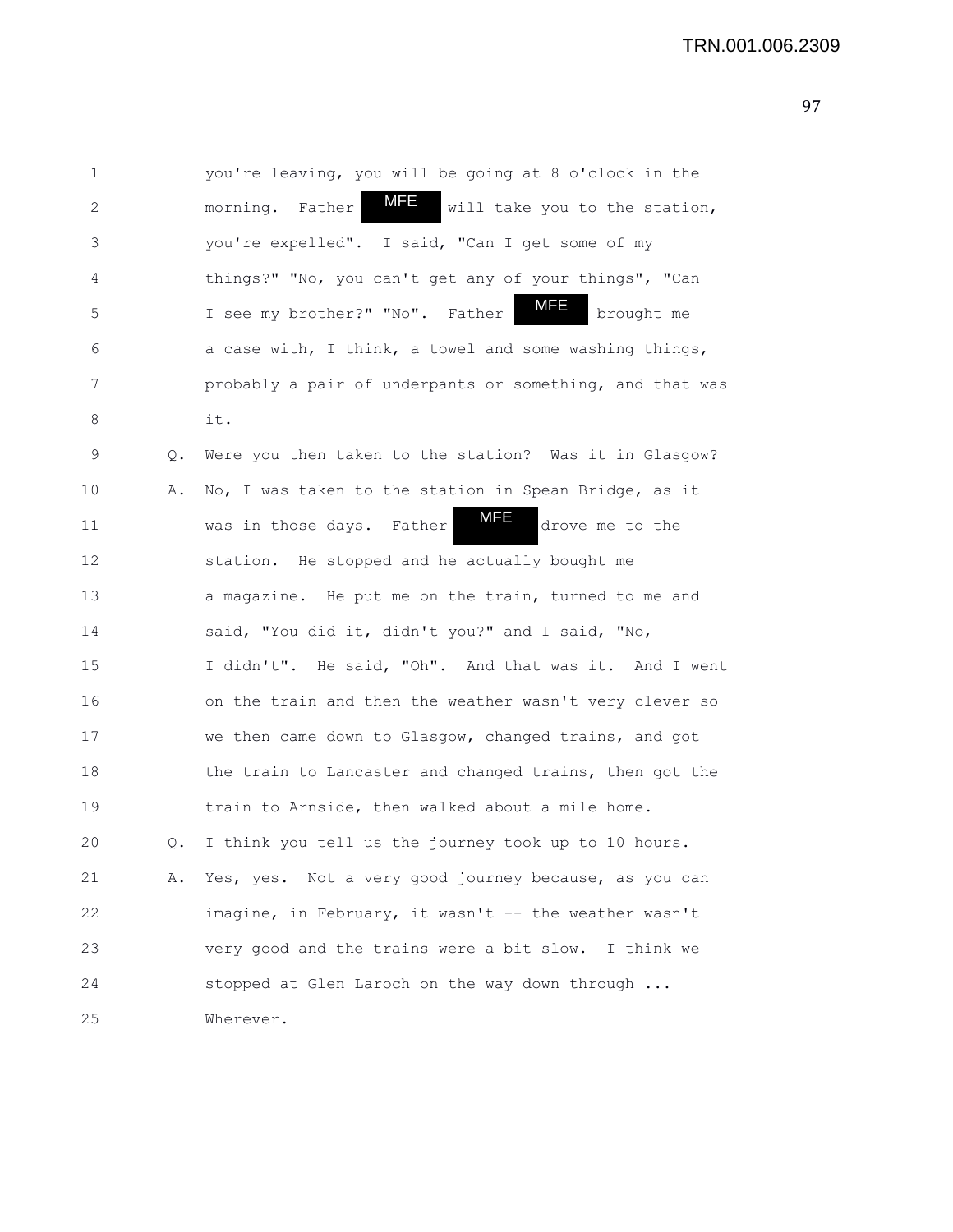| 1  | Q. | And when you eventually got home then, what was the               |
|----|----|-------------------------------------------------------------------|
| 2  |    | situation?                                                        |
| 3  | Α. | I got home, I was surprised that my parents weren't               |
| 4  |    | there to meet me at the station, so I walked about                |
| 5  |    | a mile home. My mother just looked at me. My father               |
| 6  |    | said, "Take your case upstairs, your mother will give             |
| 7  |    | you some food, then you're going to bed", and it was              |
| 8  |    | very, very hostile.                                               |
| 9  | Q. | Did you come to understand that the school had been in            |
| 10 |    | contact with your parents?                                        |
| 11 | Α. | Oh yes, yes. I assume so. I came downstairs, I tried              |
| 12 |    | to start a conversation, they didn't want to know, said           |
| 13 |    | we'll talk about it in the morning. So I had something            |
| 14 |    | to eat and went to bed, and next morning I said, "Look,           |
| 15 |    | this is crazy, I've not done this", and all the rest of           |
| 16 |    | it. They certainly didn't appear to believe me. My                |
| 17 |    | father then said -- I said to get the police involved.            |
| 18 |    | <b>MFF</b><br>My father then said he'd go up and see Father<br>SO |
| 19 |    | he drove all the way up to Fort Augustus from Arnside,            |
| 20 |    | just south of the Lake District where we were living              |
| 21 |    | at the time, and he saw Father MFF and came back and              |
| 22 |    | said, "No, Father MIF is adamant, I believe"                      |
| 23 |    | --therefore -- I said, "Can't there be an extension?" as          |
| 24 |    | I was due to take my Scottish Lowers in a few weeks'              |
| 25 |    | It was an absolute joke.<br>time.                                 |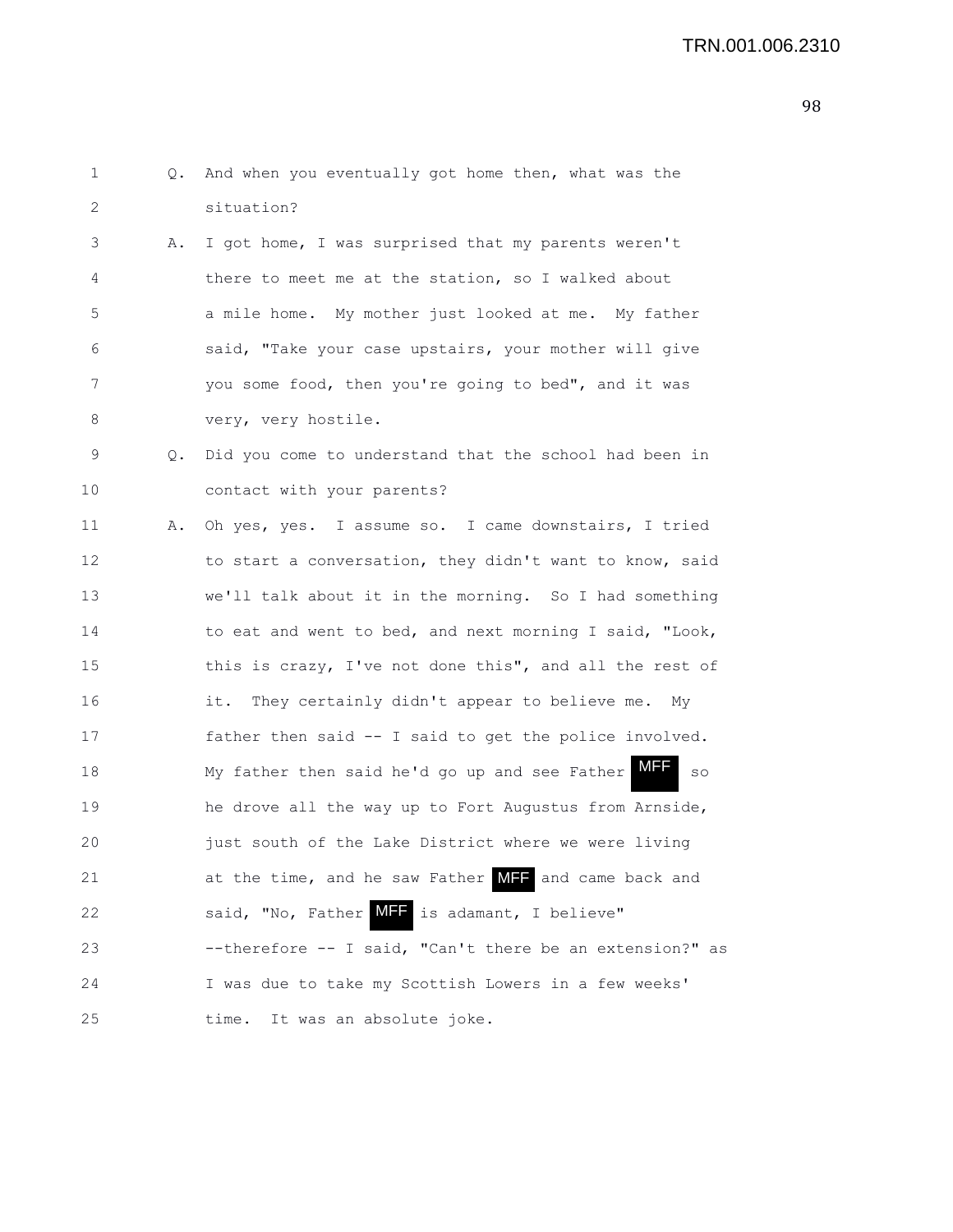1 I left with no qualifications, no chance, and they 2 said, no, no, you're finished there and, as far as I'm 3 concerned, you're finished with us, you can join the 4 army or something. So I said I've got to get 5 a qualification of something, I've got nothing. They 6 said okay. So he got on to Lancaster College and said, 7 is there anything that they could do. And they said, 8 well, we can manage to get him to sit three exams. 9 That's the only ones we can just about get him in in 10 time to sit them if you want. 11 So they agreed that I could do that. So I went and 12 I sat in those days they were called ULCIs, the Union of 13 Lancashire and Cheshire Institutes exams. They were 14 like a school leaving certificate. So I took maths, 15 English literature and English language. I got 16 a distinction in maths, a distinction in English 17 language and high grade pass in literature. Those are 18 the only qualifications I have in my life. 19 Q. Did you go on then shortly thereafter to join the army? 20 A. I went on and sought to join the army and I joined the 21 army on my 16th birthday in Preston recruiting office.

22 Q. Did your health at that time intervene with that? 23 A. When I went in the Army, it was a bit tough to start 24 with as you can imagine going in at 16 with a public 25 school accent. It was a bit hit first and ask questions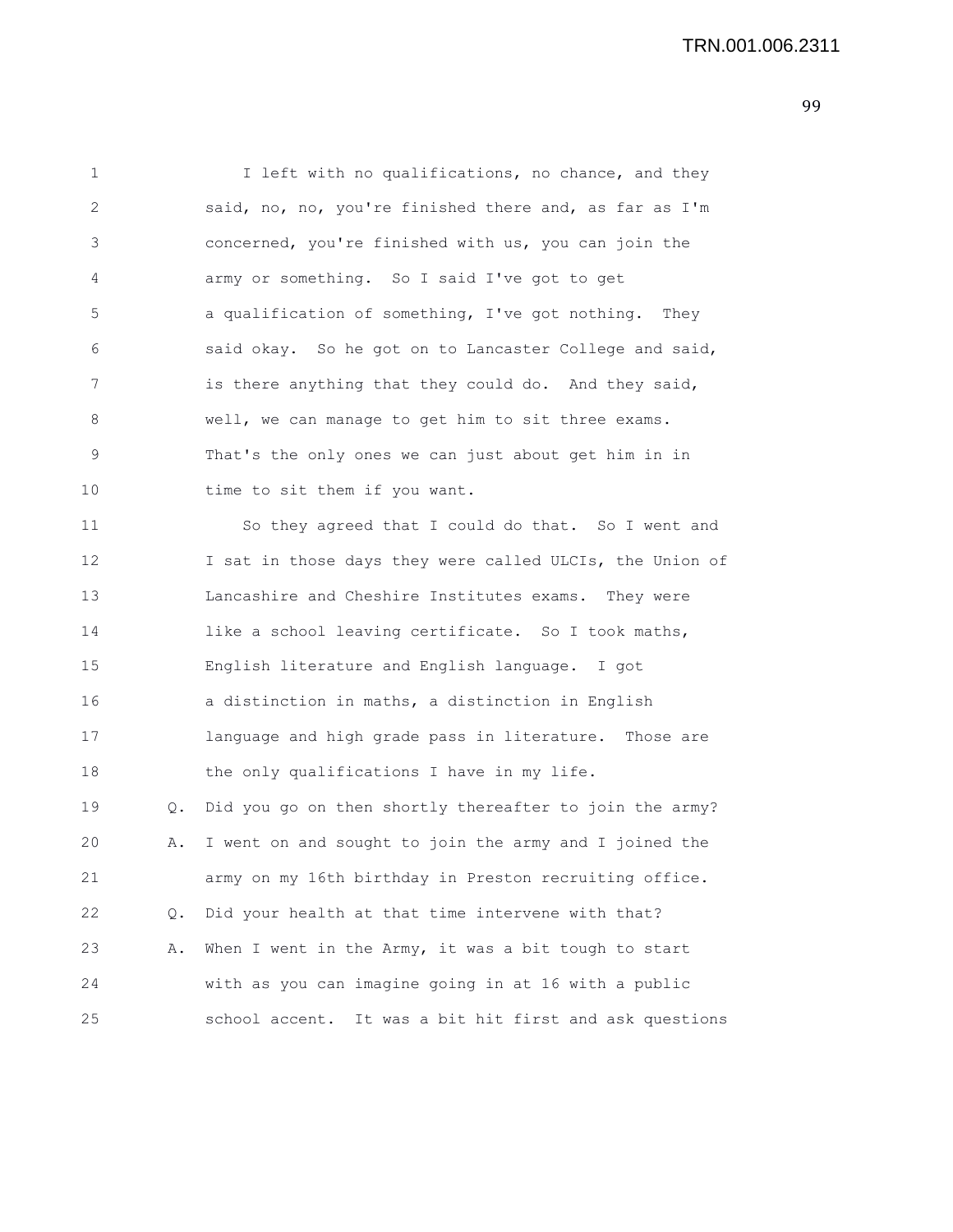```
1 afterwards. But because I'd been used to being bullied
2 most of my life, I could stand up for myself.
3 Initially, I did very well -- in fact, while I was in
4 the army I held the army record for the mile in running,
5 only for a short time, but I did hold it. I led the
6 army searchlight tattoo on television for the junior
7 leaders' regiment. I was recommended to be forwarded to
8 go on to Welbeck for officer training. So my start
9 in the Army was quite good. I wasn't a idiot and I'm
10 a fighter.
11 Sadly, the vast amounts of drill that we had to do
12 and route marches, probably contributed -- and obviously
13 I must have had partly in my life.
14 I was fit enough. I passed my medical to get in the
15 army,
16 and I couldn't do anything. They sent me to the army
17 hospital in Chester and they assessed me and said, we
18 could operate, but we doubt you'd be much use to the
19 army afterwards. He said, to be honest, you'll probably
20 be better being discharged and having any operations
21 done in civilian life, so that's what happened. So
22 unfortunately, a bit of another blow, so back to square
23 one again!
24 Q. I think you tell us that you went on to work at
25 and progressed within that?
```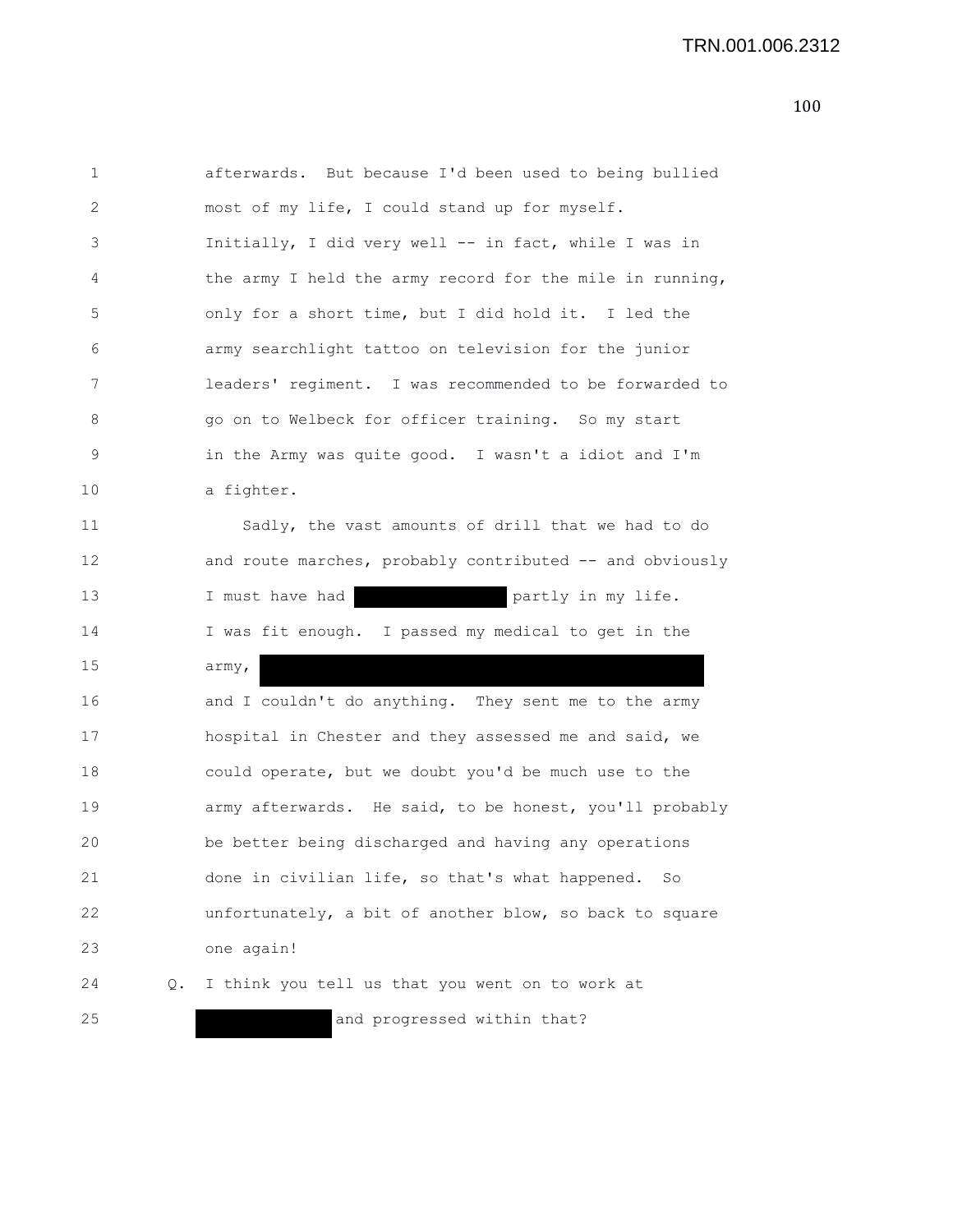| 1                 | Α. | Yes, I did.                                               |
|-------------------|----|-----------------------------------------------------------|
| 2                 | Q. | And that you and your wife ran a pub for a time?          |
| 3                 | Α. | Yes.                                                      |
| 4                 | Q. | And you have children and grandchildren, you tell us.     |
| 5                 | Α. | Yes.                                                      |
| 6                 | Q. | If I can just -- I think you tell us that during your     |
| 7                 |    | time at Fort Augustus, did you report the treatment you   |
| 8                 |    | were getting to anybody at the school?                    |
| 9                 | Α. | No, I didn't. But this is something that -- I know<br>No. |
| 10                |    | this is a bit of an aside, but I've been thinking about   |
| 11                |    | it, it may be of no use to the inquiry or whatever, but   |
| $12 \overline{ }$ |    | I spoke earlier about the two small monks,                |
| 13                |    | Brother Adrian and Brother MNS that                       |
| 14                |    | $MNS$ was<br>Brother                                      |
| 15                |    |                                                           |
| 16                |    | In those days you would have called him                   |
| 17                |    | nowadays you'd say he<br>He was very                      |
| 18                |    | devoted. He was absolutely fantastic with all the new     |
| 19                |    | boys and things like that. He would walk past a new boy   |
| 20                |    | that was a bit homesick and suddenly an orange would      |
| 21                |    | roll out of his cassock and that sort of thing. He was    |
| 22                |    | the most marvellous mimic and he could impersonate        |
| 23                |    | Winston Churchill and people like that. He was            |
| 24                |    | absolutely brilliant. The old boys would come back and    |
| 25                |    | they would take him out to lunch at the                   |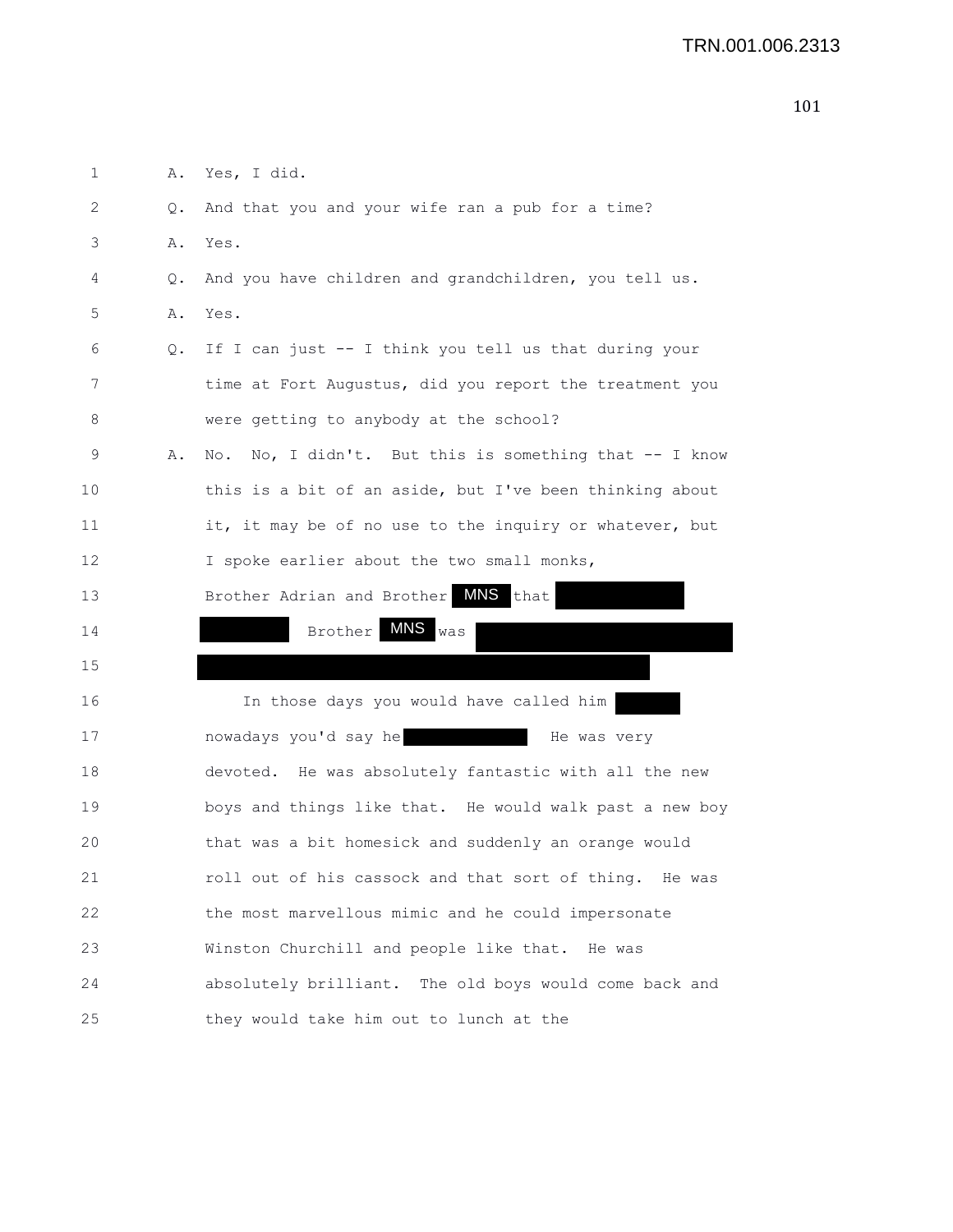1 Inchnacardoch Hotel, so there was a lot of love and care 2 for him.

3 MMS occasionally would come and have a holiday and 4 come and spend some time with my parents. On one 5 particular occasion, he came down when my parents were 6 living not far from Downside Abbey. And he actually 7 came down because he wanted to see the Abbot of Downside 8 because he was very concerned about what was going on at 9 Fort Augustus. He would never say what was going on at 10 Fort Augustus, but he was concerned. 11 So he went and had interviews with the Abbot of 12 Downside. He then went on to see the Pope in Rome. 13 Whether he actually got an audience, I don't know. 14 Q. Do you know when this was, James? 15 A. I would have thought ... I joined the army in Preston, 16 my parents then moved down to Somerset, where 17 Downside Abbey is. I would probably be ... Probably 18 ... about 1964, about 1964. Imagine this little man, 19 he's going round the world with a little leather case 20 and his black habit, and he was but 21 he was just such a sincere person, and he was concerned 22 about problems at the abbey, but I don't know what it 23 was. 24 Q. Did he discuss with you what his concerns with? 25 A. No, no. He wouldn't have. MNS was very private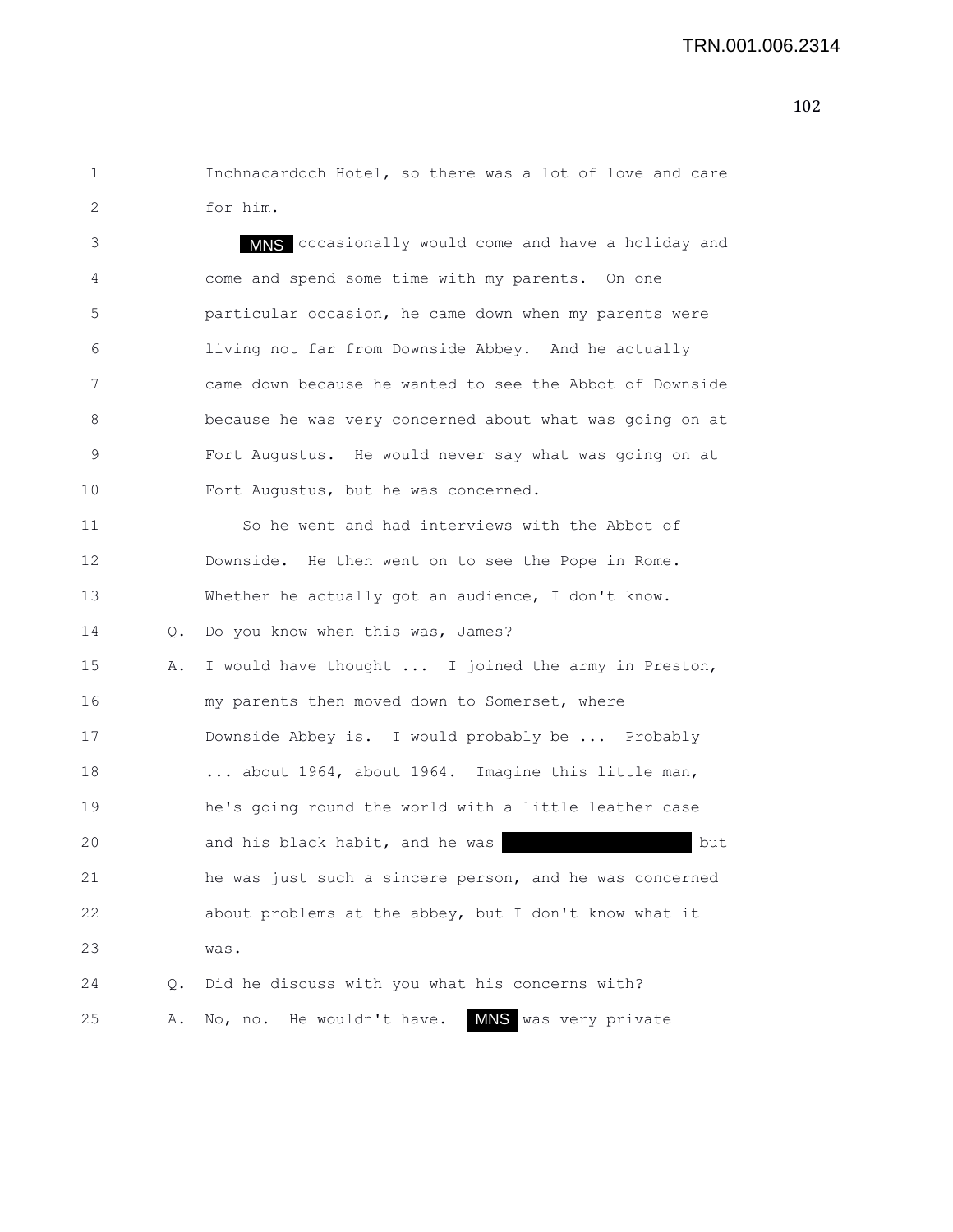1 in that respect: it was for grown-ups and senior people. 2 Q. And he worked with Brother Adrian in the kitchen -- 3 A. Yes. 4 Q. -- at the school? 5 A. Yes, he was very ... Brother Adrian was in charge of 6 the kitchen and **MNS** obviously helped him. In the 7 Summer MNS would then wangle a job in the grounds so 8 he could do gardening while the weather was fine, but 9 the minute it got cold and wet, back in the kitchen. 10 He's buried in Fort Augustus as well. 11 Q. Towards the end of your statement, James, you tell us 12 about the impact that you think your time at the three 13 schools, but in particular Fort Augustus, has had on 14 you. How would you summarise the impact that 15 Fort Augustus in particular has had on your life? 16 A. I think in fairness, Fort Augustus has made me very, 17 very bitter. I think the cumulative effect of all three 18 schools has made me lock myself away as an individual. 19 It's one of those things where you -- I'm not an insular 20 sort of person, but I don't show affection very easily. 21 I don't trust many people. I'm very fortunate: my wife 22 has stood by me and my children stand by me. I try and 23 be a better father all the time, but it has made me very 24 difficult like that. 25 I've always been resentful and hateful about what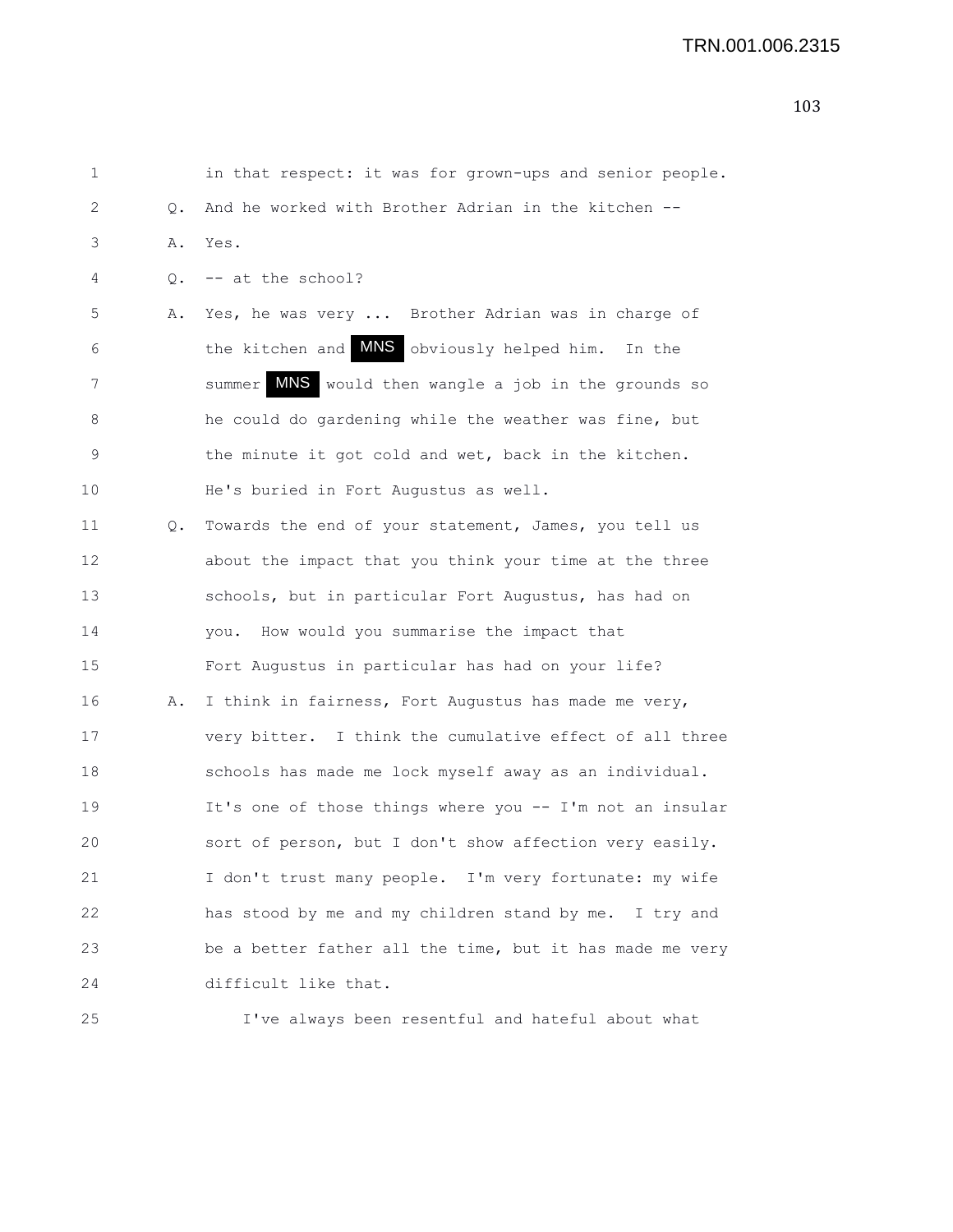1 happened at Fort Augustus because, to me, it was the 2 greatest injustice. I've hated all his 3 life. I know the Christian religion tells you you 4 should forgive everybody, but I haven't been able to so 5 far. But in the last few years, I have thought, well, 6 this guy, why would he have done that? He comes from 7 a very well-off family in Glasgow. His elder brother 8 was a hero at the school, I think he was 9 head boy. But he was good at sports, he was really 10 **respected, so the family is something great.** 11 Then I think, hang on, he can't get out of this 12 situation because his family holds the abbey and the 13 school and the monastery in high esteem, perhaps he's 14 actually being abused. So the only way he can get out 15 of that situation is to actually burn the school down. 16 Then you think, well, hang on, maybe I do understand 17 why that guy acted -- I don't know, but I can't think of 18 any other reason that he may have done it. So I think 19 that. So I think maybe that guy was, if you like, 20 between a rock and a hard place, and the only sad factor 21 is that I was the bloke on the end of the -- we'll blame 22 him, you know. 23 Q. And in terms of the impact of being expelled and leaving 24 the school at that age has had on your life, I think you

25 tell us that you felt your private life was totally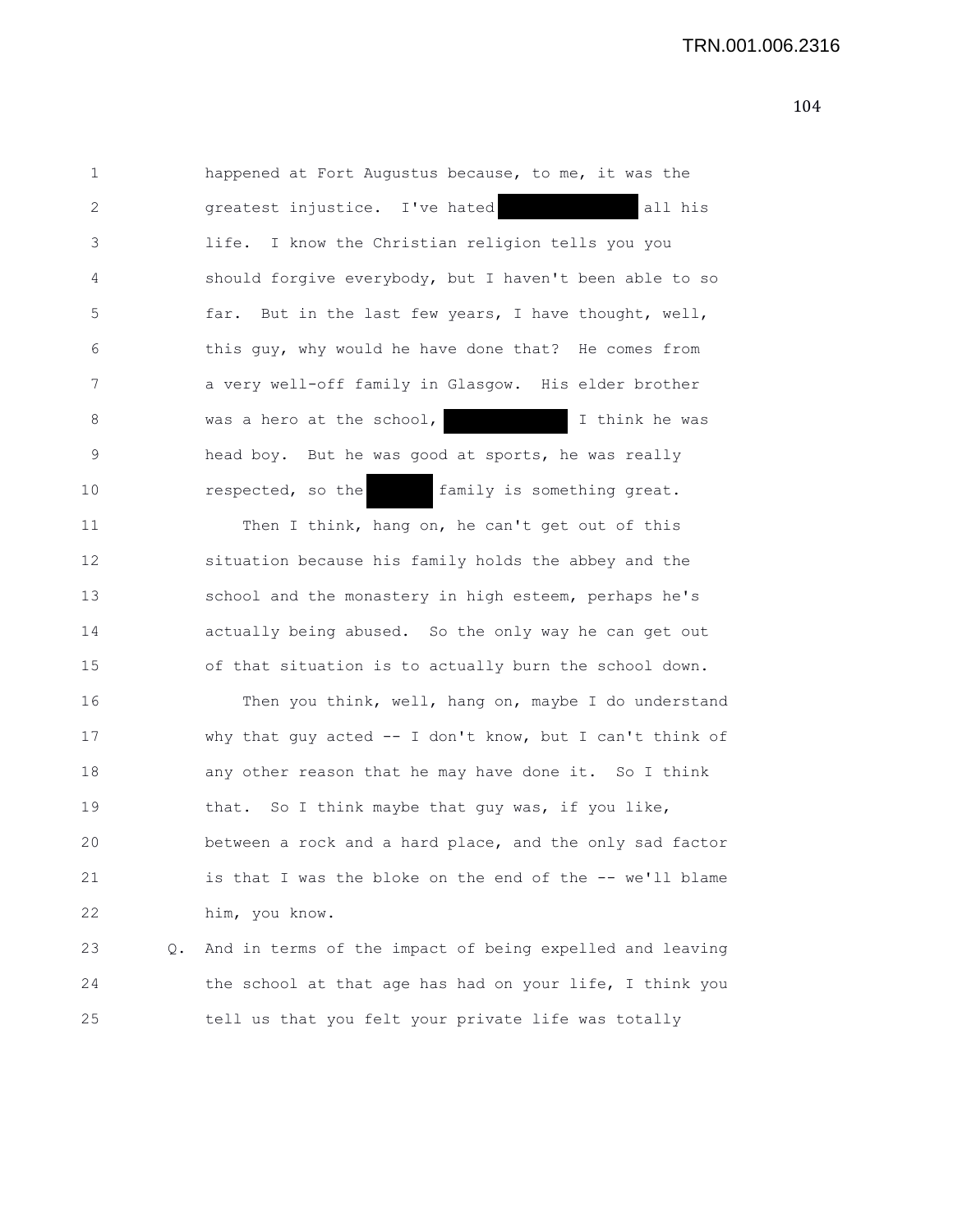| 1  |    | destroyed.                                               |
|----|----|----------------------------------------------------------|
| 2  | Α. | Oh in terms of my parents, finished, and brothers.       |
| 3  |    | I don't even have a photograph of when I was a child.    |
| 4  |    | They got rid of all my possessions, everything.          |
| 5  |    | I then grew up without a single qualification, so        |
| 6  |    | I worked my clogs off. I ended up as a director for      |
| 7  |    | but when I had to change                                 |
| 8  |    | jobs again, oh, you haven't got a degree, you haven't    |
| 9  |    | got this, you haven't got that. If I went for a lower    |
| 10 |    | paid job, I was overqualified: you have been running     |
| 11 |    | such a big business, how can you do this?                |
| 12 | Q. | I think you say you did feel trapped --                  |
| 13 | Α. | Yes.                                                     |
| 14 | Q. | -- because you didn't have a degree in particular?       |
| 15 | Α. | Yes, very trapped. Then if you stay too long with one    |
| 16 |    | company, you just become institutionalised.              |
| 17 | Q. | You've requested some files, I think you tell us, or     |
| 18 |    | records from the Benedictine order; is that right?       |
| 19 | Α. | Yes, I have, because I wanted -- I thought you can't get |
| 20 |    | expelled from a school without my parents having some    |
| 21 |    | communication with the school. And I want to know --     |
| 22 |    | and they must have had a record of the investigation.    |
| 23 |    | I wanted to see, although I understood that the police   |
| 24 |    | weren't involved, because I was certainly never          |
| 25 |    | interviewed by anybody -- I wanted to just check.        |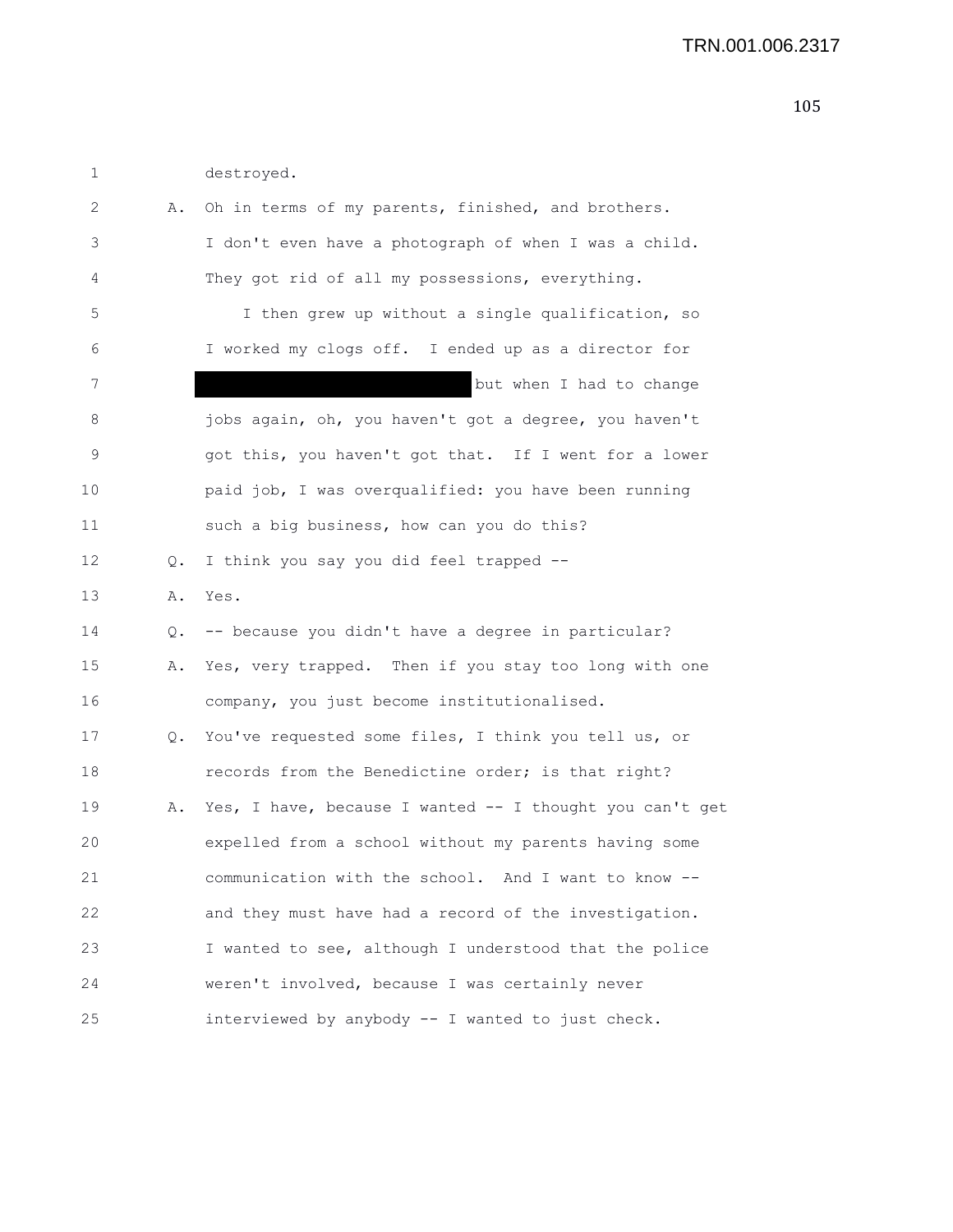1 I contacted them first and then they said they were 2 unable to. Then they put me on to their solicitors, and 3 then the solicitors came back and said, "No, there 4 aren't any records, we can't find any". I think they 5 sent me one or two slips of paper that said I attended 6 a certain class. It was a joke. 7 Q. So you weren't able to recover anything in terms of 8 being expelled? 9 A. No, nothing whatsoever. The trouble is, it's a bit like 10 a Pandora's box: you lock everything away in your life

11 and you deal with it and it's hidden, but you can't open 12 and close a Pandora's box. Once you open that lid, you 13 open it, and I now have to deal with it and see it 14 through, because I'm not going to get anything out of 15 this, but if I can help at all other people having to 16 suffer the way I have suffered -- and what makes me 17 cross is that it's all a covering up, and the shunting 18 round the world of these people that are not good 19 people. That's the disaster and the denying it all 20 happened, and we'll do this and we'll do that, and they 21 don't do anything. If I can doing anything to break 22 that mould, then I will try and do it. 23 Q. In terms of lessons to be learned, you set this out 24 at the very end of your statement at paragraph 138. 25 I think what you say is that: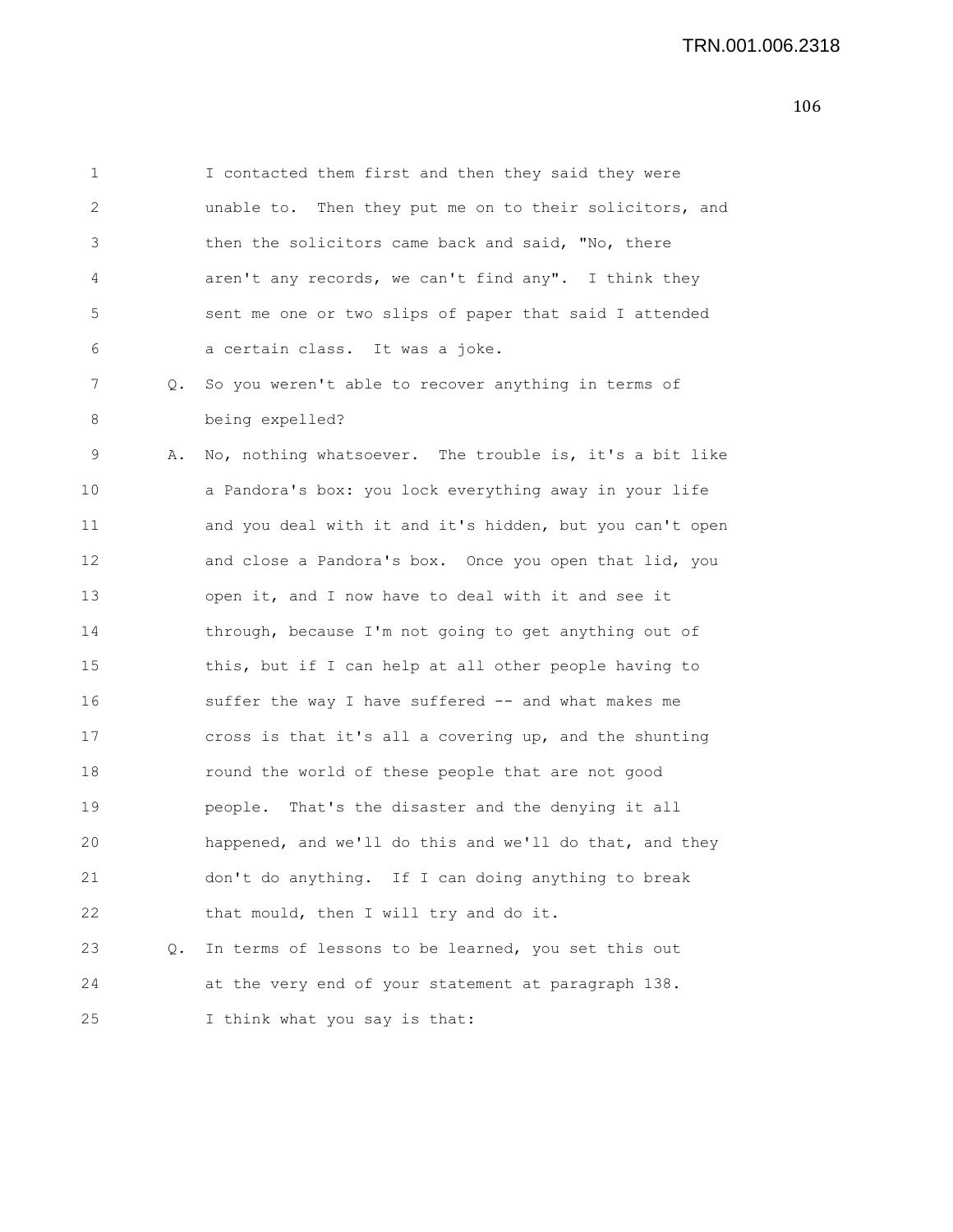1 "I think there could be a lay role, like a team 2 leader, who isn't part of the establishment." 3 And that may have helped? 4 A. Yes. If you look at a new institution, it's set up with 5 monks, masters, prefects and so on. All of those people 6 are extremely establishment, so whatever one says, the 7 other one says at the other end. It's a complete 8 sausage pipeline. 9 What I operated in business was we would take half 10 a dozen people from totally different disciplines and 11 every so often they would meet and they would bring one 12 problem that they had with their business to the table. 13 And it would be discussed by everybody else, because 14 very often you can't see the wood for the trees. And 15 very often you'd come up with a solution for that guy 16 and say, have you tried this, have you tried that. 17 It's a very similar sort of thing. If you had a set 18 of half a dozen people from different backgrounds and 19 they met once every four, six weeks, they discussed any 20 of the issues that people had within the school, so they

21 could then discuss them and come back with feedback and 22 say, right, we now have a reporting system that we can 23 go to the headmaster or to whoever and say, look, this 24 sort of thing is happening in a school.

25 You then can't bury issues of everything from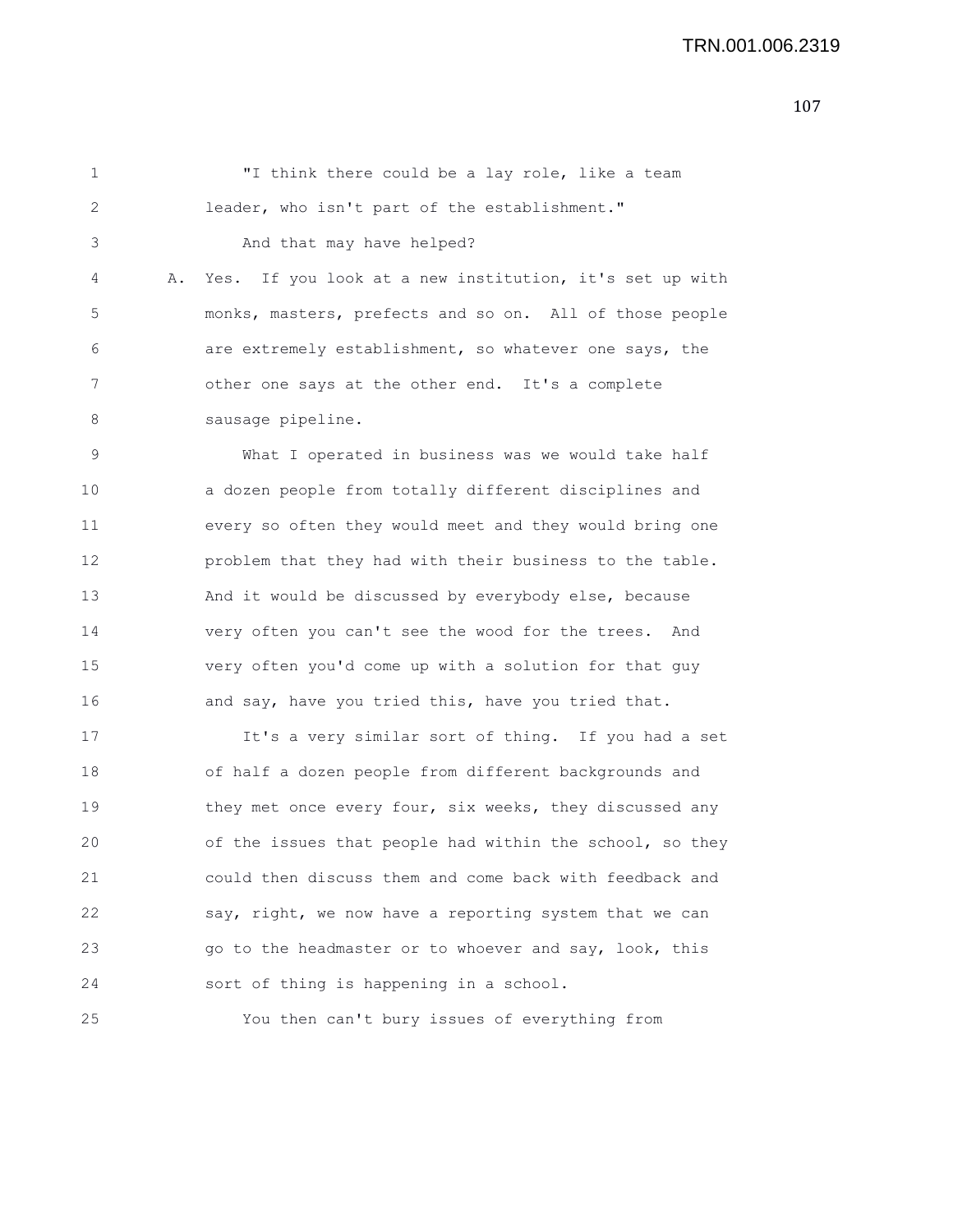| 1  |    | bullying to sadism to, you know, child abuse, and these   |
|----|----|-----------------------------------------------------------|
| 2  |    | sort of things.                                           |
| 3  |    | Q. Was there anybody at Fort Augustus who you could speak |
| 4  |    | to about concerns that you had?                           |
| 5  | Α. | No. Sadly, I think if ever I had done, the joke was       |
| 6  |    | MEV<br>, because at that<br>it would have been            |
| 7  |    | period of time he was probably one of the only people     |
| 8  |    | I thought I could trust there. I obviously couldn't,      |
| 9  |    | but                                                       |
| 10 |    | MS MACLEOD: Thank you, James. That completes what I have  |
| 11 |    | to ask you today.                                         |
| 12 |    | My Lady, I'm not aware of any other questions for         |
| 13 |    | James.                                                    |
| 14 |    | LADY SMITH: Thank you.                                    |
| 15 |    | Are there any outstanding applications for                |
| 16 |    | questions? No.                                            |
| 17 |    | James, those are all the questions. Thank you very        |
| 18 |    | much for engaging with us as you have done, both by       |
| 19 |    | providing your written statement and coming here today    |
| 20 |    | to tell us more in your own words and for us to meet you  |
| 21 |    | and hear from you in person. It's been enormously         |
| 22 |    | helpful, I'm very grateful to you, and I'm now able to    |
| 23 |    | let you go. Thank you.                                    |
| 24 | Α. | Thank you very much, my Lady.                             |
| 25 |    | (The witness withdrew)                                    |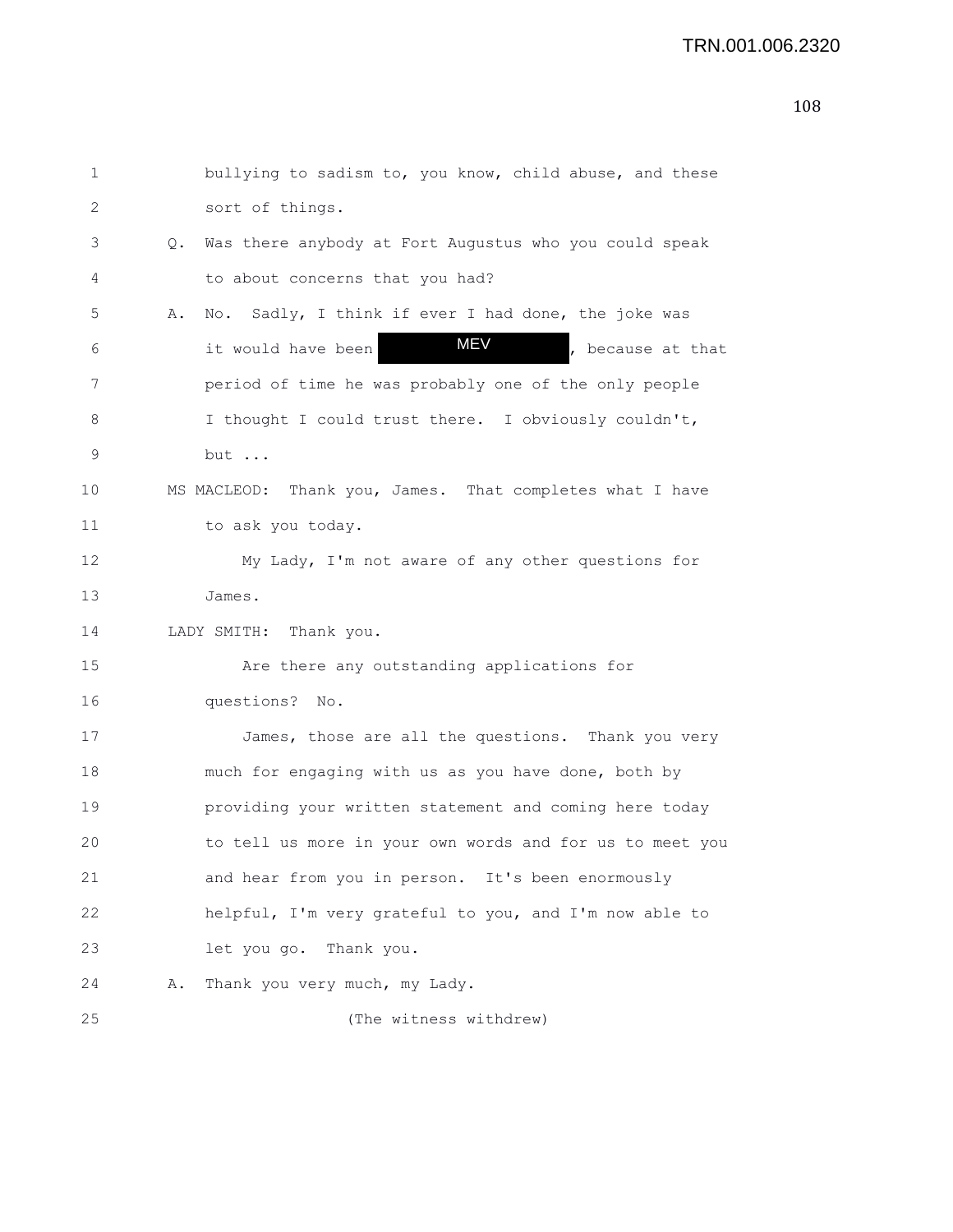1 LADY SMITH: A quick reminder again, because we heard quite 2 a lot of children's names during that witness's 3 evidence: they're all protected by my general 4 restriction order and can't be repeated outwith the 5 hearing room. 6 What is going to happen now is that the next witness 7 is joining us by a video link, so I'm going to rise 8 briefly, for about five minutes or so, and we can check 9 that it's all up and running -- we think it's all right 10 at the other end -- and that will give us the chance to 11 do that and then we'll move on to the next bit of 12 evidence. 13 (2.35 pm) 14 (A short break) 15 (2.50 pm) 16 LADY SMITH: Mr MacAulay. 17 MR MacAULAY: My Lady, the next witness wants to remain 18 anonymous and wants to use the name "Joseph" in giving 19 evidence. 20 LADY SMITH: Good afternoon, Joseph. Can you hear me all 21 right? 22 THE WITNESS: Yes, I can hear you very well. 23 LADY SMITH: And can you see me? 24 THE WITNESS: I can see you. 25 LADY SMITH: I'm Lady Smith and I chair the inquiry here in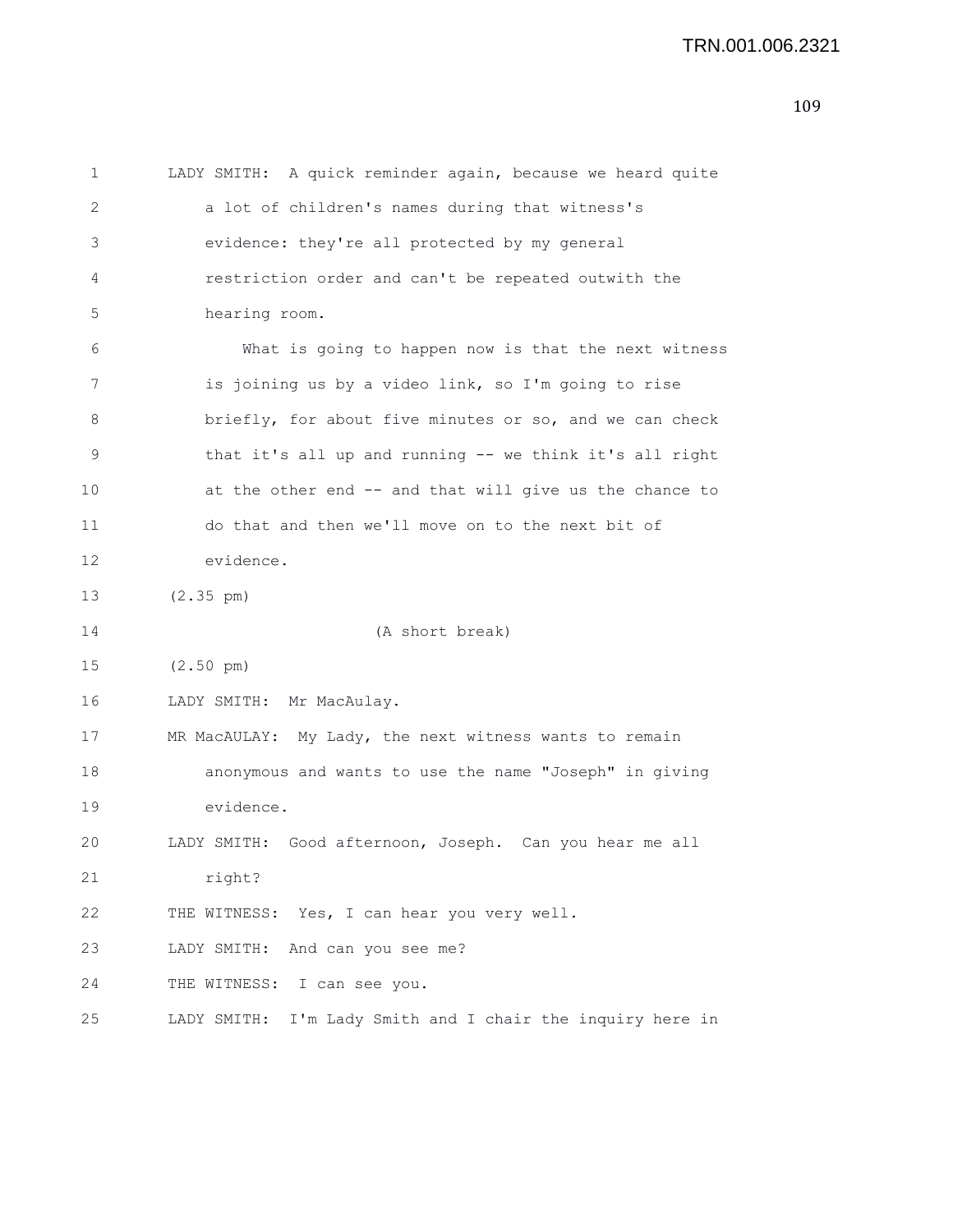```
1 Edinburgh. What I would like to do is begin by putting
2 you on oath.
3 "JOSEPH" (sworn)
4 (The witness appeared via video link)
5 LADY SMITH: If you're ready, Joseph, what I will do is
6 I will hand back to Mr MacAulay and he'll explain to you
7 what happens next; is that all right?
8 A. That's fine, thank you.
9 Questions from MR MacAULAY
10 MR MacAULAY: Good afternoon, Joseph.
11 A. Good afternoon.
12 Q. You have in front of you the statement that you provided
13 to the inquiry. I will provide the reference for that
14 statement to the stenographers for the transcript:
15 BEN.001.004.4296. Could I ask you to turn to the last
16 page of the statement?
17 A. Which I have signed.
18 Q. And you've confirmed you've signed the statement?
19 A. Yes, that's my signature.
20 Q. Do you say in the last paragraph, paragraph 29, that
21 you have no objection to your witness statement being
22 published as part of the evidence to the inquiry?
23 A. That's perfectly correct.
```
24 Q. Do you go on to say that:

25 "[You] believe the facts stated in the witness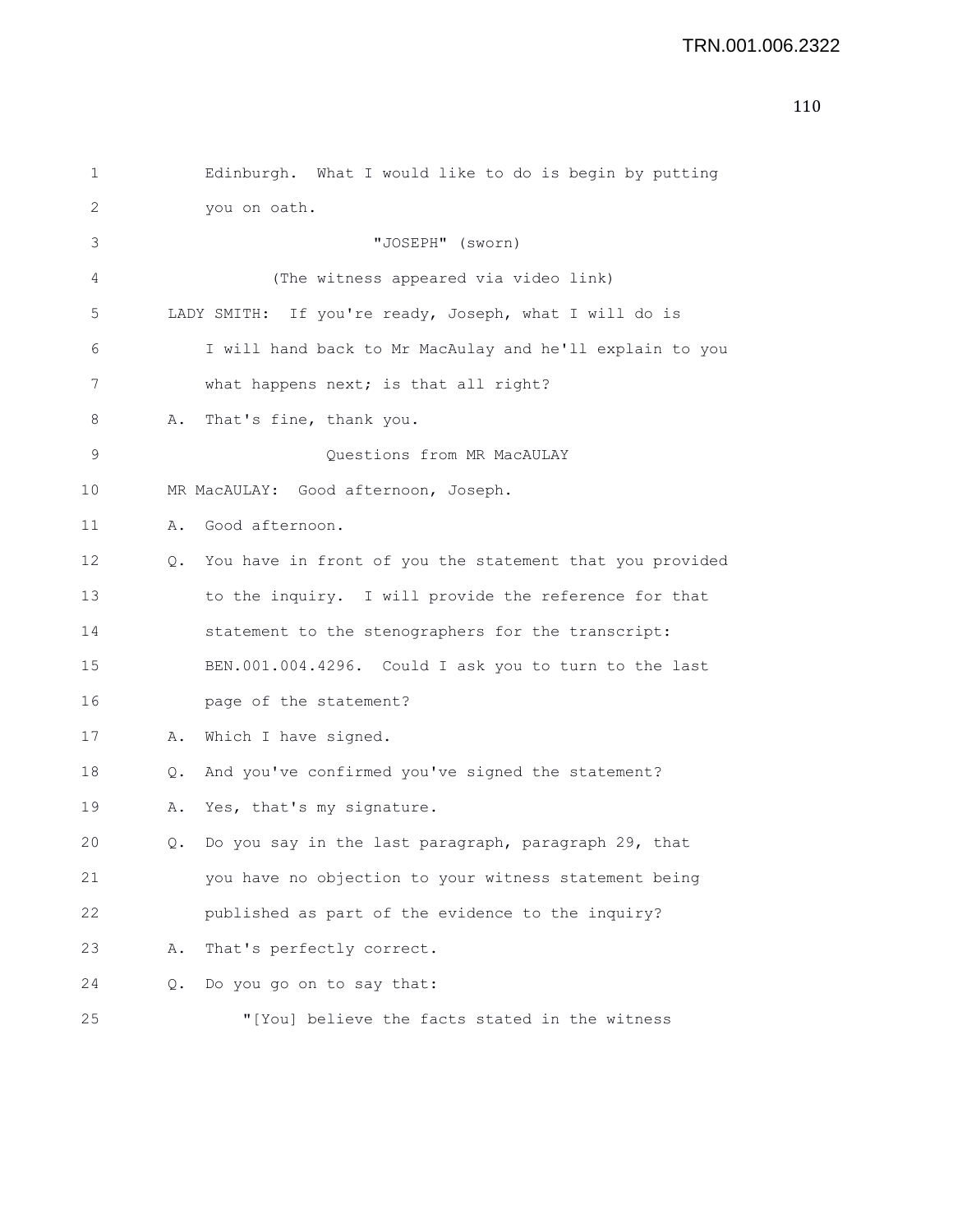| 1  |           | statement are true"?                                     |
|----|-----------|----------------------------------------------------------|
| 2  | Α.        | That's also correct, although I will say I'm getting old |
| 3  |           | and some of my memory is not of the best.                |
| 4  | Q.        | That prompts me to say if I ask you a question and it's  |
| 5  |           | something you can't remember, just say, "I can't         |
| 6  |           | remember".                                               |
| 7  | Α.        | It seems like in the statement I think I mention years   |
| 8  |           | when I was there and years when I wasn't, whatever, and  |
| 9  |           | sometimes I might be a year out or something, but there  |
| 10 |           | we go.                                                   |
| 11 | Q.        | We'll take account of that, Joseph, don't worry about    |
| 12 |           | that. Can I just ask you -- I don't want the date of     |
| 13 |           | your birth because you want to remain anonymous, but can |
| 14 |           | I confirm with you that you were born in the year 1947?  |
| 15 |           | A. Correct.                                              |
| 16 | $\circ$ . | I think this statement was a statement that was prepared |
| 17 |           | through the solicitors Clyde & Co, in conjunction with   |
| 18 |           | the Benedictine Order; is that correct?                  |
| 19 | Α.        | It was with Clyde & Co, not in connection with the       |
| 20 |           | It was just a telephone conversation between<br>order.   |
| 21 |           | myself and Clyde & Co.                                   |
| 22 | Q.        | And you begin by telling us in paragraph 2 of the        |
| 23 |           | statement that you attended Carlekemp Priory from 1954   |
| 24 |           | to 1961; do you see that?                                |
| 25 | Α.        | Yes.                                                     |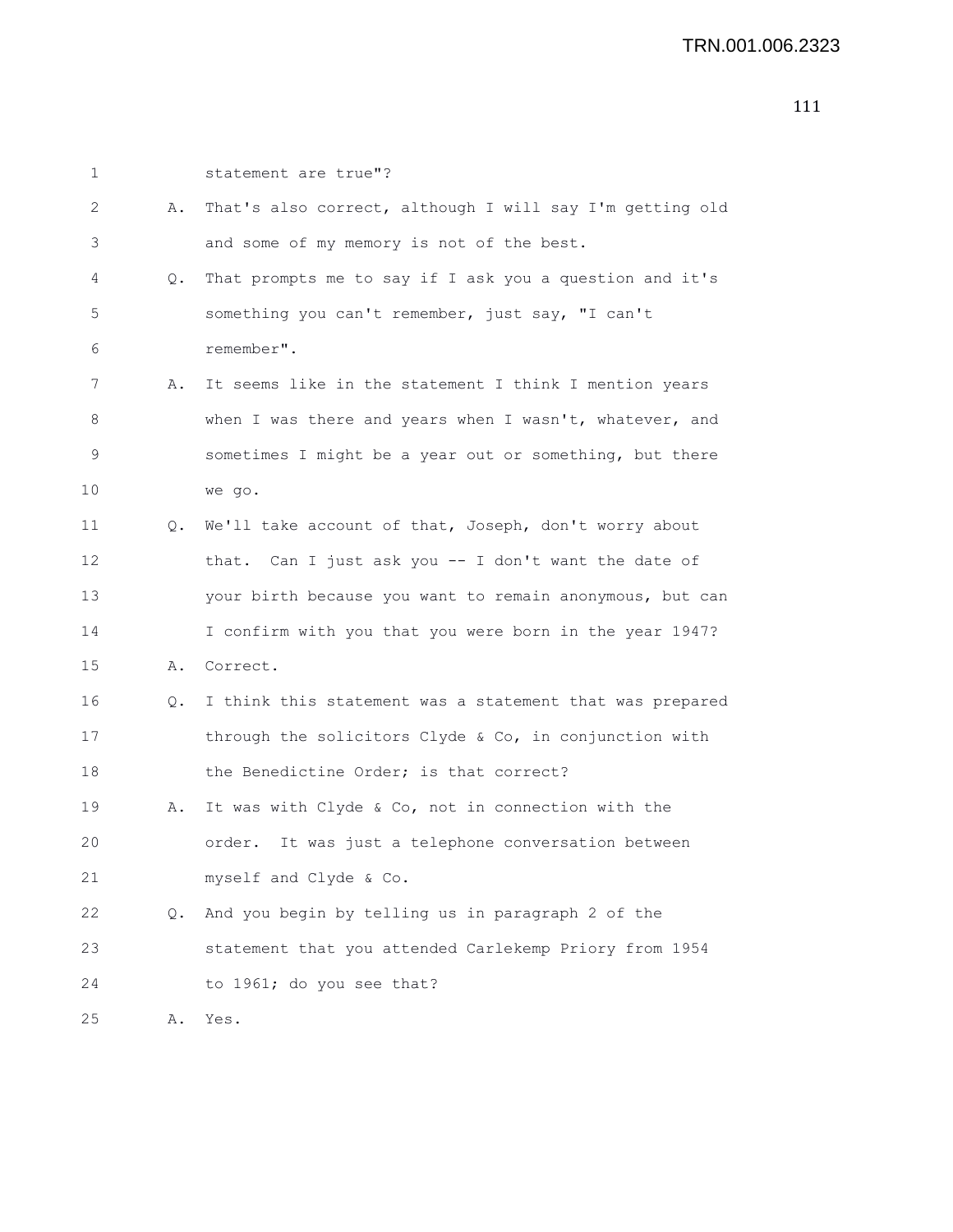| 1  | Q. | If I pick the date 1954 and relate that to your date of |
|----|----|---------------------------------------------------------|
| 2  |    | birth in 1947, that would suggest to me that you were 6 |
| 3  |    | or 7 when you went to Carlekemp.                        |
| 4  |    | A. Yes.                                                 |
| 5  | Q. | So you were very young?                                 |
| 6  | Α. | . I don't mind you knowing then.<br>My birthday is      |
| 7  |    | , that is basically correct. I was 6 and a half         |
| 8  |    | That's where I was meaning about memory, the<br>or 7.   |
| 9  |    | exact  I can't be totally exact if I was 6 and          |
| 10 |    | a half or 7 or 6 and three-quarters.                    |
| 11 | Q. | In any event, you were very young when you went to      |
| 12 |    | Carlekemp.                                              |
| 13 | Α. | Exactly.                                                |
| 14 | Q. | And you remained there until about 1961; is that right? |
| 15 | Α. | Correct.                                                |
| 16 | Q. | And in 1961, you tell us that you went to Fort Augustus |
| 17 |    | School.                                                 |
| 18 | Α. | That's right.                                           |
| 19 | 0. | I think at least we have recovered a record to suggest  |
| 20 |    | that you may have left Fort Augustus in 1965. At that   |
| 21 |    | time you'd be --                                        |
| 22 | Α. | I thought it was  I kind of did my sums and I kind      |
| 23 |    | of worked it out that it was perhaps 1966.              |
| 24 | Q. | It matters not.                                         |
| 25 | Α. | Everything's within about six months to a year.         |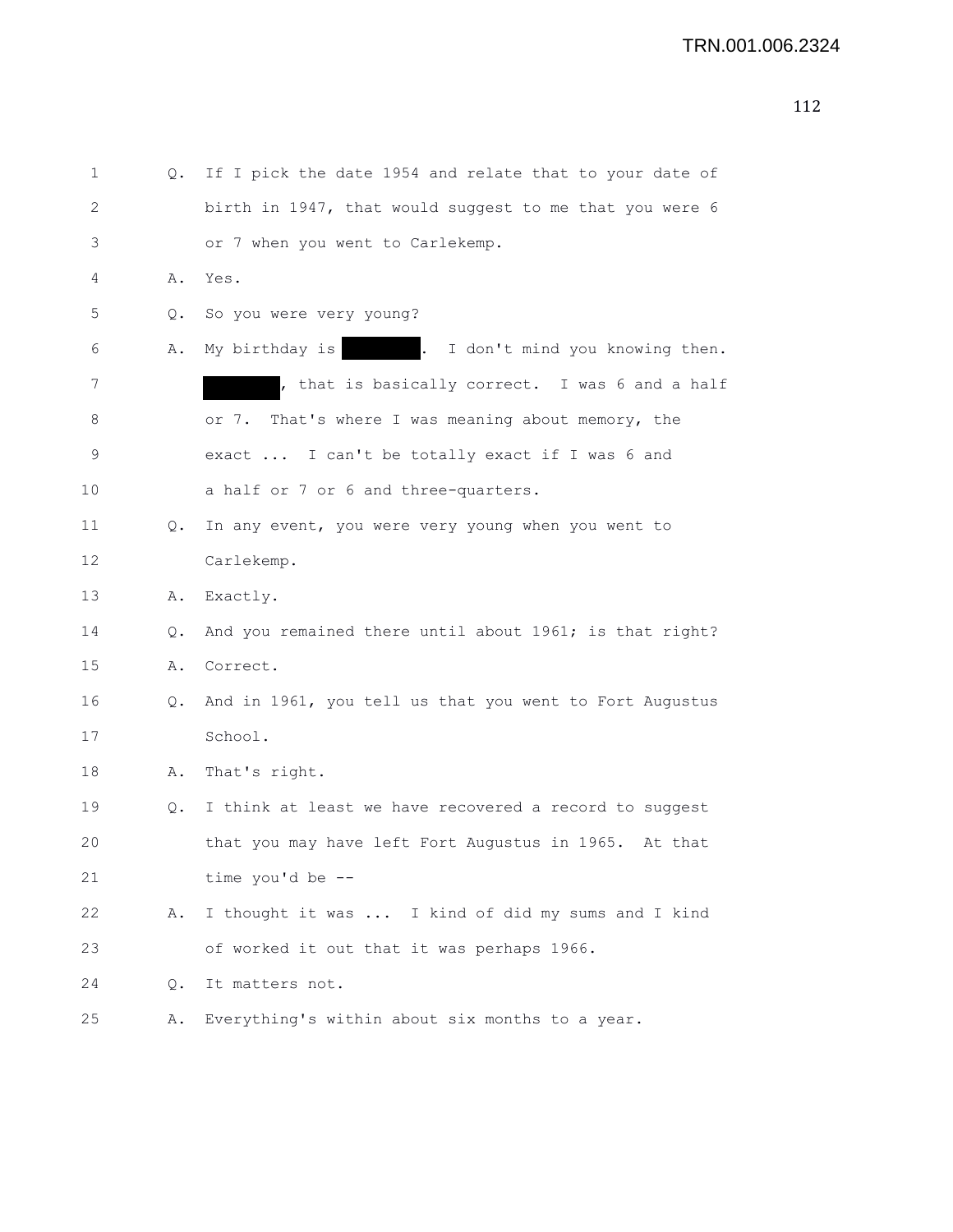| 1  | Q. | Do you tell us in your statement that you have and had    |
|----|----|-----------------------------------------------------------|
| 2  |    | a strong family connection with Carlekemp and             |
| 3  |    | Fort Augustus?                                            |
| 4  | Α. | Correct. My father and uncles, et cetera, all went to     |
| 5  |    | Fort Augustus. Myself and my brothers all went to         |
| 6  |    | Carlekemp and Fort Augustus.                              |
| 7  |    | Q. Just looking at your brothers, can you give me an idea |
| 8  |    | as to where you are agewise in connection with your       |
| 9  |    | brothers?                                                 |
| 10 | Α. | I'm the youngest in the family. There's only two          |
| 11 |    | survivors now. My eldest brother was about 9 or           |
| 12 |    | 10 years older than me. My next brother was about four    |
| 13 |    | years -- he actually died in a car crash when he was 18.  |
| 14 | 0. | So you had two brothers then who went --                  |
| 15 | Α. | Yes.                                                      |
| 16 |    | Q. -- to Fort Augustus?                                   |
| 17 | Α. | Yes.                                                      |
| 18 | Q. | Just to confirm, we're speaking to you from Edinburgh     |
| 19 |    | and you're speaking to us from Jersey; is that correct?   |
| 20 | Α. | That's correct, yes.                                      |
| 21 | Q. | What you tell us early on in your statement, Joseph,      |
| 22 |    | is that you would describe your times at both schools as  |
| 23 |    | fairly happy times.                                       |
| 24 | Α. | Yes. I would say so, partly, I suppose, down to the       |
| 25 |    | fact that my father was at school there. Some of the      |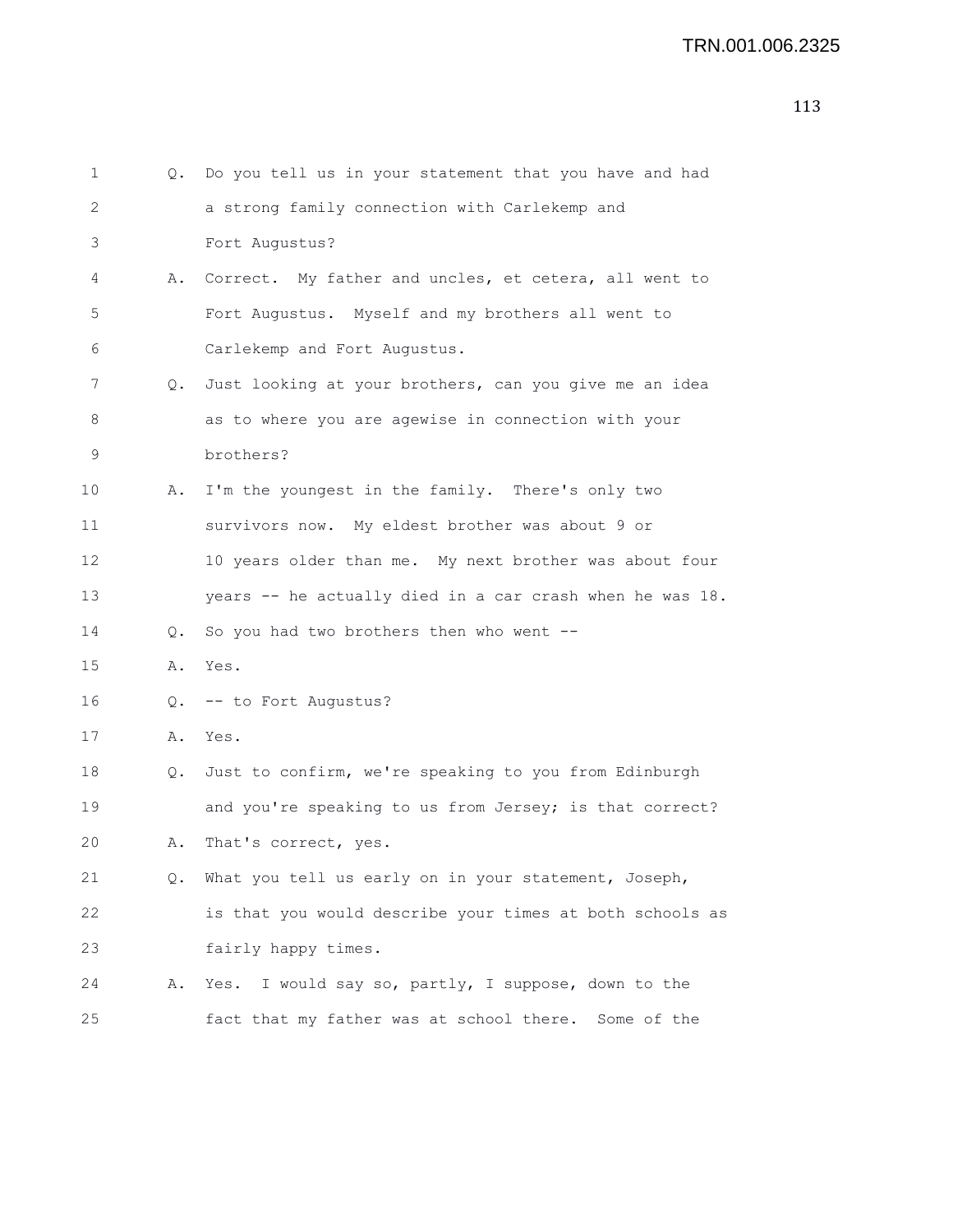| $\mathbf 1$    |    | monks were actually in school with him, so we go way     |
|----------------|----|----------------------------------------------------------|
| $\overline{2}$ |    | back, and actually, probably, Fort Augustus was founded  |
| 3              |    | in about 1850, and I think my family had connections     |
| 4              |    | from that date -- in fact, the abbot and community,      |
| 5              |    | I think, were at my grandfather's funeral, so it was     |
| 6              |    | quite a family connection.                               |
| 7              | Q. | That is a point you make in the second last paragraph of |
| 8              |    | your statement. If you go to your statement at           |
| 9              |    | paragraph 28, you say in the last sentence of that       |
| 10             |    | paragraph:                                               |
| 11             |    | "It is possible that my family's connections with        |
| 12             |    | the monks were protective of me and that's why           |
| 13             |    | I never experienced any abuse."                          |
| 14             | Α. | Well, I base that on the fact that because I was --      |
| 15             |    | myself and my family were well-known there, if there had |
| 16             |    | been any abuse and it was found out, I think there would |
| 17             |    | have been, excuse my language, all hell to pay.          |
| 18             |    | Q. Can I just look briefly at your time at Carlekemp,    |
| 19             |    | Joseph. Can you remember the names of the monks who      |
| 20             |    | were there during your time there?                       |
| 21             | Α. | <b>SNR</b><br>MEX<br>was a Father<br>The<br>who          |
| 22             |    | actually died when I was there, he went into hospital in |
| 23             |    | Edinburgh and had a brain tumour or something.           |
| 24             |    | The one who I suppose would be the paedophile,           |
| 25             |    | Aidan Duggan, was there, and I think he arrived there    |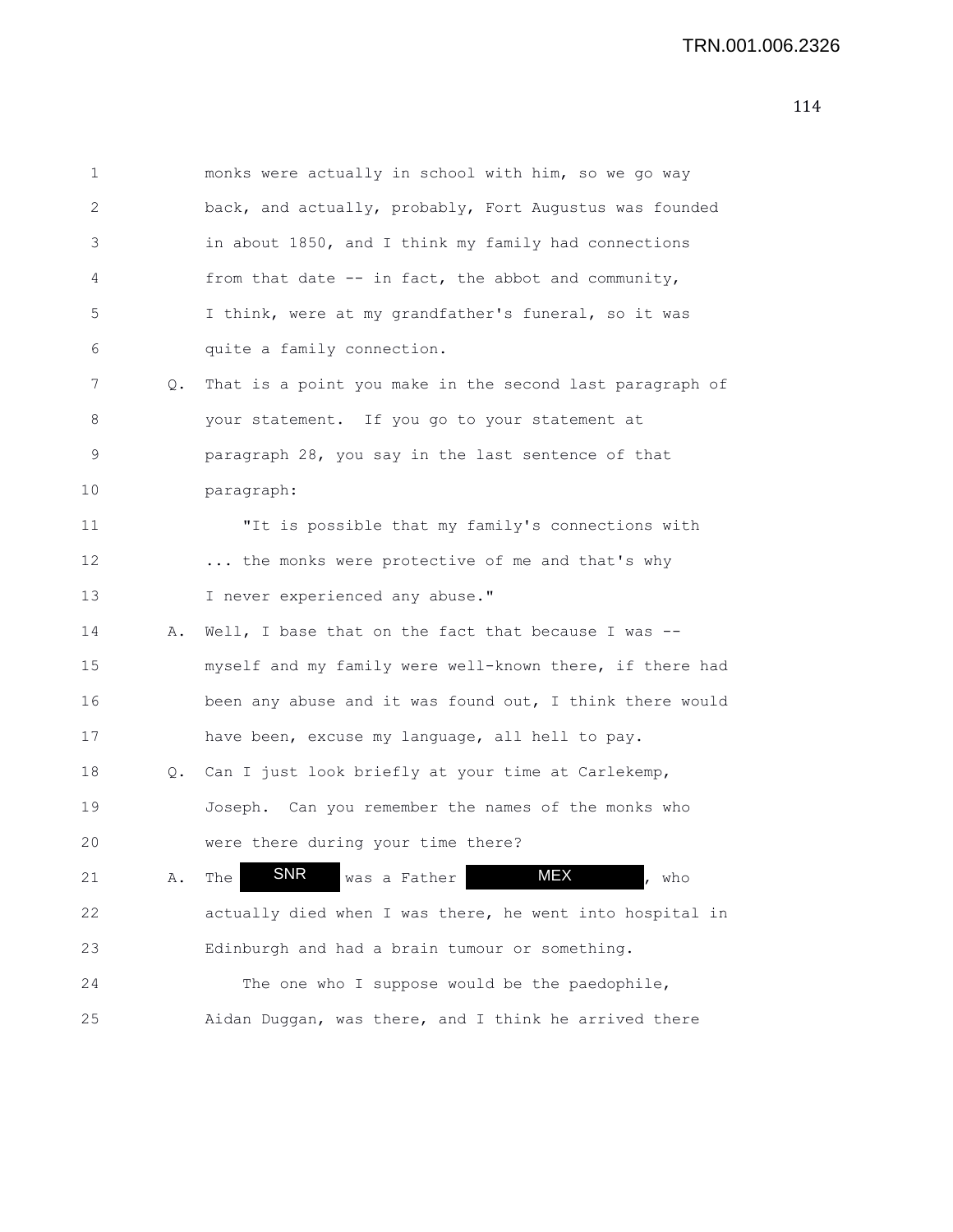| 1  |    | about the same time as me.                                |
|----|----|-----------------------------------------------------------|
| 2  |    | <b>MEW</b><br>Let's think.<br>Father<br>who funnily       |
| 3  |    | enough was born in Jersey --                              |
| 4  | Q. | If I can just stop you there: how sure are you that       |
| 5  |    | <b>MEW</b><br>was at Carlekemp as opposed to<br>Father    |
| 6  |    | Fort Augustus?                                            |
| 7  | Α. | He was at both. He taught me                              |
| 8  | Q. | Okay.                                                     |
| 9  | Α. | I've been told my<br>is rather good because of            |
| 10 |    | his -- he was a Jersey-born                               |
| 11 | Q. | <b>MEX</b><br>And do you remember who<br>Father<br>when   |
| 12 |    | <b>MFD</b><br>he died? Do you remember the name of Father |
| 13 | Α. | I didn't particularly like him. That's all I can<br>Yes.  |
| 14 |    | say. I don't think he was abusive to me in the sense      |
| 15 |    | of, you know, punishment, he might have been a bit, but   |
| 16 |    | it's just I didn't like his character.                    |
| 17 | Q. | In your statement at paragraph 10, you touch upon         |
| 18 |    | inspection and you do have a recollection of              |
| 19 |    | a government inspector coming to observe classes;         |
| 20 |    | is that right?                                            |
| 21 | Α. | That's right. I don't know. I might have given the        |
| 22 |    | impression it was every term. It might have been once     |
| 23 |    | a year. That's where memory kind of  But I know           |
| 24 |    | we were inspected -- probably more at Carlekemp than at   |
| 25 |    | Fort Augustus, because it was a junior school.            |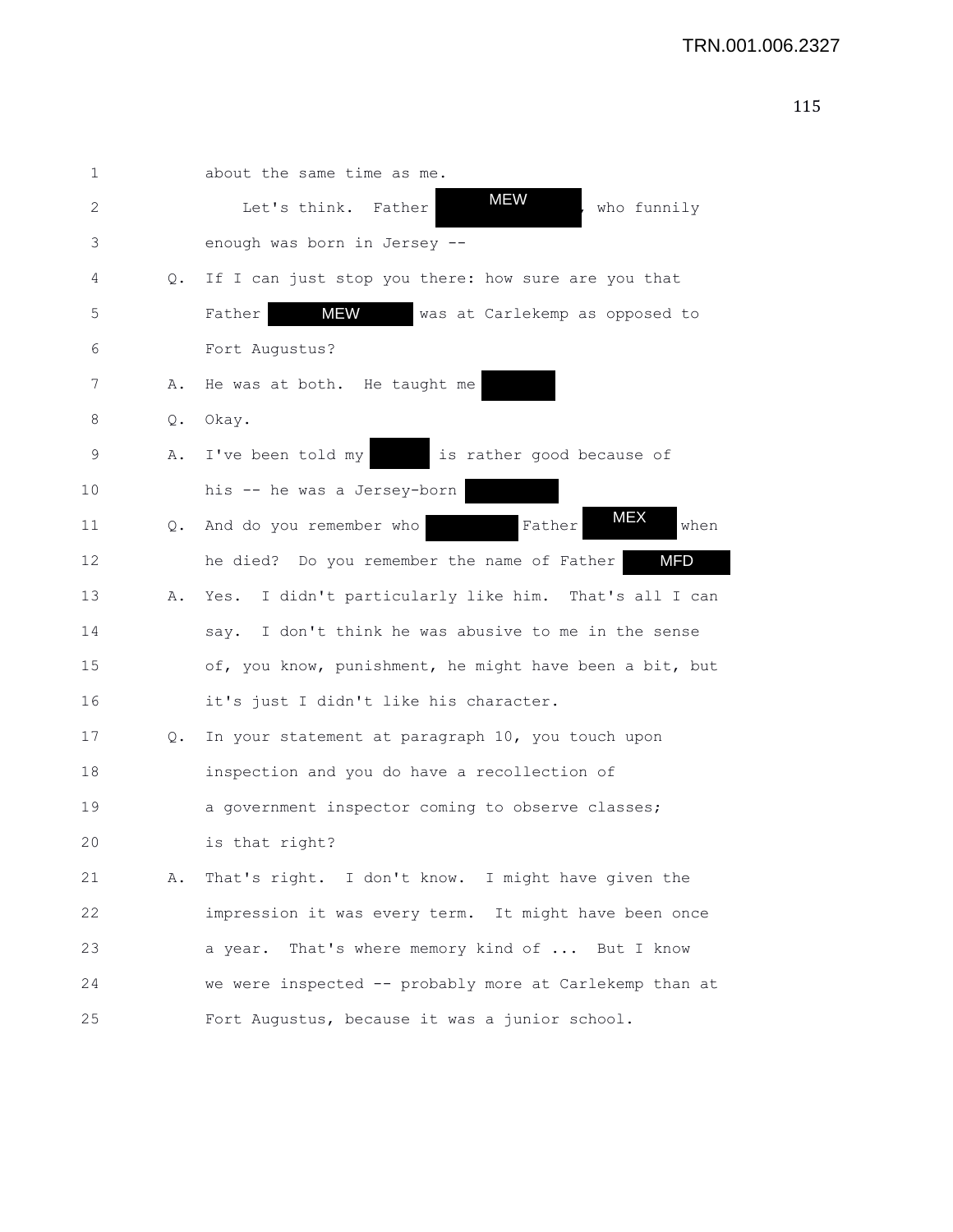```
2 me a little bit about the discipline? How was
3 discipline managed at Carlekemp?
4 A. Right. Aidan Duggan was a bit sort of a nasty man,
5 apart from being an abuser, both sexually and
6 physically. I don't think I suffered ... You see,
7 I think I got a leave pass in the sense of who I was, to
8 a a point, if that makes sense. But you do observe these
9 things.
10 There were other monks -- I'd need to see the
11 list --
12 Q. If we stick with Aidan Duggan, did you see him doing
13 anything physically to other boys?
14 A. Well, I was witness to some sexual --
15 Q. I'll come to the sexual thing. But physically?
16 A. I think he was a bit cruel with some boys in class.
17 Q. Can you develop that for me?
18 A. I think he used to wield a ruler and you'd get a clunk
19 across the head or something like that. We're talking
20 now, oh ... 65-plus years ago, so memory ... but I seem
21 to remember that his classes weren't that pleasant.
22 Q. You went on, just a few moments ago, Joseph, to mention
23 sexual abuse. What sexual abuse did you witness?
24 A. This is where this photograph that I've sent comes in,
25 because it makes it easier for me to give a physical
```
1 Q. Just staying with Carlekemp for the moment, can you tell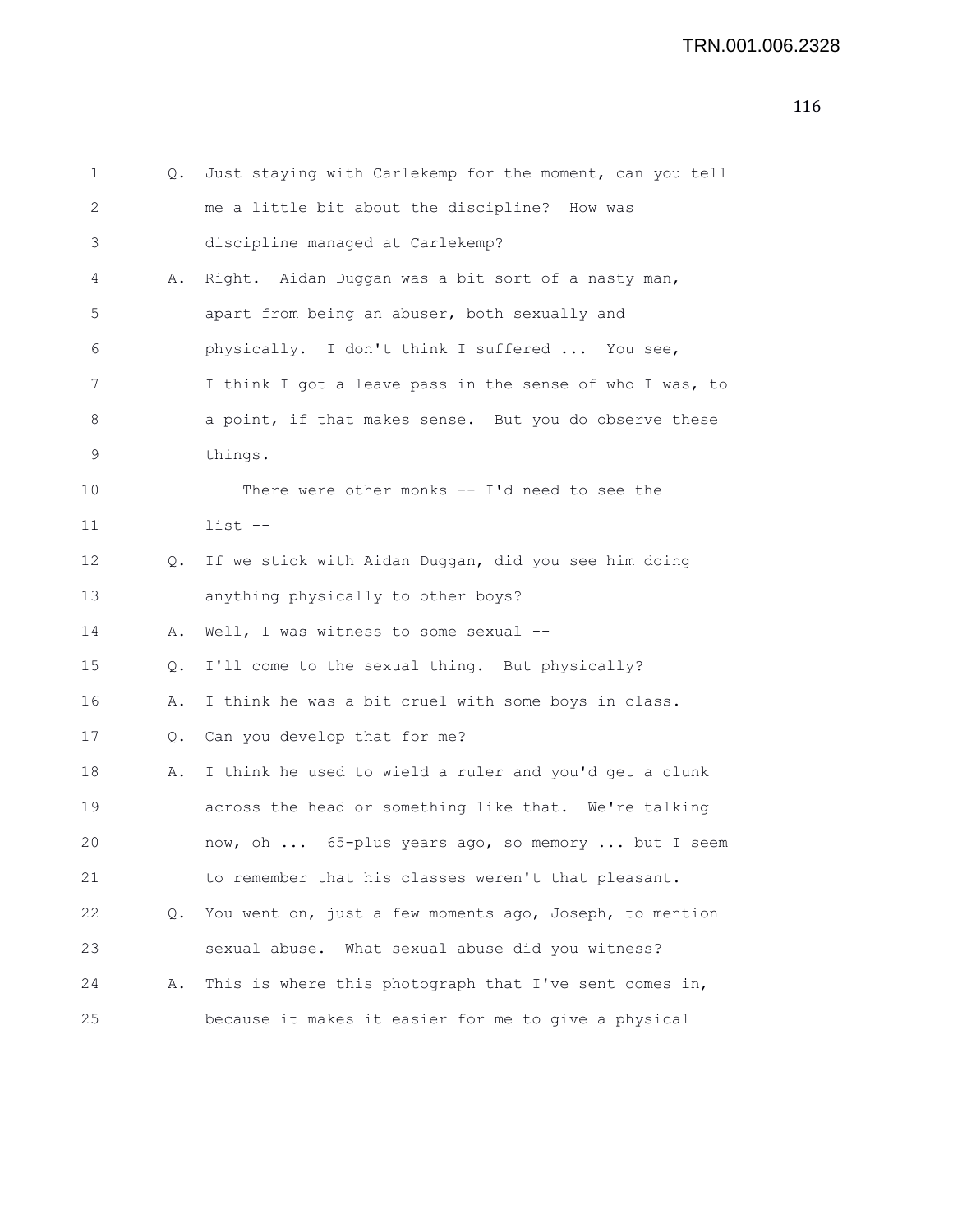| 1  |    | description of where it was in the building. What          |
|----|----|------------------------------------------------------------|
| 2  |    | happened was, Aidan Duggan used to come in at boys'        |
| 3  |    | bedtime, and in a sense it sounds very nice, he used to    |
| 4  |    | read us stories to get us off to sleep. The dormitory      |
| 5  |    | would have about $12$ , 13 boys in it --                   |
| 6  |    | Q. Can I just stop you there: what age of boys are we      |
| 7  |    | talking about here?                                        |
| 8  | Α. | This is at the very beginning, in other words 6 and        |
| 9  |    | a half, 7. From my reading of it, he was more into what    |
| 10 |    | I would call the younger boy.                              |
| 11 | Q. | Carry on, I interrupted your description.                  |
| 12 | Α. | All I remember was he was reading these stories, some of   |
| 13 |    | them were ghost stories or whatever, which sounds all      |
| 14 |    | very nice, but particularly one boy I think he was         |
| 15 |    | attracted to, he would slip his hands under the bed        |
| 16 |    | covers and I suppose play with him.                        |
| 17 | Q. | Did you see that happen?                                   |
| 18 | Α. | I wasn't a witness to any sexual abuse like penetration    |
| 19 |    | or anything like that, I wouldn't know, and boys of that   |
| 20 |    | age probably were embarrassed to talk about it.            |
| 21 | Q. | But did you see Aidan Duggan putting his hand under the    |
| 22 |    | covers?                                                    |
| 23 | Α. | Certainly, yes.                                            |
| 24 | Q. | And on how many occasions did you witness that?            |
| 25 | Α. | Well, I suppose he had one favourite in a sense.<br>It was |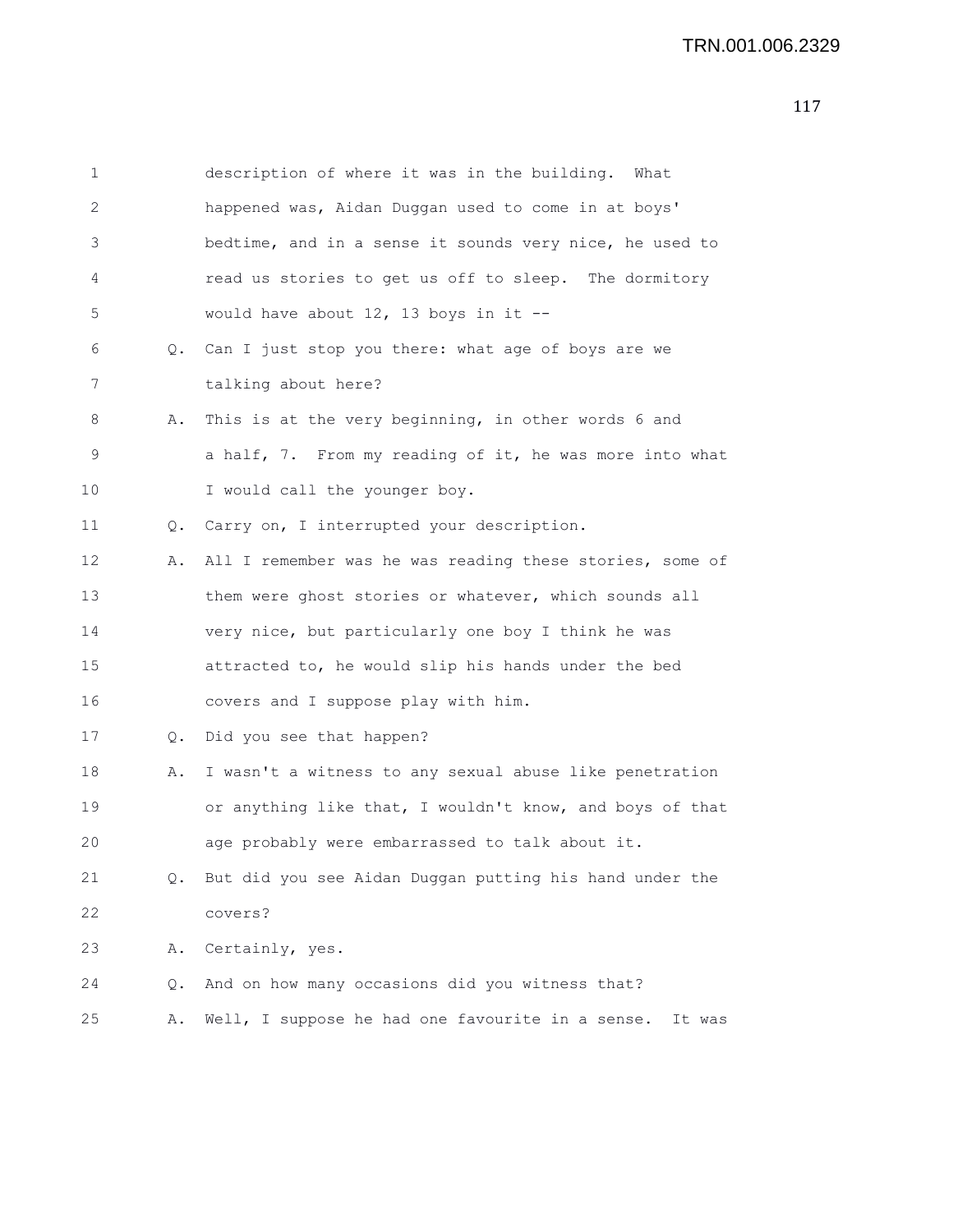| 1  |    | a boy who's no longer alive,  <br>Funnily                  |
|----|----|------------------------------------------------------------|
| 2  |    | enough, his brother, from what I've been told has since    |
| 3  |    | died, had Alzheimer's, but the lady he was married to      |
| 4  |    | suggested that it was to him, but I think she's jumping    |
| 5  |    | on the bandwagon on behalf of her late brother-in-law,     |
| 6  |    | if I can put it that way. Sometimes that happens.          |
| 7  | Q. | How often then did you see this sort of behaviour on the   |
| 8  |    | part of Aidan Duggan?                                      |
| 9  | Α. | Oh, I don't know, half a dozen. I can't  Numbers,          |
| 10 |    | dates, that's where my memory does go. I am not sure if    |
| 11 |    | he was the only one who was abused, but I can't say for    |
| 12 |    | certain he wasn't the only one.                            |
| 13 | Q. | Do I take it from that that this did not happen to you?    |
| 14 | Α. | Not as far as I can remember. I'm not a person who         |
| 15 |    | blocks out what I would call bad memories. It might        |
| 16 |    | have, but we're talking now when I was 6 and a half, 7,    |
| 17 |    | and I'm now 72. You know what I mean? It's difficult       |
| 18 |    | to express that. Possibly it did happen to me. That's      |
| 19 |    | all I can say.                                             |
| 20 | Q. | Just you have no recollection of it now?                   |
| 21 | Α. | No, not particularly, no.                                  |
| 22 | Q. | The photograph that you mentioned a little while ago,      |
| 23 |    | Joseph, I think it's just recently been sent through to    |
| 24 |    | the inquiry and we will clearly have a look at it.<br>What |
| 25 |    | are you wanting to point out in the photograph?            |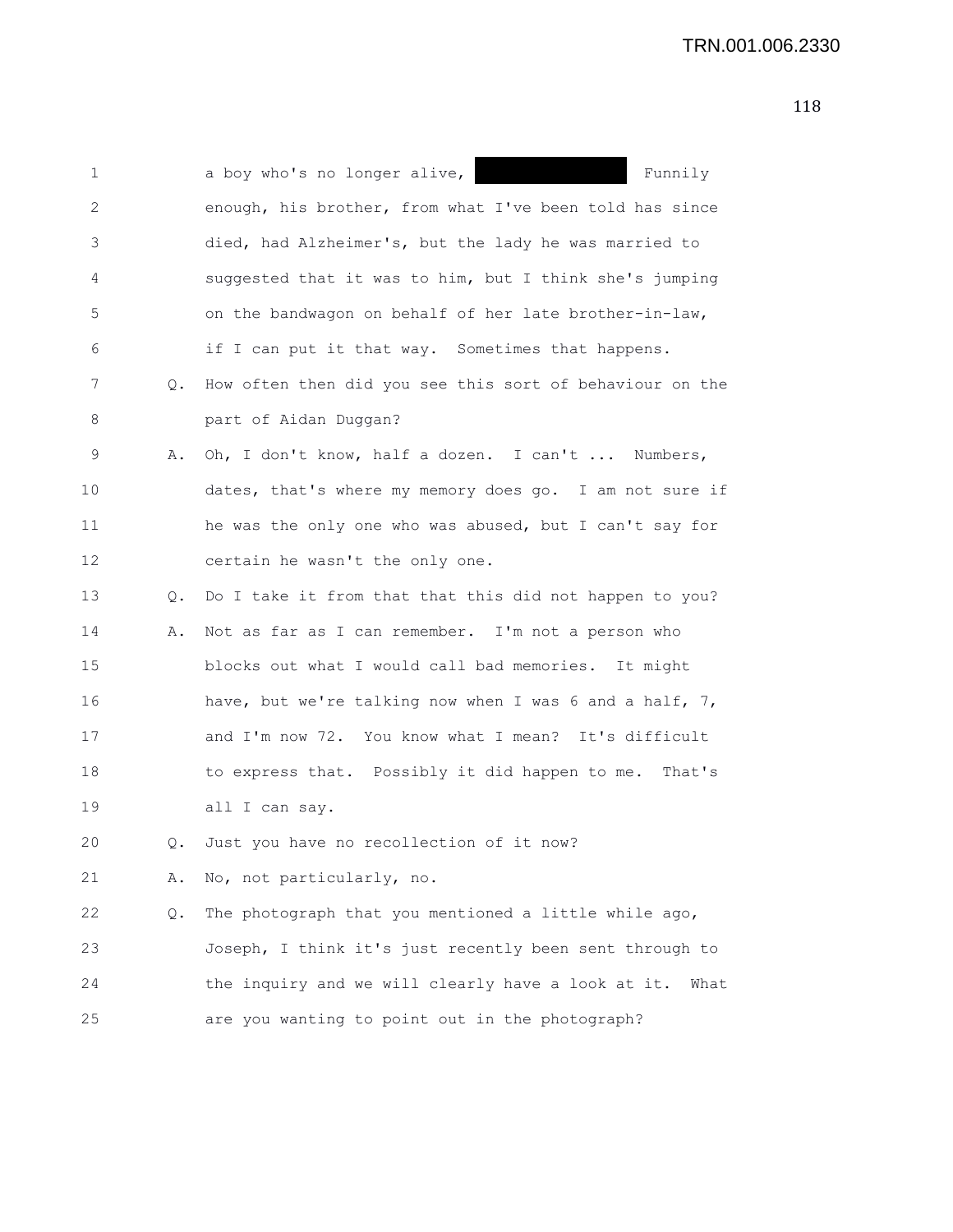1 A. Well, it is a photograph as it is today now that -- 2 Carlekemp was divided into luxury flats after it closed 3 as a school. But the room in question was what we 4 called the study hall. Now it's a very gracious room, 5 all wood-lined and whatever, with a balcony. In those 6 days, it was rows of desks and that was our study hall. 7 But it's a photograph, I suppose, taken from the south 8 facing north, and it kind of gives an idea of where the 9 dormitory was, where the abuse would have happened, 10 because you go up the stairs from that room and at the 11 top of the stairs it's on the right. 12 Q. I see. 13 A. So it kind of gives a physical description of where the 14 events would have taken -- well, did take place. 15 Q. Insofar as witnessing Father Duggan's hand going under 16 the covers, did he make any efforts to hide what he was 17 doing? 18 A. I honestly couldn't tell you. I don't think he showed 19 any shame, put it that way. 20 Q. Was it perfectly obvious -- 21 A. And it is possible, from memory -- this is where my 22 memory is a bit defective -- he might have done similar 23 to other boys, but this lad in particular was his main 24 target, if I can put it that way, and it was of that age 25 group, you know, maybe up to about 9 or something like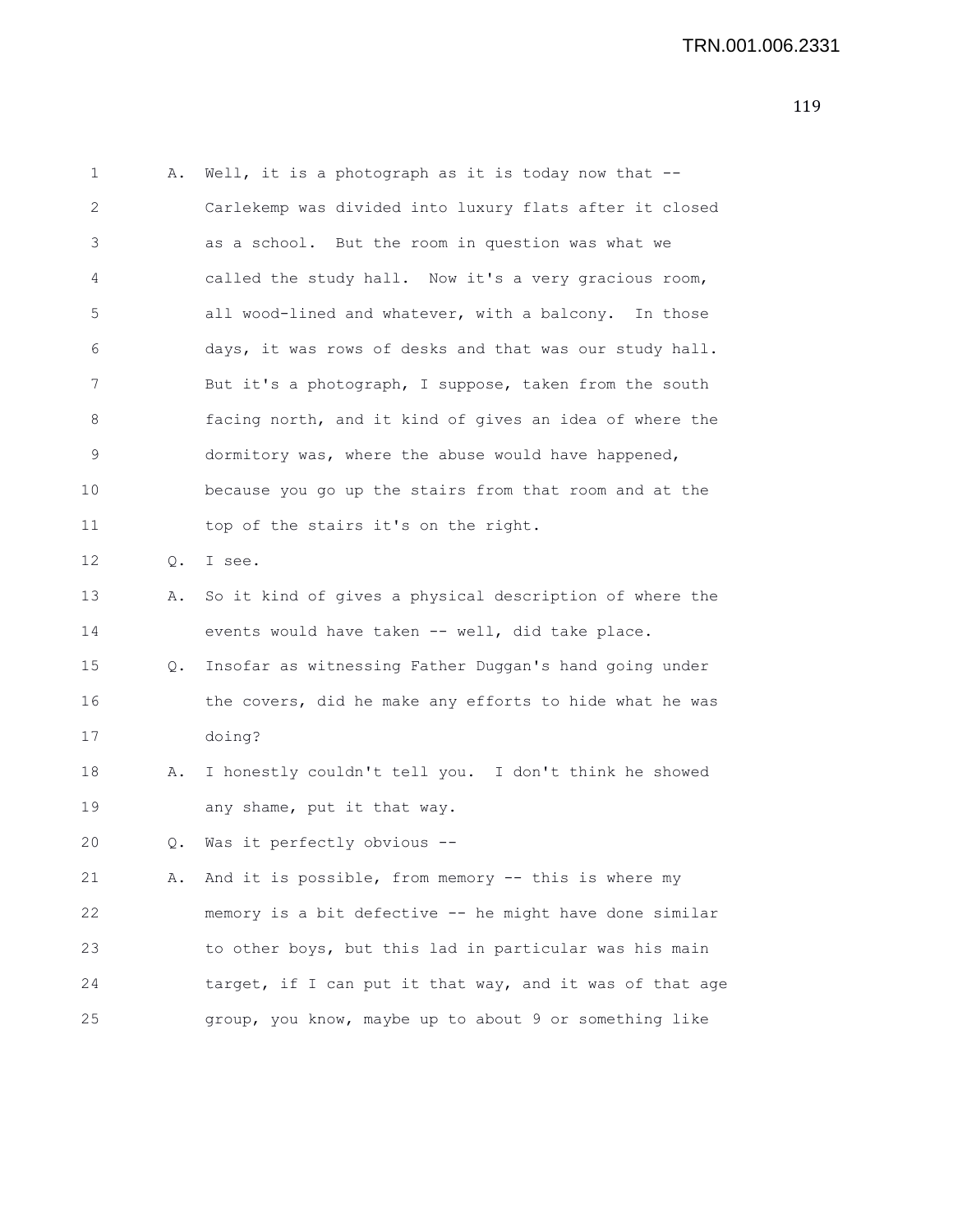| 1  |    | I can definitely confirm it took place.<br>that.         |
|----|----|----------------------------------------------------------|
| 2  | Q. | Can I then move on, Joseph, to look at your time in      |
| 3  |    | Fort Augustus. I think earlier, you mentioned that you   |
| 4  |    | thought that you went to Fort Augustus in about 1961.    |
| 5  | Α. | Thereabouts, yes. You corrected me there. Yes,           |
| 6  |    | it would be about 1961.                                  |
| 7  | Q. | And you'd be 13 or 14 at that time?                      |
| 8  | Α. | That's correct.                                          |
| 9  | Q. | What I want to ask you about Fort Augustus is this: can  |
| 10 |    | you tell me how discipline was managed at Fort Augustus? |
| 11 | Α. | I suppose slightly -- I mean, Carlekemp was a prep       |
| 12 |    | school, junior boys and whatever, so possibly            |
| 13 |    | Fort Augustus being older boys, it was possibly more     |
| 14 |    | strictly controlled. Aidan Duggan, funnily enough, was   |
| 15 |    | there when I was there. He kind of moved up at           |
| 16 |    | a similar time to me. Then I was introduced to two       |
| 17 |    | others, who I believe have been accused of paedophilia   |
| 18 |    | MEY<br>at Fort Augustus:<br>and at the moment            |
| 19 |    | <b>MEV</b><br>who I think there's<br>there's also        |
| 20 |    | I knew both of them, but<br>а                            |
| 21 |    | I was unaware of them as abusers when I was there.       |
| 22 | Q. | Can I just --                                            |
| 23 | Α. | That doesn't mean to say it didn't happen.               |
| 24 | Q. | Perhaps before I ask you about discipline, I should ask  |
| 25 |    | you about the other monks that were there during your    |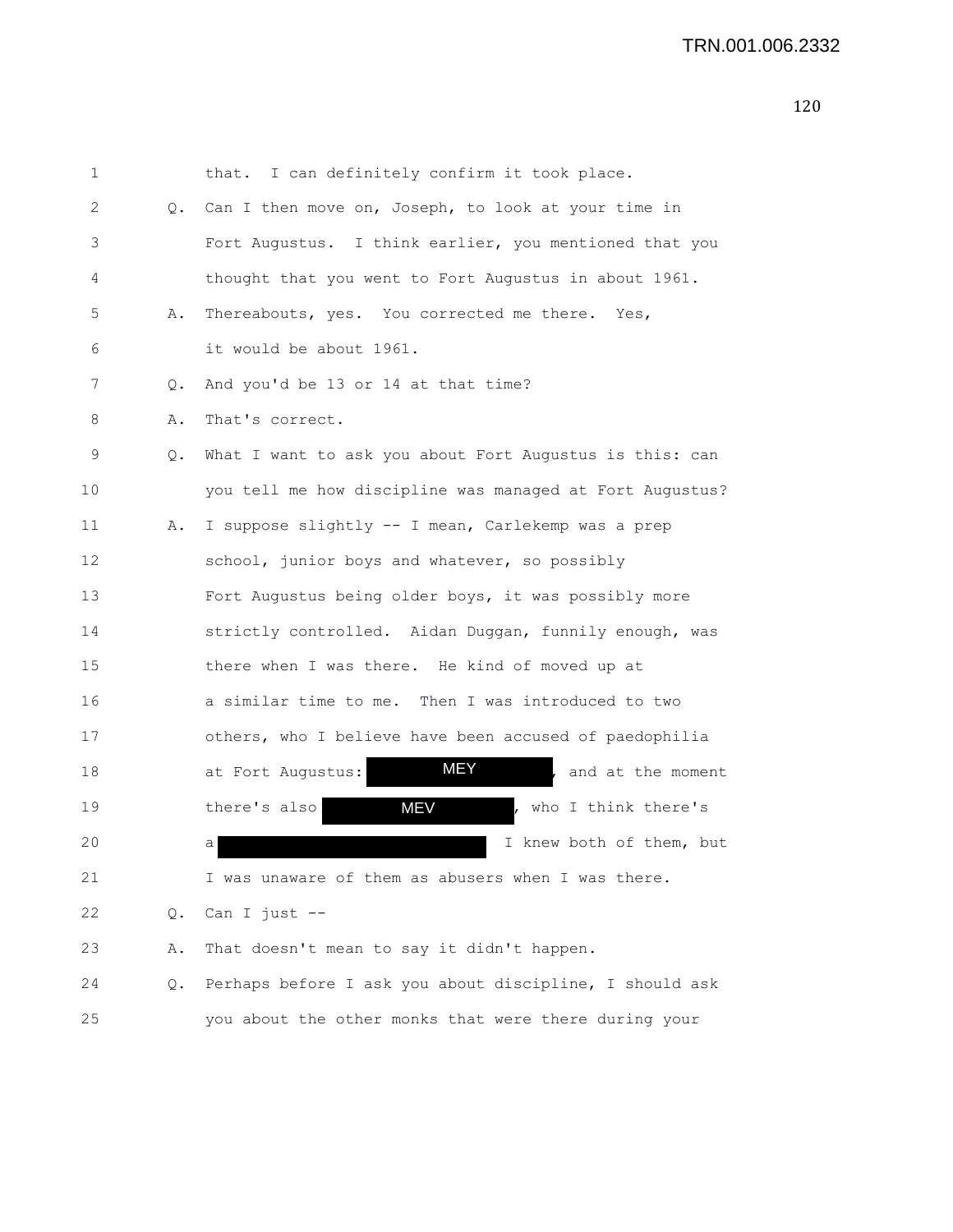| 1  |    | <b>SNR</b><br>time.<br>Who was                           |
|----|----|----------------------------------------------------------|
| 2  | Α. | SNR<br><b>SNR</b><br>The first<br>-- there were<br>in my |
| 3  |    | <b>SNR</b><br>time there,<br>There was                   |
| 4  |    | <b>MFF</b><br>and  Golly, that's terrible                |
| 5  |    | Um $\ldots$                                              |
| 6  | Q. | Was there a Father --                                    |
| 7  | Α. | <b>MKT</b>                                               |
| 8  | Q. | Let's then look at discipline --                         |
| 9  | Α. | I don't think there were any others who were             |
| 10 |    | <b>SNR</b><br>so far as I remember.                      |
| 11 | Q. | Were you divided into houses at Fort Augustus?           |
| 12 | Α. | Yes.                                                     |
| 13 | Q. | Can you remember which house you were in?                |
| 14 | Α. | I was in Vaughan.                                        |
| 15 | Q. | Was there a particular brother who was the housemaster   |
| 16 |    | for your house?                                          |
| 17 | Α. | <b>MFG</b><br>My housemaster was Father<br>who           |
| 18 |    | I got on very well with. He was choirmaster.<br>Ιn       |
| 19 |    | fact -- all I would say is I got on very well with him.  |
| 20 | Q. | If I can look at discipline, can you tell me how         |
| 21 |    | discipline was managed at Fort Augustus, from your       |
| 22 |    | perspective?                                             |
| 23 | Α. | Well, the bulk of it -- well, my brother  from my        |
| 24 |    | perspective, my brother -- I should mention this first   |
| 25 |    | and then we'll get on to myself. My brothers, I think,   |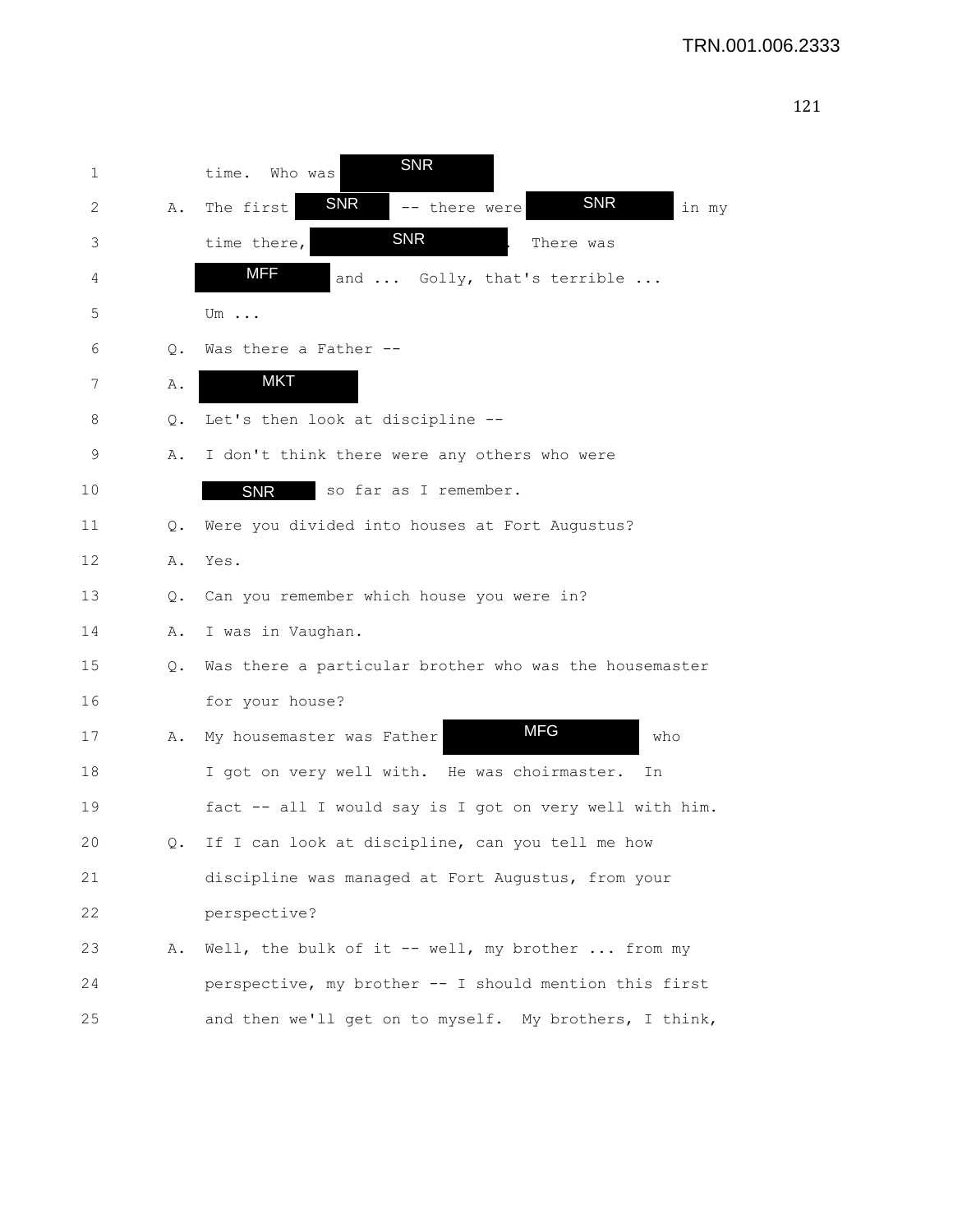| 1  |       | MFF<br>suffered quite a bit under<br>and it was                |
|----|-------|----------------------------------------------------------------|
| 2  |       | mainly for academics. My brother wasn't particularly           |
| 3  |       | academic. He was a great sportsman -- in fact he played        |
| 4  |       | for Scotland in hockey -- but he wasn't particularly           |
| 5  |       | academic. You ended up getting the birch from                  |
| 6  |       | MFF<br>-- I think I only had the birch once but                |
| 7  |       | for my brother I think it was a weekly event. So he was        |
| 8  |       | a wee bit birch happy, I think is the word to use.             |
| 9  | Q.    | Can I just get some understanding then as to what the          |
| 10 |       | <b>MFF</b><br>set-up would be if Father<br>was to give you the |
| 11 |       | birch. Let's take your own experience first of all.            |
| 12 |       | What is your recollection of what happened in your case?       |
| 13 | Α.    | Well, he kept, I suppose -- rather like when you have an       |
| 14 |       | umbrella stand, and it was full of birch sticks. He            |
| 15 |       | would select one and do that (indicating) and then,            |
| 16 |       | boom. And it was usually -- the maximum in my day was          |
| 17 |       | six.                                                           |
| 18 | $Q$ . | Did you go to his room for that to be carried out?             |
| 19 | Α.    | Yes, you went to his room. The other thing, it was             |
| 20 |       | mainly, I suppose in my situation -- it was scholastic         |
| 21 |       | as well. I was a bit more intelligent that way than my         |
| 22 |       | brother was, if I can put it that way.                         |
| 23 |       | The other part of the punishment would be with the             |
| 24 |       | housemasters, where you --                                     |
| 25 | Q.    | I'll come to that, but let's remain with                       |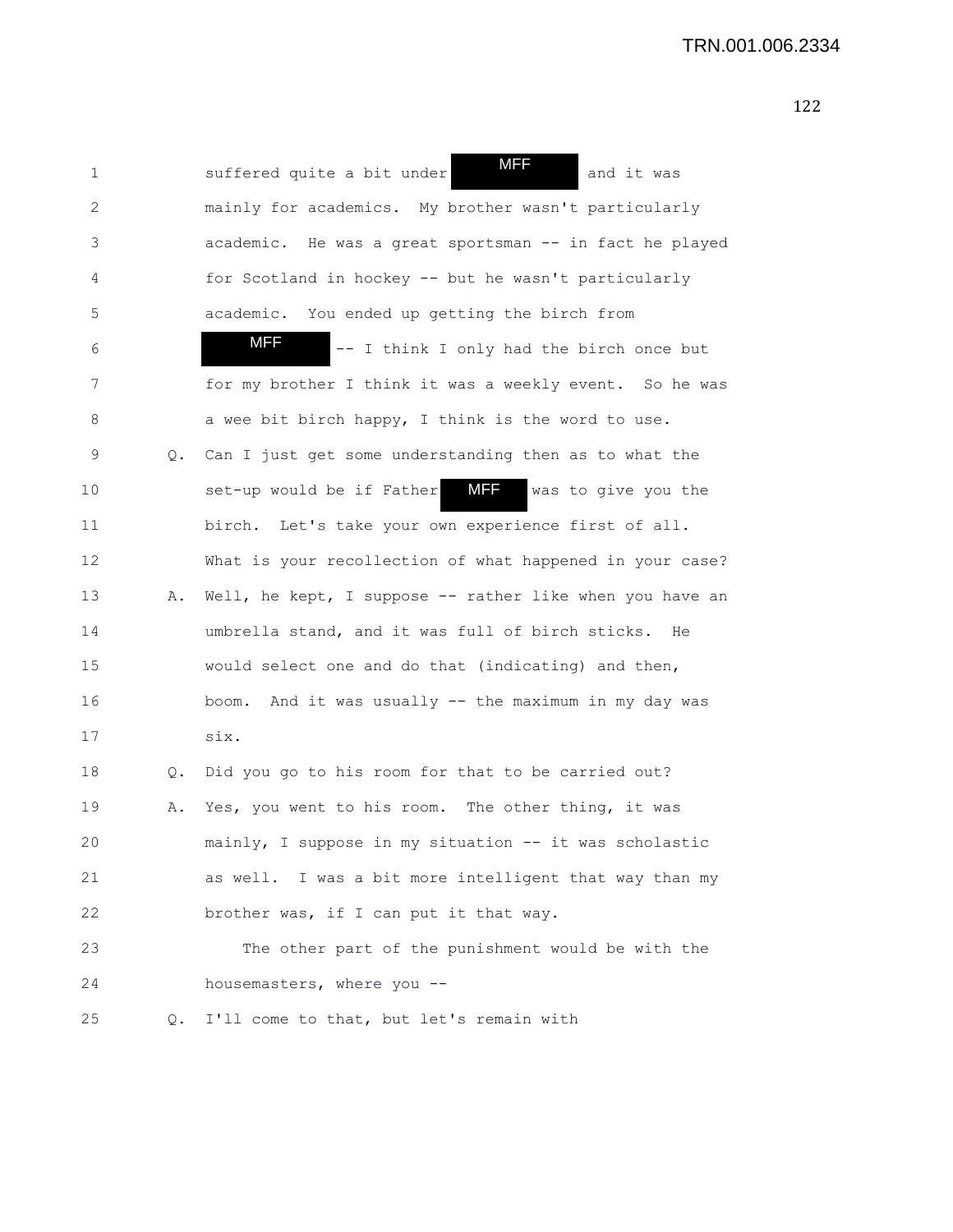| 1  |    | MFF<br><b>MFF</b><br>Father<br>Were you birched by Father |
|----|----|-----------------------------------------------------------|
| 2  |    | more than once?                                           |
| 3  | Α. | Possibly a couple of times. Two or three times.           |
| 4  | Q. | Can you tell me what happened?                            |
| 5  | Α. | Well, you went in and you presumably  I think you         |
| 6  |    | actually went to him, he called you in, whereas with the  |
| 7  |    | housemasters you were usually sent by a teacher, if that  |
| 8  |    | makes sense. You went in and I think you bent over        |
| 9  |    | a desk, and the next thing is bang.                       |
| 10 | Q. | Was that over your clothing?                              |
| 11 | Α. | With myself, it always was, but I know of instances       |
| 12 |    | where it was on the bare backside. But part of the        |
| 13 |    | reason for that, at least my understanding of the reason  |
| 14 |    | for that is sometimes boys would put books and things     |
| 15 |    | down to protect themselves. So perhaps -- you see where   |
| 16 |    | I'm going?                                                |
| 17 | Q. | Yes, I understand that.                                   |
| 18 | Α. | So the books were hidden and so the effect of the birch   |
| 19 |    | wasn't as much. But whether that was just the only        |
| 20 |    | reason, I couldn't tell you, because I wasn't being       |
| 21 |    | done.                                                     |
| 22 | Q. | Do you know if your brother was birched on his bare       |
| 23 |    | backside?                                                 |
| 24 | Α. | He wouldn't -- he was a modest fella. He wouldn't         |
| 25 |    | probably tell you. I think I knew about him going in      |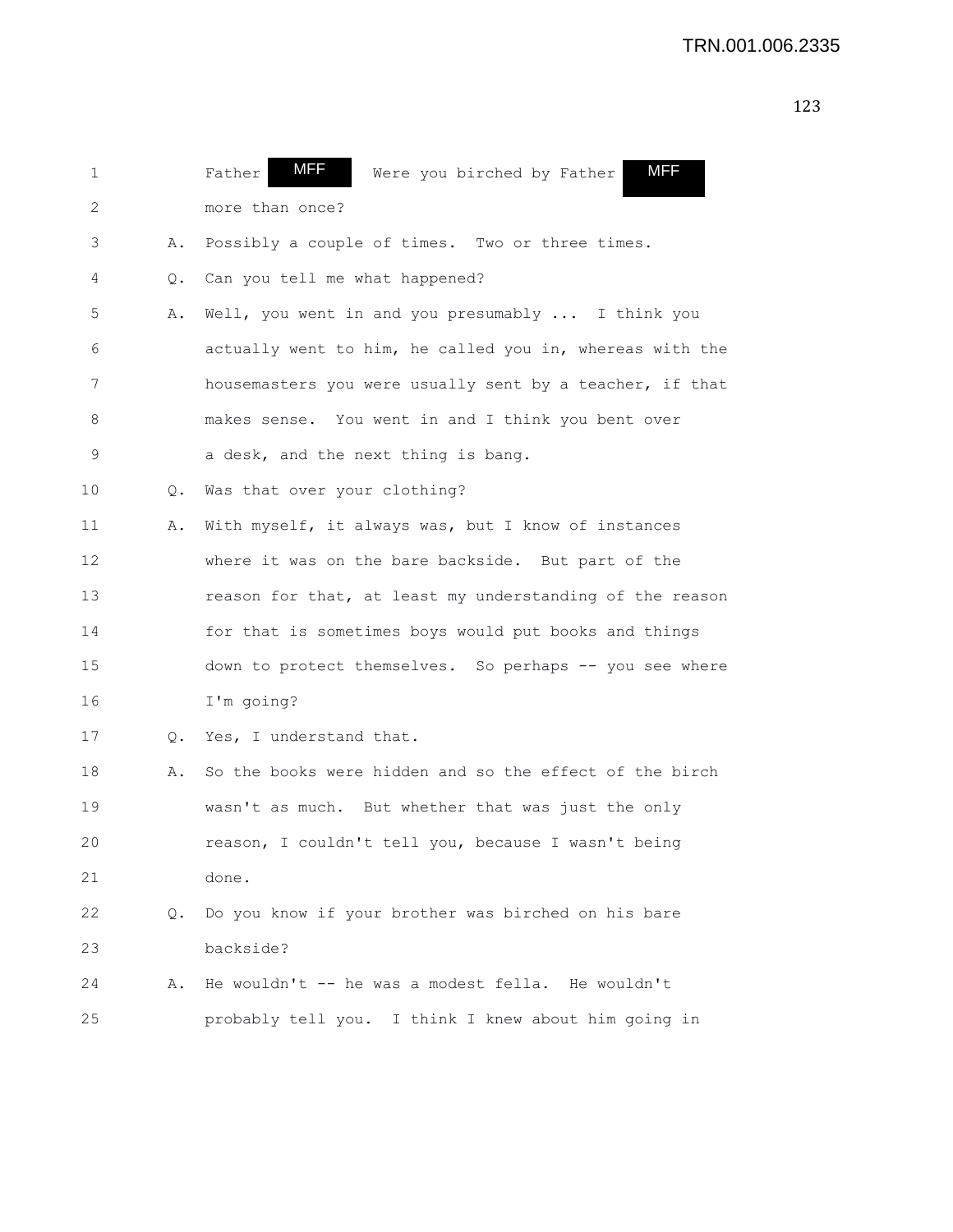| 1  |    | from other boys. His name was<br>and another boy would       |
|----|----|--------------------------------------------------------------|
| 2  |    | been called up again today", that kind<br>say, "I see        |
| 3  |    | of way. So he wasn't the type of person who cliped on        |
| 4  |    | his punishment, if I can put it that way.                    |
| 5  | Q. | What you tell us, and I think this is what you're            |
| 6  |    | saying, is your brother, because of his academic             |
| 7  |    | failings, was birched on a fairly regular basis by           |
| 8  |    | MFF<br>is that the position?                                 |
| 9  | Α. | Yes, I think so.                                             |
| 10 | Q. | Another thing you say in your statement -- this is at        |
| 11 |    | paragraph 24, Joseph -- is that when some boys were          |
| 12 |    | <b>MFF</b><br>birched by Father<br>they would come back from |
| 13 |    | the birching bleeding.                                       |
| 14 | Α. | Yes.                                                         |
| 15 | Q. | How do you know that?                                        |
| 16 | Α. | Well, if you're in a dormitory and dressing and              |
| 17 |    | undressing, sometimes you'd see, through the underpants,     |
| 18 |    | you know, seeping through. You might have even seen it       |
| 19 |    | because -- well, you strip off in a dormitory, boys, you     |
| 20 |    | Possibly I did see the bare backside, if I can<br>know.      |
| 21 |    | put it that way, with some blood. But it could also          |
| 22 |    | have been it was soaking through.                            |
| 23 | Q. | You also mention in your statement the<br>teacher,           |
| 24 |    | <b>MEZ</b><br>Father                                         |
| 25 | Α. | Yes.                                                         |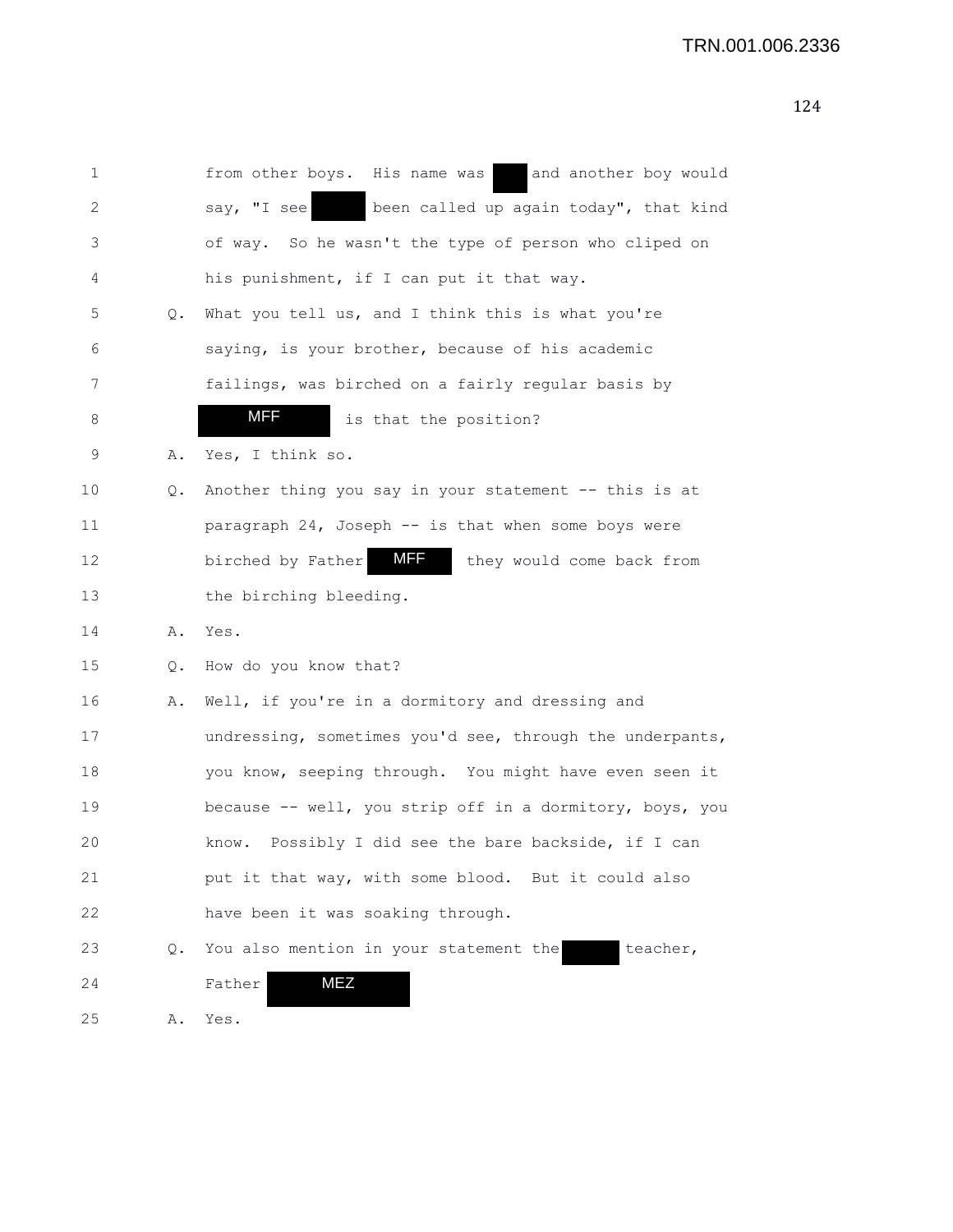| 1  | Q. | Do you remember him?                                     |
|----|----|----------------------------------------------------------|
| 2  | Α. | He taught me<br>nd he was at Carlekemp and               |
| 3  |    | Fort Augustus.                                           |
| 4  | Q. | Did he teach you                                         |
| 5  | Α. | Yes, he taught me<br>He gave me up. This is where        |
| 6  |    | any abuse I got from him was if I                        |
| 7  | Q. | What would happen then?                                  |
| 8  | Α. | He had a ruler and he cracked you over the fingers with  |
| 9  |    | it.                                                      |
| 10 | Q. | Did he have any other means of punishing you if you made |
| 11 |    | a mistake?                                               |
| 12 | Α. | Not that I remember. He might have sent me to the        |
| 13 |    | housemaster or something like that, but no.              |
| 14 | Q. | If I take you to your statement then, Joseph --          |
| 15 | Α. | He was very intolerant of you<br>or of maybe             |
| 16 |    | making a mistake, put it that way.                       |
| 17 | Q. | If you look at your statement again, Joseph, at          |
| 18 |    | paragraph 18, it's the last sentence where you're        |
| 19 |    | MEZ<br>talking about Father                              |
| 20 |    | "You taught me<br>He would slam the                      |
| 21 |    | down on your fingers if you                              |
| 22 |    |                                                          |
| 23 |    | Do you remember that happening?                          |
| 24 | Α. | I do remember. Sorry, I forgot about that. That did      |
| 25 |    | happen, but not as much as maybe the ruler. But I seem   |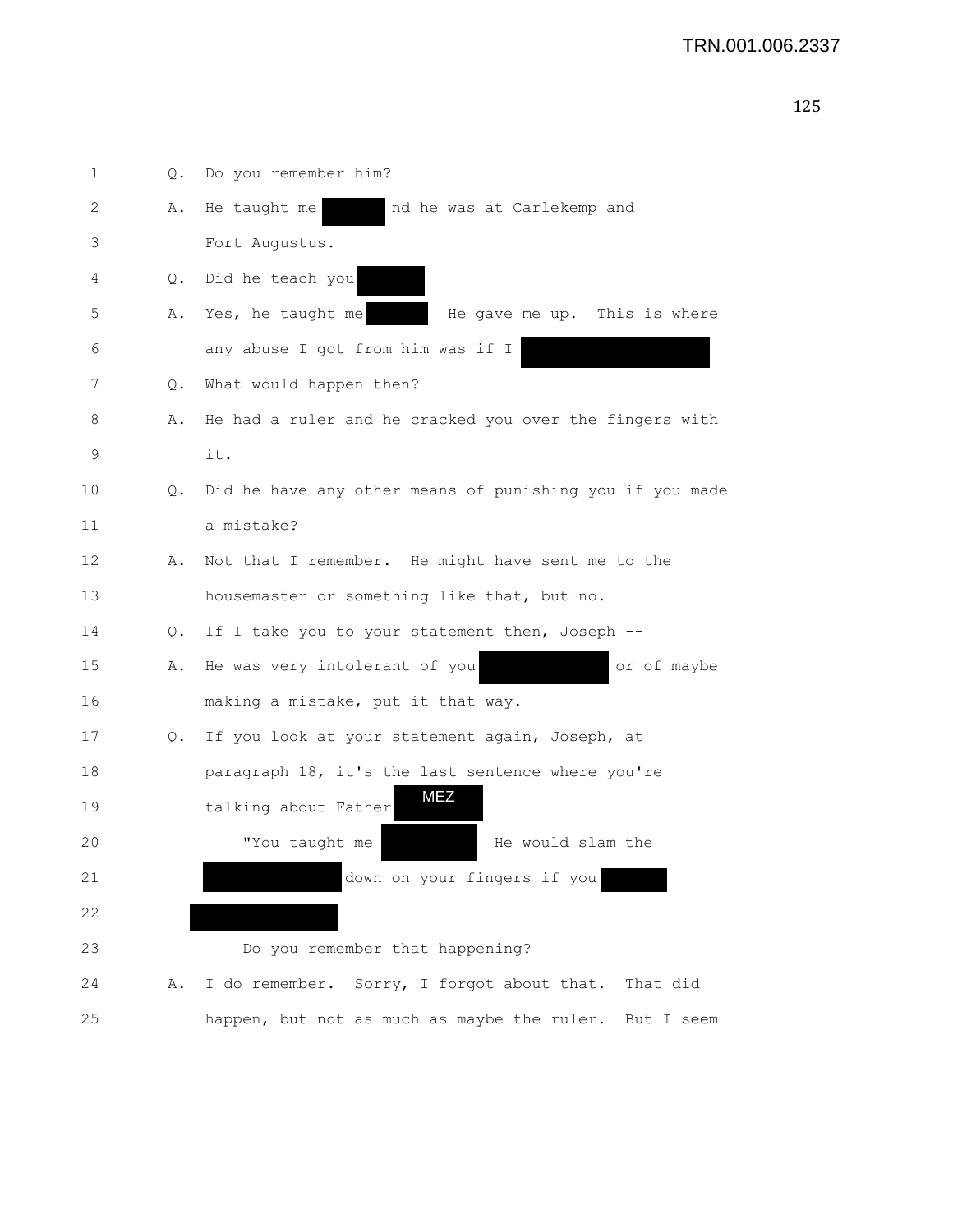| 1  |    | to remember getting my fingers bruised by him. He had          |
|----|----|----------------------------------------------------------------|
| 2  |    | a very short fuse when it came to<br>He was                    |
| 3  |    | , by the way. In fact, he was<br>a very                        |
| 4  |    | internationally recognised<br>on television --                 |
| 5  |    | not television, on the BBC and whatever, but he was very       |
| 6  |    | intolerant.                                                    |
| 7  | Q. | And when he would, as you put it, slam the                     |
| 8  |    | are you saying that that would cause                           |
| 9  |    | bruising on your hands?                                        |
| 10 | Α. | Yes. On your knuckles. I can't remember bleeding as            |
| 11 |    | such, but it might have been. You know what I mean?            |
| 12 |    | I can't remember. Almost certainly there was bruising          |
| 13 |    | and maybe scuffing.                                            |
| 14 | Q. | The other monk you mention in connection with                  |
| 15 |    | <b>MEW</b><br>Fort Augustus is, I think, Father<br>who I think |
| 16 |    | may have taught                                                |
| 17 | Α. | MEW<br>Yes. His nickname was<br>Yes, he taught                 |
| 18 |    |                                                                |
| 19 | Q. | What about how he dealt with the boys? Can you help?           |
| 20 |    | How did he deal with them?                                     |
| 21 | Α. | He was -- I seem to remember he was a bit intolerant and       |
| 22 |    | perhaps he could come along and, if you got something          |
| 23 |    | wrong or whatever, maybe in your exercise book or              |
| 24 |    | something, he might come along and say something               |
| 25 |    | slightly nasty to you and maybe rap you over the head          |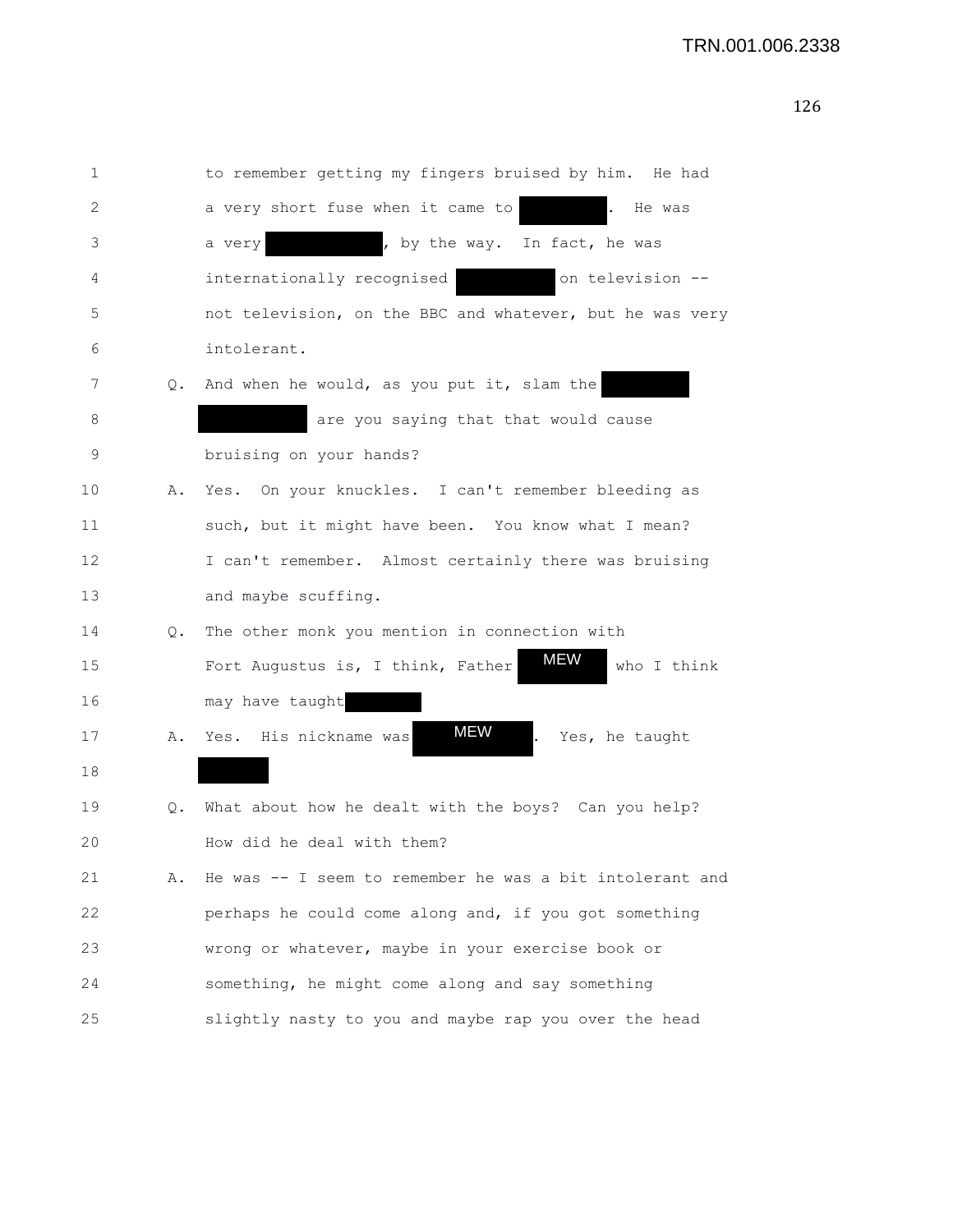## TRN.001.006.2339

| 1  |       | with his knuckles, that kind of thing. It wasn't         |
|----|-------|----------------------------------------------------------|
| 2  |       | anything much more than that.                            |
| 3  | $Q$ . | Were you rapped over the head with his knuckles?         |
| 4  | Α.    | I think so. It was minor compared to other things, so,   |
| 5  |       | you know what I mean, it's water under the bridge.       |
| 6  | Q.    | What are you comparing it with then if you say it's      |
| 7  |       | minor? What would you compare it with that's not so      |
| 8  |       | minor?                                                   |
| 9  | Α.    | Well, obviously, the birch, but the other thing -- well, |
| 10 |       | if you were sent to a housemaster, you got it on the     |
| 11 |       | hand, so many. So that was worse.                        |
| 12 | Q.    | On that then, insofar as being sent to the housemaster,  |
| 13 |       | that was also a method of children being punished;       |
| 14 |       | is that right?                                           |
| 15 | Α.    | That's right. That's correct.                            |
| 16 | Q.    | Did that happen to you?                                  |
| 17 | Α.    | Yes, oh yes.                                             |
| 18 | Q.    | I think you told us you got --                           |
| 19 | Α.    | That was probably more regular than anything. It was     |
| 20 |       | anything between one on each hand up to six on each      |
| 21 |       | hand -- no, it was a leather tawse -- it could have been |
| 22 |       | a stick, but it was a leather tawse. Sorry.              |
| 23 | Q.    | You tell us at paragraph 26 of your statement, Joseph,   |
| 24 |       | about an incident in the dark room with someone who,     |
|    |       |                                                          |

25 I think it may have been a nickname, with a name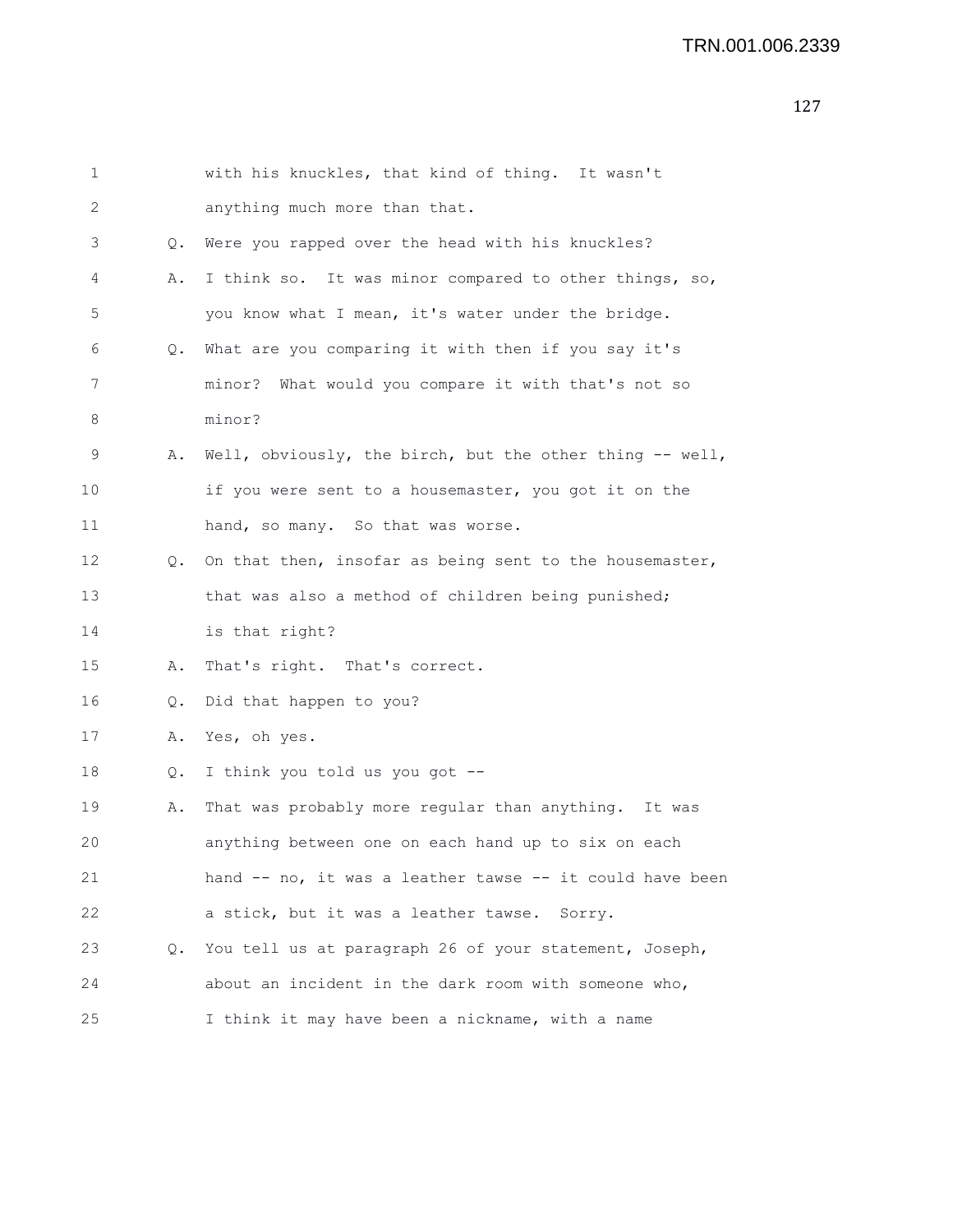| $\mathbf 1$ |    | <b>MQH</b>                                                  |
|-------------|----|-------------------------------------------------------------|
| 2           | Α. | Yes.                                                        |
| 3           | Q. | Can you help me with that? What happened there?             |
| 4           | Α. | Basically, this was at Fort Augustus, I was more senior     |
| 5           |    | by then, and I was, I suppose, elected, because the boys    |
| 6           |    | did a few different societies in school for this, that      |
| 7           |    | and whatever. This was the photographic society and we      |
| 8           |    | developed films and printed photographs, all that kind      |
| 9           |    | of that and I was in<br>of stuff.<br>I was                  |
| 10          |    | charge of the dark room. Basically, I wasn't interfered     |
| 11          |    | with by him or anything, but I do remember a younger boy    |
| 12          |    | maybe reporting to me, being in charge of that side of      |
| 13          |    | things, that he was being interfered with or at least       |
| 14          |    | his rear end was being dealt with or patted and all that    |
| 15          |    | kind of stuff, which I then reported to                     |
| 16          |    | MFG<br>, the housemaster.<br>Father                         |
| 17          |    | <b>MQH</b><br>As a result of that, this<br>, he wasn't      |
| 18          |    | -- a lot of the nicknames were because of<br>a real         |
| 19          |    | the physical looks or something. But we called him          |
| 20          |    | <b>MQH</b><br>But he only lasted a term or maybe            |
| 21          |    | a couple of terms because that was dealt with.              |
| 22          | Q. | So as I understand it then, when this younger boy told      |
| 23          |    | you about this interference, you told the housemaster       |
| 24          |    | <b>MQH</b><br>essentially was made to leave; is that<br>and |
| 25          |    | the essence of it?                                          |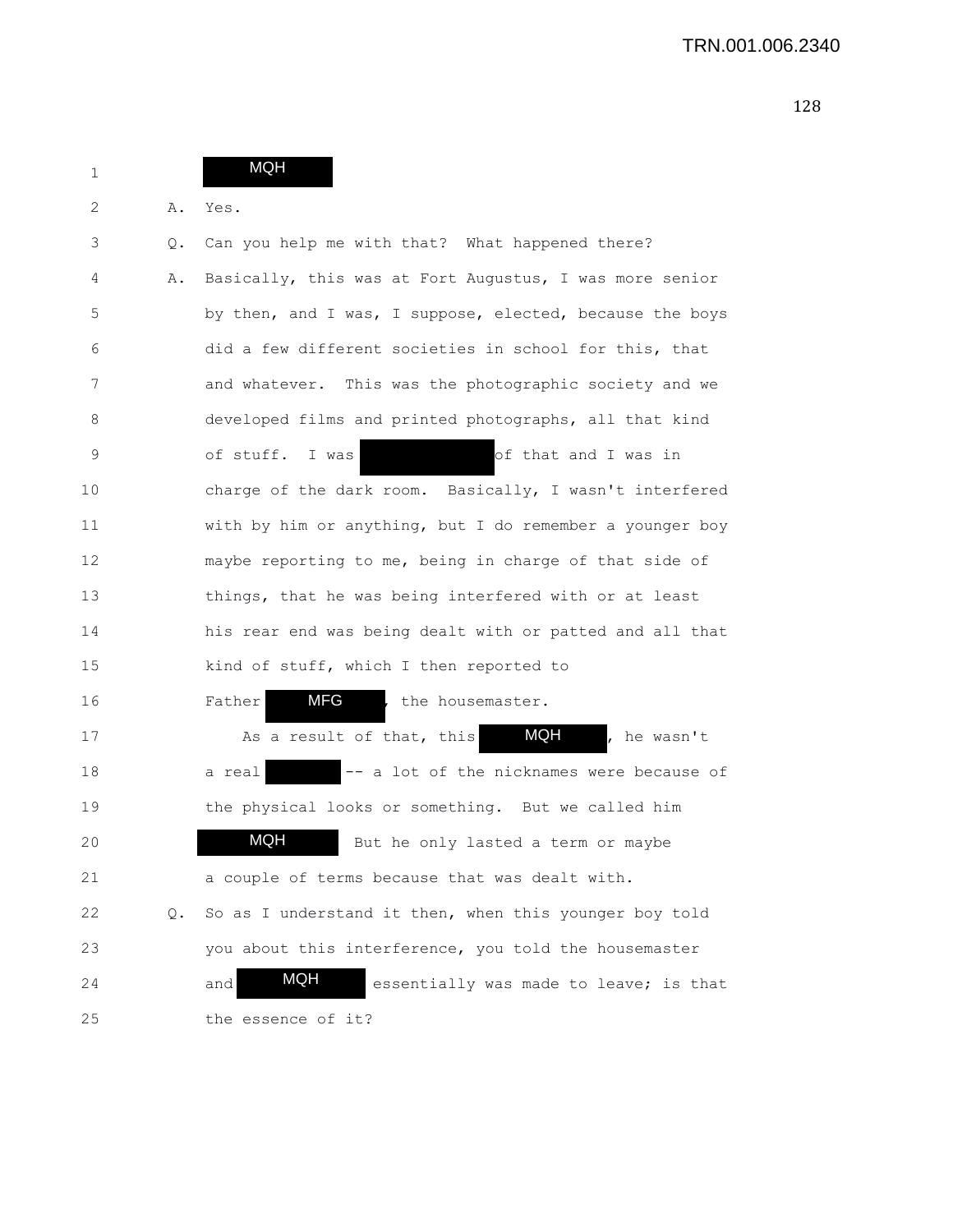1 A. That's right, within a term, anyway. What would have 2 happened would have been maybe enquiries were made and, 3 as I say, Father **MFG** who I reported it 4 to, was my housemaster. I would think he was a very 5 good man, put it that way, so he pursued it and dealt 6 with it. 7 Q. I think you mentioned earlier, Joseph, that Aidan Duggan 8 and MEY , and indeed MEV , were 9 present at Fort Augustus over the period that you were 10 there; is that correct? 11 A. Well, Aidan Duggan, I was there both Carlekemp and 12 Fort Augustus for Aidan Duggan. I'm not sure if he 13 moved up at exactly the same time as me, but 14 approximately.  $\blacksquare$  I only got to know at 15 Fort Augustus. I think he was ordained as a priest when 16 I was there. He was just a brother, you know, 17 in the novitiate. I think the same with 18 So I knew who they were, but I can't remember being 19 taught by them. MEV was master of ceremonies 20 when they had ceremonies, that kind of stuff. 21 Q. I think you now know that they came to the 22 United Kingdom from Australia. 23 A. Yes. 24 Q. I think there's a point -- I understand there's a point 25 you want to make about that to the inquiry. MFG MEY MEY MEV MEV MEV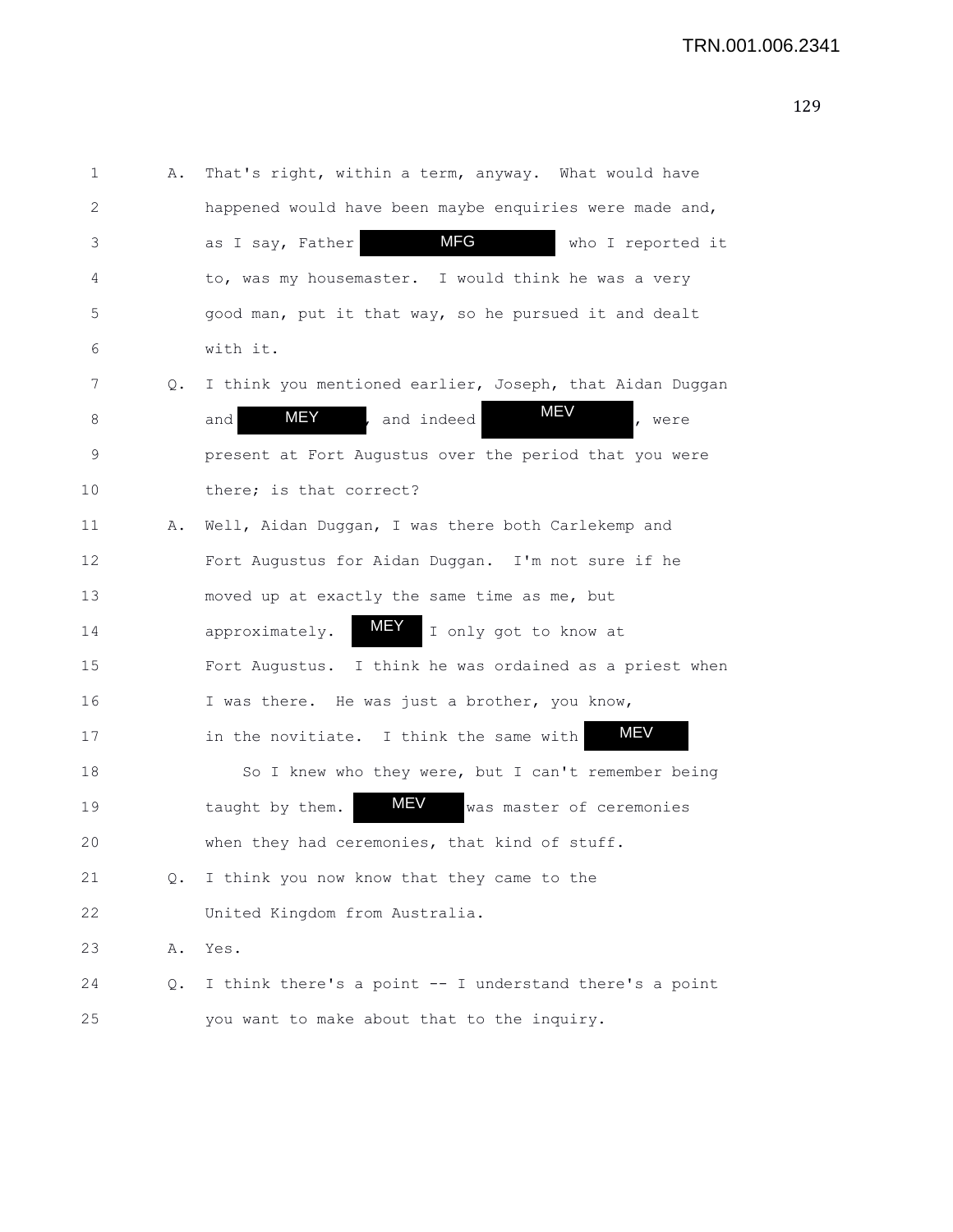1 A. There's a monastery in Western Australia called 2 New Norcia, and it has had its own inquiry, like this 3 one, by the Australian authorities. Actually, I looked 4 at it yesterday again on the internet and it was one of 5 the worst for abuse in Australia.

6 From my understanding of it, but I haven't got the 7 facts -- you could maybe find out the facts far better 8 than me -- but I think Aidan Duggan was novice master 9 there at this New Norcia. He came, I think -- actually, 10 this New Norcia was a Spanish foundation, it was Spanish 11 monks that founded it in Australia, if I can put it that 12 way.

13 Before Aidan Duggan came to Carlekemp, I think he 14 was in a monastery maybe for a year, I don't think much 15 more than that, in Spain. Perhaps to learn the ways -- 16 I don't know. And then he came to Carlekemp. I have 17 a feeling,  $M=Y$  , was one of his novices 18 and he followed him, and the same with 19 **MEV** I think they kind of followed him. 20 In the television programme they kind of mention, MEV MEY **MEV** 

21 you know, that they were sent back to Australia without 22 telling the Australians, but I have a feeling they were 23 chucked out of Australia originally because of their 24 behaviour. I don't know. I can't prove any of that. 25 It's just putting two and two together -- it sounds as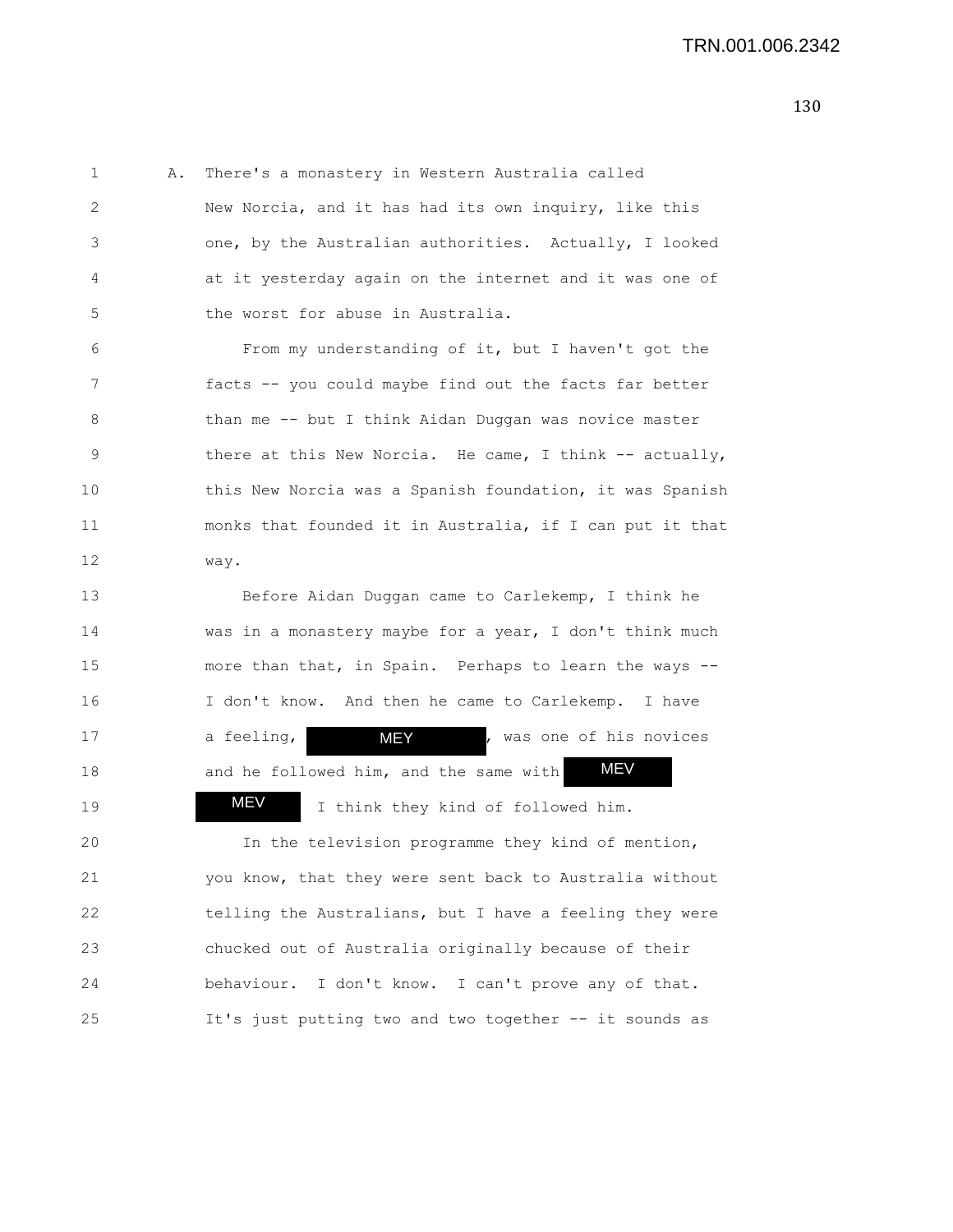| 1  | if that could have been the situation -- and the pattern       |
|----|----------------------------------------------------------------|
| 2  | of their movements, if I can put it that way.                  |
| 3  | Basically, that's more surmise than anything, but it           |
| 4  | kind of stands up quite well, my theory, if I can put it       |
| 5  | that way.                                                      |
| 6  | Well, thank you for sharing that theory with us, Joseph,<br>Q. |
| 7  | and also can I thank you for sending on the photographs        |
| 8  | that you've uncovered.                                         |
| 9  | It was just the one I sent on. The others I think you<br>Α.    |
| 10 | lot obtained, which is the internal one.                       |
| 11 | MR MacAULAY: Can I also thank you for giving your evidence     |
| 12 | in this manner today so clearly. I don't have any              |
| 13 | questions that have been put to me on behalf of any            |
| 14 | other parties.                                                 |
| 15 | LADY SMITH: Are there any outstanding applications for         |
| 16 | questions?                                                     |
| 17 | Joseph, that does complete all the questions we have           |
| 18 | for you this afternoon. Can I just thank you, both for         |
| 19 | providing the written statement, which we obtained, and        |
| 20 | for engaging with us over the video link today. It's           |
| 21 | been very helpful to hear you in person to elaborate on        |
| 22 | what's outlined there. I'm very grateful to you for            |
| 23 | that and I am now able to let you go, and we'll close          |
| 24 | the link if you're ready for that.                             |
| 25 | That's fine. Just to say if there is anything else, I'm<br>Α.  |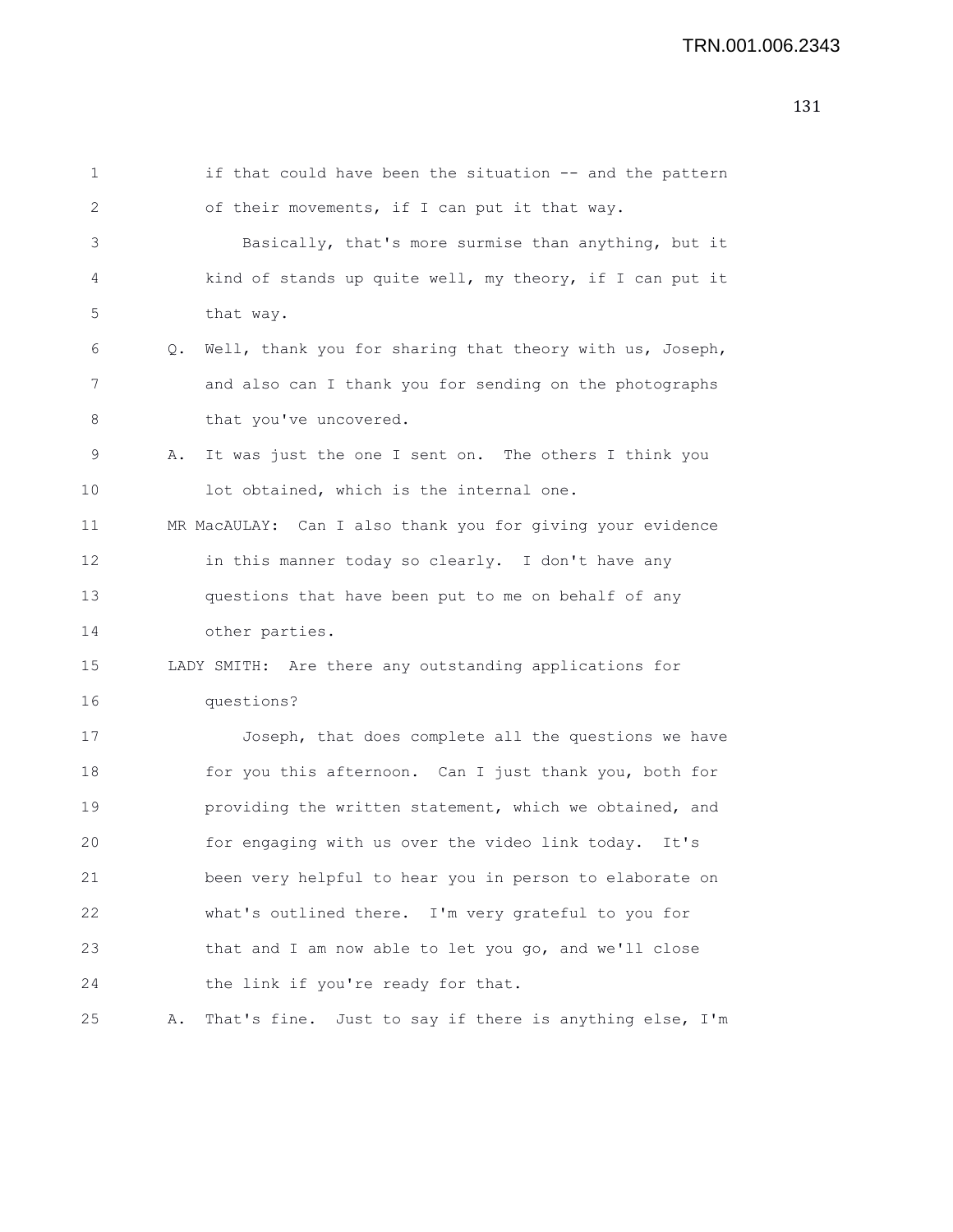| 1  | here: pick up the phone or do whatever if you have any      |
|----|-------------------------------------------------------------|
| 2  | further questions.                                          |
| 3  | LADY SMITH: That's very helpful. I'm very grateful to you   |
| 4  | for that. Thank you.                                        |
| 5  | (The video link was terminated)                             |
| 6  | MR MacAULAY: I think we are off air.                        |
| 7  | My Lady, the final piece of evidence for today would        |
| 8  | be a read-in, and my learned junior, Ms MacLeod, is         |
| 9  | ready to do that.                                           |
| 10 | LADY SMITH: Let's move to that stage now.                   |
| 11 | Witness statement of CHRISTOPHER WALLS (read)               |
| 12 | MS MACLEOD: This is a statement from an applicant who is    |
| 13 | now deceased. It is the statement of Christopher Walls.     |
| 14 | It can be found at WIT.001.001.0122.                        |
| 15 | 2018.<br>Christopher passed away on                         |
| 16 | I don't propose to put it on the screen, but his death      |
| 17 | certificate is available to the inquiry at                  |
| 18 | WIT.003.002.2705.                                           |
| 19 | LADY SMITH: Am I right in thinking he is the brother of the |
| 20 | second witness we heard from yesterday?                     |
| 21 | MS MACLEOD: David Walls, yes, he is my Lady:                |
| 22 | "My full name is Christopher Walls. I was born on           |
| 23 | 1947. My contact details are known to the                   |
| 24 | inquiry.                                                    |
| 25 | "I am the brother of David Walls                            |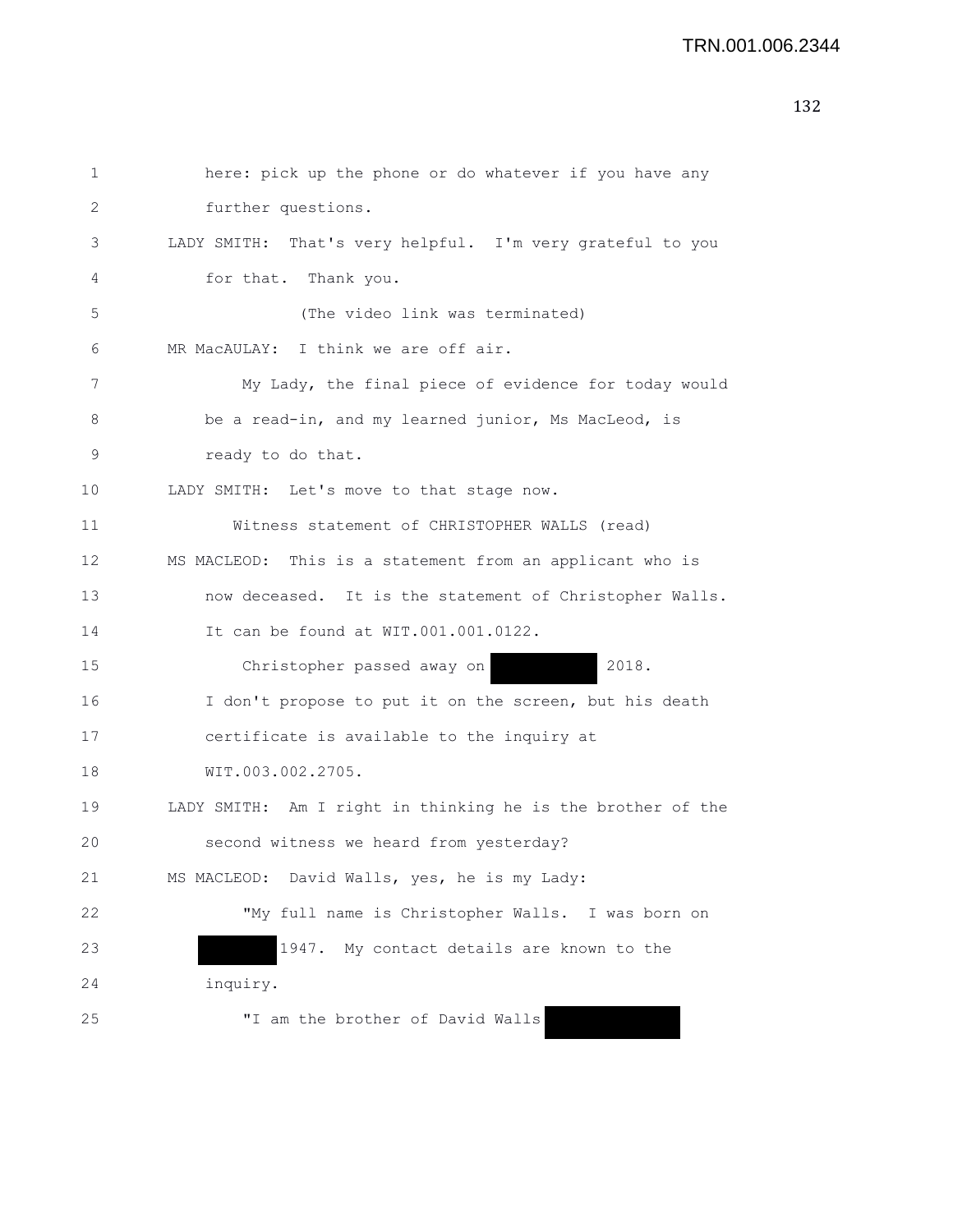1 David and I are former pupils of 2 Carlekemp School, North Berwick, 3 was a former pupil of Fort Augustus, near 4 Inverness. David has also provided a statement to this 5 inquiry. 6 "I had a very normal upbringing at home. My father 7 was a Church of Scotland minister who converted to 8 Catholicism and became a Catholic priest. When my 9 mother was killed in a car crash in 1974, my father had 10 some sort of salary package with the organisation he was 11 working for, which meant that his children could be 12 educated at Carlekemp and Fort Augustus, which were the 13 principal Catholic boarding schools in Scotland. 14 "The school I attended was Carlekemp, situated in 15 North Berwick, East Lothian. It was a fee-paying 16 boarding school. Carlekemp was the preparatory school 17 for the main school at Fort Augustus, Inverness-shire. 18 The school was run by the Benedictine Order. It was 19 **primarily for practising Catholics.** 20 "My first memories of the day I arrived at the 21 school are not altogether clear. I remember being 22 greeted by Father Aidan Duggan and shown round by him. 23 I recall thinking that he was very friendly to both 24 David and me. I can't remember my parents being there, 25 so I assume that they left when I was being shown round.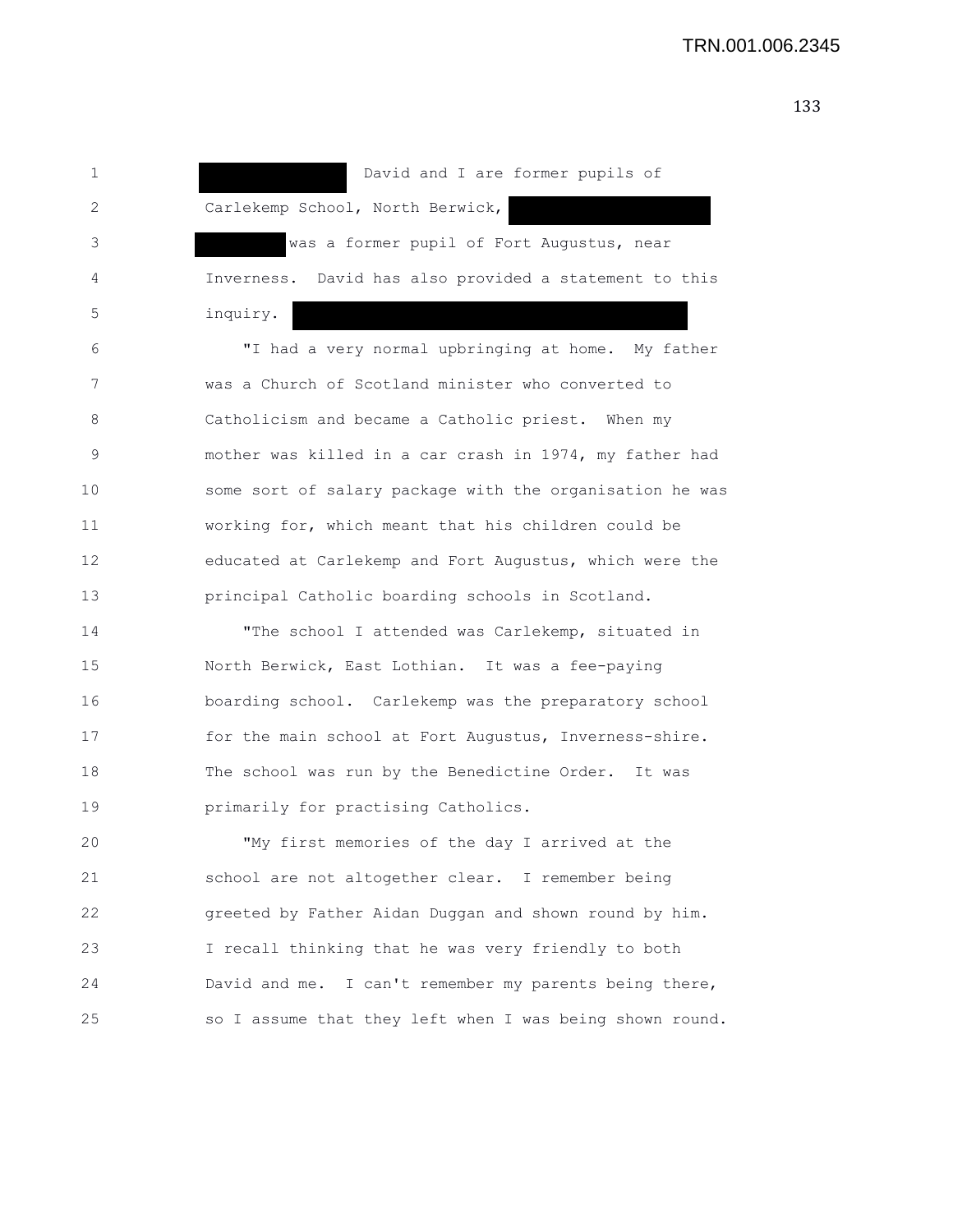1 "The year was 1955 and I would have been 8 years old 2 and one of the youngest pupils at the school. I was put 3 into the pups dormitory, which was next to matron's 4 room. This dormitory was for the youngest pupils at the 5 school.

6 "I settled in very quickly and made some good 7 friends. I recall that the name of the pupil who shared 8 the bed next to me. I was the tallest boy in the class 9 and so I did not suffer any of the bullying that my 10 brother David was subjected to by other pupils. I don't 11 remember the other boys very well.

12 "We were wakened by a buzzer which went off at 7 or 13 7.30 in the morning. I recall we were usually awake and 14 were keen to get up and out of bed. You would then have 15 to turn over your bedclothes to air them. It was then 16 off to the washroom to clean up before Mass.

17 "Mass was to be said in the morning every day, then 18 you would go for breakfast. This was always held in the 19 refectory. After breakfast you would return to the 20 dormitory to make your bed. First lessons would be at 9 21 and you would every afternoon off for games. The games 22 were seasonal and were rugby, hockey and cricket. 23 We would also do athletics and I particularly enjoyed 24 the high jump. You also had a free run of the school 25 grounds and I could play in the woods. It was an ideal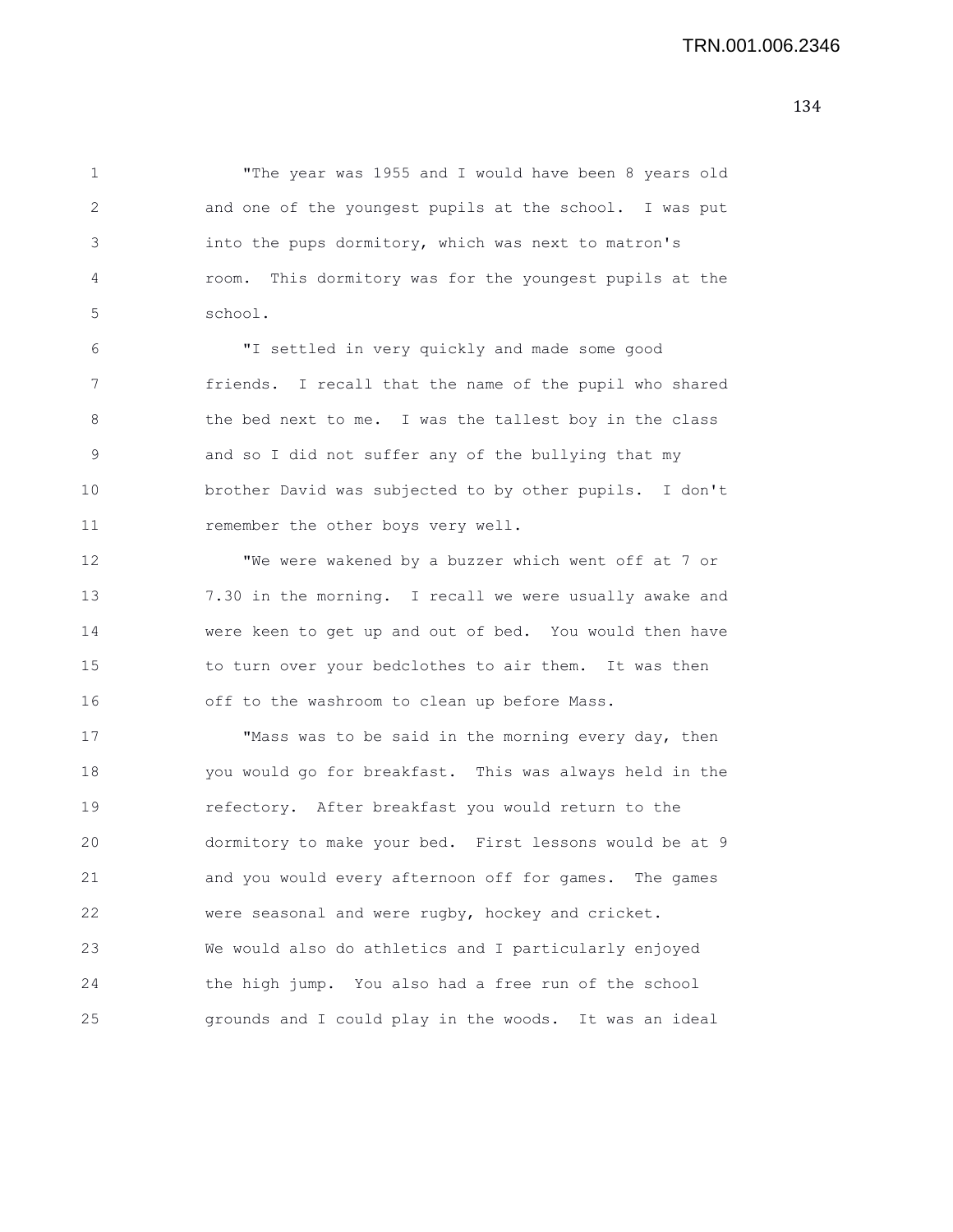1 **place to be a young boy.** 

2 "Every evening after games, you would be showered 3 before your evening meal. You also had a bath one day 4 a week and the younger boys were always bathed by 5 matron.

6 "You had to do prep at night and then it was off to 7 bed quite early. Prep was compulsory and it was when 8 your homework was done. It was also supervised. The 9 whole school attended classes on a Saturday morning and 10 then it was games in the afternoon. It was a fee-paying 11 school and parents had expectations on the degree of 12 education they were paying for.

13 "On a Sunday, there were no classes and most of the 14 day was given over to playing in the grounds along with 15 attending Mass. I recall an inspection made of the 16 school by Father McLennan of the Diocese of St Andrews 17 and Edinburgh.

18 "We would go home at holiday times and half-term. 19 The priests had informal roles that they performed. 20 Father Duggan took us swimming in the sea. We had a lot 21 of spare time to spend playing in the grounds.

22 Father MEW was like the school handyman and was 23 able to fix and mend things that were broken.

24 "There was a lot of bullying going on in the school 25 amongst the pupils. I know that my brother David was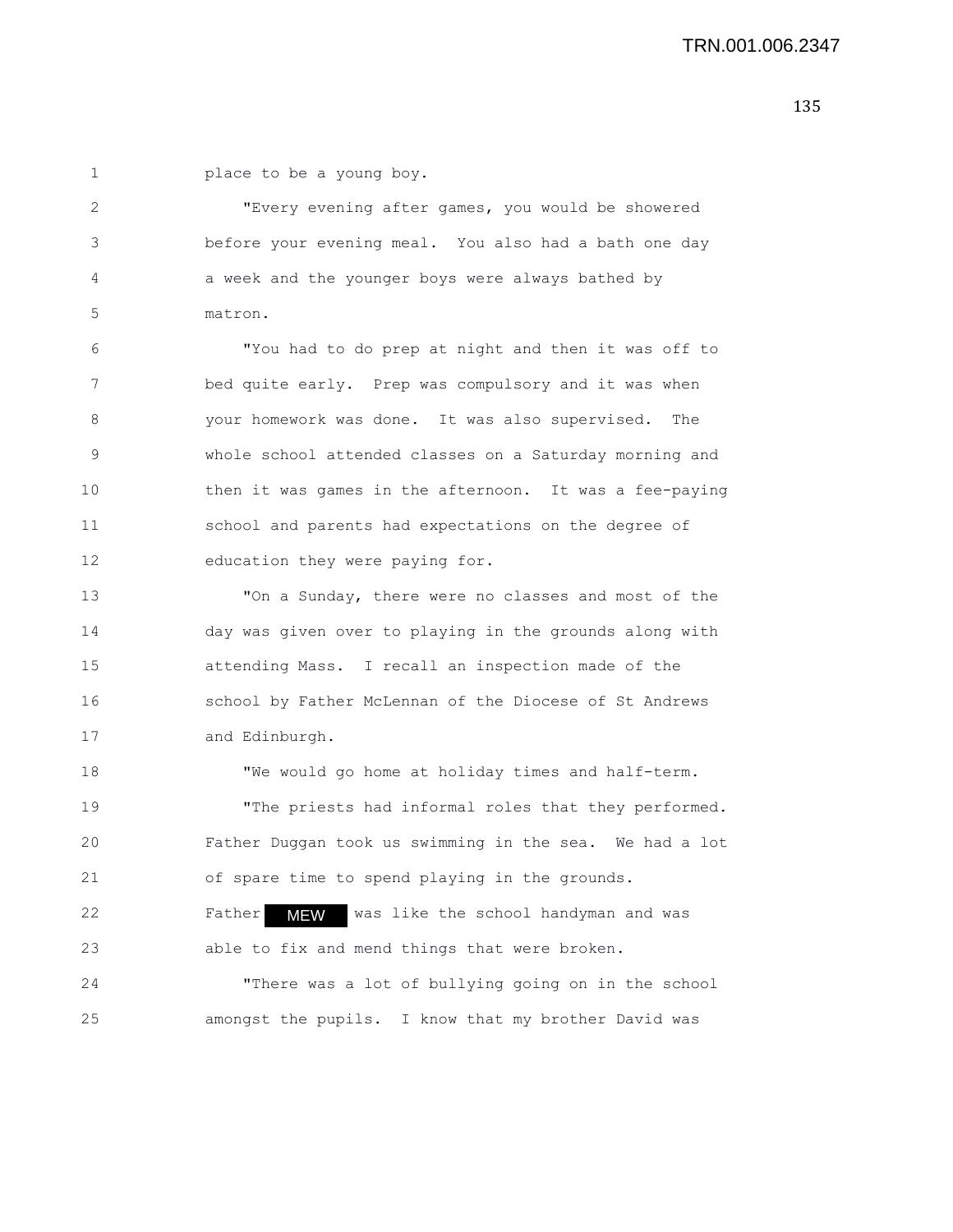1 subjected to this a lot. I would go to David's defence 2 and would attack them with my fists and feet. I was 3 never bullied by other pupils at the school.

4 "Discipline at the school was harsh. There was 5 a formal discipline which was 'getting the stick'. This 6 was administered by **SNR** Father 7 It was a leather strap. You were hit on the hand and 8 I think that Father **MEX** entered the punishment 9 into a book. You could get two sets of three strikes on 10 your hand. I don't think that this was probably worse 11 than any school of its time. I would suggest that it 12 was very painful but not excessively cruel. I was 13 subjected to the stick on a number of occasions. MEX MEX SNR

14 Trather MEW would clump you on the top of your 15 head with a clenched fist. We were small boys and this 16 treatment was, in my view, abusive. He hit you hard 17 enough to see stars. The first time I saw this 18 happening was to my brother David. It was in the 19 dining room. David was unable to eat grapefruit and 20 When he told Father MEW he started to get angry. 21 I sat at the same table as matron and she watched as 22 Father MEW in front of the whole school, hit 23 David, who was sitting next to him, on the top of his 24 head with a clenched fist. There was too much of this 25 going on and I remember being very angry.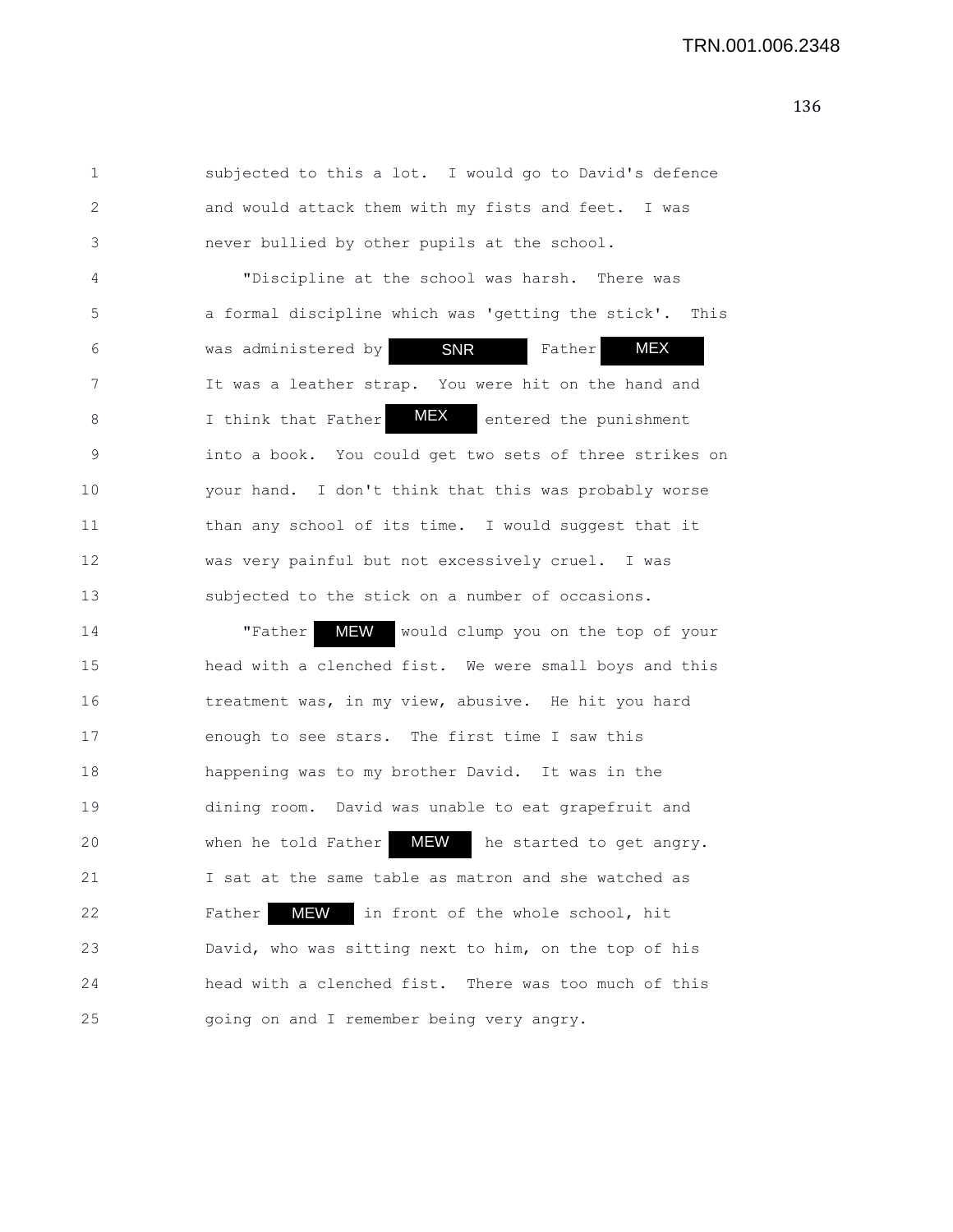| 1  | MEW<br>"Father<br>once came into our dormitory. It            |
|----|---------------------------------------------------------------|
| 2  | was in the morning and I recall it was when one of the        |
| 3  | pupils called<br>had his birthday. The rest of the            |
| 4  | into his bed blanket and tossed<br>dormitory had put          |
| 5  | him in the air to celebrate his birthday.                     |
| 6  | MEW<br>Father<br>came into the dorm and we all ran back       |
| 7  | on the floor in his blanket.<br>into bed leaving              |
| 8  | <b>MEW</b><br>Father<br>took off his belt and laid into<br>in |
| 9  | front of us all. It was well-known that he went into          |
| 10 | the older boys' dormitories to cane them when they were       |
| 11 | caught talking.                                               |
| 12 | <b>MEZ</b><br>"Father<br>would hit you on the back of         |
| 13 | the hand with a ruler. It could cause your hand to            |
| 14 | blister and leak fluid. He would also clunk you on the        |
| 15 | head with his open hand, which was also very painful.         |
| 16 | <b>MFC</b><br>"Father<br>went through a spell when            |
| 17 | he would hit you on your head with a ruler. In later          |
| 18 | life, I asked him about this. His mother was in the           |
| 19 | same parish as my family in Edinburgh. He told me that        |
| 20 | the other monks at Carlekemp had told him that he was         |
| 21 | too soft with the pupils and he was losing control of         |
| 22 | the classroom. He had a period of about six weeks where       |
| 23 | he was hitting pupils but he stopped as he didn't             |
| 24 | believe that it was the right thing to do.                    |
| 25 | <b>MFB</b><br>was a lay teacher and my main                   |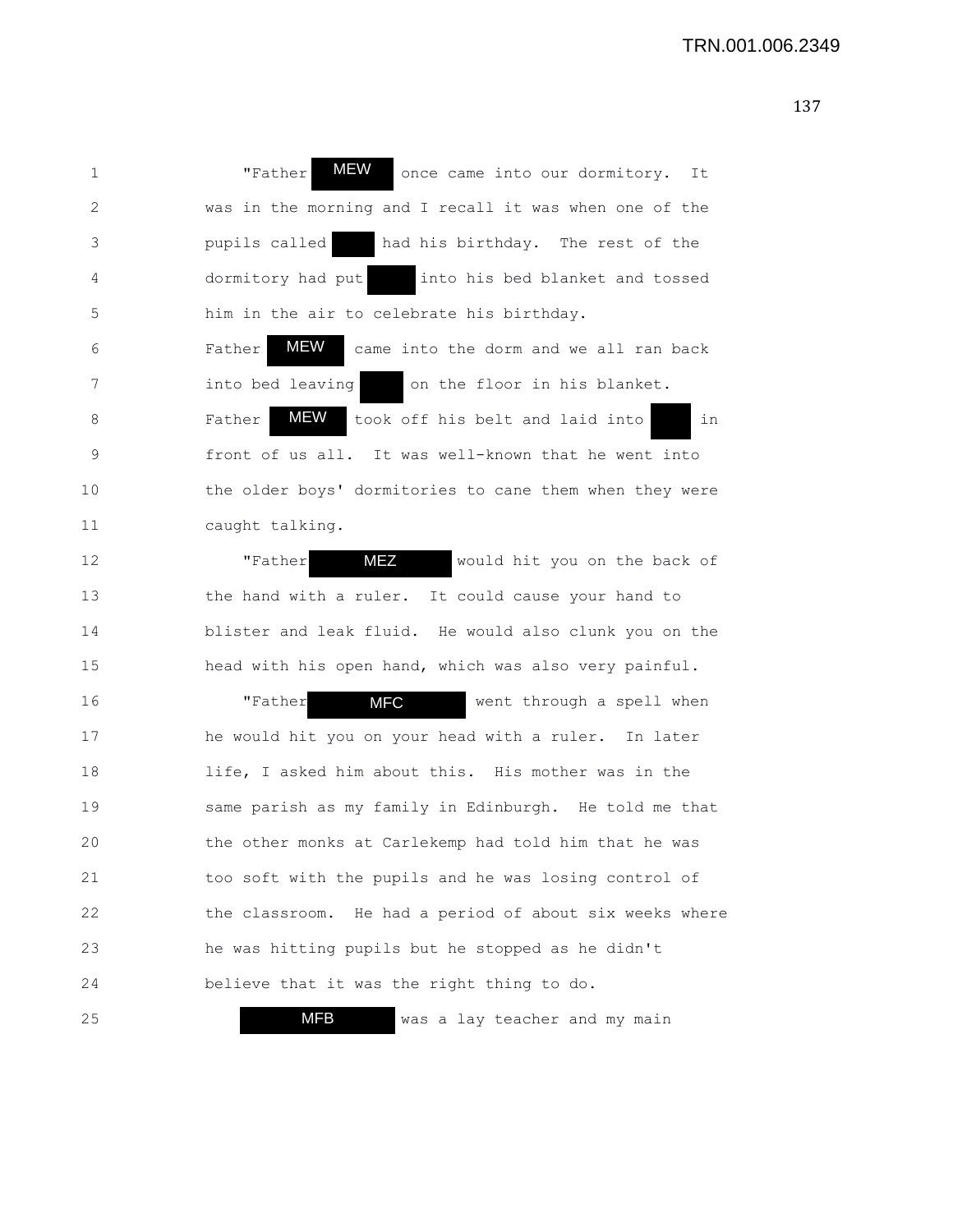1 tormentor. If you had committed a misdemeanour during 2 the day, you would have to report to him in your 3 pyjamas. He would make you bend over and pull your 4 pyjamas tight across your buttocks. He would then 5 administer the cane, which was a whippy piece of wood. 6 It would often leave welts on your buttocks. He would 7 usually give you three blows at a time.

8 "The school also had a matron who lived on the 9 premises. At one stage I sat at her dining table in the 10 refectory. She used to call David and I 'charity cases' 11 and when I was at her table she would not let me get 12 seconds. She also made me polish all my classmates' 13 school shoes because I was a charity case and they all 14 paid fees.

15 "I think that being at the school was part of my 16 father's salary package. Matron did not like us to 17 forget this and constantly reminded us in front of the 18 other pupils.

19 "Father Aidan Duggan had it in for me. He was my 20 main tormentor. He told me that I was a show-off and 21 a smart alec. He did his best to physically knock it 22 out of me. The first time I experienced it was when 23 I got an answer wrong in class. He descended on me with 24 a stick, which was a bit longer than a foot long and 25 about an inch thick. It was like a swagger stick. He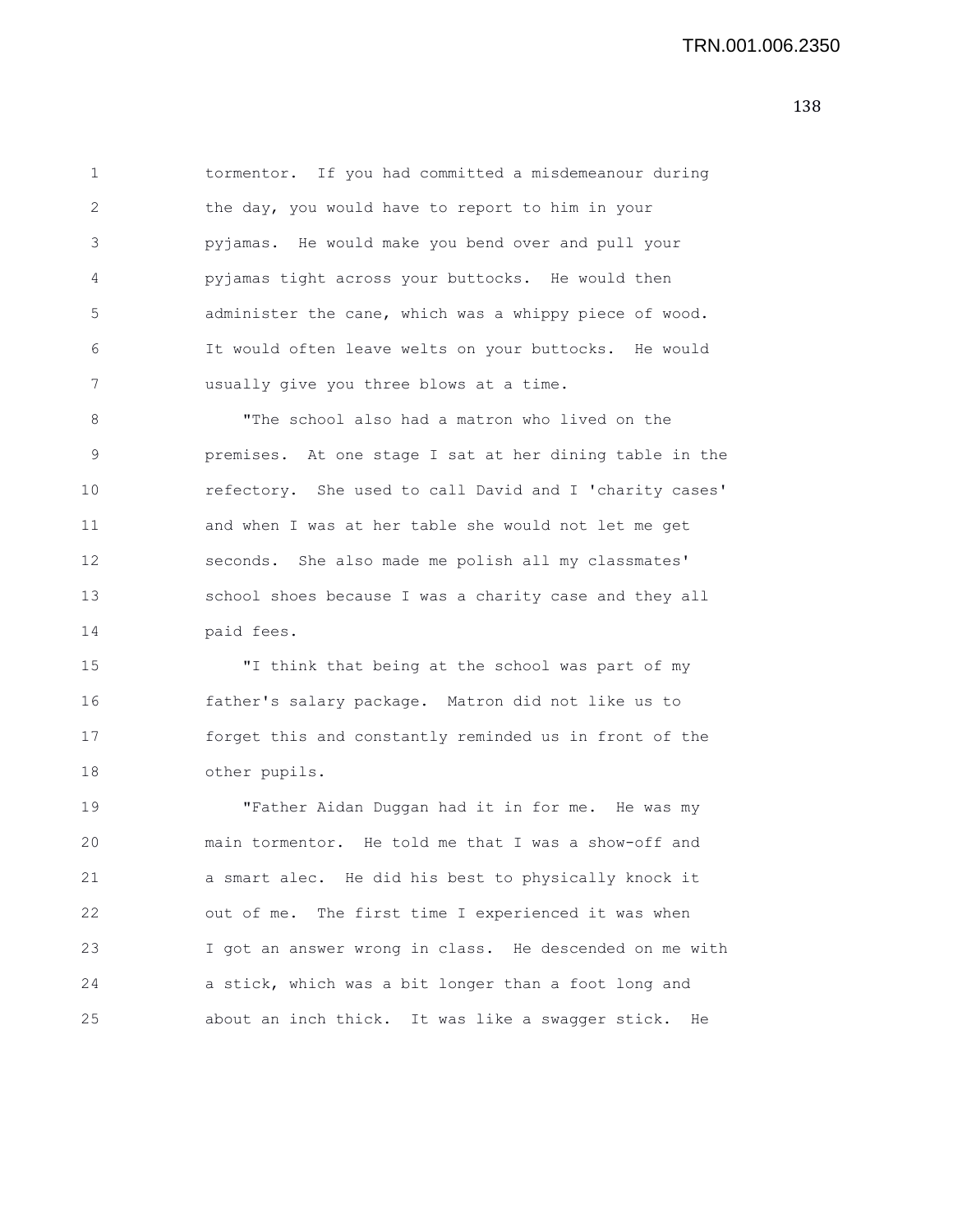1 hit me all about the body in what I would describe as 2 being a frenzied attack. He only ever used the stick 3 when he was in the classroom. 4 "When he came into the classroom, he would lay out 5 his books, and the last thing he put on his desk was the 6 stick. I was hit by him a lot as he taught me 7 and I was in a lot of 8 his classes. 9 "Although other pupils were attacked I felt that 10 I was singled out on a daily basis. I remember one day 11 when I was not attacked and was leaving the classroom, 12 he told me not to think that I had got away with it and 13 hit me on the head with the stick. I recall on one 14 occasion being smacked on the backside by Father Duggan 15 when we were having a bath. 16 "It was a grown man assaulting a little boy. 17 I would be covered in bruises all over my body and when 18 matron bathed you once a week, she must have seen these 19 bruises but never remarked on them. I was never 20 hospitalised. I did not draw these injuries to anyone's 21 attention and I don't know why. 22 "I used to serve the Mass given by Father Duggan.

23 At the end of the Mass, Father Duggan would make you 24 kneel in front of him. He would put his hands behind 25 your head and force your face into his groin. At the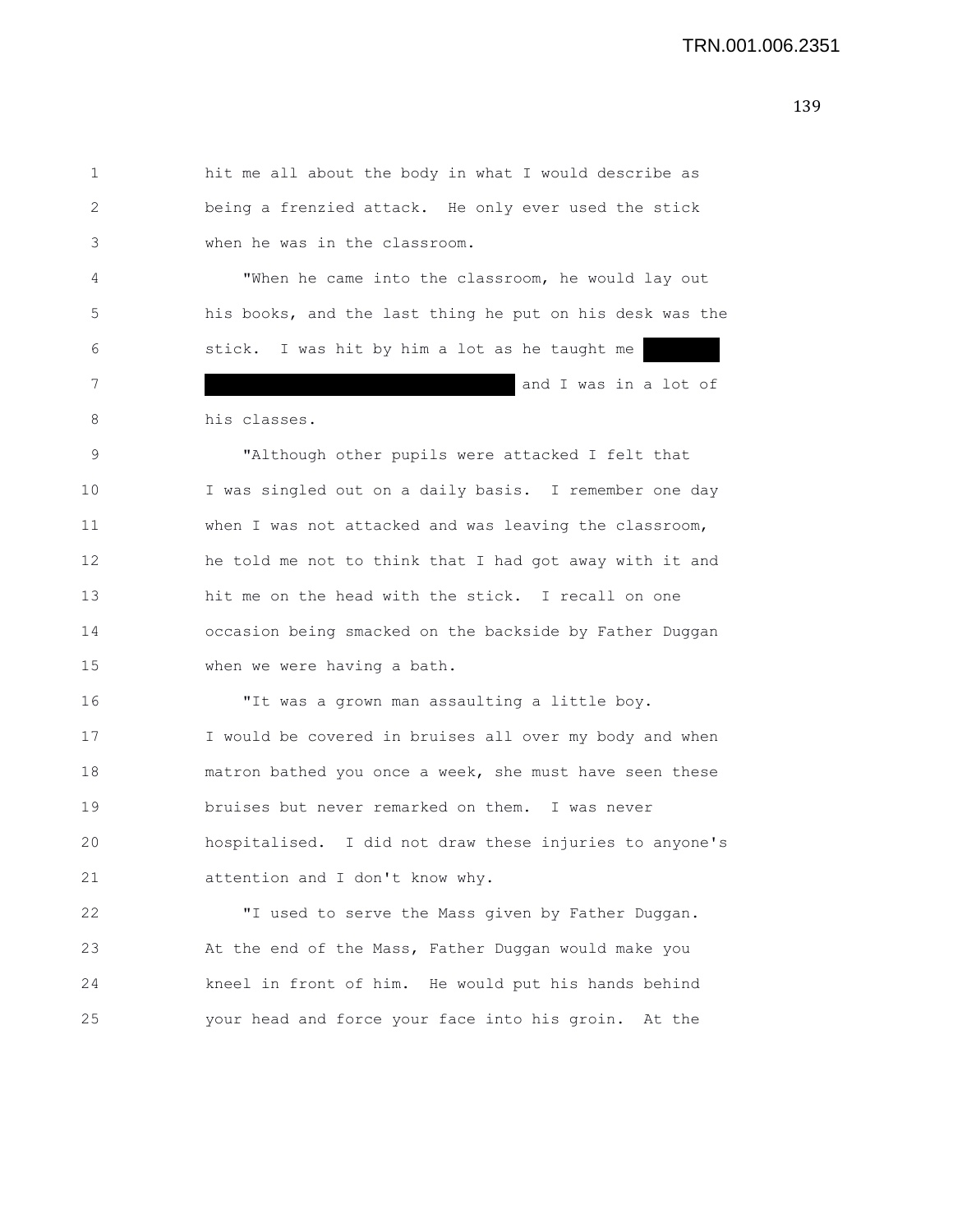1 time I thought that this was a reaction to the emotion 2 of the sanctity of the Mass. The Mass was said on 3 a one-to-one at a private oratory in the basement of the 4 school. I now, on reflection, consider it to be 5 a sexual assault. The main Mass was attended by the 6 rest of the school in the main chapel.

7 "I would serve Mass for Father Duggan for a full 8 week every two or three weeks. He would continue to 9 assault me during the day in his classroom, but for some 10 reason I always went to him to serve at his Mass. The 11 rota was posted up on the noticeboard and I always hoped 12 that he might see me in a better light.

13 "When you shared a dining table with Father Duggan, 14 he would run his hand up the inside of your shorts and 15 feel your thigh. As you were sitting at the table with 16 him, you just accepted this as it was well-known that he 17 did it to everyone.

18 "I used to go to confession with Father Duggan 19 because outside the classroom he was very personable and 20 friendly. You could choose who you went to confession 21 with. He was very lenient.

22 "It was the middle of my last term at the school. 23 The beatings had stopped. I arrived at the queue for 24 confession and while I was waiting, some of the boys 25 were coming out, saying that they had received a big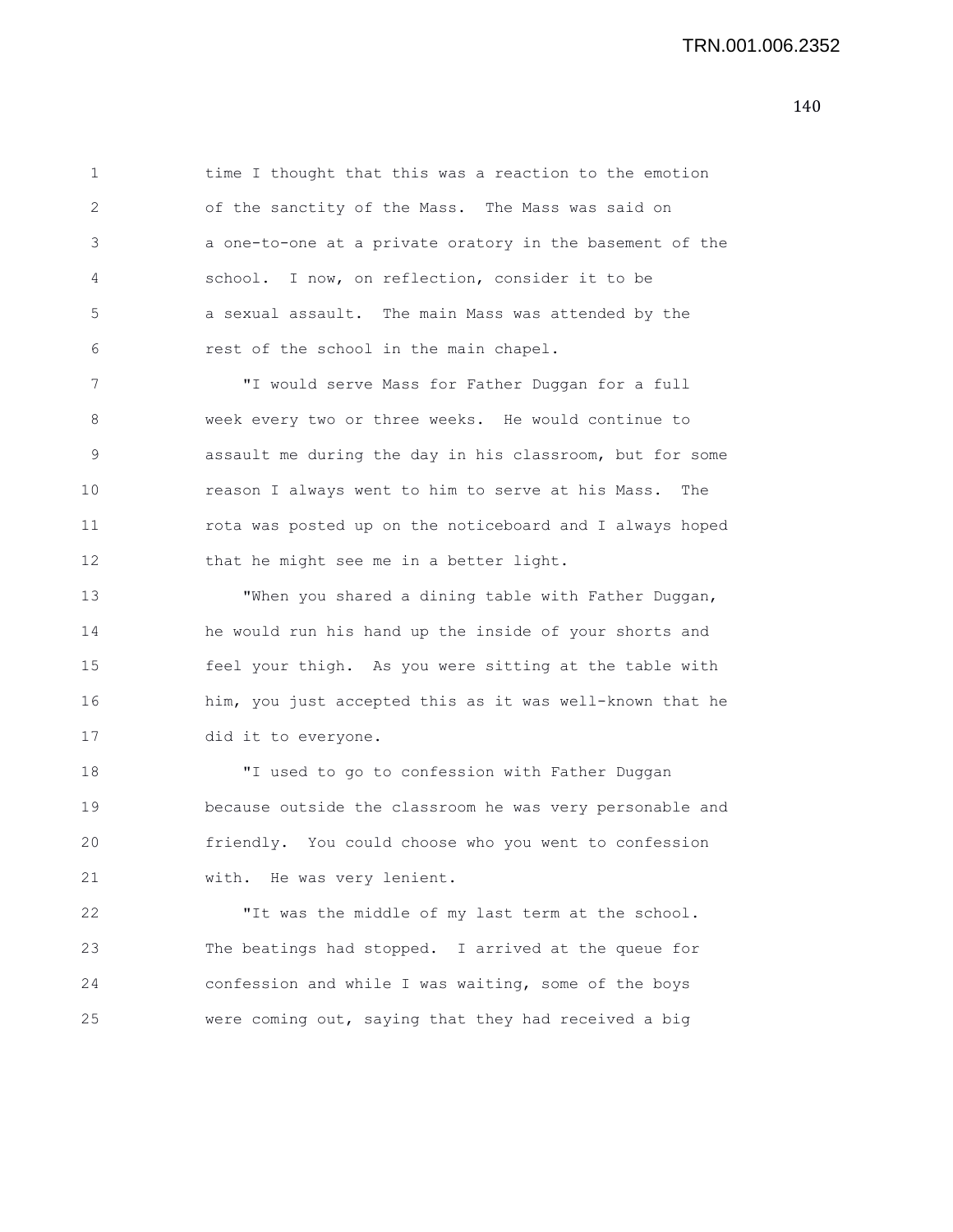1 sloppy kiss from Father Duggan. They were laughing and 2 joking about it. I went into the confessional and 3 Father Duggan then put his hand inside my trousers and 4 started to feel round my backside. He moved his hand 5 round and then put his other hand inside my trousers and 6 underpants and felt my penis. This had not happened 7 before and only started when he stopped beating me 8 in the classroom.

9 "The sexual abuse really started for me in the 10 summer term of school in 1958. The physical abuse had 11 stopped. I was now sitting at **MFB** table 12 in the refectory. I was at confession and I recall that 13 Father Duggan gave me a great big sloppy kiss on the 14 lips. I froze and all I remember was looking at his 15 habit, which I thought was very old and shiny. MFB

16 "At the time, I recalled my mother saying that when 17 trousers become shiny, it meant that they were worn and 18 should be replaced. Bizarrely, at this moment all 19 I could think about was how often a priest's habit was 20 issued. I think on this occasion he might have put 21 a finger inside my anus as I remember my anus 22 swallowing. On reflection it was similar to medical 23 examinations in later life where a doctor would insert 24 his finger inside you.

25 "I never told anyone about this experience at the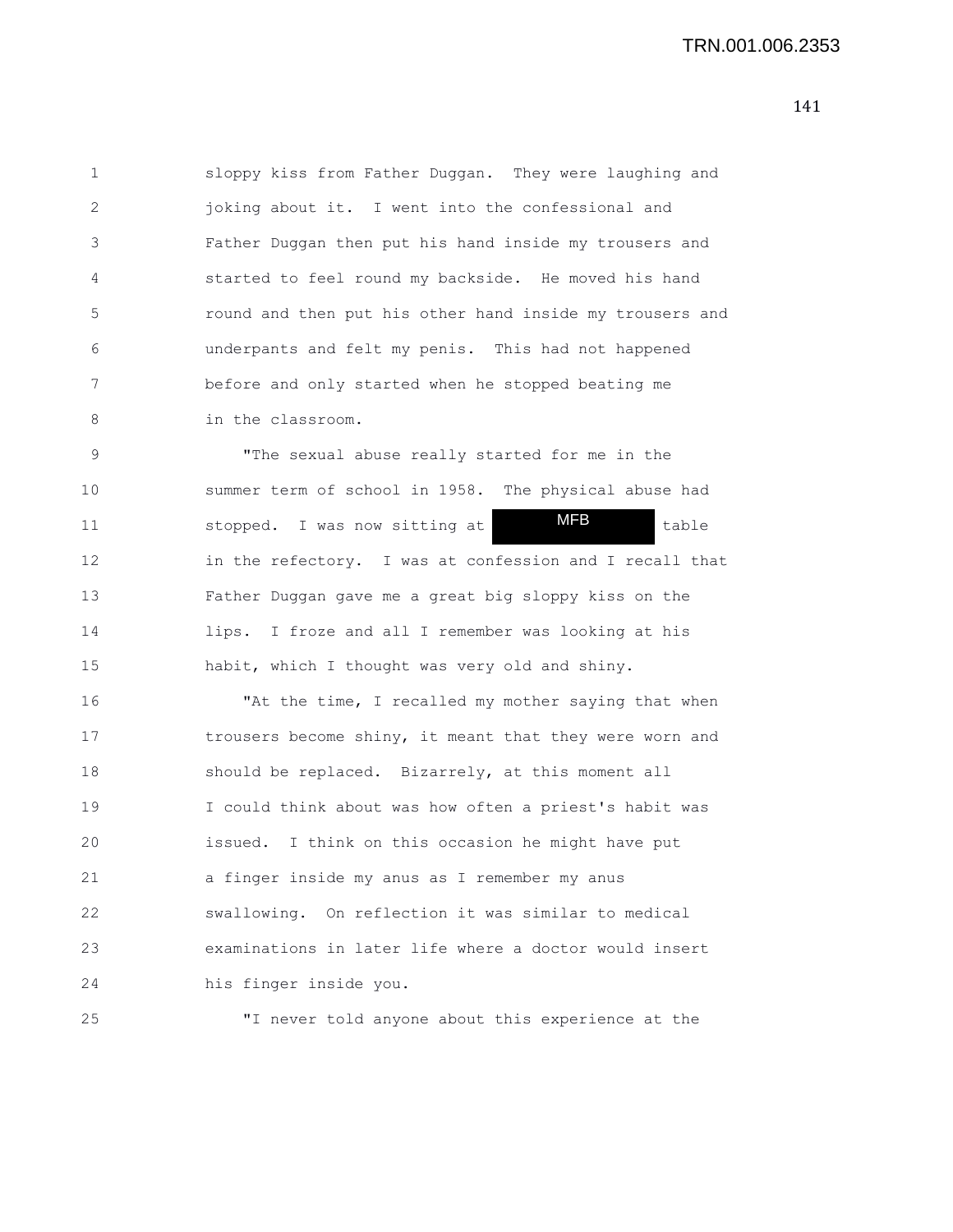1 time. I don't think that I understood what was going on 2 and I didn't know what words to use to describe what was 3 happening to me. There was no discussion after the 4 event with other boys, even though at the time of 5 confessions we used to joke about it.

6 "I was in the Howe dormitory in the senior wing. 7 All the dormitories had names. Most of the pupils in 8 this dormitory were a year older than me, as I was big 9 for my age. My bed was in the area where the fireplace 10 was and adjacent to me was another bed with another 11 pupil in it. I can't remember his name, but he had 12 thick black hair. His bed was at the window and ran at 13 90 degrees to mine, although I was not facing it.

14 "I was a poor sleeper and sometimes through the 15 night I heard someone coming into the dormitory and 16 going to the bed of the pupil beside me. I could hear 17 the hushed voices and muttering and mumblings. I recall 18 on one occasion he shone his torch and saw that I was 19 awake. I said, 'Good evening, Father Duggan', and he 20 appeared annoyed that I was awake.

21 "I assumed at the time that the pupil was getting 22 medication through the night. I later asked the pupil 23 what Father Duggan wanted, but he evaded the question 24 and didn't elaborate. Father Duggan was a frequent 25 visitor to this pupil's bed.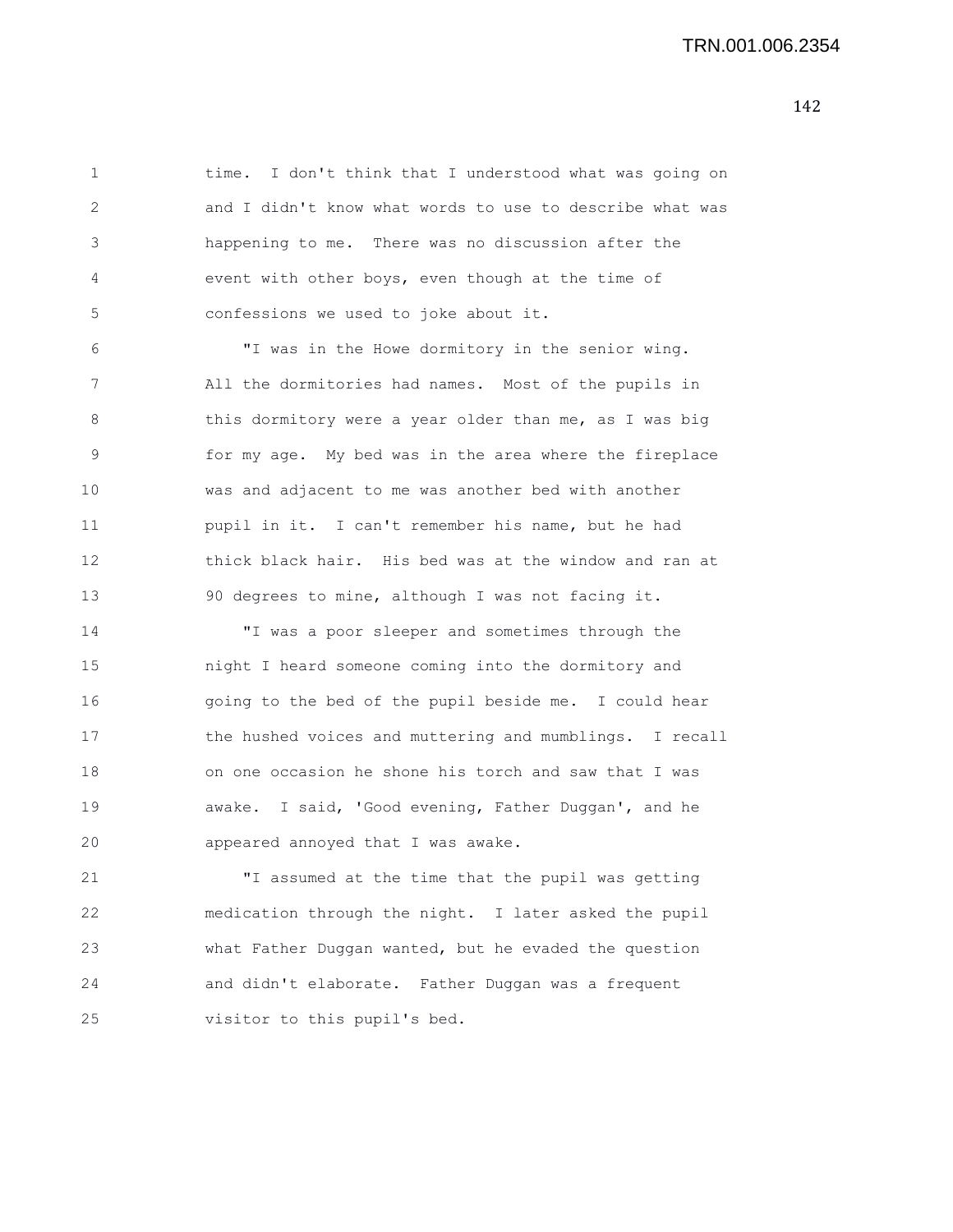1 "I have thought about this since and suspect that 2 Father Duggan certainly got on top of the other boy's 3 bed and I think that there were some sort of sexual 4 contact. 5 "I saw Father Duggan beating other children when 6 we were in class. I wanted to keep on the right side of 7 him and it was one of the reasons I went to his 8 confession and served at his Mass. In later life I was 9 told by the that Father Duggan had 10 previously been at Fort Augustus but was moved to 11 Carlekemp because he was becoming too friendly and 12 fiddling with the novice monks there. Father Duggan was 13 the novice master at Fort Augustus. 14 "Another boy I know who was at Fort Augustus was

15 raped by Father Duggan when he was at that school. 16 I learnt this in later life when I appeared in 17 a documentary 'Sins of Our Fathers'.

18 "There was a requirement to write a letter home 19 every week. This letter would be read by the matron 20 and, if necessary, it would be censored before it was 21 sent. I managed one day to write a letter to my father 22 telling him what was going on. I managed to sneak out 23 after dusk and smuggle the letter into the postbox in 24 the hall of the school. This ensured that it had not 25 been read before it was sent.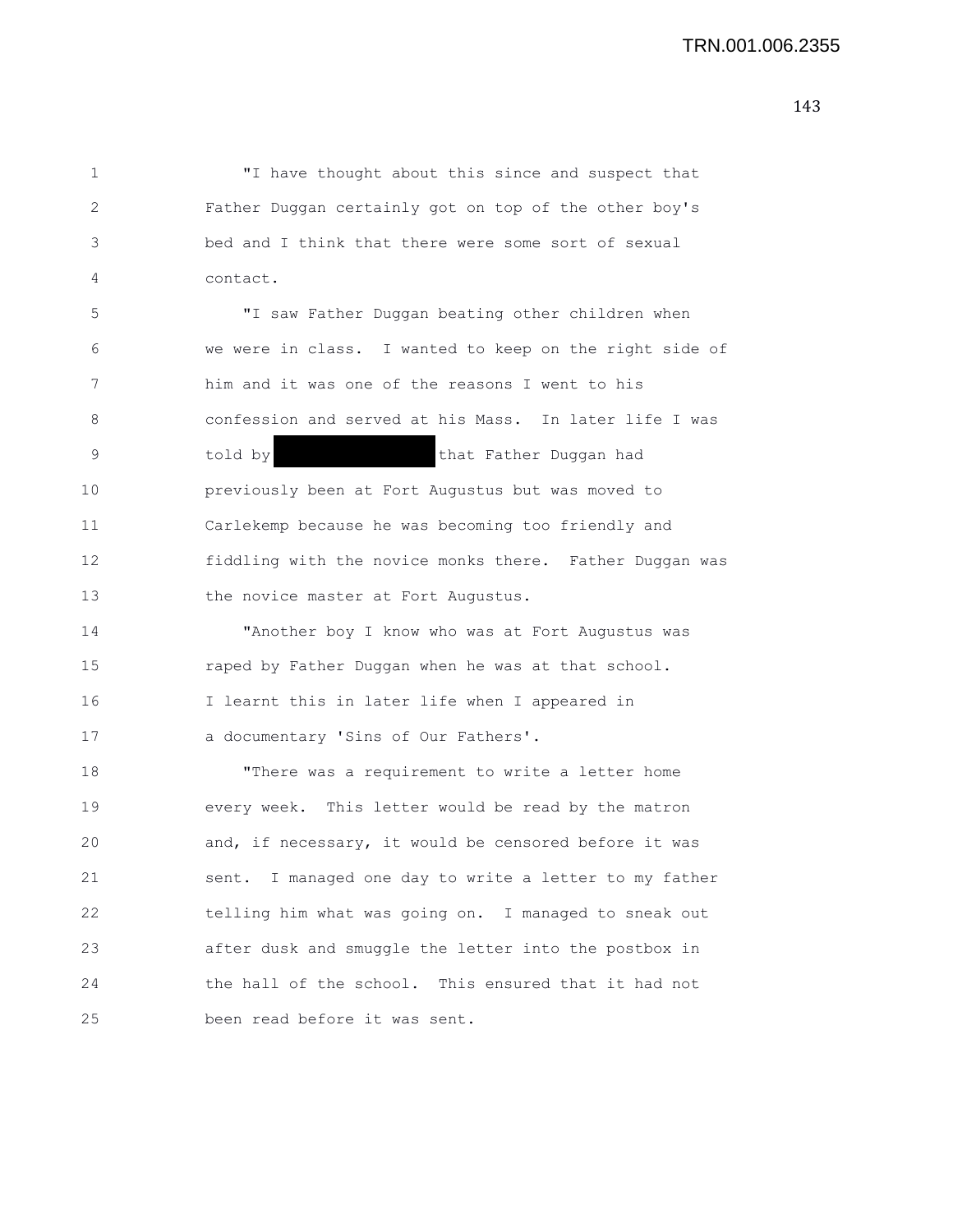| 1  | "In the letter I pleaded for him to take me away            |
|----|-------------------------------------------------------------|
| 2  | from the school. In later life, I learned that my           |
| 3  | father responded by phoning<br><b>SNR</b>                   |
| 4  | <b>MEX</b><br>MEX<br>Father<br>had told my father<br>Father |
| 5  | that I was happy as a lintie and that he could see me       |
| 6  | playing outside as he was speaking to my father. He         |
| 7  | told my father that it was momentary homesickness and       |
| 8  | that everything was okay. My father seemed to accept        |
| 9  | The beatings at school did not stop.<br>that.               |
| 10 | "My father took both David and I out of                     |
| 11 | Carlekemp School in 1958.                                   |
| 12 | I'm not sure why as my                                      |
| 13 | father would not discuss it with us. He always felt         |
| 14 | that it was his fault when things went wrong in the         |
| 15 | family.                                                     |
| 16 | "I went on to St Mary's School, York Lane,                  |
| 17 | Edinburgh. I always assumed we were back staying at         |
| 18 | home because my mother, who had been ill, was now           |
| 19 | better. My father never really gave us a reason for         |
| 20 | leaving Carlekemp, and neither David,<br>or myself          |
| 21 | wanted to worry him with what had happened as we knew he    |
| 22 | would blame himself.                                        |
| 23 | "I was at a number of schools after Carlekemp.              |
| 24 | I attended St Mary's, York Lane, Edinburgh where            |
| 25 | I remained for a year. In 1959 I went to St Mary's          |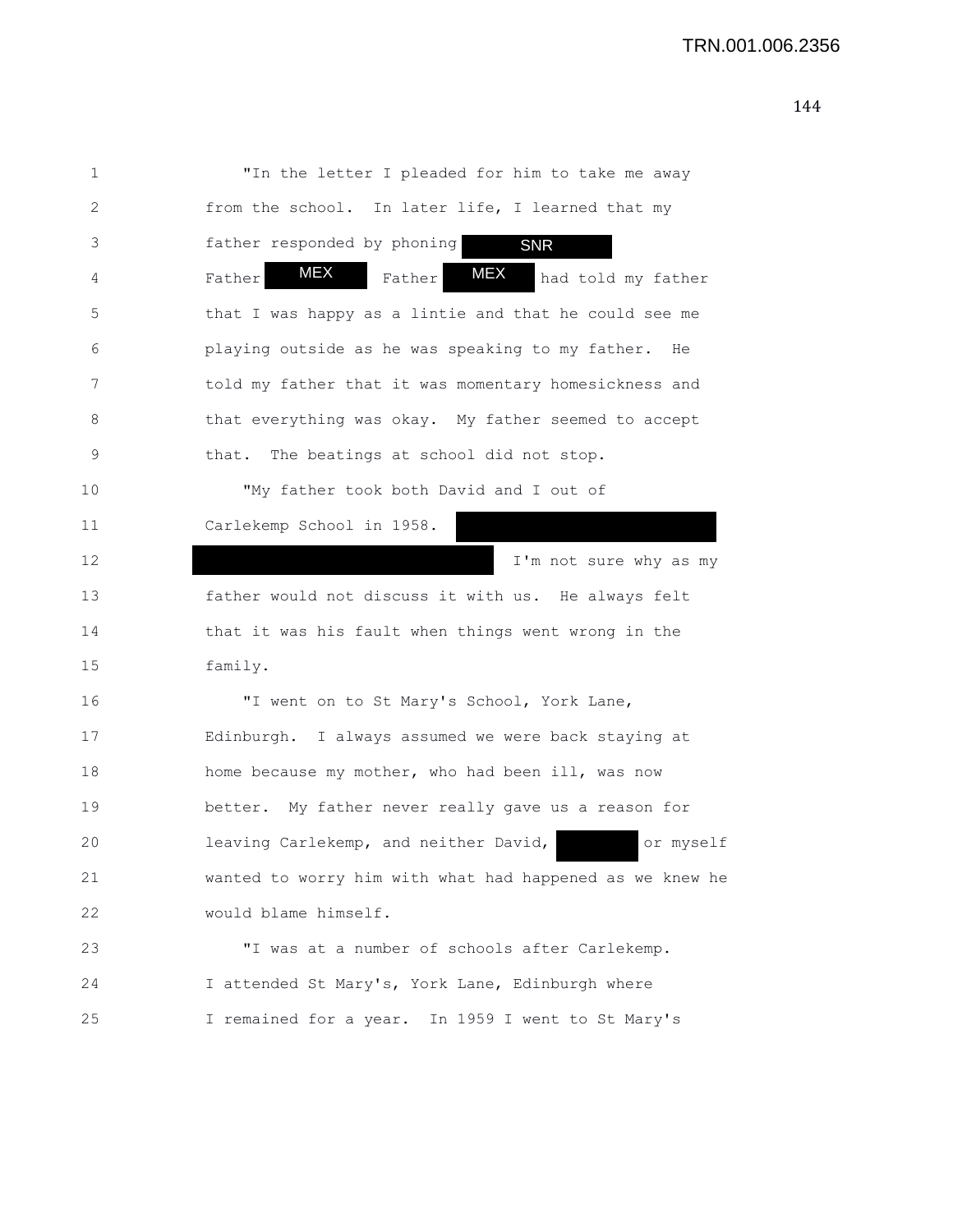| 1  | College in Blairs, Aberdeenshire, to train to become     |
|----|----------------------------------------------------------|
| 2  | a priest. I remained there for two terms and I then      |
| 3  | went to Holy Cross School in Edinburgh. I skipped a lot  |
| 4  | of school there so I was sent to Scotus Academy, which   |
| 5  | was a day school in Edinburgh run by the                 |
| 6  | Christian Brothers, where I stayed until my last year of |
| 7  | school, when I went to George Heriot's School in         |
| 8  | Edinburgh. I think I only went to about eight classes    |
| 9  | at George Heriot's and skipped the rest of school.       |
| 10 | "Interestingly, in my time at St Mary's College in       |
| 11 | Blairs near Aberdeen I never saw any form of abuse.      |
| 12 | There was a no-touch rule amongst the boys and the       |
| 13 | teaching priests. There was there were no incidents      |
| 14 | that I can recall and compared to Carlekemp it was       |
| 15 | a much more pleasant environment. There was no other     |
| 16 | incidents at any of the schools I attended.              |
| 17 | "I worked at a lot of jobs after school. I joined        |
| 18 | the police for a year and then worked as a relief        |
| 19 | ambulanceman. I worked on building sites and in bars.    |
| 20 | I finally settled down for a while and got a job in      |
| 21 | childcare at Donaldson's School for the Deaf in          |
| 22 | Edinburgh. I was there from 1970 to 1972. I got          |
| 23 | married while I was there.                               |
| 24 | "I was drinking from age 13 and became an alcoholic      |
| 25 | at age 17 as I was having to drink in the morning.       |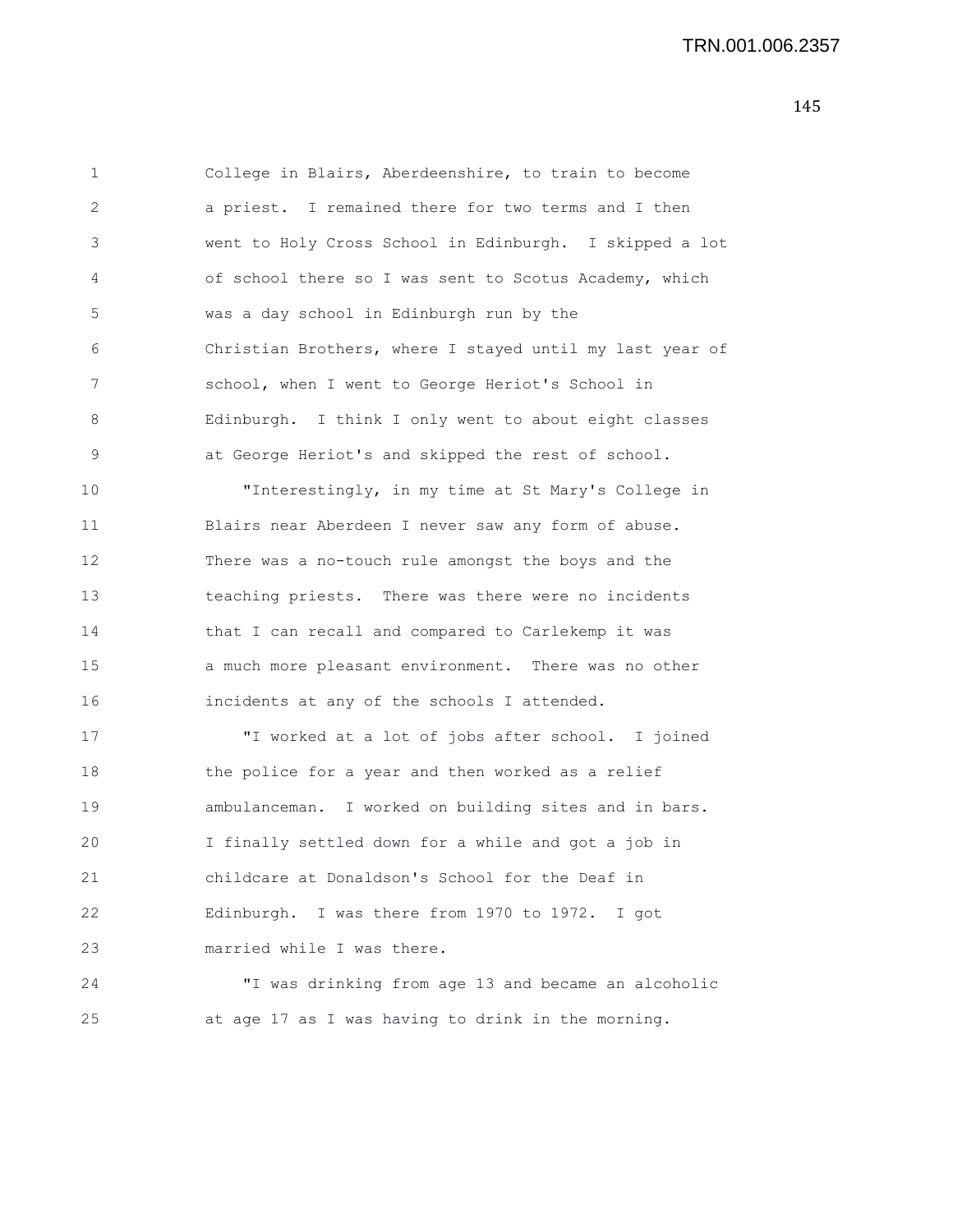1 I did settle down a bit after that and in 1971 took 2 a better paid job at Redhall Children's Home in 3 Edinburgh. 4 "I passed my Scottish Highers and was admitted to 5 university where I obtained a good degree in economics, 6 economic history and sociology. I completed 7 a postgraduate diploma in adult education. I did some 8 tutoring and lecturing at the University of Edinburgh 9 where I graduated from. I also worked for the gas board 10 to help pay for my studying period. 11 "I got a job as a lecturer at a college in England 12 and I started drinking again. It all went to pieces and 13 I became unemployable. I got divorced when I was 14 teaching after being married for nine years. I had two 15 children from that marriage and at the time of the 16 divorce got custody of them. 17 "In 1995 I became sober again and I started

18 a business teaching people to use plant machinery. The 19 business seemed to be good for me and I thoroughly 20 enjoyed running it.

21 "I remarried my current wife and we now live in the 22 south of England. She also has two children.

23 "As a result of the abuse I was subjected to by the 24 priests at Carlekemp, I feel that I was estranged from 25 my parents. I blamed them for being naive and not being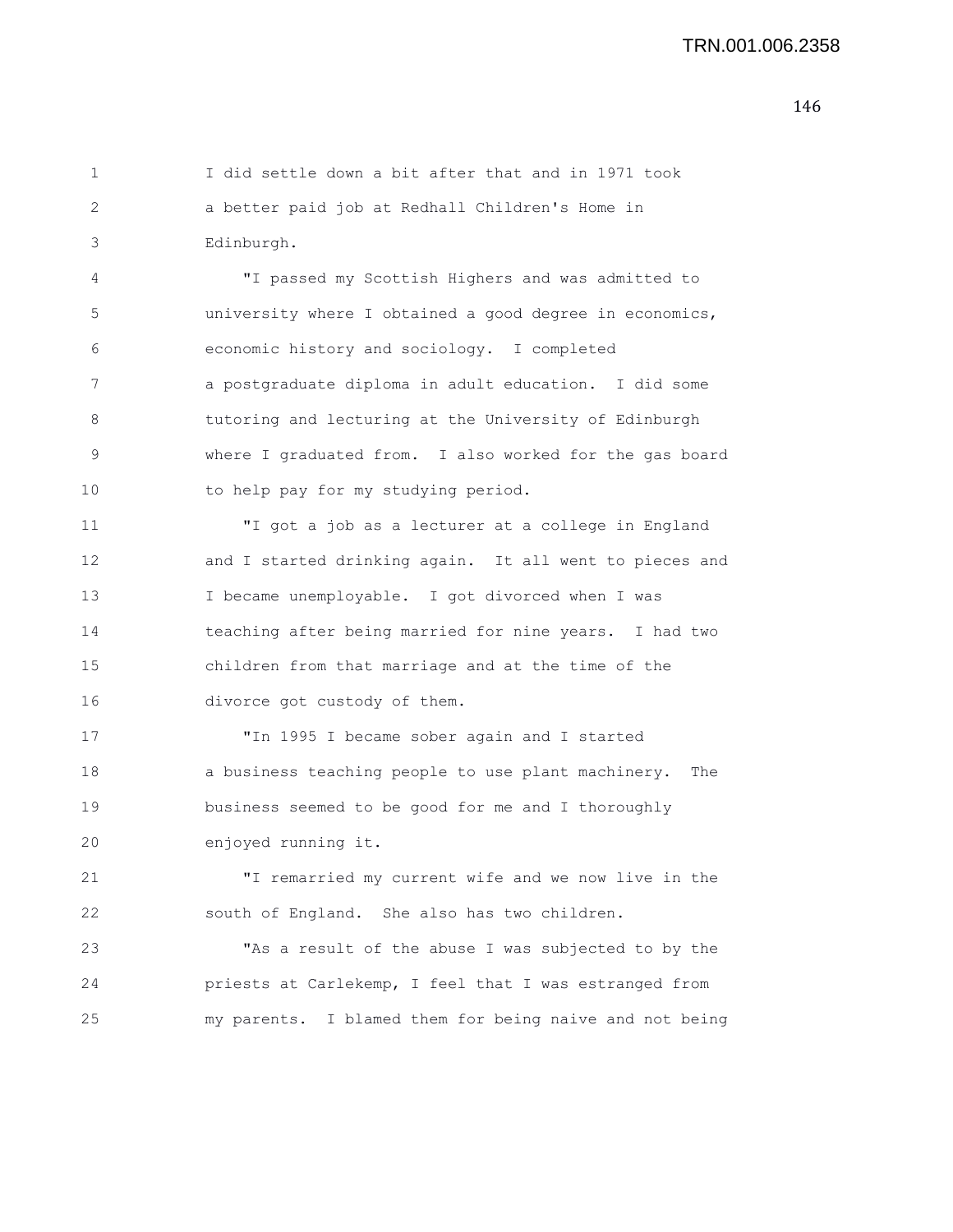1 able to see through what had happened at Carlekemp. 2 "I have had recurring difficulties with alcohol, 3 which I directly attribute to my schooldays at 4 Carlekemp. I was drinking to be oblivious as to what 5 had happened to me. With hindsight, I have now been 6 21 years sober and still reflect on what caused me to 7 drink. I also struggled to remain at any school and it 8 was only when I came out of my schooling days that 9 I studied school exams to grant me access to university. 10 "I have applied for my records from Carlekemp under 11 the Freedom of Information Act, but the only thing that 12 arrived was the application that my father filled out 13 for us to attend the school. Despite my brother David's 14 and my best efforts, we have been unable to get anything 15 else from the Benedictine Order.

16 "In 2013 my brother David and I appeared in a BBC 17 documentary made by Mark Daly of the BBC. It was titled 18 'Sins of Our Fathers' and featured both Carlekemp and 19 Fort Augustus Schools. As a result of this, David and 20 I have spoken about what happened on many occasions.

21 "I was also contacted by a lady who had seen the 22 documentary. She was phoning regarding her father who 23 had been at Carlekemp. She told me that her father had 24 watched the documentary and seemed to be affected by it. 25 Her father told her that he knew David and me. The girl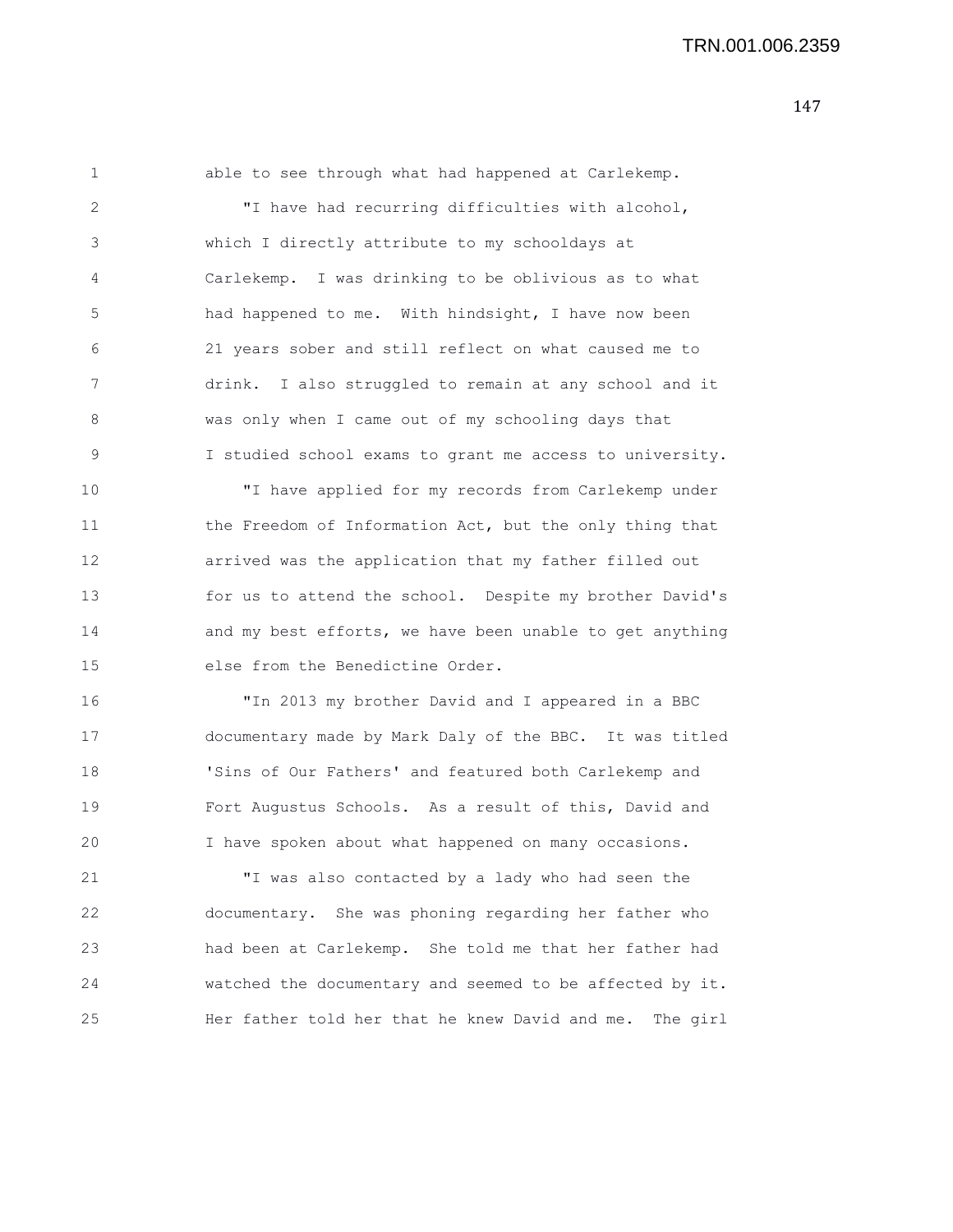1 phoned me but didn't want it known that she had 2 contacted me or her father would have been upset. 3 I tracked down her father on the pretence that I had 4 done the research to find him and leaving his daughter 5 out of matters. He told me about the abuse that he had 6 suffered both at Carlekemp and Fort Augustus. I think 7 he also reported it to the police. 8 "I also gave evidence to the McLellan inquiry via 9 Skype. I also provided a lengthy statement to the 10 police and to the McLellan inquiry. There has been no 11 action since that I am aware of. 12 "I have never sought help from any of the survivor 13 groups associated with child abuse in care. 14 "I have no objection to my witness statement being 15 published as part of the evidence to the inquiry. 16 I believe the facts stated in this witness statement are 17 true." 18 My Lady, the statement was signed by Christopher on 19 25 February 2017. 20 LADY SMITH: Thank you. 21 So does that take us to the end of evidence for 22 today, Ms MacLeod? 23 MS MACLEOD: It does, my Lady, and for this week. The next 24 sitting day will be Wednesday, when we have three oral 25 witnesses planned.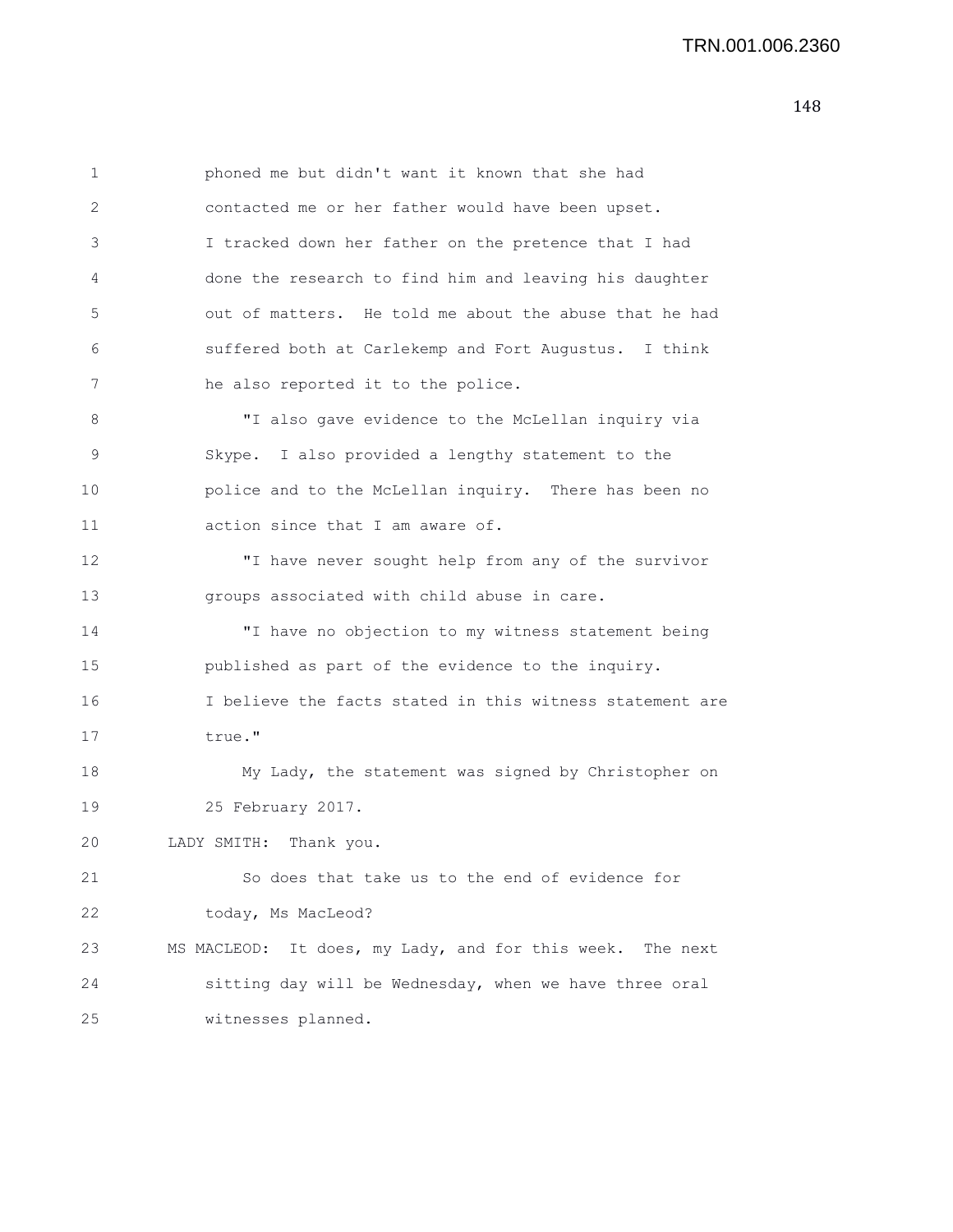| $\mathbf 1$    | LADY SMITH: Very well. I'll adjourn now until Wednesday |
|----------------|---------------------------------------------------------|
| $\mathbf{2}$   | morning at 10 o'clock. Thank you all.                   |
| $\mathsf 3$    | $(3.50 \text{ pm})$                                     |
| $\sqrt{4}$     | (The inquiry adjourned until 10.00 am                   |
| $\mathsf S$    | on Wednesday, 24 July 2019)                             |
| $\epsilon$     |                                                         |
| $\overline{7}$ |                                                         |
| $\,8\,$        |                                                         |
| $\mathsf 9$    |                                                         |
| $10$           |                                                         |
| $11$           |                                                         |
| $12$           |                                                         |
| $13$           |                                                         |
| 14             |                                                         |
| $15$           |                                                         |
| 16             |                                                         |
| $17\,$         |                                                         |
| 18             |                                                         |
| 19             |                                                         |
| $20$           |                                                         |
| 21             |                                                         |
| 22             |                                                         |
| 23             |                                                         |
| 24             |                                                         |
| 25             |                                                         |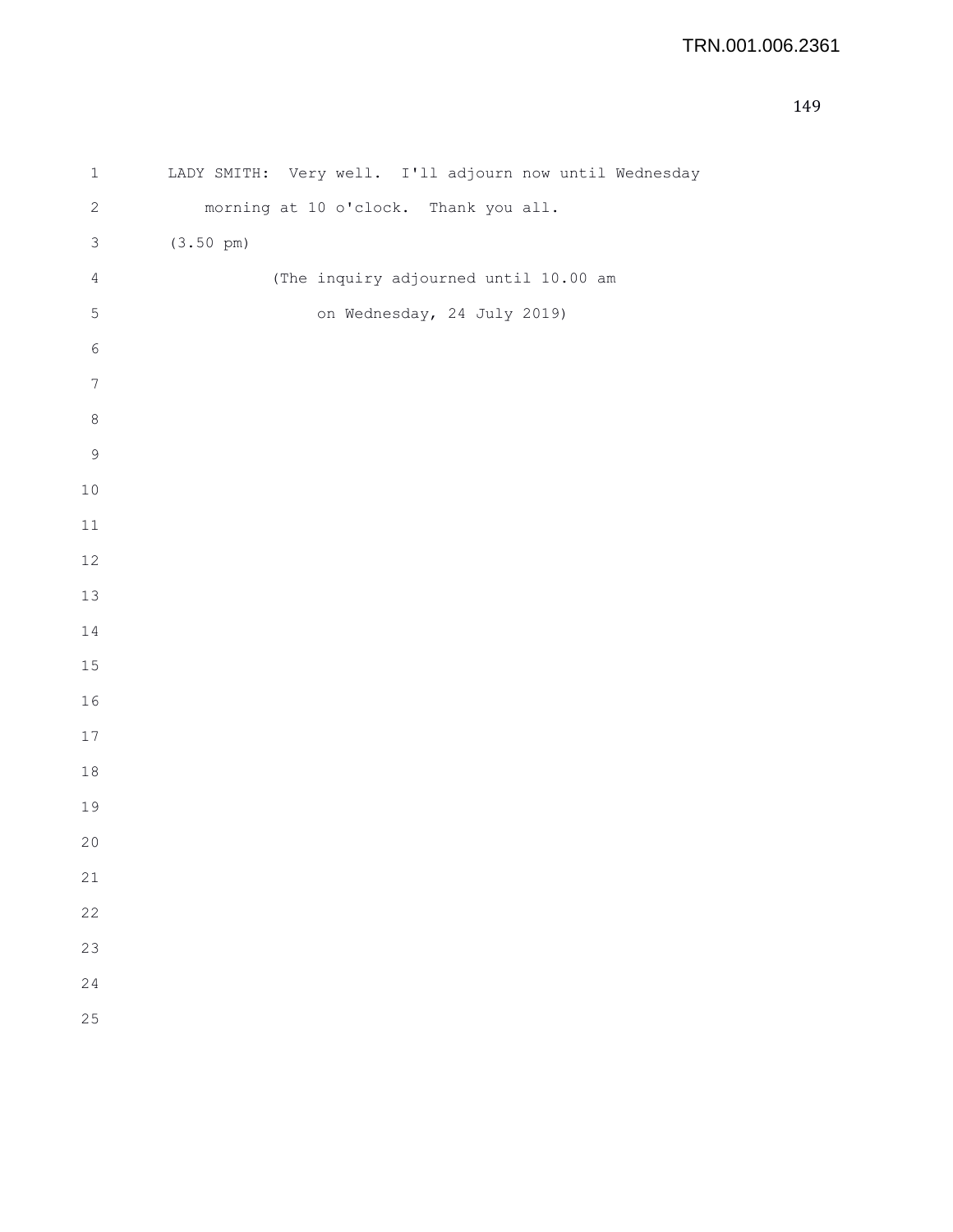```
150
```

| 1  | INDEX                                |
|----|--------------------------------------|
| 2  |                                      |
| 3  |                                      |
| 4  |                                      |
| 5  | Questions from MR MacAULAY 1         |
| 6  |                                      |
| 7  |                                      |
| 8  |                                      |
| 9  | Questions from MS MacLEOD 58         |
| 10 |                                      |
| 11 |                                      |
| 12 |                                      |
| 13 | Questions from MR MacAULAY 110       |
| 14 |                                      |
| 15 | Witness statement of CHRISTOPHER 132 |
| 16 | WALLS (read)                         |
| 17 |                                      |
| 18 |                                      |
| 19 |                                      |
| 20 |                                      |
| 21 |                                      |
| 22 |                                      |
| 23 |                                      |
| 24 |                                      |
| 25 |                                      |